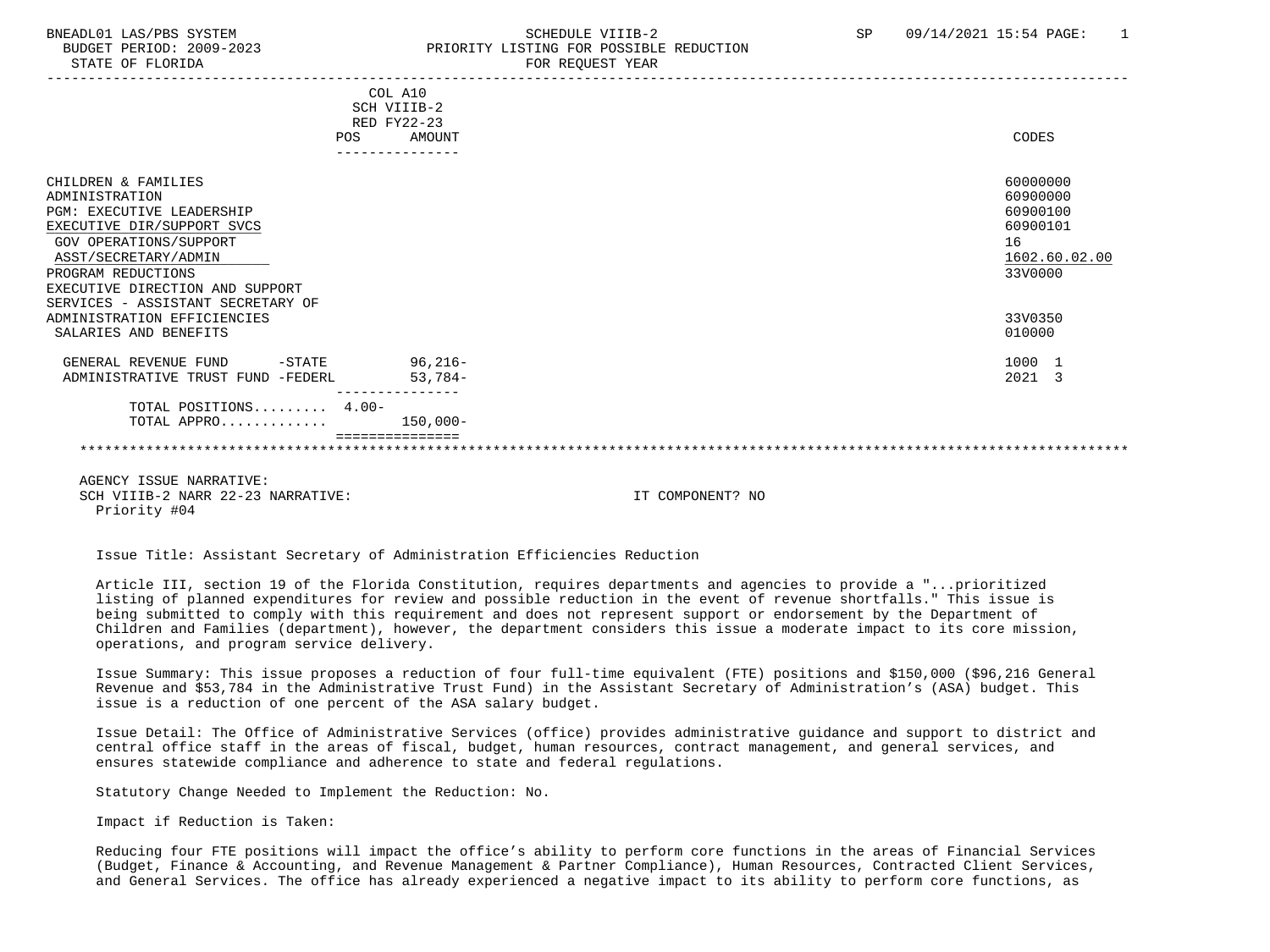### BNEADL01 LAS/PBS SYSTEM SCHEDULE VIIIB-2 SEREDUCTION SCHEDULE VIIIB-2 SP 09/14/2021 15:54 PAGE: 2<br>BUDGET PERIOD: 2009-2023 PRIORITY LISTING FOR POSSIBLE REDUCTION PRIORITY LISTING FOR POSSIBLE REDUCTION STATE OF FLORIDA FOR REQUEST YEAR FOR REQUEST YEAR

-----------------------------------------------------------------------------------------------------------------------------------

| COL A10         |       |
|-----------------|-------|
| SCH VIIIB-2     |       |
| RED FY22-23     |       |
| AMOUNT          | CODES |
| --------------- |       |
|                 |       |

| CHILDREN & FAMILIES<br>ADMINISTRATION                                | 60000000<br>60900000 |
|----------------------------------------------------------------------|----------------------|
| <b>PGM: EXECUTIVE LEADERSHIP</b><br>EXECUTIVE DIR/SUPPORT SVCS       | 60900100<br>60900101 |
| GOV OPERATIONS/SUPPORT                                               | 16                   |
| ASST/SECRETARY/ADMIN                                                 | 1602.60.02.00        |
| PROGRAM REDUCTIONS                                                   | 33V0000              |
| EXECUTIVE DIRECTION AND SUPPORT<br>SERVICES - ASSISTANT SECRETARY OF |                      |
| ADMINISTRATION EFFICIENCIES                                          | 33V0350              |

 the office was subjected to a budget reduction of approximately \$811,841 over the past few fiscal years with a 5.75 FTE reduction. Eliminating these four positions will intensify the effects of the previous budget reduction and lessen the Office of Administrative Services' ability to efficiently serve the department.

Fiscal Impact: The budgetary breakout for this reduction is a follows:

| Balance:                   | \$17,557,814 |
|----------------------------|--------------|
| State TF Reduction:        | 53,784       |
| General Revenue Reduction: | 96,216       |
| Current Funding:           | \$17,707,814 |

|                                                                                    | $4.00 -$   |           |           |          |          |      |                                       |
|------------------------------------------------------------------------------------|------------|-----------|-----------|----------|----------|------|---------------------------------------|
| TOTALS FOR ISSUE BY FUND                                                           |            |           |           |          |          |      |                                       |
| CHANGES TO CURRENTLY AUTHORIZED POSITIONS<br>P101 PROPOSED CLASS CODE<br>C0001 001 | $4.00 -$   |           |           |          |          | 0.00 |                                       |
| $A10 - SCH VIIIB-2 RED FY22-23$                                                    |            |           |           |          |          |      |                                       |
| POSITION DETAIL OF SALARIES AND BENEFITS:                                          | <b>FTE</b> | BASE RATE | ADDITIVES | BENEFITS | SUBTOTAL | ႜၟ   | LAPSE LAPSED SALARIES<br>AND BENEFITS |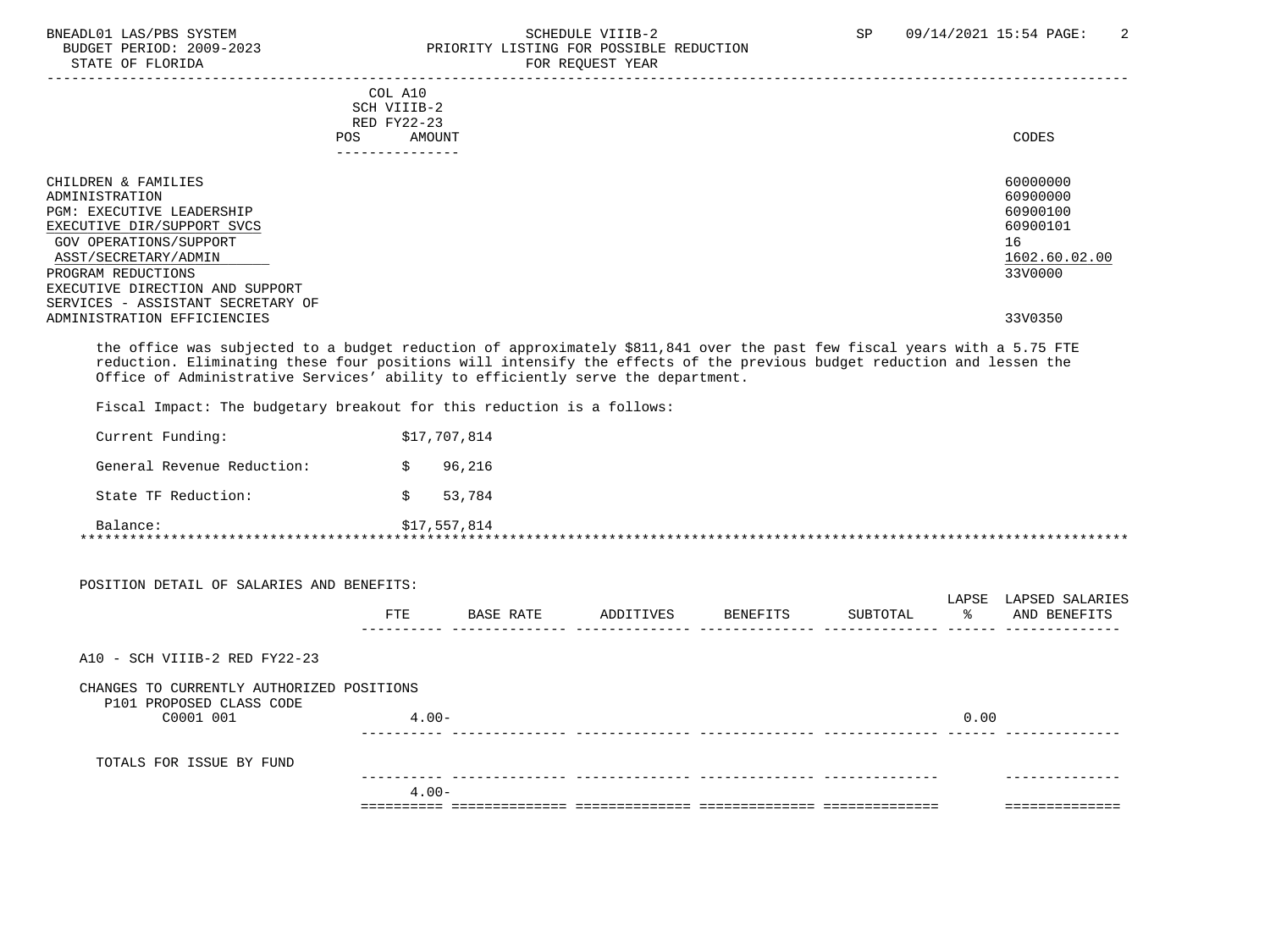Priority #15

### BNEADL01 LAS/PBS SYSTEM SCHEDULE VIIIB-2 SCHEDULE VIIIB-2 SP 09/14/2021 15:54 PAGE: 3<br>BUDGET PERIOD: 2009-2023 PRIORITY LISTING FOR POSSIBLE REDUCTION BUDGET PERIOD: 2009-2023 PRIORITY LISTING FOR POSSIBLE REDUCTION<br>FOR REQUEST YEAR FOR REQUEST YEAR

| --------------------------------                                                                                                                                                                                                                 |                       |                                          |           |           |                  |          |   |                                                                                |
|--------------------------------------------------------------------------------------------------------------------------------------------------------------------------------------------------------------------------------------------------|-----------------------|------------------------------------------|-----------|-----------|------------------|----------|---|--------------------------------------------------------------------------------|
|                                                                                                                                                                                                                                                  |                       | COL A10<br>SCH VIIIB-2                   |           |           |                  |          |   |                                                                                |
|                                                                                                                                                                                                                                                  | POS                   | RED FY22-23<br>AMOUNT<br>_______________ |           |           |                  |          |   | CODES                                                                          |
| CHILDREN & FAMILIES<br>ADMINISTRATION<br>PGM: EXECUTIVE LEADERSHIP<br>EXECUTIVE DIR/SUPPORT SVCS<br>GOV OPERATIONS/SUPPORT<br>ASST/SECRETARY/ADMIN<br>PROGRAM REDUCTIONS<br>EXECUTIVE DIRECTION AND SUPPORT<br>SERVICES - ASSISTANT SECRETARY OF |                       |                                          |           |           |                  |          |   | 60000000<br>60900000<br>60900100<br>60900101<br>16<br>1602.60.02.00<br>33V0000 |
| ADMINISTRATION EFFICIENCIES                                                                                                                                                                                                                      |                       |                                          |           |           |                  |          |   | 33V0350                                                                        |
| POSITION DETAIL OF SALARIES AND BENEFITS:                                                                                                                                                                                                        |                       |                                          |           |           |                  |          |   |                                                                                |
|                                                                                                                                                                                                                                                  |                       | FTE                                      | BASE RATE | ADDITIVES | <b>BENEFITS</b>  | SUBTOTAL | ႜ | LAPSE LAPSED SALARIES<br>AND BENEFITS                                          |
| A10 - SCH VIIIB-2 RED FY22-23                                                                                                                                                                                                                    |                       |                                          |           |           |                  |          |   |                                                                                |
| CHANGES TO CURRENTLY AUTHORIZED POSITIONS<br>OTHER SALARY AMOUNT<br>2021 ADMINISTRATIVE TRUST FUND                                                                                                                                               |                       |                                          |           |           |                  |          |   | $53,784-$                                                                      |
| 1000 GENERAL REVENUE FUND                                                                                                                                                                                                                        |                       |                                          |           |           |                  |          |   | $96,216-$                                                                      |
|                                                                                                                                                                                                                                                  |                       |                                          |           |           |                  |          |   | $150,000 -$<br>==============                                                  |
|                                                                                                                                                                                                                                                  |                       |                                          |           |           |                  |          |   |                                                                                |
| EXECUTIVE DIRECTION AND SUPPORT<br>SERVICES - ASSISTANT SECRETARY OF<br>ADMINISTRATION STAFF REDUCTION<br>SALARIES AND BENEFITS                                                                                                                  |                       |                                          |           |           |                  |          |   | 33V0690<br>010000                                                              |
| GENERAL REVENUE FUND                                                                                                                                                                                                                             | $-$ STATE<br>$-MATCH$ | 1,318,352-<br>52,734-                    |           |           |                  |          |   | 1000 1<br>1000 2                                                               |
| TOTAL GENERAL REVENUE FUND                                                                                                                                                                                                                       |                       | ---------------<br>1,371,086–            |           |           |                  |          |   | 1000                                                                           |
| ADMINISTRATIVE TRUST FUND -FEDERL 766,428-                                                                                                                                                                                                       |                       | ===============                          |           |           |                  |          |   | 2021 3                                                                         |
| TOTAL POSITIONS 26.00-<br>TOTAL APPRO                                                                                                                                                                                                            |                       | ===============<br>2,137,514-            |           |           |                  |          |   |                                                                                |
| *****************************                                                                                                                                                                                                                    |                       | ===============                          |           |           |                  |          |   |                                                                                |
| AGENCY ISSUE NARRATIVE:<br>SCH VIIIB-2 NARR 22-23 NARRATIVE:                                                                                                                                                                                     |                       |                                          |           |           | IT COMPONENT? NO |          |   |                                                                                |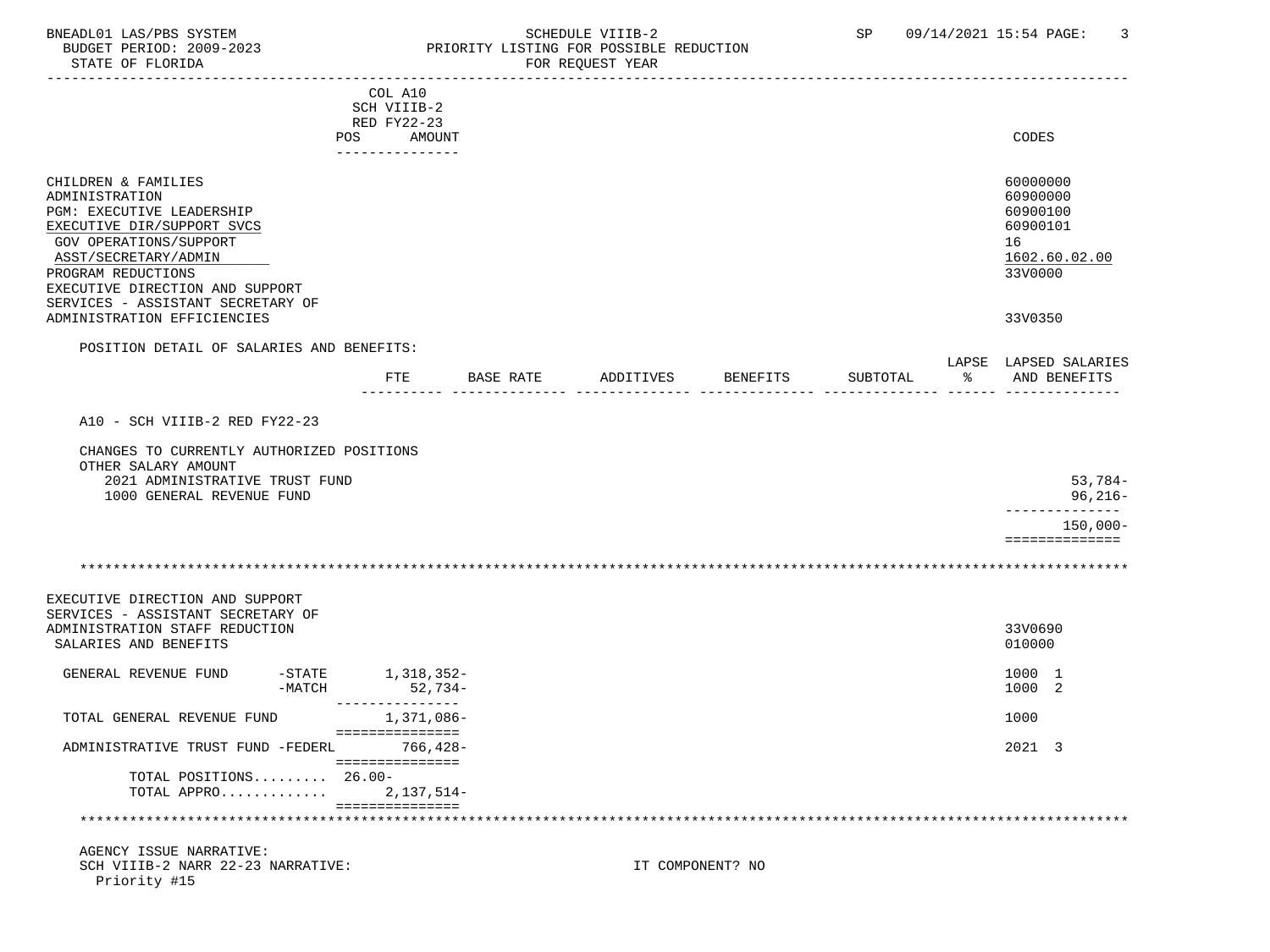### BNEADL01 LAS/PBS SYSTEM SCHEDULE VIIIB-2 SCHEDULE VIIIB-2 SP 09/14/2021 15:54 PAGE: 4 BUDGET PERIOD: 2009-2023 PRIORITY LISTING FOR POSSIBLE REDUCTION STATE OF FLORIDA FOR REQUEST YEAR FOR REQUEST THAT A STATE OF STATE OF STATE OF STATE OF STATE OF STATE OF STATE OF STATE OF STATE OF STATE OF STATE OF STATE OF STATE OF STATE OF STATE OF STATE OF STATE OF STATE OF STATE O

-----------------------------------------------------------------------------------------------------------------------------------

 COL A10 SCH VIIIB-2 RED FY22-23 POS AMOUNT NOTES AND AND A RESERVE AND A RESERVE AND LODGED AND LODGED AND LODGED AND LODGED AND LODGED AND LODGED AT A LODGED AND LODGED AT A LODGED AND LODGED AT A LODGED AND LODGED AT A LODGED AND LODGED AT A LODGED AND ---------------

| CHILDREN & FAMILIES               | 60000000      |
|-----------------------------------|---------------|
| ADMINISTRATION                    | 60900000      |
| <b>PGM: EXECUTIVE LEADERSHIP</b>  | 60900100      |
| EXECUTIVE DIR/SUPPORT SVCS        | 60900101      |
| GOV OPERATIONS/SUPPORT            | 16            |
| ASST/SECRETARY/ADMIN              | 1602.60.02.00 |
| PROGRAM REDUCTIONS                | 33V0000       |
| EXECUTIVE DIRECTION AND SUPPORT   |               |
| SERVICES - ASSISTANT SECRETARY OF |               |
| ADMINISTRATION STAFF REDUCTION    | 33V0690       |

Issue Title: Assistant Secretary of Administration Reduction

 Article III, section 19 of the Florida Constitution, requires departments and agencies to provide a "...prioritized listing of planned expenditures for review and possible reduction in the event of revenue shortfalls." This issue is being submitted to comply with this requirement and does not represent support or endorsement by the Department of Children and Families (department), however, the department considers this issue a high impact to its core mission, operations, and program service delivery.

 Issue Summary: This issue proposes a reduction of 26 full-time equivalent (FTE) positions and \$2,137,514 (\$1,371,086 General Revenue and \$766,428 in the Administrative Trust Fund) in the Assistant Secretary of Administration's (ASA) budget. This issue is a reduction of 12 percent of the ASA salary budget.

 Issue Detail: The Office of Administrative Services (office) provides administrative guidance and support to district and central office staff in the areas of fiscal, budget, human resources, contract management, and general services, and ensures statewide compliance and adherence to state and federal regulations.

Statutory Change Needed to Implement the Reduction: No.

#### Impact if Reduction is Taken:

 Contracted Client Services - The proposed reduction of Contracted Client Services staff will directly affect department procurement activities and will eliminate the department's ability to monitor provider compliance with contract requirements, as well as impact the ability to confirm compliance with state procurement activities. This will also reduce the department's ability to equip the program office staff with the proper tools and protocols to effectively manage client service providers. In addition, this reduction will affect compliance with new legislation regarding contract deliverables.

 Budget, Finance & Accounting - This reduction would impact the support services role that the office provides to all department programs and operations, contracted providers (payments to vendors), external customers (EOG, House, and Senate) and any other functions that are linked to other departments such as DFS and DMS (for example, prompt payment requirements). In addition, the reduction would force the office to first focus on mandated requirements and reduce other deliverable activities that are considered "best practice".

 Revenue Management and Partner Compliance - This FTE reduction would impact the services provided to the department's programs and external partners. The reduction would reduce the financial monitoring of all Community-Based Care (CBC) and Managing Entity (ME) contracts and would reduce review and approval of CBC and ME cost allocation plans. Also, this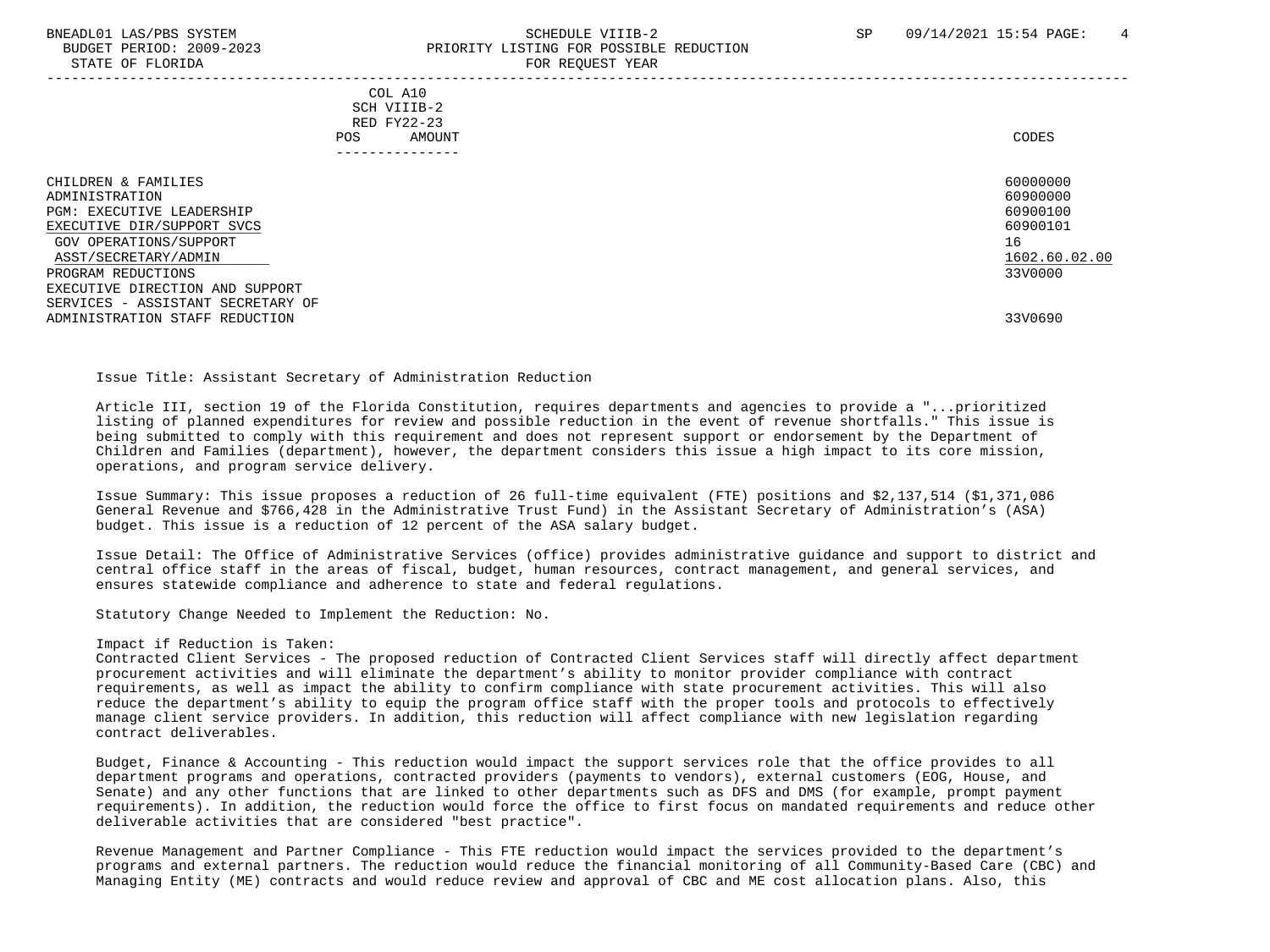STATE OF FLORIDA

# BNEADL01 LAS/PBS SYSTEM SCHEDULE VIIIB-2 SCHEDULE VIIIB-2 SP 09/14/2021 15:54 PAGE: 5 BUDGET PERIOD: 2009-2023<br>
STATE OF FLORIDA

|                                                                                                                                                                                                                                                                                           |                                                                           | ron nagonor rami |                                                                                           |
|-------------------------------------------------------------------------------------------------------------------------------------------------------------------------------------------------------------------------------------------------------------------------------------------|---------------------------------------------------------------------------|------------------|-------------------------------------------------------------------------------------------|
|                                                                                                                                                                                                                                                                                           | COL A10<br>SCH VIIIB-2<br>RED FY22-23<br>POS<br>AMOUNT<br>--------------- |                  | CODES                                                                                     |
| CHILDREN & FAMILIES<br>ADMINISTRATION<br><b>PGM: EXECUTIVE LEADERSHIP</b><br>EXECUTIVE DIR/SUPPORT SVCS<br>GOV OPERATIONS/SUPPORT<br>ASST/SECRETARY/ADMIN<br>PROGRAM REDUCTIONS<br>EXECUTIVE DIRECTION AND SUPPORT<br>SERVICES - ASSISTANT SECRETARY OF<br>ADMINISTRATION STAFF REDUCTION |                                                                           |                  | 60000000<br>60900000<br>60900100<br>60900101<br>16<br>1602.60.02.00<br>33V0000<br>33V0690 |

 reduction would reduce the resources necessary to complete funding analysis of the department's Approved Operating Budget plan and the assessment of policy impacting funding issues related to the department's Legislative Budget Requests, including the application of Federal and State cost allocation principles coupled with coordination and communication of federal grant and contract requirements.

 Human Resources - The Human Resources Business Partner Team, located in each region and facility, provides strategic initiatives and oversight of the Recruitment Team initiative, and provides training, quality review, and other human resource support.

 General Services - The Office of General Services does not have redundant staff to perform its functions, so losing any positions will require a redistribution of functions. This will result in a slower response time on issues related to facilities, property management, records management, and safety/emergency response. This would impact the ability to perform statutorily required functions.

Fiscal Impact: The budgetary breakout for this reduction is a follows:

| Balance:                   | \$15,570,300 |
|----------------------------|--------------|
| State TF Reduction:        | 766,428      |
| General Revenue Reduction: | \$1,371,086  |
| Current Funding:           | \$17,707,814 |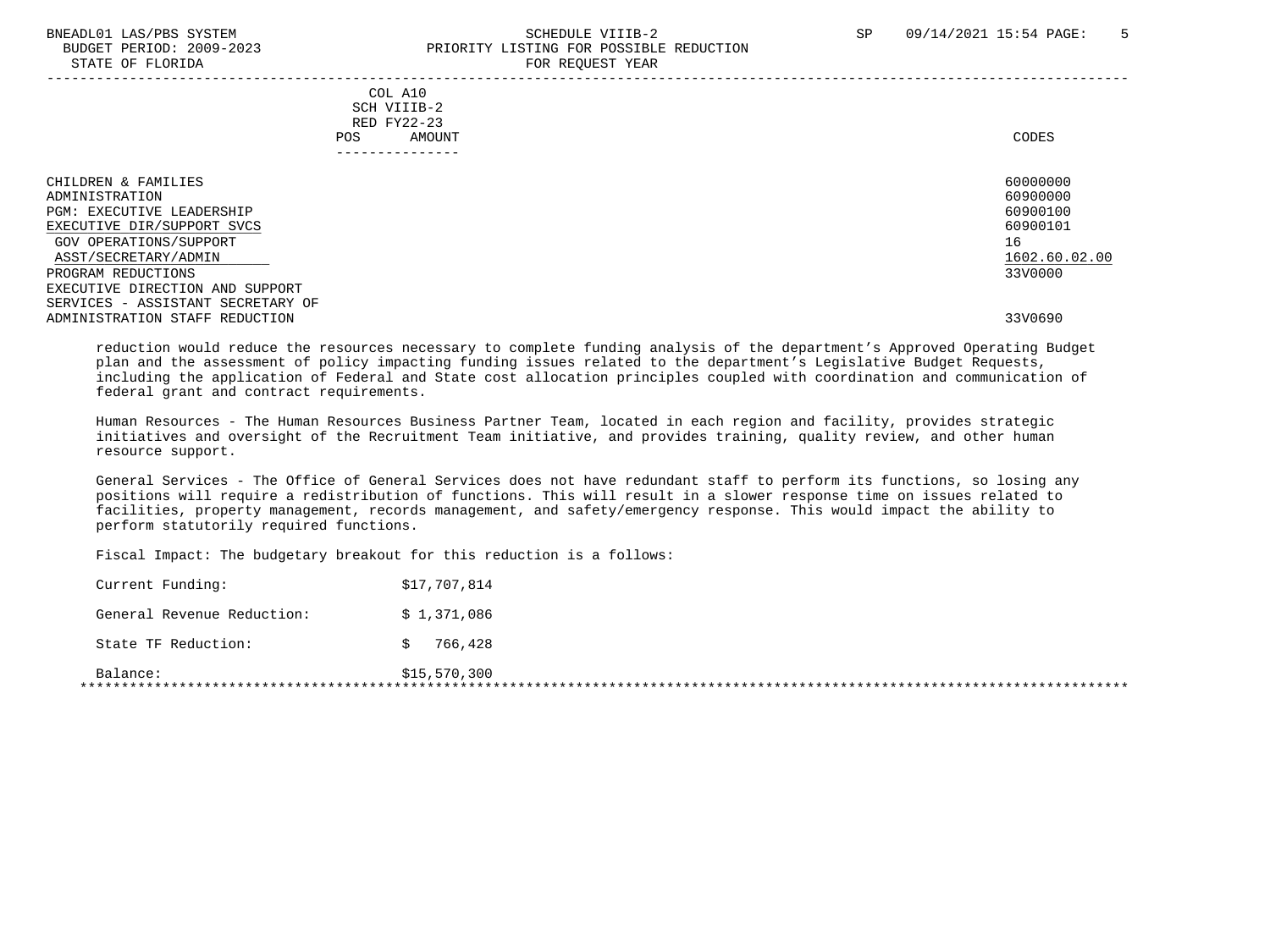### BNEADL01 LAS/PBS SYSTEM SCHEDULE VIIIB-2 SCHEDULE VIIIB-2 SP 09/14/2021 15:54 PAGE: 6<br>BUDGET PERIOD: 2009-2023 PRIORITY LISTING FOR POSSIBLE REDUCTION BUDGET PERIOD: 2009-2023 PRIORITY LISTING FOR POSSIBLE REDUCTION FOR REQUEST YEAR

|                                                                                                                                                                                                             |     | COL A10<br>SCH VIIIB-2        |           |           |          |          |      |                                                                                |
|-------------------------------------------------------------------------------------------------------------------------------------------------------------------------------------------------------------|-----|-------------------------------|-----------|-----------|----------|----------|------|--------------------------------------------------------------------------------|
|                                                                                                                                                                                                             |     | RED FY22-23                   |           |           |          |          |      |                                                                                |
|                                                                                                                                                                                                             | POS | AMOUNT<br>---------------     |           |           |          |          |      | CODES                                                                          |
| CHILDREN & FAMILIES<br>ADMINISTRATION<br>PGM: EXECUTIVE LEADERSHIP<br>EXECUTIVE DIR/SUPPORT SVCS<br>GOV OPERATIONS/SUPPORT<br>ASST/SECRETARY/ADMIN<br>PROGRAM REDUCTIONS<br>EXECUTIVE DIRECTION AND SUPPORT |     |                               |           |           |          |          |      | 60000000<br>60900000<br>60900100<br>60900101<br>16<br>1602.60.02.00<br>33V0000 |
| SERVICES - ASSISTANT SECRETARY OF<br>ADMINISTRATION STAFF REDUCTION                                                                                                                                         |     |                               |           |           |          |          |      | 33V0690                                                                        |
| POSITION DETAIL OF SALARIES AND BENEFITS:                                                                                                                                                                   |     |                               |           |           |          |          |      |                                                                                |
|                                                                                                                                                                                                             |     | FTE                           | BASE RATE | ADDITIVES | BENEFITS | SUBTOTAL | ႜ    | LAPSE LAPSED SALARIES<br>AND BENEFITS                                          |
| A10 - SCH VIIIB-2 RED FY22-23                                                                                                                                                                               |     |                               |           |           |          |          |      |                                                                                |
|                                                                                                                                                                                                             |     |                               |           |           |          |          |      |                                                                                |
| CHANGES TO CURRENTLY AUTHORIZED POSITIONS<br>P101 PROPOSED CLASS CODE                                                                                                                                       |     |                               |           |           |          |          |      |                                                                                |
| C0001 001                                                                                                                                                                                                   |     | $26.00 -$                     |           |           |          |          | 0.00 |                                                                                |
| TOTALS FOR ISSUE BY FUND                                                                                                                                                                                    |     |                               |           |           |          |          |      |                                                                                |
|                                                                                                                                                                                                             |     | $26.00 -$                     |           |           |          |          |      |                                                                                |
|                                                                                                                                                                                                             |     |                               |           |           |          |          |      | ==============                                                                 |
| OTHER SALARY AMOUNT<br>1000 GENERAL REVENUE FUND<br>2021 ADMINISTRATIVE TRUST FUND                                                                                                                          |     |                               |           |           |          |          |      | 1,371,086-<br>766,428-                                                         |
|                                                                                                                                                                                                             |     |                               |           |           |          |          |      | ------------<br>$2,137,514-$                                                   |
|                                                                                                                                                                                                             |     |                               |           |           |          |          |      | ==============                                                                 |
|                                                                                                                                                                                                             |     |                               |           |           |          |          |      |                                                                                |
| TOTAL: ASST/SECRETARY/ADMIN<br>BY FUND TYPE                                                                                                                                                                 |     |                               |           |           |          |          |      | 1602.60.02.00                                                                  |
| GENERAL REVENUE FUND<br>TRUST FUNDS                                                                                                                                                                         |     | 1,467,302-<br>820,212-        |           |           |          |          |      | 1000<br>2000                                                                   |
|                                                                                                                                                                                                             |     | ----------------              |           |           |          |          |      |                                                                                |
| TOTAL POSITIONS $30.00 -$<br>TOTAL PROG COMP                                                                                                                                                                |     | 2,287,514-<br>=============== |           |           |          |          |      |                                                                                |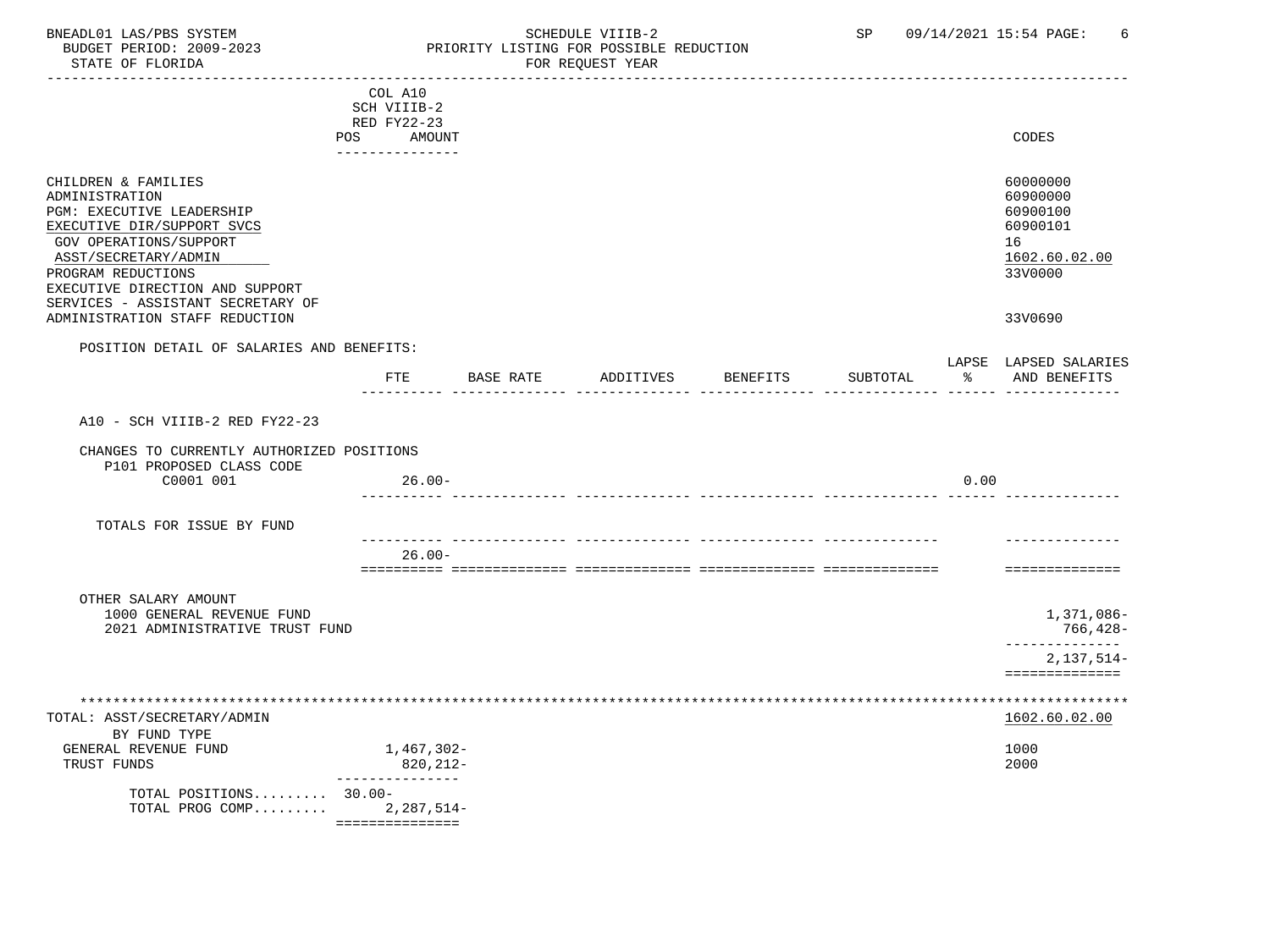## BNEADL01 LAS/PBS SYSTEM SCHEDULE VIIIB-2 SCHEDULE VIIIB-2 SP 09/14/2021 15:54 PAGE: 7 BUDGET PERIOD: 2009-2023 PRIORITY LISTING FOR POSSIBLE REDUCTION

|                                             | COL A10     |               |
|---------------------------------------------|-------------|---------------|
|                                             | SCH VIIIB-2 |               |
|                                             | RED FY22-23 |               |
| POS                                         | AMOUNT      | CODES         |
|                                             |             |               |
| CHILDREN & FAMILIES                         |             | 60000000      |
| ADMINISTRATION                              |             | 60900000      |
| PGM: EXECUTIVE LEADERSHIP                   |             | 60900100      |
| EXECUTIVE DIR/SUPPORT SVCS                  |             | 60900101      |
| GOV OPERATIONS/SUPPORT                      |             | 16            |
| DISTRICT ADMINISTRATION                     |             | 1602.60.03.00 |
| PROGRAM REDUCTIONS                          |             | 33V0000       |
| EXECUTIVE DIRECTION AND SUPPORT             |             |               |
| SERVICES REDUCTION - DISTRICT               |             |               |
| ADMINISTRATION                              |             | 33V7020       |
| SALARIES AND BENEFITS                       |             | 010000        |
| -STATE 1, 252, 193-<br>GENERAL REVENUE FUND |             | 1000 1        |
| ADMINISTRATIVE TRUST FUND -FEDERL           | 998,679-    | 2021 3        |
|                                             |             |               |
| TOTAL POSITIONS 22.00-                      |             |               |
| TOTAL APPRO 2, 250, 872-                    |             |               |
|                                             |             |               |
|                                             |             |               |

 AGENCY ISSUE NARRATIVE: SCH VIIIB-2 NARR 22-23 NARRATIVE: IT COMPONENT? NO Priority #14

Issue Title: District Administration FTE Reduction

 Article III, section 19 of the Florida Constitution, requires departments and agencies to provide a "...prioritized listing of planned expenditures for review and possible reduction in the event of revenue shortfalls." This issue is being submitted to comply with this requirement and does not represent support or endorsement by the Department of Children and Families (department), however, the department considers this issue a high impact to its core mission, operations, and program service delivery.

 Issue Summary: This issue proposes a reduction of 22 full-time equivalent (FTE) positions and \$2,250,872 (\$1,252,193 General Revenue, and \$998,679 in Administrative Trust Fund) in the District Administration's budget. This issue is a reduction of 12 percent of the District Administration salary budget.

 Issue Detail: These positions serve the Office of General Counsel, Budget Services, Community Development, Background Screening, Contract Management, and General Services.

 The district administration budget supports all the region operational functions to administer the operational needs of all programs within the department.

Statutory Change Needed to Implement the Reduction: No.

Impact if Reduction is Taken:

Reducing three General Counsel staff will impact the department's ability to serve its clients. Attorneys housed at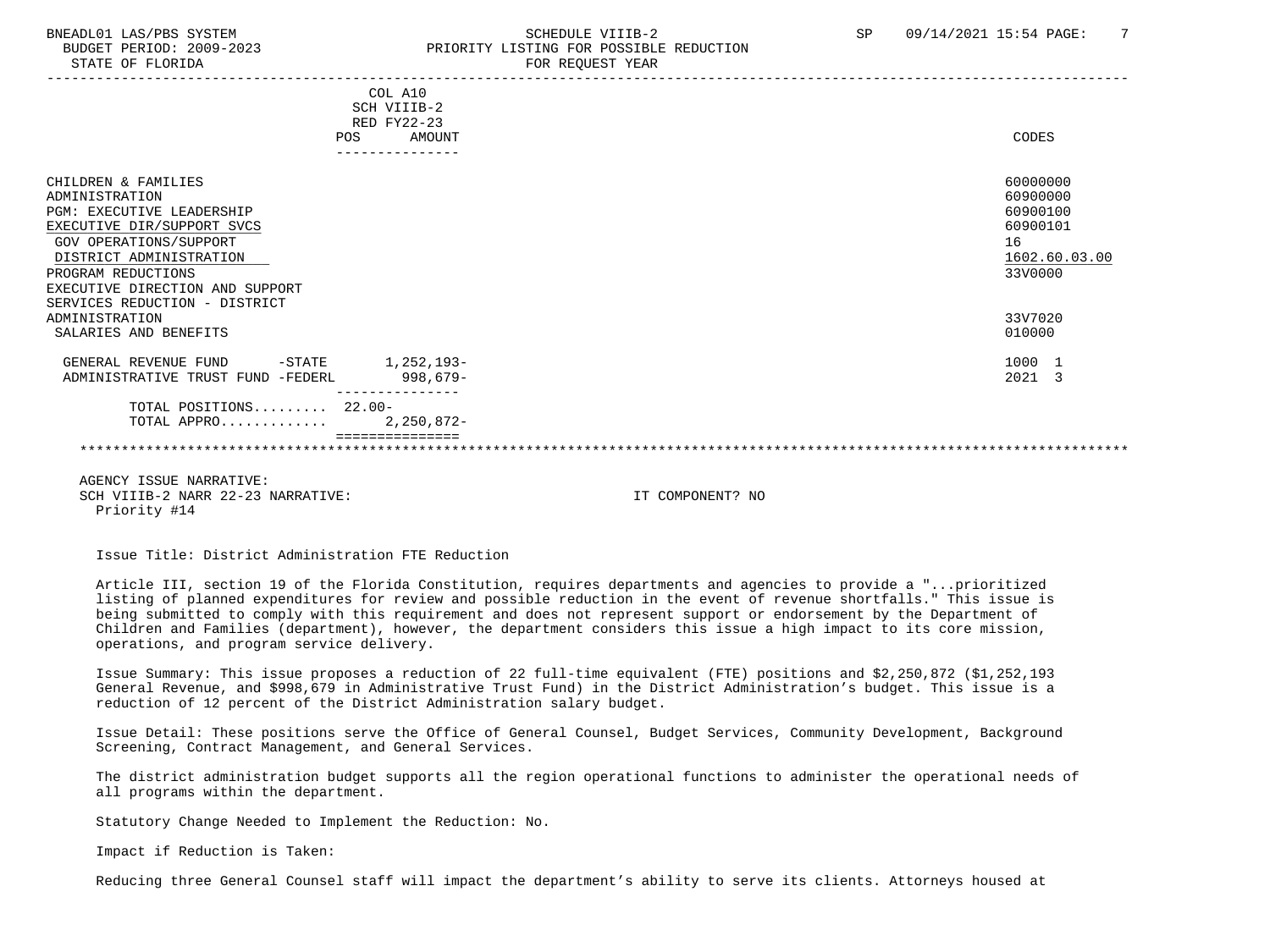#### BNEADL01 LAS/PBS SYSTEM SCHEDULE VIIIB-2 SCHEDULE VIIIB-2 SP 09/14/2021 15:54 PAGE: 8 BUDGET PERIOD: 2009-2023 PRIORITY LISTING FOR POSSIBLE REDUCTION STATE OF FLORIDA FOR REQUEST YEAR FOR REQUEST THAT THE REDUCT OF STATE OF STATE OF STATE OF STATE OF STATE OF STATE OF STATE OF STATE OF STATE OF STATE OF STATE OF STATE OF STATE OF STATE OF STATE OF STATE OF STATE OF STAT -----------------------------------------------------------------------------------------------------------------------------------

|     | --------------- |       |
|-----|-----------------|-------|
| POS | AMOUNT          | CODES |
|     | RED FY22-23     |       |
|     | SCH VIIIB-2     |       |
| COL | A10             |       |

| CHILDREN & FAMILIES<br>ADMINISTRATION<br><b>PGM: EXECUTIVE LEADERSHIP</b>                             | 60000000<br>60900000<br>60900100<br>60900101 |
|-------------------------------------------------------------------------------------------------------|----------------------------------------------|
| EXECUTIVE DIR/SUPPORT SVCS<br>GOV OPERATIONS/SUPPORT<br>DISTRICT ADMINISTRATION<br>PROGRAM REDUCTIONS | 16<br>1602.60.03.00<br>33V0000               |
| EXECUTIVE DIRECTION AND SUPPORT<br>SERVICES REDUCTION - DISTRICT<br>ADMINISTRATION                    | 33V7020                                      |

 Headquarters consistently carry high caseloads which requires them to rely heavily on the department's regional attorneys to fill gaps when needed, in addition to managing regional issues. The reduction would eliminate regional leadership roles and would leave the department's regions vulnerable and with an insurmountable workload that would be detrimental to the OGC and the department.

 Reducing the department's budget analysts in three regions will cause the remaining analysts to assume twice their current workload. Regions will lose the capacity to adequately monitor their budgets for all programs and plan for any contingencies.

 All processes related to contract reviews, leases, purchases, hiring, and related administrative tasks will be significantly delayed, adding to the current crisis of hiring critical staff in a timely manner among other important tasks.

 Reducing the community development administrators will cause the circuit to lose the capacity to have a dedicated staff who is the focal point to develop and maintain community partnerships with key community stakeholders, faith-based organizations, private sector business and founders, including in-kind donors and volunteer services, funding sources to maximize services and service impact within the circuit. This staff play a critical role in the prevention of children entering out of home care as well as serving as a conduit in integration of programs/systems both internally and externally. An example of this would be CDA convening and facilitating the Local Review Teams (Multi-Disciplinary Teams) in each circuit. These teams consist of representatives from DJJ, APD, AHCA, Medicaid Plans, CBCs, MEs, ESS, SAMH, CPI, GAL, and provider networks that come together in each circuit to discuss at-risk youth and develop plans to ensure children receive the appropriate level of supports necessary to keep them safely in the community and prevent them from getting deeper into our systems of care.

 Reducing three General Counsel staff will impact the department's ability to serve its clients. Attorneys housed at Headquarters consistently carry high caseloads which requires them to rely heavily on the department's regional attorneys to fill gaps when needed, in addition to managing regional issues. The reduction would eliminate regional leadership roles and would leave the department's regions vulnerable and with an insurmountable workload that would be detrimental to the OGC and the department.

 Reducing the department's budget analysts in three regions will cause the remaining analysts to assume twice their current workload. Regions will lose the capacity to adequately monitor their budgets for all programs and plan for any contingencies.

 All processes related to contract reviews, leases, purchases, hiring, and related administrative tasks will be significantly delayed, adding to the current crisis of hiring critical staff in a timely manner among other important tasks.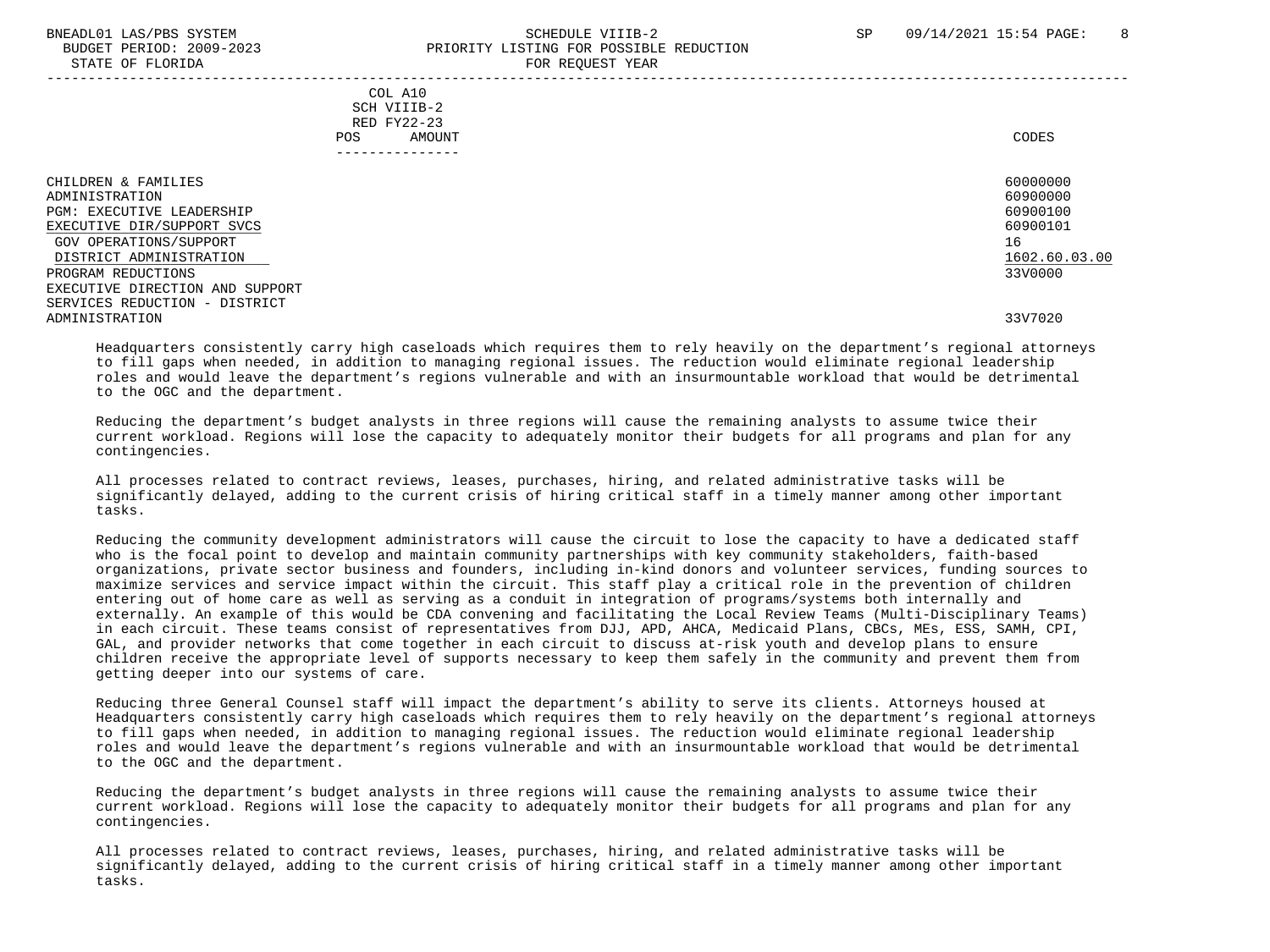### BNEADL01 LAS/PBS SYSTEM SCHEDULE VIIIB-2 SCHEDULE VIIIB-2 SP 09/14/2021 15:54 PAGE: 9 BUDGET PERIOD: 2009-2023<br>
STATE OF FLORIDA STATE OF FLORIDA FOR REQUEST YEAR

| DIAIE OF FEORIDA                                                                                                                                                                                                      |                                                                        | ron negosoi tsur |                                                                                |
|-----------------------------------------------------------------------------------------------------------------------------------------------------------------------------------------------------------------------|------------------------------------------------------------------------|------------------|--------------------------------------------------------------------------------|
|                                                                                                                                                                                                                       | COL A10<br>SCH VIIIB-2<br>RED FY22-23<br>POS<br>AMOUNT<br>------------ |                  | CODES                                                                          |
| CHILDREN & FAMILIES<br>ADMINISTRATION<br><b>PGM: EXECUTIVE LEADERSHIP</b><br>EXECUTIVE DIR/SUPPORT SVCS<br>GOV OPERATIONS/SUPPORT<br>DISTRICT ADMINISTRATION<br>PROGRAM REDUCTIONS<br>EXECUTIVE DIRECTION AND SUPPORT |                                                                        |                  | 60000000<br>60900000<br>60900100<br>60900101<br>16<br>1602.60.03.00<br>33V0000 |
| SERVICES REDUCTION - DISTRICT<br>ADMINISTRATION                                                                                                                                                                       |                                                                        |                  | 33V7020                                                                        |

 Reducing the community development administrators will cause the circuit to lose the capacity to have a dedicated staff who is the focal point to develop and maintain community partnerships with key community stakeholders, faith-based organizations, private sector business and founders, including in-kind donors and volunteer services, funding sources to maximize services and service impact within the circuit. This staff play a critical role in the prevention of children entering out of home care as well as serving as a conduit in integration of programs/systems both internally and externally. An example of this would be CDA convening and facilitating the Local Review Teams (Multi-Disciplinary Teams) in each circuit. These teams consist of representatives from DJJ, APD, AHCA, Medicaid Plans, CBCs, MEs, ESS, SAMH, CPI, GAL, and provider networks that come together in each circuit to discuss at-risk youth and develop plans to ensure children receive the appropriate level of supports necessary to keep them safely in the community and prevent them from getting deeper into our systems of care.

Fiscal Impact: The budgetary breakout for this reduction is a follows:

| Balance:                   | \$16,003,947 |                |
|----------------------------|--------------|----------------|
| Federal TF Reduction:      |              | $\overline{0}$ |
| State TF Reduction:        | \$2,250,872  |                |
| General Revenue Reduction: | \$1,252,193  |                |
| Current Funding:           | \$18,254,819 |                |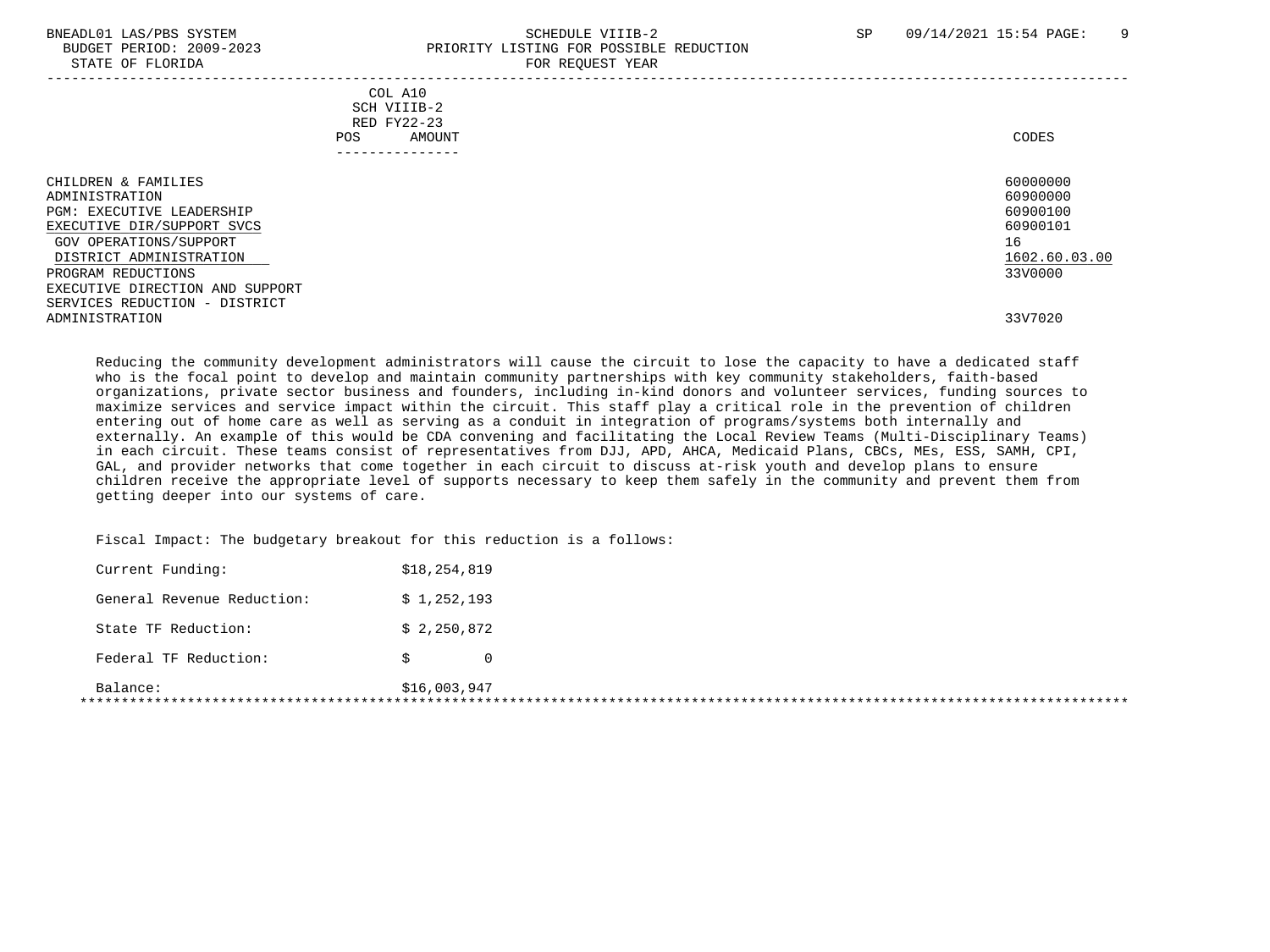## BNEADL01 LAS/PBS SYSTEM SCHEDULE VIIIB-2 SCHEDULE VIIIB-2 SP 09/14/2021 15:54 PAGE: 10 BUDGET PERIOD: 2009-2023 PRIORITY LISTING FOR POSSIBLE REDUCTION

|                                                         |     | COL A10         |           |           |                 |          |      |                                       |
|---------------------------------------------------------|-----|-----------------|-----------|-----------|-----------------|----------|------|---------------------------------------|
|                                                         |     | SCH VIIIB-2     |           |           |                 |          |      |                                       |
|                                                         |     | RED FY22-23     |           |           |                 |          |      |                                       |
|                                                         | POS | AMOUNT          |           |           |                 |          |      | CODES                                 |
|                                                         |     | --------------- |           |           |                 |          |      |                                       |
| CHILDREN & FAMILIES<br>ADMINISTRATION                   |     |                 |           |           |                 |          |      | 60000000<br>60900000                  |
| PGM: EXECUTIVE LEADERSHIP<br>EXECUTIVE DIR/SUPPORT SVCS |     |                 |           |           |                 |          |      | 60900100<br>60900101                  |
| GOV OPERATIONS/SUPPORT                                  |     |                 |           |           |                 |          |      | 16                                    |
| DISTRICT ADMINISTRATION                                 |     |                 |           |           |                 |          |      | 1602.60.03.00                         |
| PROGRAM REDUCTIONS<br>EXECUTIVE DIRECTION AND SUPPORT   |     |                 |           |           |                 |          |      | 33V0000                               |
| SERVICES REDUCTION - DISTRICT<br>ADMINISTRATION         |     |                 |           |           |                 |          |      | 33V7020                               |
| POSITION DETAIL OF SALARIES AND BENEFITS:               |     |                 |           |           |                 |          |      |                                       |
|                                                         |     | FTE             | BASE RATE | ADDITIVES | <b>BENEFITS</b> | SUBTOTAL | ႜႂ   | LAPSE LAPSED SALARIES<br>AND BENEFITS |
|                                                         |     |                 |           |           |                 |          |      |                                       |
| A10 - SCH VIIIB-2 RED FY22-23                           |     |                 |           |           |                 |          |      |                                       |
| CHANGES TO CURRENTLY AUTHORIZED POSITIONS               |     |                 |           |           |                 |          |      |                                       |
| P101 PROPOSED CLASS CODE<br>C0001 001                   |     | $22.00-$        |           |           |                 |          | 0.00 |                                       |
| TOTALS FOR ISSUE BY FUND                                |     |                 |           |           |                 |          |      |                                       |
|                                                         |     |                 |           |           |                 |          |      |                                       |
|                                                         |     | $22.00-$        |           |           |                 |          |      |                                       |
|                                                         |     |                 |           |           |                 |          |      | ==============                        |
| OTHER SALARY AMOUNT                                     |     |                 |           |           |                 |          |      |                                       |
| 1000 GENERAL REVENUE FUND                               |     |                 |           |           |                 |          |      | 1,252,193-                            |
| 2021 ADMINISTRATIVE TRUST FUND                          |     |                 |           |           |                 |          |      | 998,679-<br>-------------             |
|                                                         |     |                 |           |           |                 |          |      | 2,250,872-<br>==============          |
| ******************************                          |     |                 |           |           |                 |          |      | ****************                      |
| TOTAL: DISTRICT ADMINISTRATION                          |     |                 |           |           |                 |          |      | 1602.60.03.00                         |
| BY FUND TYPE<br>GENERAL REVENUE FUND                    |     | 1,252,193-      |           |           |                 |          |      | 1000                                  |
| TRUST FUNDS                                             |     | 998,679-        |           |           |                 |          |      | 2000                                  |
| TOTAL POSITIONS 22.00-                                  |     | --------------- |           |           |                 |          |      |                                       |
| TOTAL PROG COMP                                         |     | $2,250,872-$    |           |           |                 |          |      |                                       |
|                                                         |     | =============== |           |           |                 |          |      |                                       |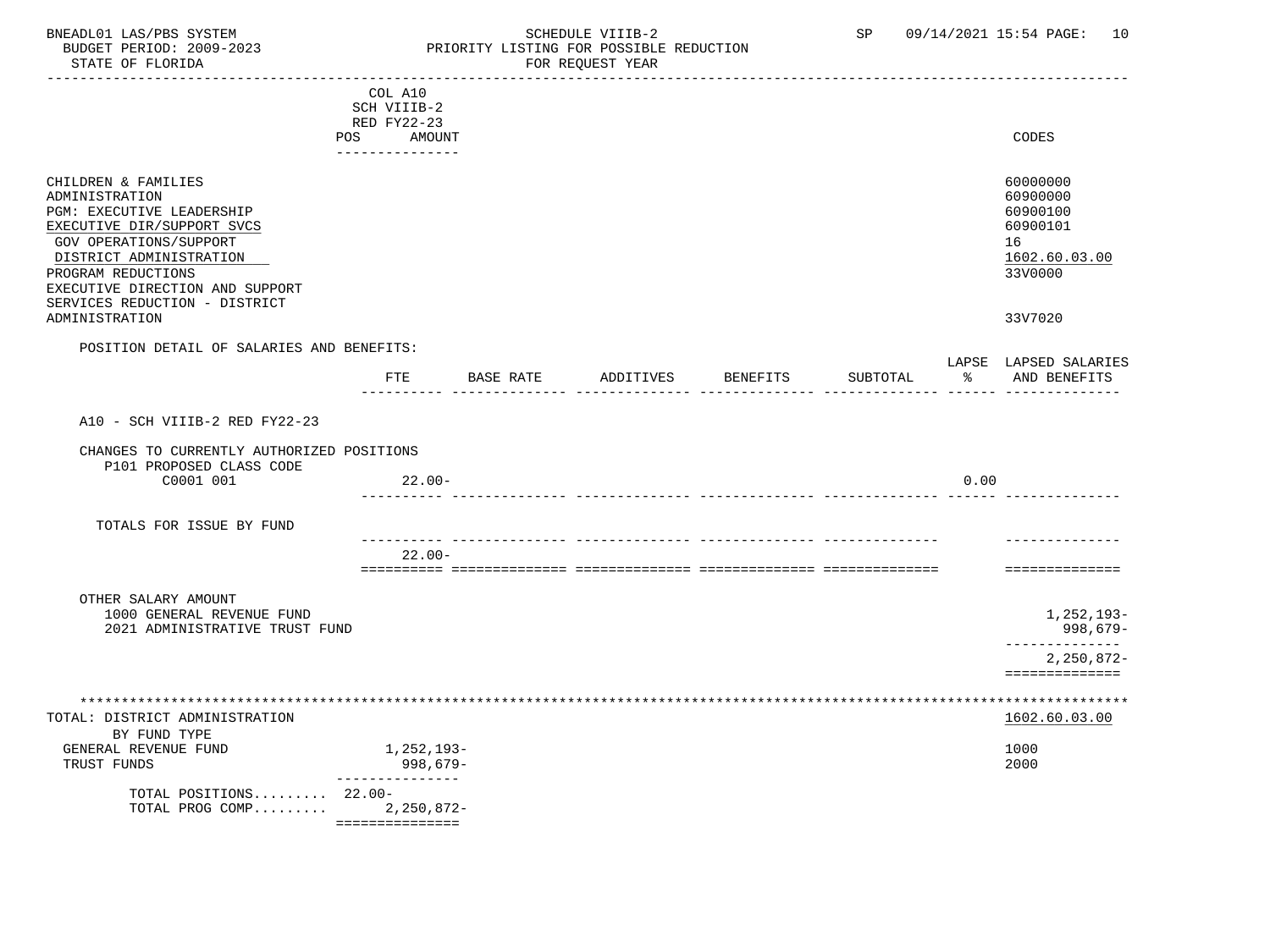# BNEADL01 LAS/PBS SYSTEM SCHEDULE VIIIB-2 SCHEDULE VIIIB-2 SP 09/14/2021 15:54 PAGE: 11<br>BUDGET PERIOD: 2009-2023 PRIORITY LISTING FOR POSSIBLE REDUCTION PRIORITY LISTING FOR POSSIBLE REDUCTION<br>FOR REQUEST YEAR

|                                                                                                         | COL A10<br>SCH VIIIB-2<br>RED FY22-23<br>POS<br>AMOUNT<br>-------------- | CODES                                        |
|---------------------------------------------------------------------------------------------------------|--------------------------------------------------------------------------|----------------------------------------------|
| CHILDREN & FAMILIES<br>ADMINISTRATION<br><b>PGM: EXECUTIVE LEADERSHIP</b><br>EXECUTIVE DIR/SUPPORT SVCS |                                                                          | 60000000<br>60900000<br>60900100<br>60900101 |
| TOTAL: EXECUTIVE DIR/SUPPORT SVCS<br>BY FUND TYPE                                                       |                                                                          | 60900101                                     |
| GENERAL REVENUE FUND<br>TRUST FUNDS                                                                     | 2,719,495-<br>1,818,891-<br>---------------                              | 1000<br>2000                                 |
| TOTAL POSITIONS 52.00-<br>TOTAL SUB-BUREAU                                                              | 4,538,386-                                                               |                                              |

===============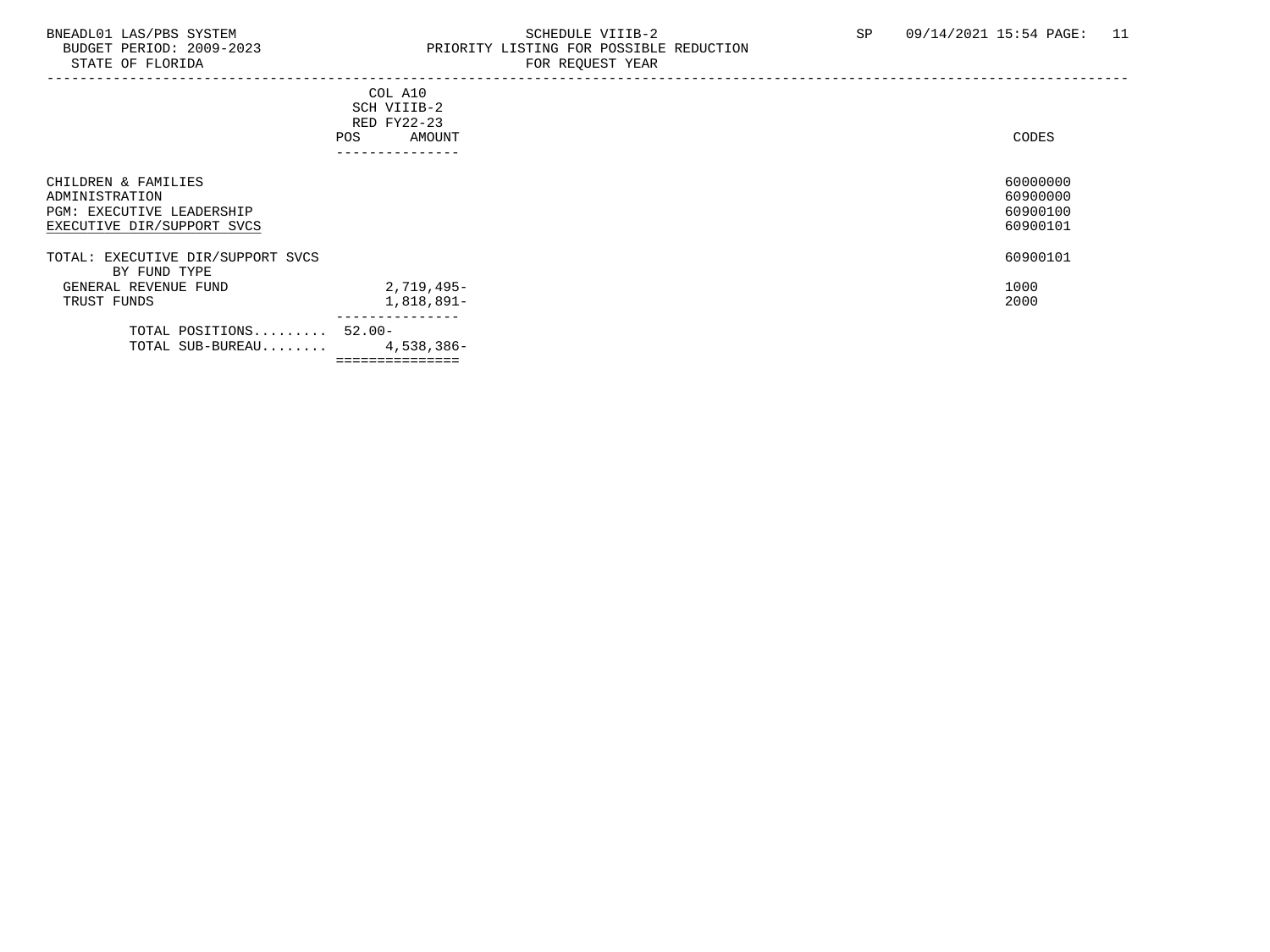## BNEADL01 LAS/PBS SYSTEM SCHEDULE VIIIB-2 SEREDUCTION SCHEDULE VIIIB-2 SP 09/14/2021 15:54 PAGE: 12 UDGET PERIOD: 2009-2023 PRIORITY LISTING FOR POSSIBLE REDUCTION

| STATE OF FLORIDA                                          | FOR REQUEST YEAR |               |
|-----------------------------------------------------------|------------------|---------------|
| COL A10                                                   |                  |               |
| SCH VIIIB-2                                               |                  |               |
| RED FY22-23                                               |                  |               |
| POS<br>---------------                                    | AMOUNT           | CODES         |
| CHILDREN & FAMILIES                                       |                  | 60000000      |
| ADMINISTRATION                                            |                  | 60900000      |
| PGM: SUPPORT SERVICES                                     |                  | 60900200      |
| INFORMATION TECHNOLOGY                                    |                  | 60900202      |
| <b>GOV OPERATIONS/SUPPORT</b>                             |                  | 16            |
| INFORMATION TECHNOLOGY                                    |                  | 1603.00.00.00 |
| PROGRAM REDUCTIONS                                        |                  | 33V0000       |
| STAFF REDUCTION EFFICIENCIES IN                           |                  |               |
| INFORMATION TECHNOLOGY                                    |                  | 33V6100       |
| SALARIES AND BENEFITS                                     |                  | 010000        |
| $-MATCH$<br>GENERAL REVENUE FUND                          | $2,649,590-$     | 1000 2        |
| 102,970-<br>ADMINISTRATIVE TRUST FUND -FEDERL             |                  | 2021 3        |
| 667,931-<br>FEDERAL GRANTS TRUST FUND -FEDERL             |                  | 2261 3        |
| WELFARE TRANSITION TF -FEDERL                             | 25,079-          | 2401 3        |
| -FEDERL<br>SOCIAL SVCS BLK GRT TF                         | 8,745-           | 2639 3        |
| ---------------<br>TOTAL POSITIONS 27.00-                 |                  |               |
| TOTAL APPRO 3,454,315-                                    |                  |               |
| ===============                                           |                  |               |
| EXPENSES                                                  |                  | 040000        |
| $-MATCH$<br>GENERAL REVENUE FUND                          | $54,690-$        | 1000 2        |
| ADMINISTRATIVE TRUST FUND -MATCH                          | 58,495-          | 2021 2        |
| FEDERAL GRANTS TRUST FUND -FEDERL                         | 44,465-          | 2261<br>3     |
| WELFARE TRANSITION TF -FEDERL                             | 2,091-           | 2401 3        |
| SOCIAL SVCS BLK GRT TF -FEDERL<br>---------------         | 1,556-           | 2639 3        |
| TOTAL APPRO                                               | 161,297-         |               |
| ===============<br>TOTAL: STAFF REDUCTION EFFICIENCIES IN |                  | 33V6100       |
| INFORMATION TECHNOLOGY                                    |                  |               |
| TOTAL POSITIONS 27.00-                                    |                  |               |
| TOTAL ISSUE                                               | 3,615,612-       |               |
| ===============                                           |                  |               |
|                                                           |                  |               |
| AGENCY ISSUE NARRATIVE:                                   |                  |               |
|                                                           |                  |               |

SCH VIIIB-2 NARR 22-23 NARRATIVE: IT COMPONENT? YES Priority #06

Issue Title: Office of Information Technology Services (OITS) Reduction

 Article III, section 19 of the Florida Constitution, requires departments and agencies to provide a "...prioritized listing of planned expenditures for review and possible reduction in the event of revenue shortfalls." This issue is being submitted to comply with this requirement and does not represent support or endorsement by the Department of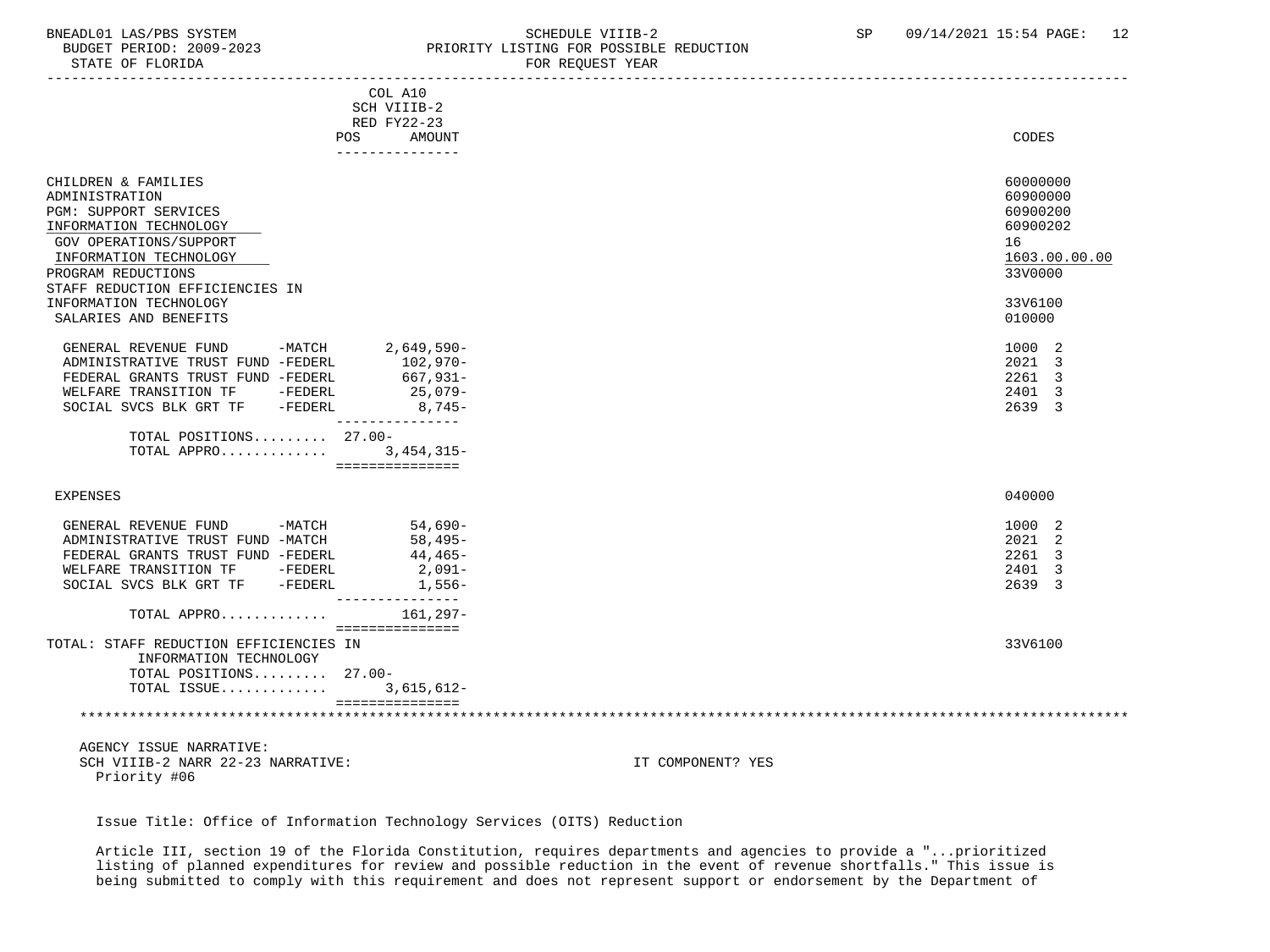#### BNEADL01 LAS/PBS SYSTEM SCHEDULE VIIIB-2 SCHEDULE VIIIB-2 SP 09/14/2021 15:54 PAGE: 13 BUDGET PERIOD: 2009-2023 PRIORITY LISTING FOR POSSIBLE REDUCTION STATE OF FLORIDA FOR REQUEST YEAR FOR REQUEST THAT AND THE STATE OF STATE OF STATE OF STATE OF STATE OF STATE OF STATE OF STATE OF STATE OF STATE OF STATE OF STATE OF STATE OF STATE OF STATE OF STATE OF STATE OF STATE OF S -----------------------------------------------------------------------------------------------------------------------------------

 COL A10 SCH VIIIB-2 RED FY22-23 POS AMOUNT NOTES AND AND A RESERVE AND A RESERVE AND LODGED AND LODGED AND LODGED AND LODGED AND LODGED AND LODGED AT A LODGED AND LODGED AT A LODGED AND LODGED AT A LODGED AND LODGED AT A LODGED AND LODGED AT A LODGED AND ---------------

| CHILDREN & FAMILIES             | 60000000      |
|---------------------------------|---------------|
| ADMINISTRATION                  | 60900000      |
| PGM: SUPPORT SERVICES           | 60900200      |
| INFORMATION TECHNOLOGY          | 60900202      |
| GOV OPERATIONS/SUPPORT          | 16            |
| INFORMATION TECHNOLOGY          | 1603.00.00.00 |
| PROGRAM REDUCTIONS              | 33V0000       |
| STAFF REDUCTION EFFICIENCIES IN |               |
| INFORMATION TECHNOLOGY          | 33V6100       |

Children and Families (department), however, the department considers this issue to be separated into different impacts:

27 FTE and associated salary budget and expense \$3,615,612:

 Six FTE and associated salary and expense budget (\$496,602) is considered a moderate impact to its core mission, operations, and program service delivery.

 The remaining balance of \$3,119,010 is considered a high impact to its core mission, operations, and program service delivery.

 Issue Summary: This issue proposes a reduction of 27 full-time equivalent (FTE) positions and \$3,615,612 (\$2,704,280 General Revenue, \$161,465 in Administrative Trust Fund, \$712,396 in Federal Grants Trust Fund, \$27,170 in Welfare Transition Trust Fund, and \$10,301 in the Social Services Block Grant Trust Fund) in the OITS budget.

 Issue Detail: The Office of Information Technology Services (OITS) at the department supports the operation and availability of 150 web applications, 150+ batch applications, several desktop applications, critical systems, and technologies that are required for the day-to-day operations of the department and supports 13,000 statewide workers that require these systems and technologies to do their job.

 Reducing FTEs will have a significant impact to Floridians who need assistance from the department or who use self-service portals such as My ACCESS to request assistance. Reductions affect direct desktop support to workers and program operations such as Child Welfare, Economic Self-Sufficiency, Substance Abuse and Mental Health, Domestic Violence, Child Care, Homelessness, Refugee Services, and Public Benefits Integrity. As they affect the systems that are integrated into the programs' way of work, the reductions will also affect customers indirectly.

 OITS provides the expertise to translate business needs for customer assistance to technical definitions that improve existing systems or implement new ones. Also within OITS are the resources to:

test and troubleshoot system changes,

manage vendors who bring specific technical skills to projects,

ensure that appropriate funding is in place to meet department business needs,

provide project management for critical systems initiatives,

conduct open and competitive procurements for the best use of taxpayer dollars,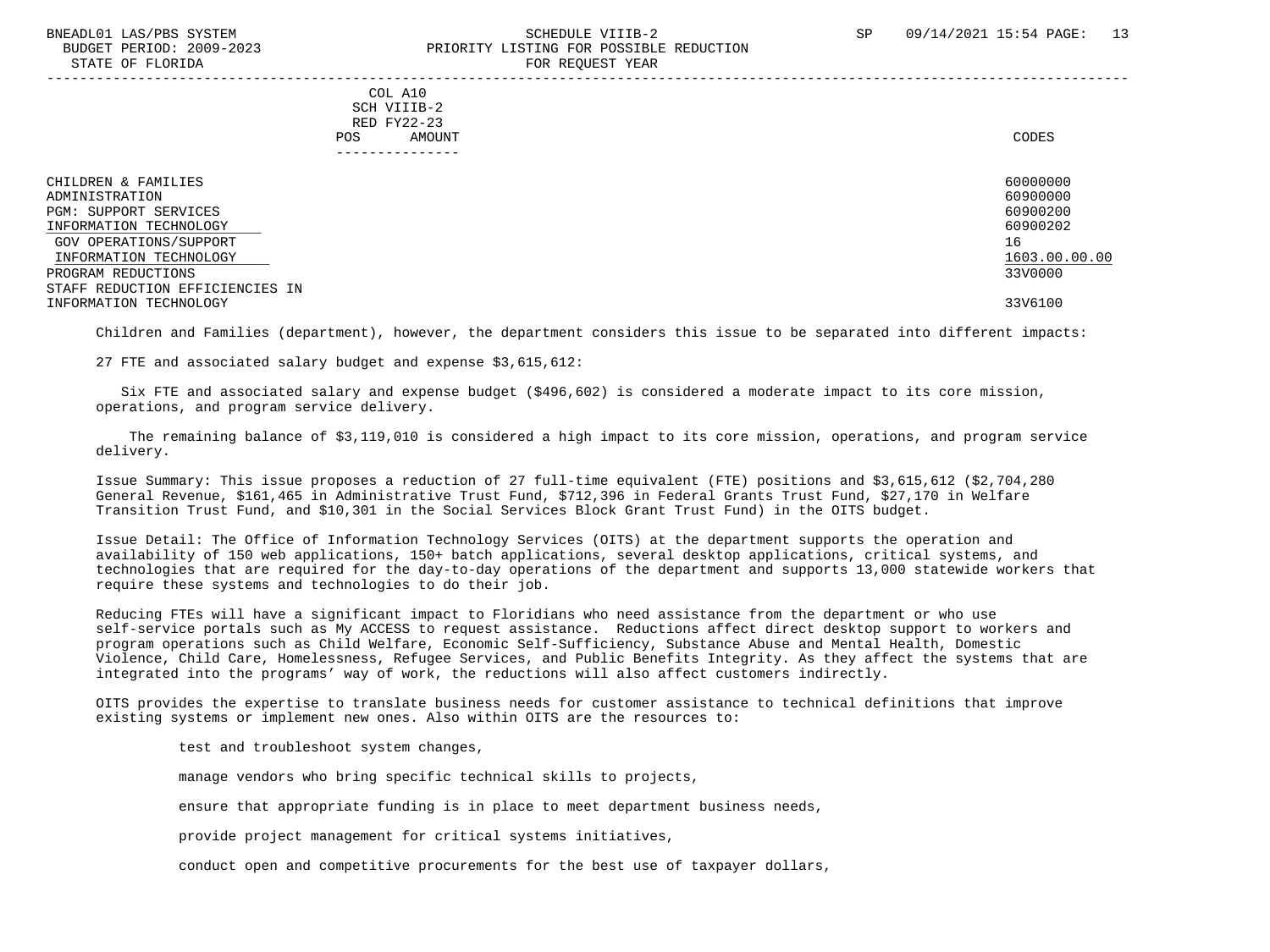#### BNEADL01 LAS/PBS SYSTEM SCHEDULE VIIIB-2 SCHEDULE VIIIB-2 SP 09/14/2021 15:54 PAGE: 14 BUDGET PERIOD: 2009-2023 PRIORITY LISTING FOR POSSIBLE REDUCTION STATE OF FLORIDA FOR REQUEST YEAR FOR REQUEST THAT THE REDUCT OF STATE OF STATE OF STATE OF STATE OF STATE OF STATE OF STATE OF STATE OF STATE OF STATE OF STATE OF STATE OF STATE OF STATE OF STATE OF STATE OF STATE OF STAT

-----------------------------------------------------------------------------------------------------------------------------------

 COL A10 SCH VIIIB-2 RED FY22-23 POS AMOUNT NOTES AND AND A RESERVE AND A RESERVE AND LODGED AND LODGED AND LODGED AND LODGED AND LODGED AND LODGED AT A LODGED AND LODGED AT A LODGED AND LODGED AT A LODGED AND LODGED AT A LODGED AND LODGED AT A LODGED AND ---------------

| CHILDREN & FAMILIES             | 60000000      |
|---------------------------------|---------------|
| ADMINISTRATION                  | 60900000      |
| PGM: SUPPORT SERVICES           | 60900200      |
| INFORMATION TECHNOLOGY          | 60900202      |
| GOV OPERATIONS/SUPPORT          | 16            |
| INFORMATION TECHNOLOGY          | 1603.00.00.00 |
| PROGRAM REDUCTIONS              | 33V0000       |
| STAFF REDUCTION EFFICIENCIES IN |               |
| INFORMATION TECHNOLOGY          | 33V6100       |

 develop dashboards and rapid reporting so that programs have ready access to data for analysis and decision-making,

 identify physical and data security risks and implement compliance measures to protect data, customers, and workers, and

provide technical support for email, networks, user provisioning, and desktop hardware and software needs.

Statutory Change Needed to Implement the Reduction: No.

 Impact if Reduction is Taken: These statewide operations would experience reduced levels of support and delayed response to technology issues, which ultimately affect Floridians served by the department. This impact is particularly problematic because key business systems are a core component of the way of work at the department. Connectivity and communications technologies are also essential for statewide operations for child protective investigations, Abuse Hotline, public assistance call centers, and mental health facilities. In addition, reductions will impact technical support levels and ability to monitor and resolve issues with these business systems.

 Because major department systems receive enhanced federal funding, reductions will reduce availability of federal match and remaining work efforts will rely more heavily on General Revenue; if that is not available, work cannot be done. As a result, initial reductions will occur in staffing and contracts that earn fewer federal funds participation, and initial impacts will affect support services across the agency. Because the reduction target is significant, OITS will also have to make reductions in areas that have significant federal funds participation and the impact of such reductions will affect agency revenue maximization as well as services to staff and customers.

Fiscal Impact: The budgetary breakout for this reduction is as follows:

Salary and Benefits (27 FTE) Reduction =  $$3.454.315$ Expense Reduction =  $$ 161,297$  Total Reduction: \$3,615,612 \*\*\*\*\*\*\*\*\*\*\*\*\*\*\*\*\*\*\*\*\*\*\*\*\*\*\*\*\*\*\*\*\*\*\*\*\*\*\*\*\*\*\*\*\*\*\*\*\*\*\*\*\*\*\*\*\*\*\*\*\*\*\*\*\*\*\*\*\*\*\*\*\*\*\*\*\*\*\*\*\*\*\*\*\*\*\*\*\*\*\*\*\*\*\*\*\*\*\*\*\*\*\*\*\*\*\*\*\*\*\*\*\*\*\*\*\*\*\*\*\*\*\*\*\*\*\*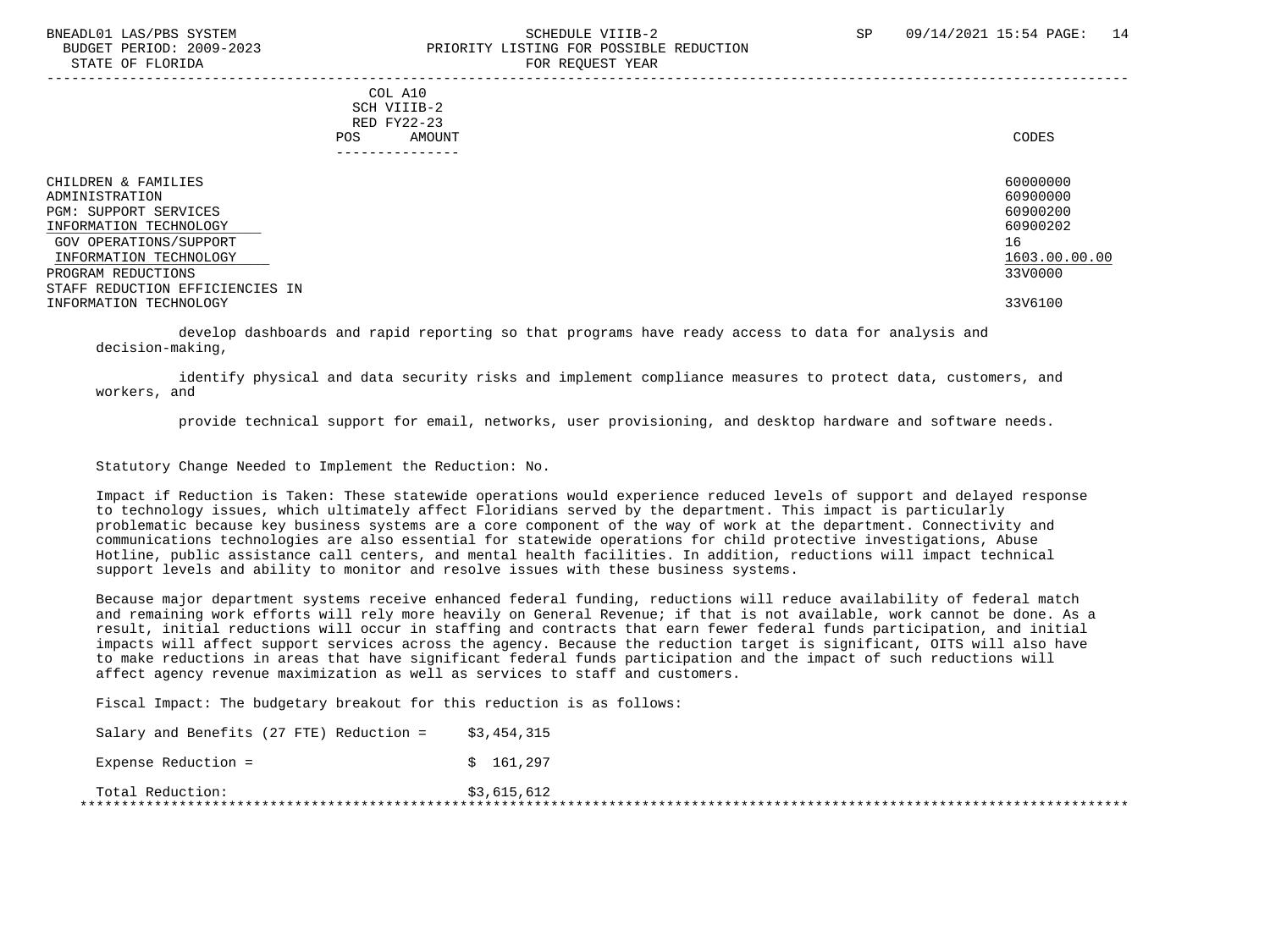# BNEADL01 LAS/PBS SYSTEM SCHEDULE VIIIB-2 SCHEDULE VIIIB-2 SP 09/14/2021 15:54 PAGE: 15<br>BUDGET PERIOD: 2009-2023 PRIORITY LISTING FOR POSSIBLE REDUCTION PRIORITY LISTING FOR POSSIBLE REDUCTION<br>FOR REQUEST YEAR

|                                                                                                                                                                                                                                 | COL A10<br>SCH VIIIB-2<br>RED FY22-23       |           |           |                 |          |        |                                                                                           |
|---------------------------------------------------------------------------------------------------------------------------------------------------------------------------------------------------------------------------------|---------------------------------------------|-----------|-----------|-----------------|----------|--------|-------------------------------------------------------------------------------------------|
|                                                                                                                                                                                                                                 | POS AMOUNT<br>---------------               |           |           |                 |          |        | CODES                                                                                     |
| CHILDREN & FAMILIES<br>ADMINISTRATION<br>PGM: SUPPORT SERVICES<br>INFORMATION TECHNOLOGY<br>GOV OPERATIONS/SUPPORT<br>INFORMATION TECHNOLOGY<br>PROGRAM REDUCTIONS<br>STAFF REDUCTION EFFICIENCIES IN<br>INFORMATION TECHNOLOGY |                                             |           |           |                 |          |        | 60000000<br>60900000<br>60900200<br>60900202<br>16<br>1603.00.00.00<br>33V0000<br>33V6100 |
| POSITION DETAIL OF SALARIES AND BENEFITS:                                                                                                                                                                                       |                                             |           |           |                 |          |        | LAPSE LAPSED SALARIES                                                                     |
|                                                                                                                                                                                                                                 | FTE                                         | BASE RATE | ADDITIVES | <b>BENEFITS</b> | SUBTOTAL | $\sim$ | AND BENEFITS                                                                              |
| A10 - SCH VIIIB-2 RED FY22-23                                                                                                                                                                                                   |                                             |           |           |                 |          |        |                                                                                           |
| CHANGES TO CURRENTLY AUTHORIZED POSITIONS<br>P101 PROPOSED CLASS CODE                                                                                                                                                           |                                             |           |           |                 |          |        |                                                                                           |
| C0001 001                                                                                                                                                                                                                       | $27.00 -$                                   |           |           |                 |          | 0.00   |                                                                                           |
| TOTALS FOR ISSUE BY FUND                                                                                                                                                                                                        | .                                           |           |           |                 |          |        |                                                                                           |
|                                                                                                                                                                                                                                 | $27.00 -$                                   |           |           |                 |          |        | ==============                                                                            |
| OTHER SALARY AMOUNT<br>2261 FEDERAL GRANTS TRUST FUND<br>2639 SOCIAL SVCS BLK GRT TF<br>2401 WELFARE TRANSITION TF<br>1000 GENERAL REVENUE FUND<br>2021 ADMINISTRATIVE TRUST FUND                                               |                                             |           |           |                 |          |        | 667,931-<br>$8,745-$<br>$25,079-$<br>$2,649,590-$<br>102,970-<br>______________           |
|                                                                                                                                                                                                                                 |                                             |           |           |                 |          |        | $3,454,315-$<br>==============                                                            |
|                                                                                                                                                                                                                                 |                                             |           |           |                 |          |        |                                                                                           |
| TOTAL: INFORMATION TECHNOLOGY<br>BY FUND TYPE                                                                                                                                                                                   |                                             |           |           |                 |          |        | 1603.00.00.00                                                                             |
| GENERAL REVENUE FUND<br>TRUST FUNDS                                                                                                                                                                                             | $2,704,280-$<br>911,332-<br>_______________ |           |           |                 |          |        | 1000<br>2000                                                                              |
| TOTAL POSITIONS 27.00-<br>TOTAL PROG COMP                                                                                                                                                                                       | $3,615,612-$<br>__________________          |           |           |                 |          |        |                                                                                           |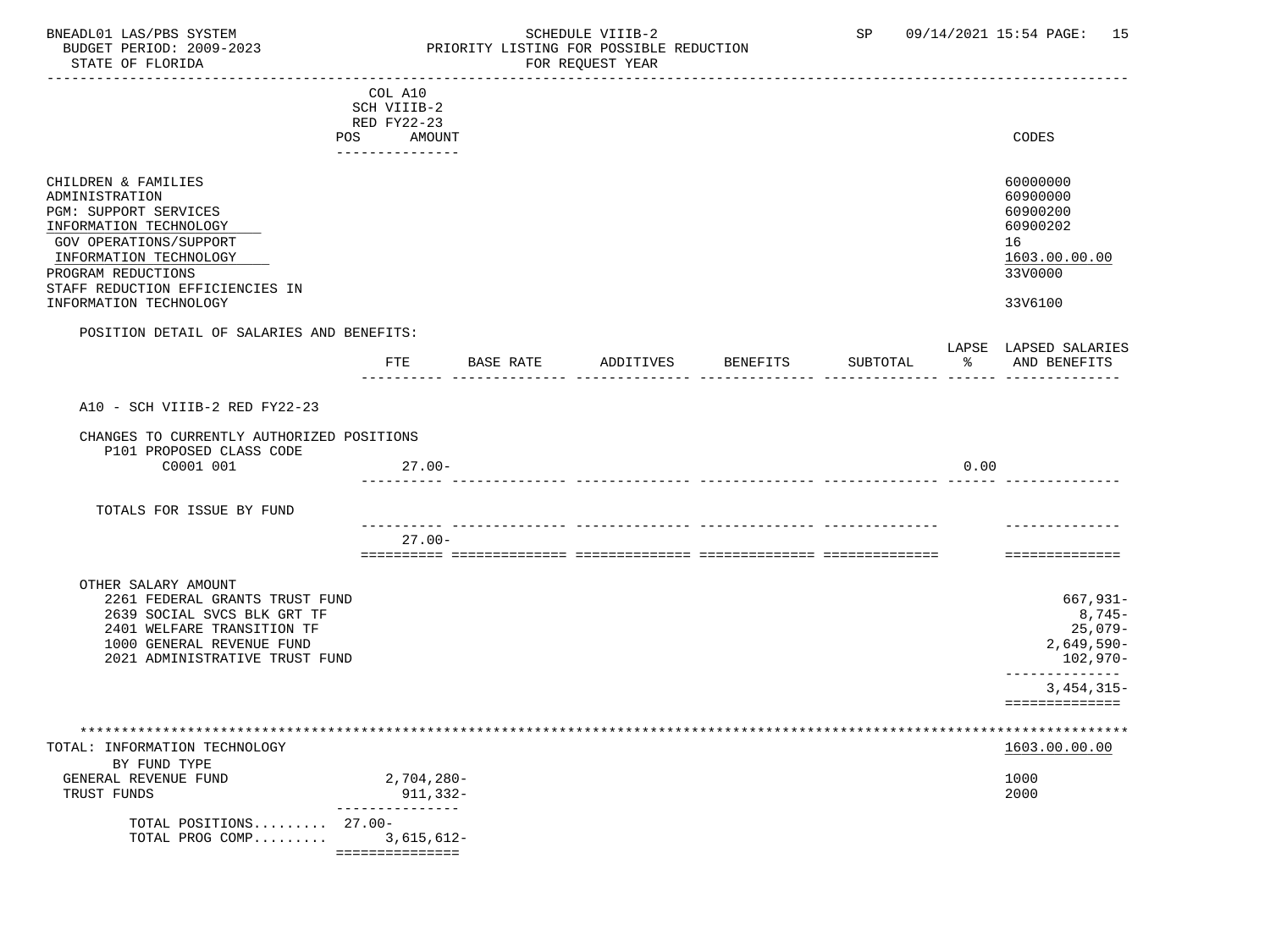### BNEADL01 LAS/PBS SYSTEM SCHEDULE VIIIB-2 SCHEDULE VIIIB-2 SP 09/14/2021 15:54 PAGE: 16<br>BUDGET PERIOD: 2009-2023 PRIORITY LISTING FOR POSSIBLE REDUCTION BUDGET PERIOD: 2009-2023<br>
STATE OF FLORIDA<br>
FOR REOUEST YEAR FOR REQUEST YEAR

|                                        | COL A10                          |               |
|----------------------------------------|----------------------------------|---------------|
|                                        | SCH VIIIB-2                      |               |
|                                        | RED FY22-23                      |               |
| <b>POS</b>                             | <b>AMOUNT</b><br>--------------- | CODES         |
|                                        |                                  |               |
| CHILDREN & FAMILIES                    |                                  | 60000000      |
| <b>SERVICES</b>                        |                                  | 60910000      |
| PGM: FAMILY SAFETY PROGRAM             |                                  | 60910300      |
| FAMILY SAFETY/PRESERVATION             |                                  | 60910310      |
| PUBLIC PROTECTION                      |                                  | 12            |
| CHILD CARE REGULATION                  |                                  | 1204.03.00.00 |
| PROGRAM REDUCTIONS                     |                                  | 33V0000       |
| CHILD CARE REGULATION REDUCTION        |                                  | 33V7130       |
| <b>EXPENSES</b>                        |                                  | 040000        |
| GENERAL REVENUE FUND -MATCH            | $200,000-$                       | 1000 2        |
| SOCIAL SVCS BLK GRT TF<br>-FEDERL      | $30,000 -$                       | 2639 3        |
|                                        | ---------                        |               |
| TOTAL APPRO                            | $230,000 -$                      |               |
|                                        | ===============                  |               |
| SPECIAL CATEGORIES                     |                                  | 100000        |
| G/A-CHILD PROTECTION                   |                                  | 103034        |
|                                        |                                  |               |
| $-MATCH$<br>GENERAL REVENUE FUND       | $204, 363-$                      | 1000 2        |
| OPERATIONS AND MAINT TF -STATE         | 95,050-                          | 2516 1        |
| -FEDERL<br>SOCIAL SVCS BLK GRT TF      | $239,900-$<br>---------------    | 2639 3        |
| TOTAL APPRO                            | $539.313 -$<br>===============   |               |
|                                        |                                  |               |
| DEFERRED-PAY COM CONTRACTS             |                                  | 105280        |
| ADMINISTRATIVE TRUST FUND -FEDERL      | $227 -$                          | 2021 3        |
|                                        | ===============                  |               |
| TOTAL: CHILD CARE REGULATION REDUCTION |                                  | 33V7130       |
| TOTAL ISSUE                            | 769,540-                         |               |
|                                        |                                  |               |
|                                        |                                  |               |

 AGENCY ISSUE NARRATIVE: SCH VIIIB-2 NARR 22-23 NARRATIVE: IT COMPONENT? NO PRIORITY #03

Issue Title: Child Care Regulation Reduction

 Article III, section 19 of the Florida Constitution, requires departments and agencies to provide a "...prioritized listing of planned expenditures for review and possible reduction in the event of revenue shortfalls." This issue is being submitted to comply with this requirement and does not represent support or endorsement by the Department of Children and Families (department), however, the department considers this issue a moderate impact to its core mission, operations, and program service delivery.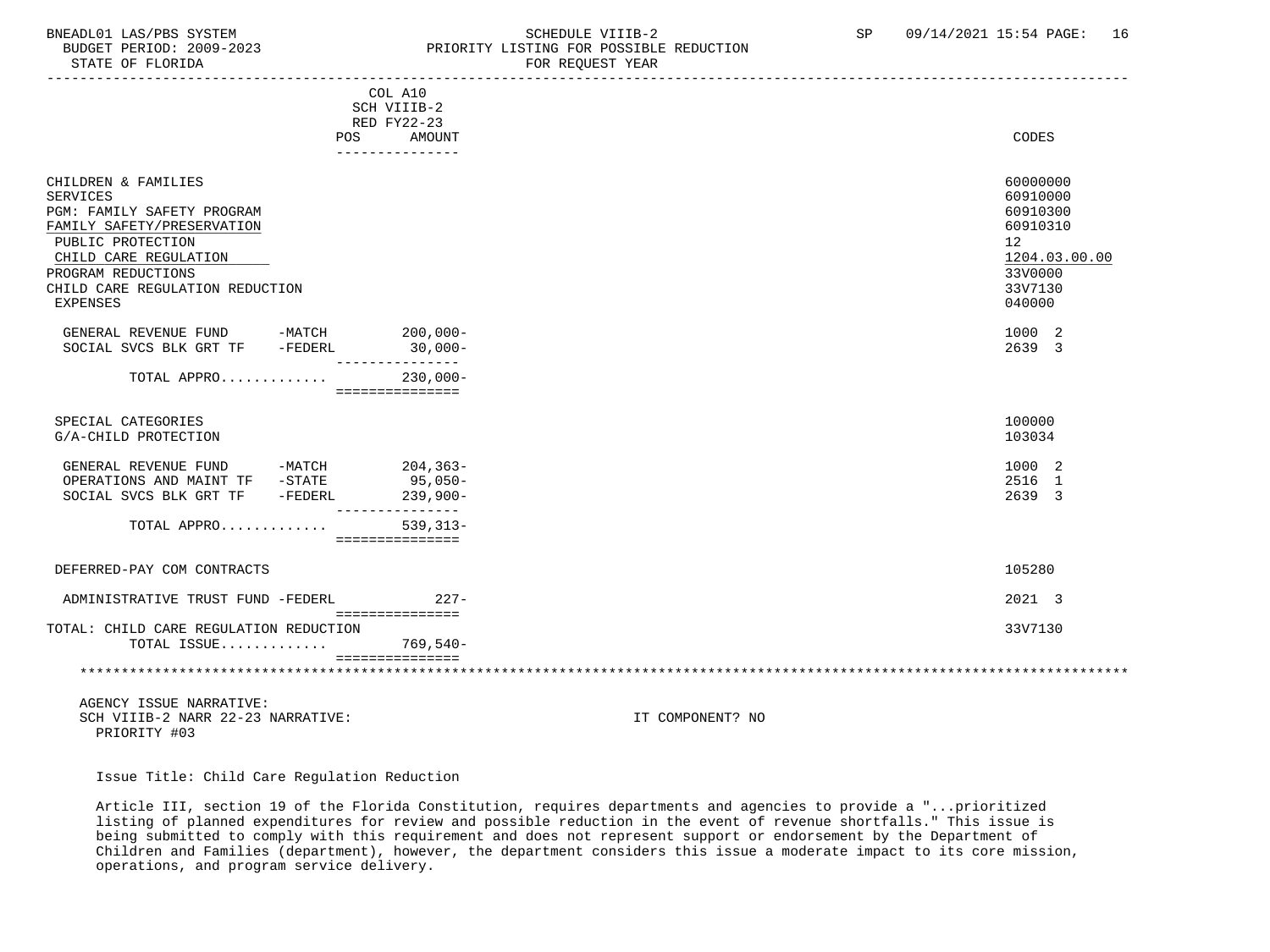### BNEADL01 LAS/PBS SYSTEM SCHEDULE VIIIB-2 SCHEDULE VIIIB-2 SP 09/14/2021 15:54 PAGE: 17 BUDGET PERIOD: 2009-2023 PRIORITY LISTING FOR POSSIBLE REDUCTION STATE OF FLORIDA FOR REQUEST YEAR FOR REQUEST YEAR

| $0.1111$ $01$ $1.10111$                                                                                                                                                                            | rok koğunu rum                                          |                                                                                           |
|----------------------------------------------------------------------------------------------------------------------------------------------------------------------------------------------------|---------------------------------------------------------|-------------------------------------------------------------------------------------------|
|                                                                                                                                                                                                    | COL A10<br>SCH VIIIB-2<br>RED FY22-23<br>AMOUNT<br>POS. | CODES                                                                                     |
| CHILDREN & FAMILIES<br>SERVICES<br>PGM: FAMILY SAFETY PROGRAM<br>FAMILY SAFETY/PRESERVATION<br>PUBLIC PROTECTION<br>CHILD CARE REGULATION<br>PROGRAM REDUCTIONS<br>CHILD CARE REGULATION REDUCTION |                                                         | 60000000<br>60910000<br>60910300<br>60910310<br>12<br>1204.03.00.00<br>33V0000<br>33V7130 |

 Issue Summary: This issue proposes a reduction of \$769,540 (\$404,363 General Revenue, \$227 in Administrative Trust Fund, \$95,050 in Operations and Maintenance Trust Fund, and \$269,900 in the Social Service Block Grant Trust Fund) for the Office of Child Care Regulation program. This issue is a reduction of 12 percent in the expense category and seven percent in the Grants and Aids category of the Child Care Regulation budget.

 Issue Detail: The department's Office of Child Care Regulation is responsible for the administration of statutorily required childcare licensing, registration, and training throughout Florida. The legislative intent of the program is to ensure that children have a safe, healthy, positive, and educational environment with trained, qualified childcare staff. In addition, the program responds to complaints involving background screening violations in religious exempt, non-public school, summer camp, and registered home providers. The Office of Child Care Regulation also manages the review of all childcare questionnaires for determination for licensure. In partnership with the Department of Education, the department assumed the responsibility of conducting health and safety inspections for school readiness providers pursuant to the Child Care and Development Block Grant Reauthorization Act of 2014.

 In Fiscal Year 2020-2021, licensing counselors conducted 19,733 inspections, ensuring the health and safety for the children receiving care. As of July 2021, there are more than 9,450 childcare settings statewide operating in childcare facilities, homes, afterschool programs, and public and nonpublic schools that can serve more than 787,270 children.

Statutory Change Needed to Implement the Reduction: No.

 Impact if Reduction is Taken: If taken, these reductions would minimize the service delivery of programming for childcare and would impact the Office of Child Care Regulation's ability to receive federal childcare funds.

 While this reduction would not remove or reduce positions, the expense reductions would impact the training and travel associated with the primary job duties of staff who conduct licensing inspections at child care facilities to ensure the health and safety of children in care.

 Reducing the G/A Child Protection Funds will eliminate the opportunity for the Office of Child Care Regulation to enhance and upgrade all technology systems within the program. Currently, the program has a learning management system for childcare personnel that stores mandatory training records, offers course registration and enrollment, and includes an application portal for credentials. Additionally, the program's CARES (Childcare Administration, Regulation and Enforcement System) system is a public-facing online application and payment solution for childcare providers, while also enabling Child Care staff to effectively complete their daily tasks, including inspections and progressive enforcement. If the reduction is taken, the ability for the program to perform system enhancements and maintenance will be impacted.

 The Office of Child Care Regulation is the state's official system of record for the federally funded Child Care and Development Block Grant. The Department of Education's Division of Early Learning relies upon the CARES System for inspection and School Readiness data. Reducing these funds would impact the program's ability to receive federal funds related to School Readiness and Voluntary Pre-Kindergarten activities. Additionally, the Child Care Food Program relies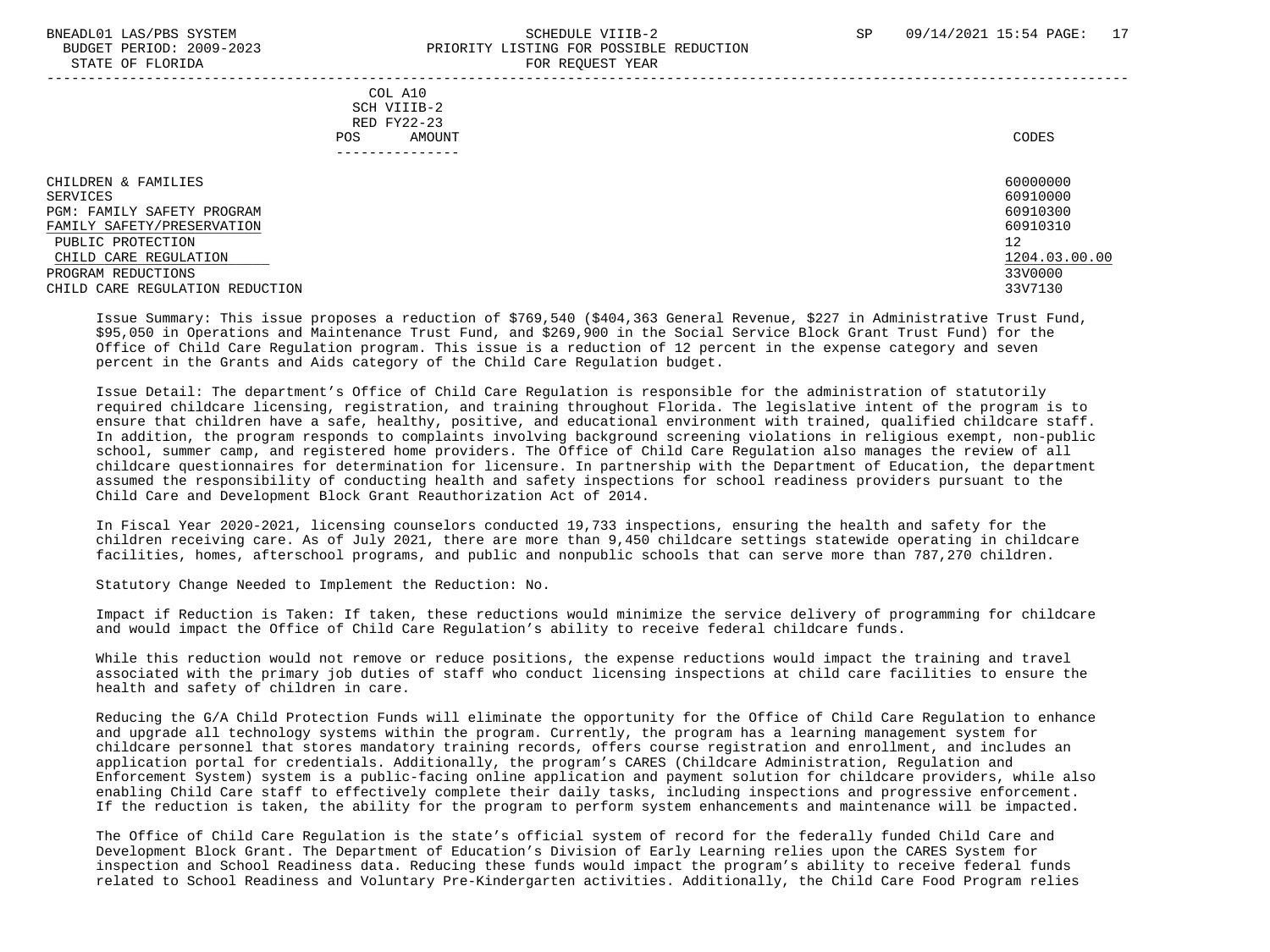### BNEADL01 LAS/PBS SYSTEM SCHEDULE VIIIB-2 SCHEDULE VIIIB-2 SP 09/14/2021 15:54 PAGE: 18<br>BUDGET PERIOD: 2009-2023 PRIORITY LISTING FOR POSSIBLE REDUCTION PRIORITY LISTING FOR POSSIBLE REDUCTION STATE OF FLORIDA FOR REQUEST YEAR FOR REQUEST YEAR

 COL A10 SCH VIIIB-2 RED FY22-23 POS AMOUNT NOTES AND AND A RESERVE AND A RESERVE AND LODGED AND LODGED AND LODGED AND LODGED AND LODGED AND LODGED AT A LODGED AND LODGED AT A LODGED AND LODGED AT A LODGED AND LODGED AT A LODGED AND LODGED AT A LODGED AND ---------------

| CHILDREN & FAMILIES             | 60000000      |
|---------------------------------|---------------|
| SERVICES                        | 60910000      |
| PGM: FAMILY SAFETY PROGRAM      | 60910300      |
| FAMILY SAFETY/PRESERVATION      | 60910310      |
| PUBLIC PROTECTION               | 12            |
| CHILD CARE REGULATION           | 1204.03.00.00 |
| PROGRAM REDUCTIONS              | 33V0000       |
| CHILD CARE REGULATION REDUCTION | 33V7130       |

on inspection reports within the CARES system to administer the USDA Food Program.

 The G/A Child Protection Funds reduction would also eliminate the opportunity for the Office of Child Care Regulation to develop new training courses and update existing trainings as needed when legislative changes occur.

 These reductions would eliminate the program's ability to respond to legislatively mandated changes as the program would not have the funds to update training courses and the associated systems that impacts the childcare industry.

Fiscal Impact: The budgetary breakout for this reduction is a follows:

| Current Funding:           | \$20,747,088 |
|----------------------------|--------------|
| General Revenue Reduction: | 404,363      |
| State TF Reduction:        | 95,277       |
| Federal TF Reduction:      | 269,900      |
| Balance:                   | \$19,977,548 |

TOTAL: CHILD CARE REGULATION 1204.03.00.00 BY FUND TYPE GENERAL REVENUE FUND 404,363- 1000 TRUST FUNDS 365,177- 2000 --------------- TOTAL PROG COMP......... 769,540- ===============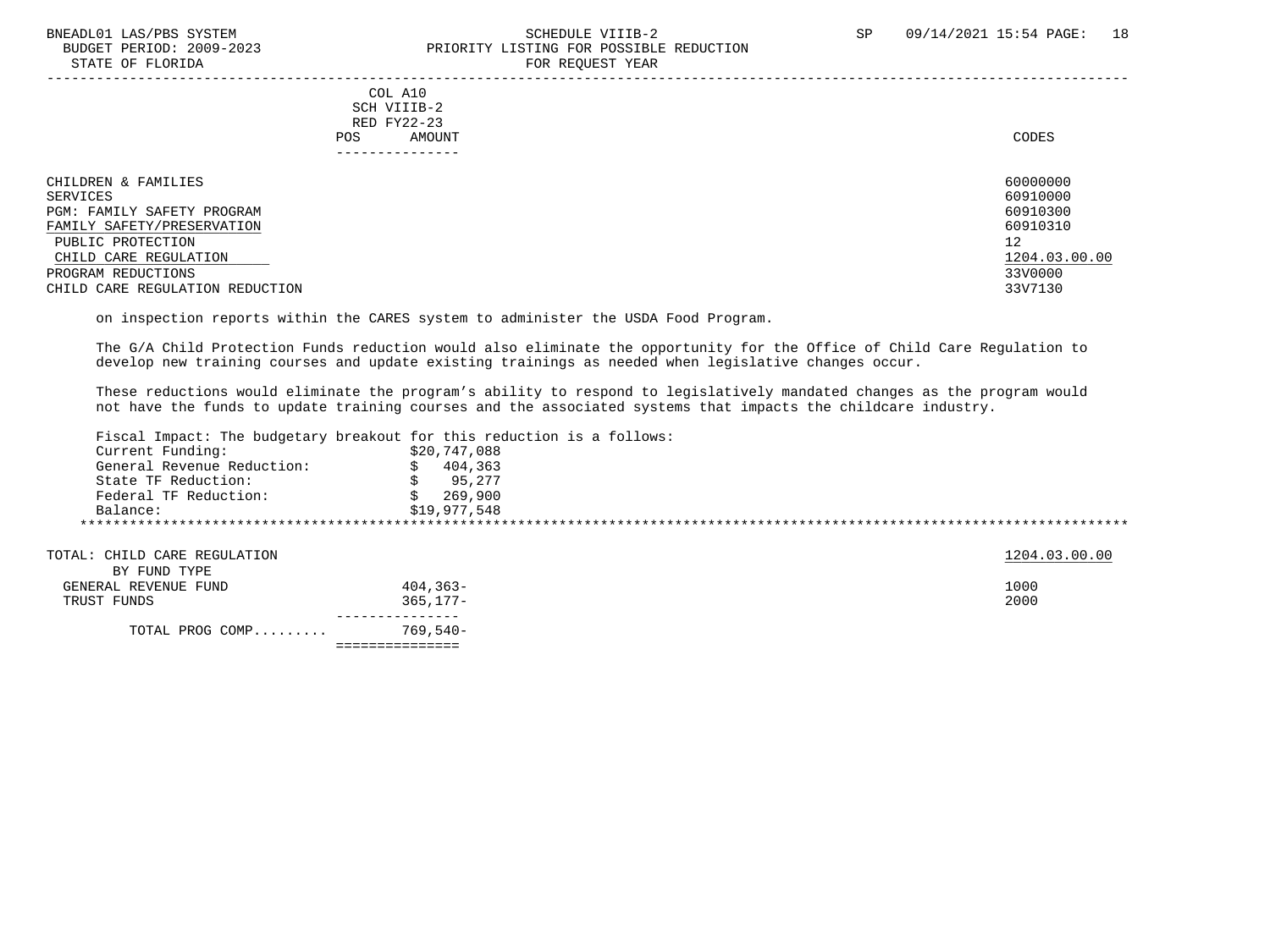#### BNEADL01 LAS/PBS SYSTEM SCHEDULE VIIIB-2 SCHEDULE VIIIB-2 SP 09/14/2021 15:54 PAGE: 19 BUDGET PERIOD: 2009-2023 PRIORITY LISTING FOR POSSIBLE REDUCTION STATE OF FLORIDA FOR REQUEST YEAR FOR REQUEST YEAR

| COL A10<br>SCH VIIIB-2<br>RED FY22-23                                                                                                                                                                                            |                                                                                                     |
|----------------------------------------------------------------------------------------------------------------------------------------------------------------------------------------------------------------------------------|-----------------------------------------------------------------------------------------------------|
| <b>AMOUNT</b><br>POS                                                                                                                                                                                                             | CODES                                                                                               |
| ---------------                                                                                                                                                                                                                  |                                                                                                     |
| CHILDREN & FAMILIES<br><b>SERVICES</b><br>PGM: FAMILY SAFETY PROGRAM<br>FAMILY SAFETY/PRESERVATION<br>HEALTH AND HUMAN SERVICES<br>ADULT PROTECTION<br>PROGRAM REDUCTIONS<br>ADULT PROTECTION REDUCTION<br>SALARIES AND BENEFITS | 60000000<br>60910000<br>60910300<br>60910310<br>13<br>1304.06.00.00<br>33V0000<br>33V7170<br>010000 |
| GENERAL REVENUE FUND<br>$-MATCH$<br>933,202-<br>$648, 496 -$<br>FEDERAL GRANTS TRUST FUND -FEDERL<br>SOCIAL SVCS BLK GRT TF<br>-FEDERL<br>$418,302-$<br>---------------<br>TOTAL POSITIONS 38.00-                                | 1000 2<br>2261 3<br>2639 3                                                                          |
| TOTAL APPRO 2,000,000-<br>===============                                                                                                                                                                                        |                                                                                                     |
| <b>EXPENSES</b>                                                                                                                                                                                                                  | 040000                                                                                              |
| GENERAL REVENUE FUND -STATE 1,998,649-<br>SOCIAL SVCS BLK GRT TF -FEDERL<br>$118,084-$<br>---------------                                                                                                                        | 1000 1<br>2639 3                                                                                    |
| 2, 116, 733-<br>TOTAL APPRO<br>===============                                                                                                                                                                                   |                                                                                                     |
| TOTAL: ADULT PROTECTION REDUCTION<br>TOTAL POSITIONS 38.00-<br>TOTAL ISSUE<br>4,116,733-<br>===============                                                                                                                      | 33V7170                                                                                             |
|                                                                                                                                                                                                                                  |                                                                                                     |
| AGENCY ISSUE NARRATIVE:<br>SCH VIIIB-2 NARR 22-23 NARRATIVE:<br>PRIORITY #16                                                                                                                                                     | IT COMPONENT? NO                                                                                    |

Issue Title: Adult Protection Reduction

 Article III, section 19 of the Florida Constitution, requires departments and agencies to provide a "...prioritized listing of planned expenditures for review and possible reduction in the event of revenue shortfalls." This issue is being submitted to comply with this requirement and does not represent support or endorsement by the Department of Children and Families (department), however, the department considers this issue a high impact to its core mission, operations, and program service delivery.

 Issue Summary: This issue proposes a reduction of 38 FTE positions and \$4,116,733 (\$2,931,851 General Revenue, \$648,496 in Federal Grants Trust Fund, and \$536,386 in the Social Services Block Grant Fund) in the Adult Protection Services (APS) budget which includes the Home Care for Disabled Adults (HCDA) and Community Care for Disabled Adults (CCDA) programs. The HCDA and CCDA programs are a 50 percent reduction and an 18 percent reduction of salaries in the APS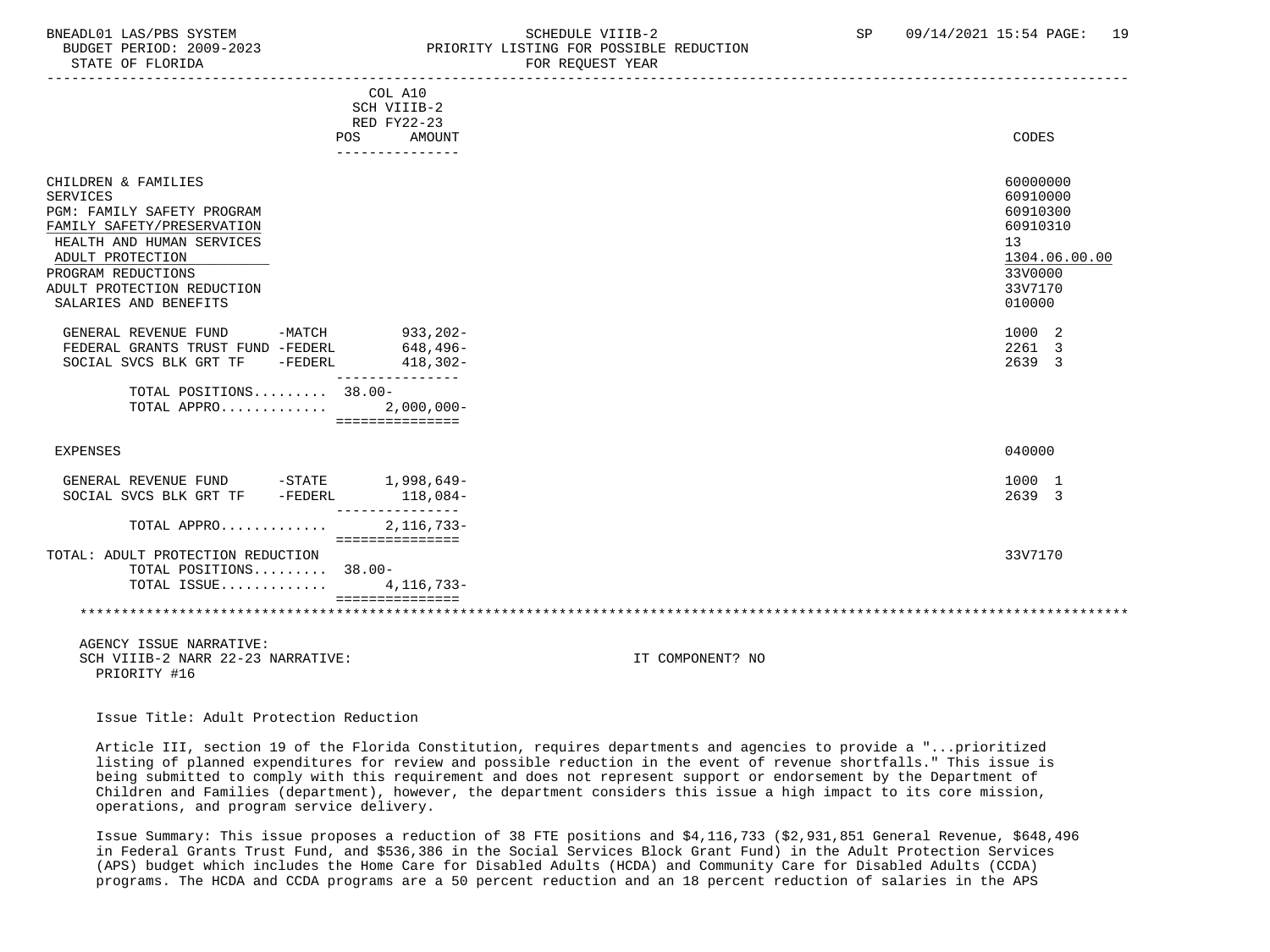STATE OF FLORIDA

# BNEADL01 LAS/PBS SYSTEM SCHEDULE VIIIB-2 SCHEDULE VIIIB-2 SP 09/14/2021 15:54 PAGE: 20 BUDGET PERIOD: 2009-2023<br>
STATE OF FLORIDA<br>
STATE OF FLORIDA

| $0.11111$ $0.1$ $1.10111$                                                                                                                                                                        | ron novel round                                                          |                                                                                           |
|--------------------------------------------------------------------------------------------------------------------------------------------------------------------------------------------------|--------------------------------------------------------------------------|-------------------------------------------------------------------------------------------|
|                                                                                                                                                                                                  | COL A10<br>SCH VIIIB-2<br>RED FY22-23<br>AMOUNT<br>POS.<br>------------- | CODES                                                                                     |
| CHILDREN & FAMILIES<br>SERVICES<br>PGM: FAMILY SAFETY PROGRAM<br>FAMILY SAFETY/PRESERVATION<br>HEALTH AND HUMAN SERVICES<br>ADULT PROTECTION<br>PROGRAM REDUCTIONS<br>ADULT PROTECTION REDUCTION |                                                                          | 60000000<br>60910000<br>60910300<br>60910310<br>13<br>1304.06.00.00<br>33V0000<br>33V7170 |

program.

 Issue Detail: The APS program provides case management services and investigations of abuse, neglect, and exploitation of vulnerable adults.

 APS currently serves 1,360 clients in the HCDA and CCDA programs. Each program has a significant wait list for services. APS conducts 45,000 adult protective investigations in a year, with 291 dedicated adult protective investigators.

Statutory Change Needed to Implement the Reduction: No.

 Impact if Reduction is Taken: For every client maintained in-home versus institutional placement, the state nets \$34,262 in savings by not having to match the cost of a Medicaid bed. Using a conservative estimate of 20 percent of the clients no longer served by the HCDA and CCDA programs, who may go into long term care because of defunding these programs, the impact could be as high as \$7.5 million.

 Currently, APS Operations is struggling with turnover and retention of new hires. Any reduction in staff would place additional strain on caseload ratios and would negatively impact staff capacity to see victims timely and resolve cases within statutory timeframes.

Fiscal Impact: The budgetary breakout for this reduction is a follows:

| Current Funding of Salaries: | \$36,862,456 |
|------------------------------|--------------|
| $HCDA$ :                     | \$1,987,544  |
| CCDA:                        | \$2,009,755  |
| General Revenue Reduction:   | \$2.931.851  |
| Federal TF Reduction:        | \$1,184,882  |
| Balance:                     | \$36,743,022 |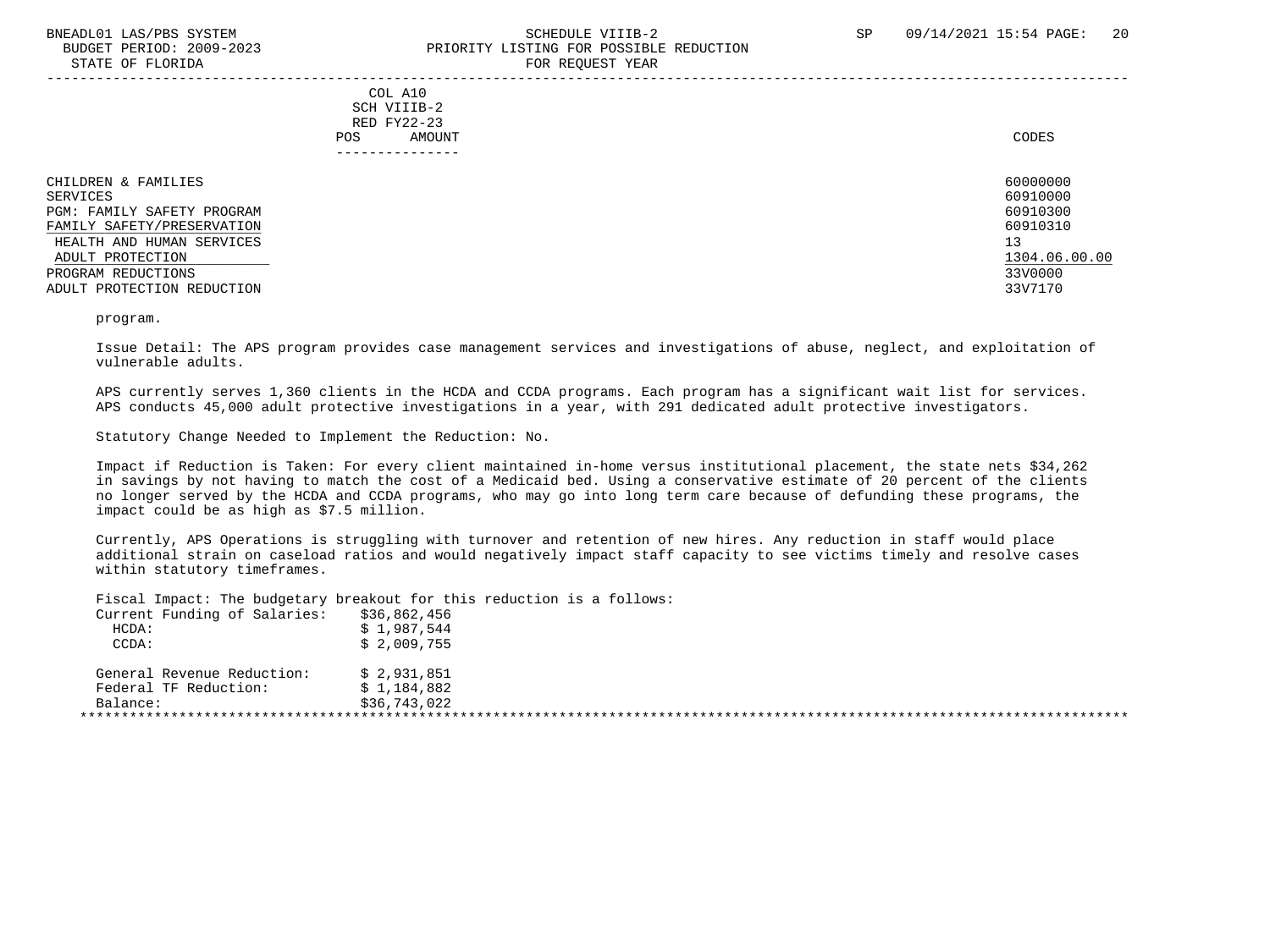### BNEADL01 LAS/PBS SYSTEM SCHEDULE VIIIB-2 SCHEDULE VIIIB-2 SP 09/14/2021 15:54 PAGE: 21 BUDGET PERIOD: 2009-2023 PRIORITY LISTING FOR POSSIBLE REDUCTION<br>FOR REQUEST YEAR FOR REQUEST YEAR

|                                                                                                                                                                                                         | COL A10<br>SCH VIIIB-2<br>RED FY22-23 |           |           |          |          |      |                                                                                           |
|---------------------------------------------------------------------------------------------------------------------------------------------------------------------------------------------------------|---------------------------------------|-----------|-----------|----------|----------|------|-------------------------------------------------------------------------------------------|
|                                                                                                                                                                                                         | POS AMOUNT<br>---------------         |           |           |          |          |      | CODES                                                                                     |
| CHILDREN & FAMILIES<br><b>SERVICES</b><br>PGM: FAMILY SAFETY PROGRAM<br>FAMILY SAFETY/PRESERVATION<br>HEALTH AND HUMAN SERVICES<br>ADULT PROTECTION<br>PROGRAM REDUCTIONS<br>ADULT PROTECTION REDUCTION |                                       |           |           |          |          |      | 60000000<br>60910000<br>60910300<br>60910310<br>13<br>1304.06.00.00<br>33V0000<br>33V7170 |
| POSITION DETAIL OF SALARIES AND BENEFITS:                                                                                                                                                               |                                       |           |           |          |          |      | LAPSE LAPSED SALARIES                                                                     |
|                                                                                                                                                                                                         | FTE                                   | BASE RATE | ADDITIVES | BENEFITS | SUBTOTAL | ႜႂ   | AND BENEFITS                                                                              |
| A10 - SCH VIIIB-2 RED FY22-23                                                                                                                                                                           |                                       |           |           |          |          |      |                                                                                           |
| CHANGES TO CURRENTLY AUTHORIZED POSITIONS<br>P101 PROPOSED CLASS CODE                                                                                                                                   |                                       |           |           |          |          |      |                                                                                           |
| C7170 001                                                                                                                                                                                               | $38.00 -$                             |           |           |          |          | 0.00 |                                                                                           |
| TOTALS FOR ISSUE BY FUND                                                                                                                                                                                |                                       |           |           |          |          |      |                                                                                           |
|                                                                                                                                                                                                         | $38.00 -$                             |           |           |          |          |      | ==============                                                                            |
| OTHER SALARY AMOUNT<br>2261 FEDERAL GRANTS TRUST FUND<br>2639 SOCIAL SVCS BLK GRT TF<br>1000 GENERAL REVENUE FUND                                                                                       |                                       |           |           |          |          |      | 648,496-<br>418,302-<br>933,202-                                                          |
|                                                                                                                                                                                                         |                                       |           |           |          |          |      | -------------<br>$2,000,000 -$<br>==============                                          |
| TOTAL: ADULT PROTECTION                                                                                                                                                                                 |                                       |           |           |          |          |      | 1304.06.00.00                                                                             |
| BY FUND TYPE<br>GENERAL REVENUE FUND<br>TRUST FUNDS                                                                                                                                                     | 2,931,851-<br>1,184,882-              |           |           |          |          |      | 1000<br>2000                                                                              |
| TOTAL POSITIONS 38.00-<br>TOTAL PROG COMP 4, 116, 733-                                                                                                                                                  | ---------------                       |           |           |          |          |      |                                                                                           |

===============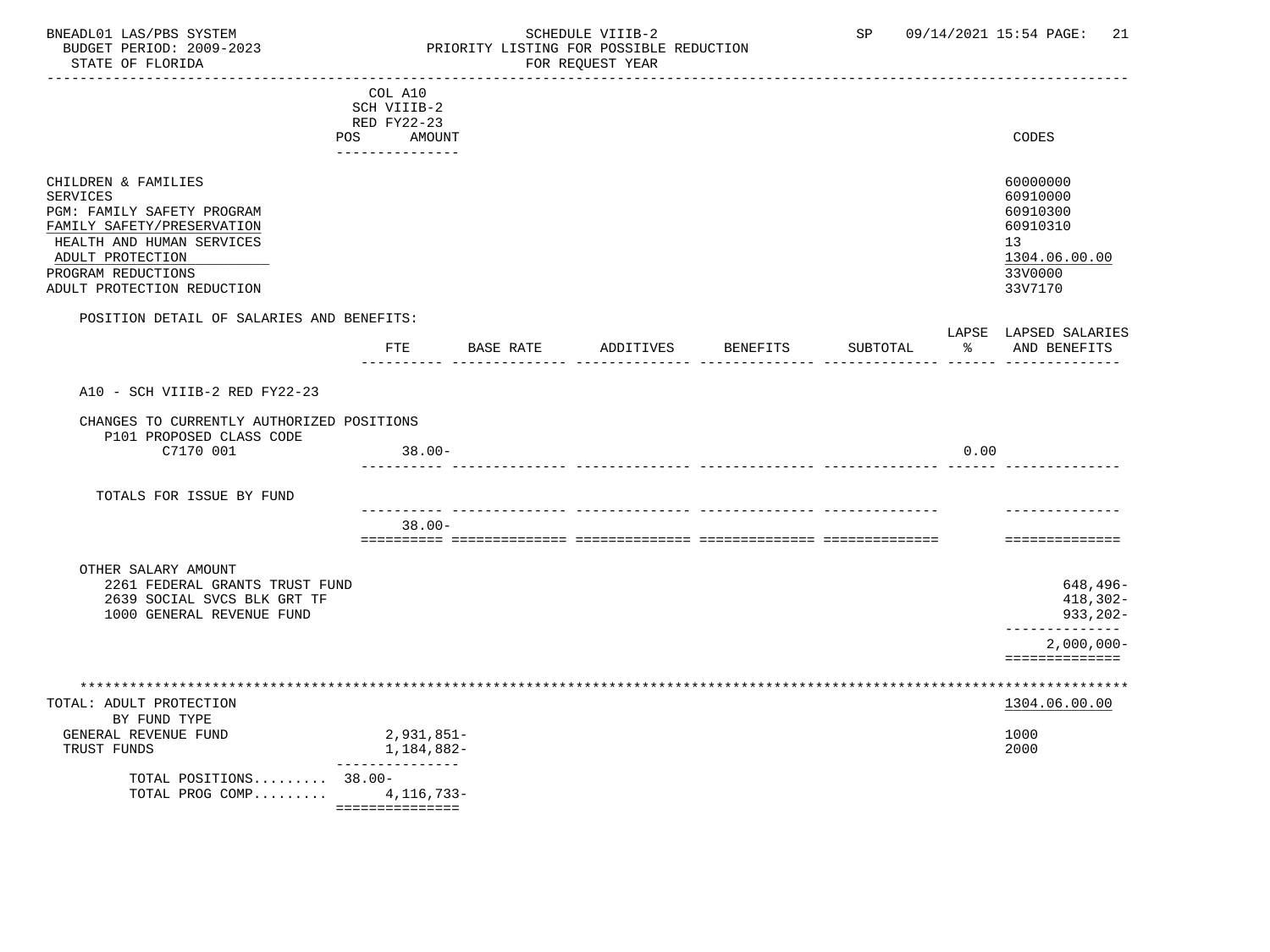### BNEADL01 LAS/PBS SYSTEM SCHEDULE VIIIB-2 SCHEDULE VIIIB-2 SP 09/14/2021 15:54 PAGE: 22<br>BUDGET PERIOD: 2009-2023 PRIORITY LISTING FOR POSSIBLE REDUCTION BUDGET PERIOD: 2009-2023<br>STATE OF FLORIDA STATE OF FLORIDA FOR REQUEST YEAR

| STATE OF FLORIDA                       |          |                                      | FOR REQUEST YEAR       |  |
|----------------------------------------|----------|--------------------------------------|------------------------|--|
|                                        |          | COL A10                              |                        |  |
|                                        |          | SCH VIIIB-2                          |                        |  |
|                                        |          | RED FY22-23                          |                        |  |
|                                        | POS      | AMOUNT<br>---------------            | CODES                  |  |
| CHILDREN & FAMILIES                    |          |                                      | 60000000               |  |
| <b>SERVICES</b>                        |          |                                      | 60910000               |  |
| PGM: FAMILY SAFETY PROGRAM             |          |                                      | 60910300               |  |
| FAMILY SAFETY/PRESERVATION             |          |                                      | 60910310               |  |
| HEALTH AND HUMAN SERVICES              |          |                                      | 13                     |  |
| CHILD PROTECTION                       |          |                                      | 1304.07.00.00          |  |
| PROGRAM REDUCTIONS                     |          |                                      | 33V0000                |  |
| DEPARTMENT CHILD PROTECTION            |          |                                      |                        |  |
| INVESTIGATION REDUCTION                |          |                                      | 33V0120                |  |
| SALARIES AND BENEFITS                  |          |                                      | 010000                 |  |
|                                        |          |                                      |                        |  |
| GENERAL REVENUE FUND                   |          | $-MATCH$ 154,610-                    | 1000 2                 |  |
| FEDERAL GRANTS TRUST FUND -FEDERL      |          | 88,883-                              | 2261 3                 |  |
| WELFARE TRANSITION TF -FEDERL          |          | $8,318-$                             | 2401 3                 |  |
| SOCIAL SVCS BLK GRT TF -FEDERL         |          | 1,257,949-<br>---------------        | 2639 3                 |  |
| TOTAL APPRO                            |          | $1,509,760 -$                        |                        |  |
|                                        |          | ===============                      |                        |  |
| OTHER PERSONAL SERVICES                |          |                                      | 030000                 |  |
| GENERAL REVENUE FUND -MATCH 288,141-   |          |                                      | 1000 2                 |  |
| FEDERAL GRANTS TRUST FUND -FEDERL      |          | 47,268-                              | 2261 3                 |  |
| WELFARE TRANSITION TF -FEDERL          |          | 492,817-                             | 2401 3                 |  |
| SOCIAL SVCS BLK GRT TF -FEDERL         |          | $98,357-$                            | 2639 3                 |  |
| TOTAL APPRO                            |          | ---------------<br>926,583-          |                        |  |
|                                        |          | ===============                      |                        |  |
|                                        |          |                                      |                        |  |
| <b>EXPENSES</b>                        |          |                                      | 040000                 |  |
| GENERAL REVENUE FUND -MATCH 1,142,943- |          |                                      | 1000 2                 |  |
| FEDERAL GRANTS TRUST FUND -FEDERL      |          |                                      | 2261 3                 |  |
| WELFARE TRANSITION TF                  | -FEDERL  | 111,717-<br>1,337.657-<br>1,337,657- | $\overline{3}$<br>2401 |  |
| SOCIAL SVCS BLK GRT TF -FEDERL         |          | 387,305-                             | 2639<br>3              |  |
| TOTAL APPRO                            |          | ---------------<br>$2,979,622-$      |                        |  |
|                                        |          | ===============                      |                        |  |
| OPERATING CAPITAL OUTLAY               |          |                                      | 060000                 |  |
| GENERAL REVENUE FUND                   | $-MATCH$ | $3,184-$                             | 1000 2                 |  |
| FEDERAL GRANTS TRUST FUND -FEDERL      |          | $257-$                               | 2261 3                 |  |
| WELFARE TRANSITION TF                  | -FEDERL  | $2,891-$                             | 2401 3                 |  |
| SOCIAL SVCS BLK GRT TF                 | -FEDERL  | $350 -$                              | 2639 3                 |  |
|                                        |          | ---------------                      |                        |  |
| TOTAL APPRO                            |          | $6,682-$                             |                        |  |
|                                        |          | ===============                      |                        |  |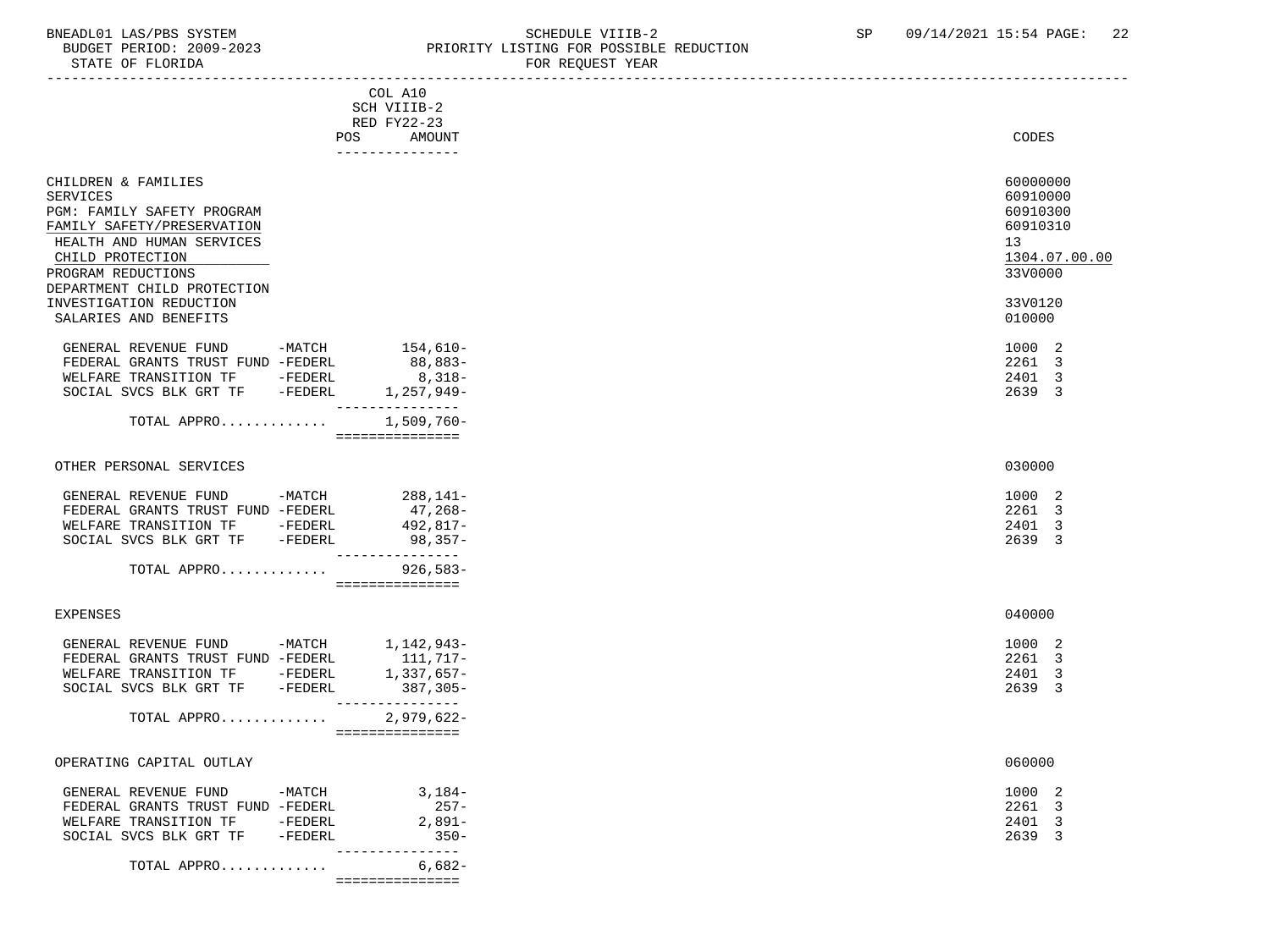STATE OF FLORIDA FOR REQUEST YEAR FOR REQUEST YEAR

### BNEADL01 LAS/PBS SYSTEM SCHEDULE VIIIB-2 SCHEDULE VIIIB-2 SP 09/14/2021 15:54 PAGE: 23 PRIORITY LISTING FOR POSSIBLE REDUCTION

|                                                                                                                                                                                                                                                                                                                                                                                                                                  | COL A10<br>SCH VIIIB-2<br>RED FY22-23                                 |                                                                                                                                                          |
|----------------------------------------------------------------------------------------------------------------------------------------------------------------------------------------------------------------------------------------------------------------------------------------------------------------------------------------------------------------------------------------------------------------------------------|-----------------------------------------------------------------------|----------------------------------------------------------------------------------------------------------------------------------------------------------|
|                                                                                                                                                                                                                                                                                                                                                                                                                                  | <b>AMOUNT</b><br><b>POS</b><br>---------------                        | CODES                                                                                                                                                    |
| CHILDREN & FAMILIES<br><b>SERVICES</b><br>PGM: FAMILY SAFETY PROGRAM<br>FAMILY SAFETY/PRESERVATION<br>HEALTH AND HUMAN SERVICES<br>CHILD PROTECTION<br>PROGRAM REDUCTIONS<br>DEPARTMENT CHILD PROTECTION<br>INVESTIGATION REDUCTION<br>SPECIAL CATEGORIES<br>CONTRACTED SERVICES<br>-MATCH<br>GENERAL REVENUE FUND<br>FEDERAL GRANTS TRUST FUND -FEDERL<br>WELFARE TRANSITION TF<br>-FEDERL<br>SOCIAL SVCS BLK GRT TF<br>-FEDERL | 87,931-<br>54,637-<br>95,976-<br>17,771-                              | 60000000<br>60910000<br>60910300<br>60910310<br>13<br>1304.07.00.00<br>33V0000<br>33V0120<br>100000<br>100777<br>1000 2<br>2261 3<br>2401<br>3<br>2639 3 |
| TOTAL APPRO                                                                                                                                                                                                                                                                                                                                                                                                                      | ------------<br>$256, 315 -$<br>===============                       |                                                                                                                                                          |
| G/A-CHILD PROTECTION                                                                                                                                                                                                                                                                                                                                                                                                             |                                                                       | 103034                                                                                                                                                   |
| GENERAL REVENUE FUND<br>-MATCH<br>FEDERAL GRANTS TRUST FUND -FEDERL<br>WELFARE TRANSITION TF<br>-FEDERL<br>SOCIAL SVCS BLK GRT TF<br>$-FEDERL$                                                                                                                                                                                                                                                                                   | 147,600-<br>25,802-<br>$609,630-$<br>129,683-                         | 1000 2<br>2261 3<br>2401 3<br>2639 3                                                                                                                     |
| TOTAL APPRO                                                                                                                                                                                                                                                                                                                                                                                                                      | . <u>_ _ _ _ _ _ _ _ _ _ _ _ _</u> _<br>$912,715-$<br>=============== |                                                                                                                                                          |
| TOTAL: DEPARTMENT CHILD PROTECTION<br>INVESTIGATION REDUCTION<br>TOTAL ISSUE                                                                                                                                                                                                                                                                                                                                                     | $6,591,677-$                                                          | 33V0120                                                                                                                                                  |
|                                                                                                                                                                                                                                                                                                                                                                                                                                  |                                                                       |                                                                                                                                                          |

 AGENCY ISSUE NARRATIVE: SCH VIIIB-2 NARR 22-23 NARRATIVE: IT COMPONENT? NO PRIORITY #05

Issue Title: Department Child Protective Investigation Reduction

 Article III, section 19 of the Florida Constitution, requires departments and agencies to provide a "...prioritized listing of planned expenditures for review and possible reduction in the event of revenue shortfalls." This issue is being submitted to comply with this requirement and does not represent support or endorsement by the Department of Children and Families (department), however, the department considers this issue a moderate impact to its core mission, operations, and program service delivery.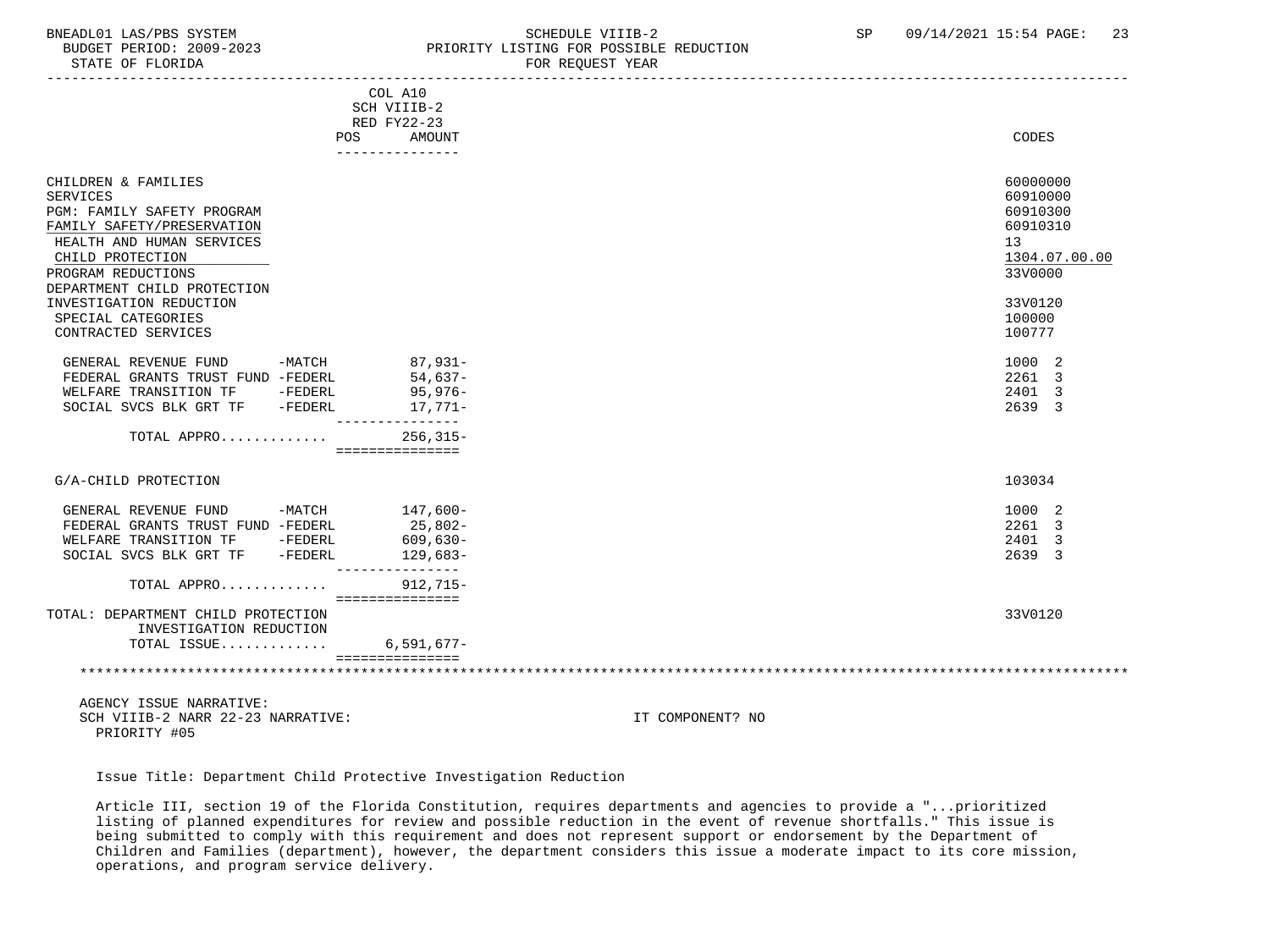STATE OF FLORIDA

# BNEADL01 LAS/PBS SYSTEM SCHEDULE VIIIB-2 SCHEDULE VIIIB-2 SP 09/14/2021 15:54 PAGE: 24 BUDGET PERIOD: 2009-2023<br>
PRIORITY LISTING FOR POSSIBLE REDUCTION<br>
FOR PEOUTEST VEAP

| ------ -- --------                                                                                                                                                                                                           | 2011112201212111                                                                 |                                                                                           |
|------------------------------------------------------------------------------------------------------------------------------------------------------------------------------------------------------------------------------|----------------------------------------------------------------------------------|-------------------------------------------------------------------------------------------|
|                                                                                                                                                                                                                              | COL A10<br>SCH VIIIB-2<br>RED FY22-23<br>AMOUNT<br><b>POS</b><br>--------------- | CODES                                                                                     |
| CHILDREN & FAMILIES<br>SERVICES<br>PGM: FAMILY SAFETY PROGRAM<br>FAMILY SAFETY/PRESERVATION<br>HEALTH AND HUMAN SERVICES<br>CHILD PROTECTION<br>PROGRAM REDUCTIONS<br>DEPARTMENT CHILD PROTECTION<br>INVESTIGATION REDUCTION |                                                                                  | 60000000<br>60910000<br>60910300<br>60910310<br>13<br>1304.07.00.00<br>33V0000<br>33V0120 |

 Issue Summary: This issue proposes a reduction of \$6,591,677 (\$1,824,409 General Revenue, \$328,564 in Federal Grants Trust Fund, \$2,547,289 in Welfare Transition Trust Fund, and \$1,891,415 in the Social Services Block Grant Trust Fund) to the Child Protective Investigations (CPI) budget. This issue is a reduction of .95 percent in Salaries and Benefits; 25 percent in OPS and Expenses; 50 percent in training contracts; and ten percent in Title IV-E training (all categories) from the CPI budget.

 Issue Detail: Chapter 39, F.S., establishes requirements that CPI's respond to and make determinations as to the overall validity of allegations of child maltreatment. CPIs are required to respond to all reports accepted by the Florida Abuse Hotline within 24 hours. A significant subset of these reports are identified as needing an immediate response. Immediate response is defined by Chapter 65C-30, Florida Administrative Code, "as soon as possible, but no later than four hours." CPIs assess the immediate and overall safety of children as well as the risk of future maltreatment. When a child is determined to be unsafe, CPIs initially consider the implementation of an in-home safety plan and the initiation of in-home services to protect the child and stabilize the family. In the most serious and dangerous situations CPIs remove the child from the home and place the child with another parent, relative, non-relative, or in licensed care.

 Statutory Change Needed to Implement the Reduction: Yes, this proposed reduction would require language allowing the department to cancel current lease obligations. Section 39.201, F.S., would also need to be modified.

 Impact if Reduction is Taken: Reducing the Salary and OPS budget will affect staffing ratios and caseloads, due to the amount of time it takes to onboard and train new CPI employees.

 Reducing expense funding would require the cancellation of current lease agreements and increase the number of teleworkers in child protection. While there are benefits to teleworking, Florida's Child Welfare Practice Model requires increased consultation between front-line CPIs and supervisors, as well as with program administrators. There is also an increased emphasis on the need for cross-program communications to staff high-risk cases and cases that are shared by multiple agencies. Having private rooms for consultation and multi-agency staffing is important due to the confidentiality of the work of child protective investigations. Other fixed costs associated with this work include the need for mobile devices for communication as staff spend majority of their time in the field.

 A reduction in travel will impact the ability of a CPI to conduct the very basics of their work to ensure the safety of children who are alleged victims of abuse and neglect. Travel constraints may hinder a CPI's ability to assess reports of abuse and neglect and the overall safety of children timely, as well as the risk of future maltreatment. A reduction in expense funding, which supports the CPI's ability to respond to investigations in a timely manner may hinder their ability to be responsive and conform to the immediate response priority as outlined in statute.

 Fiscal Impact: The budgetary breakout for this reduction is a follows: Current Funding: \$169,672,631<br>General Revenue Reduction: \$ 1.824.409 General Revenue Reduction: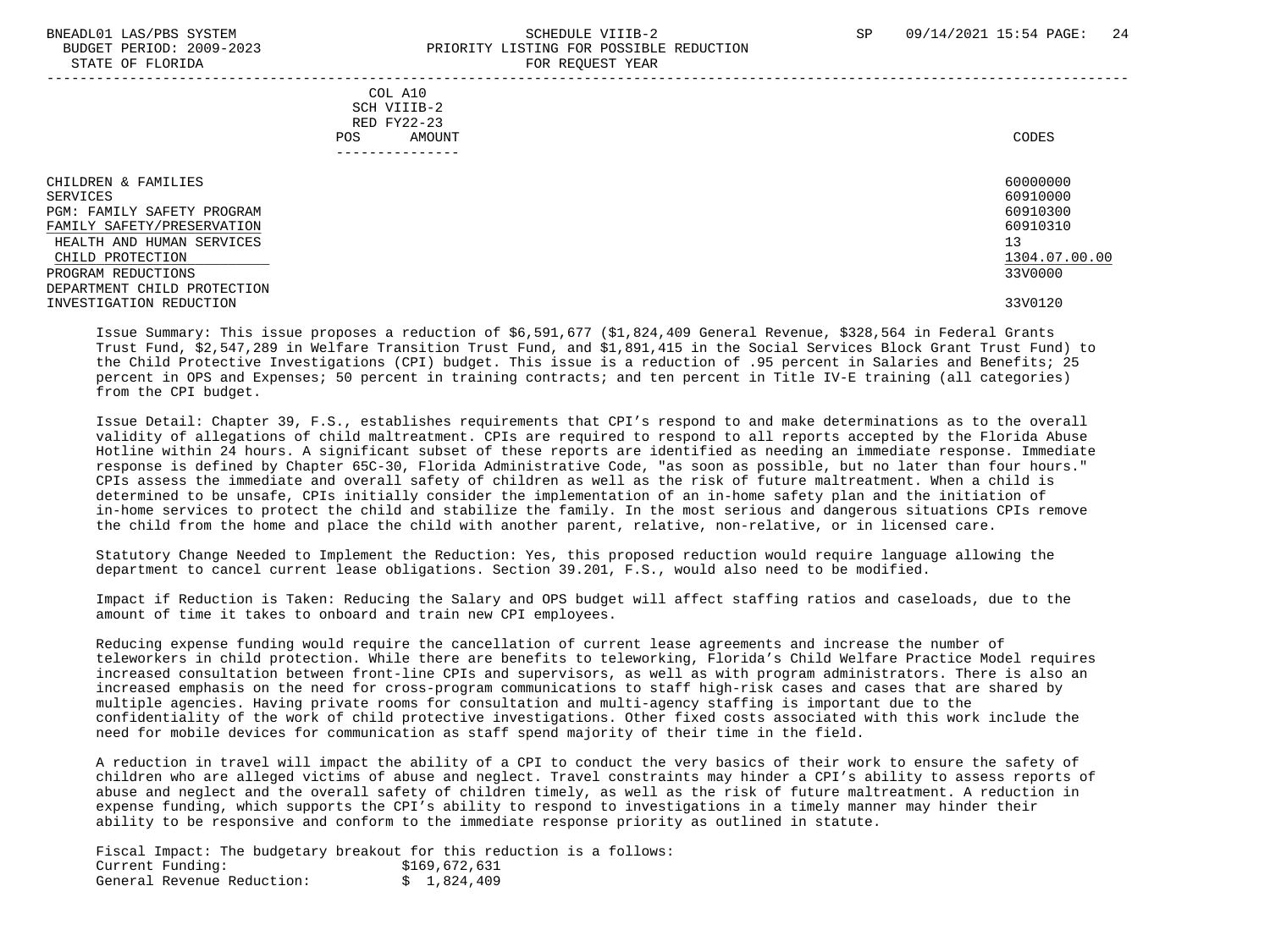### BNEADL01 LAS/PBS SYSTEM SCHEDULE VIIIB-2 SCHEDULE VIIIB-2 SP 09/14/2021 15:54 PAGE: 25<br>BUDGET PERIOD: 2009-2023 PRIORITY LISTING FOR POSSIBLE REDUCTION BUDGET PERIOD: 2009-2023 PRIORITY LISTING FOR POSSIBLE REDUCTION FOR REOUEST YEAR

|                                                                                                                                                                           |                      | COL A10<br>SCH VIIIB-2<br>RED FY22-23<br>POS AMOUNT |               |           |          |          | CODES                                                                          |
|---------------------------------------------------------------------------------------------------------------------------------------------------------------------------|----------------------|-----------------------------------------------------|---------------|-----------|----------|----------|--------------------------------------------------------------------------------|
|                                                                                                                                                                           |                      | ---------------                                     |               |           |          |          |                                                                                |
| CHILDREN & FAMILIES<br><b>SERVICES</b><br>PGM: FAMILY SAFETY PROGRAM<br>FAMILY SAFETY/PRESERVATION<br>HEALTH AND HUMAN SERVICES<br>CHILD PROTECTION<br>PROGRAM REDUCTIONS |                      |                                                     |               |           |          |          | 60000000<br>60910000<br>60910300<br>60910310<br>13<br>1304.07.00.00<br>33V0000 |
| DEPARTMENT CHILD PROTECTION<br>INVESTIGATION REDUCTION                                                                                                                    |                      |                                                     |               |           |          |          | 33V0120                                                                        |
| Federal Share Reduction:<br>Balance:                                                                                                                                      |                      | \$4,767,268                                         | \$163,080,954 |           |          |          |                                                                                |
| POSITION DETAIL OF SALARIES AND BENEFITS:                                                                                                                                 |                      |                                                     |               |           |          |          |                                                                                |
|                                                                                                                                                                           |                      | FTE                                                 | BASE RATE     | ADDITIVES | BENEFITS | SUBTOTAL | LAPSE LAPSED SALARIES<br>% AND BENEFITS                                        |
| A10 - SCH VIIIB-2 RED FY22-23<br>CHANGES TO CURRENTLY AUTHORIZED POSITIONS<br>OTHER SALARY AMOUNT<br>1000 GENERAL REVENUE FUND                                            |                      |                                                     |               |           |          |          | $154,610-$                                                                     |
| 2401 WELFARE TRANSITION TF<br>2639 SOCIAL SVCS BLK GRT TF<br>2261 FEDERAL GRANTS TRUST FUND                                                                               |                      |                                                     |               |           |          |          | $8,318-$<br>1,257,949-<br>88,883-<br>--------------                            |
|                                                                                                                                                                           |                      |                                                     |               |           |          |          | 1,509,760-<br>==============                                                   |
|                                                                                                                                                                           |                      |                                                     |               |           |          |          |                                                                                |
| OFFICE OF CHILD WELFARE CONTRACT<br>REDUCTION<br>SPECIAL CATEGORIES<br>G/A-CHILD PROTECTION                                                                               |                      |                                                     |               |           |          |          | 33V0150<br>100000<br>103034                                                    |
| GENERAL REVENUE FUND                                                                                                                                                      | $-STATE$<br>$-MATCH$ | $800,000 -$<br>482,078-                             |               |           |          |          | 1000 1<br>1000 2                                                               |
| TOTAL GENERAL REVENUE FUND                                                                                                                                                |                      | 1,282,078-<br>===============                       |               |           |          |          | 1000                                                                           |
| OPERATIONS AND MAINT TF                                                                                                                                                   | $-MATCH$             | $76,672-$<br>===============                        |               |           |          |          | 2516 2                                                                         |
| TOTAL APPRO                                                                                                                                                               |                      | $1,358,750-$<br>===============                     |               |           |          |          |                                                                                |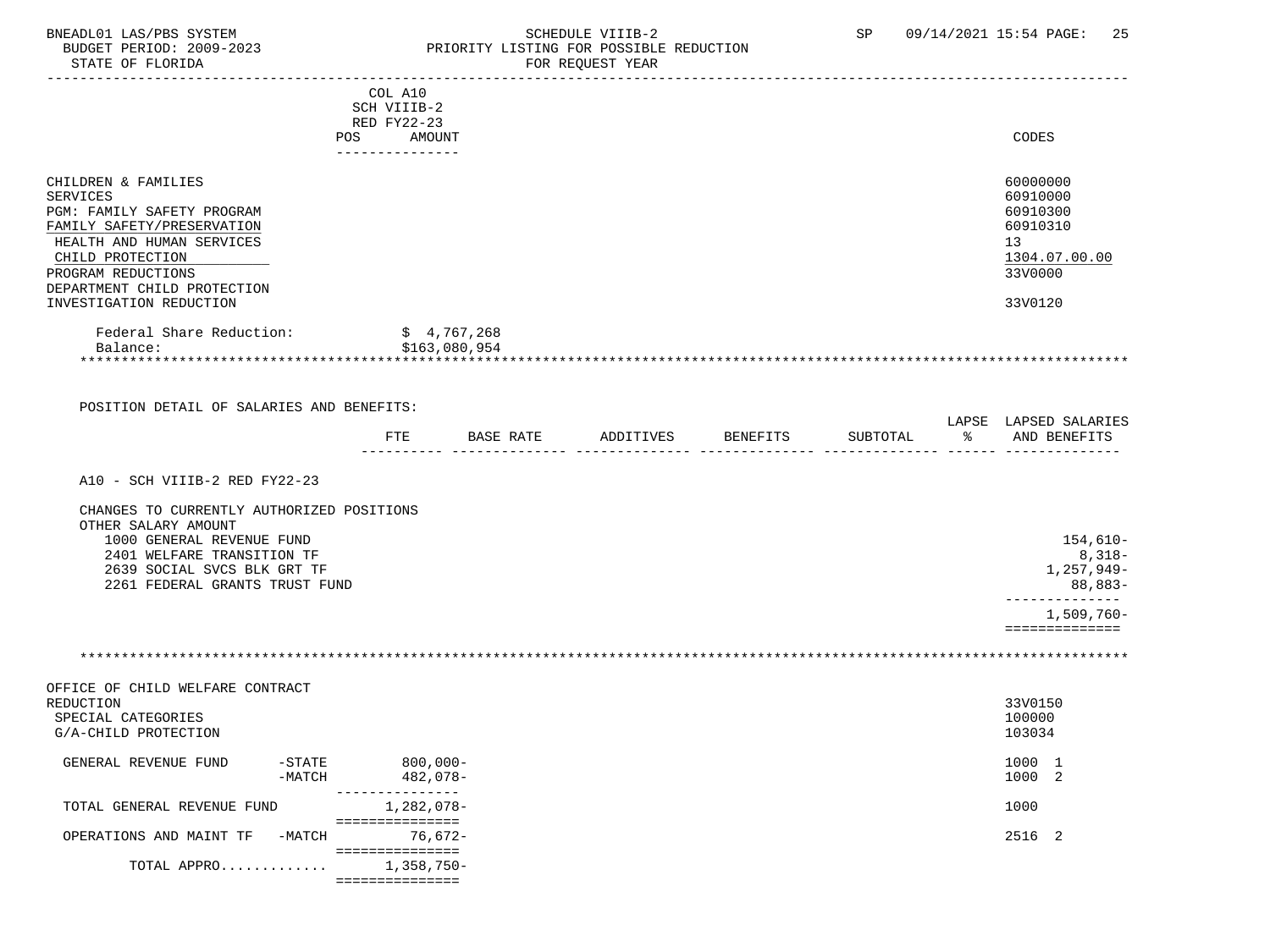#### BNEADL01 LAS/PBS SYSTEM SCHEDULE VIIIB-2 SCHEDULE VIIIB-2 SP 09/14/2021 15:54 PAGE: 26 BUDGET PERIOD: 2009-2023 PRIORITY LISTING FOR POSSIBLE REDUCTION STATE OF FLORIDA FOR REQUEST YEAR FOR REQUEST THAT THE REDUCT OF STATE OF STATE OF STATE OF STATE OF STATE OF STATE OF STATE OF STATE OF STATE OF STATE OF STATE OF STATE OF STATE OF STATE OF STATE OF STATE OF STATE OF STAT

| COL A10<br>SCH VIIIB-2<br>RED FY22-23<br>AMOUNT<br>POS.                                                                                                                                                | CODES                                                                                     |
|--------------------------------------------------------------------------------------------------------------------------------------------------------------------------------------------------------|-------------------------------------------------------------------------------------------|
| CHILDREN & FAMILIES<br>SERVICES<br>PGM: FAMILY SAFETY PROGRAM<br>FAMILY SAFETY/PRESERVATION<br>HEALTH AND HUMAN SERVICES<br>CHILD PROTECTION<br>PROGRAM REDUCTIONS<br>OFFICE OF CHILD WELFARE CONTRACT | 60000000<br>60910000<br>60910300<br>60910310<br>13<br>1304.07.00.00<br>33V0000<br>33V0150 |
| REDUCTION                                                                                                                                                                                              |                                                                                           |

 AGENCY ISSUE NARRATIVE: SCH VIIIB-2 NARR 22-23 NARRATIVE: IT COMPONENT? NO PRIORITY #08

Issue Title: Office of Child Welfare Contract Reduction

 Article III, section 19 of the Florida Constitution, requires departments and agencies to provide a "...prioritized listing of planned expenditures for review and possible reduction in the event of revenue shortfalls." This issue is being submitted to comply with this requirement and does not represent support or endorsement by the Department of Children and Families (department), however, the department considers this issue a high impact to its core mission, operations, and program service delivery.

 Issue Summary: This issue proposes a reduction of \$2,304,242 (\$1,686,707 General Revenue, \$222,795 in Federal Grants Trust Fund, \$205,459 in Welfare Transition Trust Fund, \$76,672 in Operations and Maintenance Trust Fund, and \$112,609 in Social Services Block Grant) in contracted services in the Office of Child Welfare. This issue is a 100 percent elimination of certain contracts in the Office of Child Welfare.

 Issue Detail: Currently the Office of Child Welfare contracts for services that provide the following: -accountability system for residential group care providers based on measurable quality standards, -pay the cost of driver education, licensure, and motor vehicle insurance for children in out-of-home care who have successfully completed a driver education program, -recruit resources around the state to match children in foster care for adoption, -provide life coaching, case management, and community-based resource networking to families to reduce incidences, recidivism rates, and negative community engagement, as well as alleviate pre-crisis and prevent escalation, and preserve family units from unnecessary entry into the child welfare and juvenile justice system, and -develop a train-the-trainer training curriculum, as well as assessments and tools for successful placement transitions and sibling separations, and develop a Life Skills training curriculum for Foster Parents.

Statutory Change Needed to Implement the Reduction: Yes.

 Impact if Reduction is Taken: This reduction would impact the services delivered from each of the contracts within the Office of Child Welfare that would reduce, or in some cases eliminate an important support role to our child welfare community (department staffing, community partners, and children we serve).

 Fiscal Impact: The budgetary breakout for this reduction is a follows: Current Funding: \$2,304,242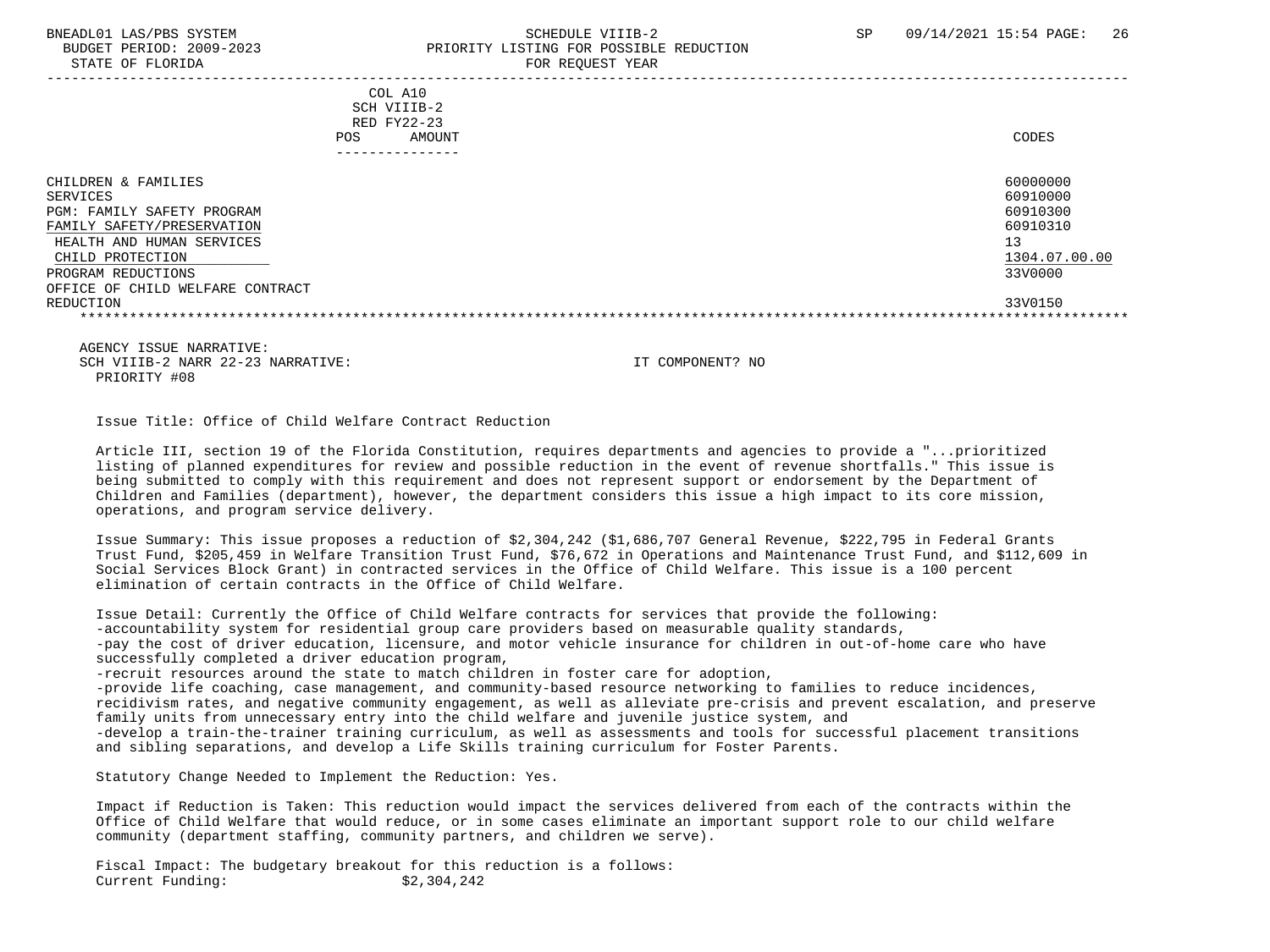#### BNEADL01 LAS/PBS SYSTEM SCHEDULE VIIIB-2 SCHEDULE VIIIB-2 SP 09/14/2021 15:54 PAGE: 27 BUDGET PERIOD: 2009-2023 PRIORITY LISTING FOR POSSIBLE REDUCTION STATE OF FLORIDA **FOR REQUEST YEAR**

|                                                                                                                                                                                                                            | POS | COL A10<br>SCH VIIIB-2<br>RED FY22-23<br>AMOUNT<br>--------------- |                  | CODES                                                                                     |
|----------------------------------------------------------------------------------------------------------------------------------------------------------------------------------------------------------------------------|-----|--------------------------------------------------------------------|------------------|-------------------------------------------------------------------------------------------|
| CHILDREN & FAMILIES<br><b>SERVICES</b><br>PGM: FAMILY SAFETY PROGRAM<br>FAMILY SAFETY/PRESERVATION<br>HEALTH AND HUMAN SERVICES<br>CHILD PROTECTION<br>PROGRAM REDUCTIONS<br>OFFICE OF CHILD WELFARE CONTRACT<br>REDUCTION |     |                                                                    |                  | 60000000<br>60910000<br>60910300<br>60910310<br>13<br>1304.07.00.00<br>33V0000<br>33V0150 |
| General Revenue Reduction:<br>State TF Reduction:<br>Federal TF Reduction:<br>Balance:                                                                                                                                     |     | \$1,686,707<br>\$76,672<br>\$540,863<br>Ś.<br>$\Omega$             |                  |                                                                                           |
| CHILD WELFARE BEST PRACTICES<br>REDUCTION<br>LUMP SUM<br>CHLD WELFARE BEST PRACTICE                                                                                                                                        |     |                                                                    |                  | 33V0250<br>090000<br>090075                                                               |
| GENERAL REVENUE FUND<br>$-$ STATE                                                                                                                                                                                          |     | $1,800,000 -$<br>---------------                                   |                  | 1000 1                                                                                    |
|                                                                                                                                                                                                                            |     |                                                                    |                  |                                                                                           |
| AGENCY ISSUE NARRATIVE:<br>SCH VIIIB-2 NARR 22-23 NARRATIVE:<br>PRIORITY #07                                                                                                                                               |     |                                                                    | IT COMPONENT? NO |                                                                                           |

Issue Title: Child Welfare Best Practices Reduction

 Article III, section 19 of the Florida Constitution, requires departments and agencies to provide a "...prioritized listing of planned expenditures for review and possible reduction in the event of revenue shortfalls." This issue is being submitted to comply with this requirement and does not represent support or endorsement by the Department of Children and Families (department), however, the department considers this issue a high impact to its core mission, operations, and program service delivery.

 Issue Summary: This issue proposes a reduction of \$1,800,000 in General Revenue to the Child Welfare Best Practices budget. This issue is a reduction of 7.36 percent of the Child Welfare Best Practice program.

Issue Detail: The Child Welfare Best Practice programs that are statutorily required to serve children and families.

Statutory Change Needed to Implement the Reduction: No.

 Impact if Reduction is Taken: This reduction would impact the implementation of Senate Bill 80 and 96. These dollars are currently allocated to support the following implementation activities and would be reduced by approximately 7.36 percent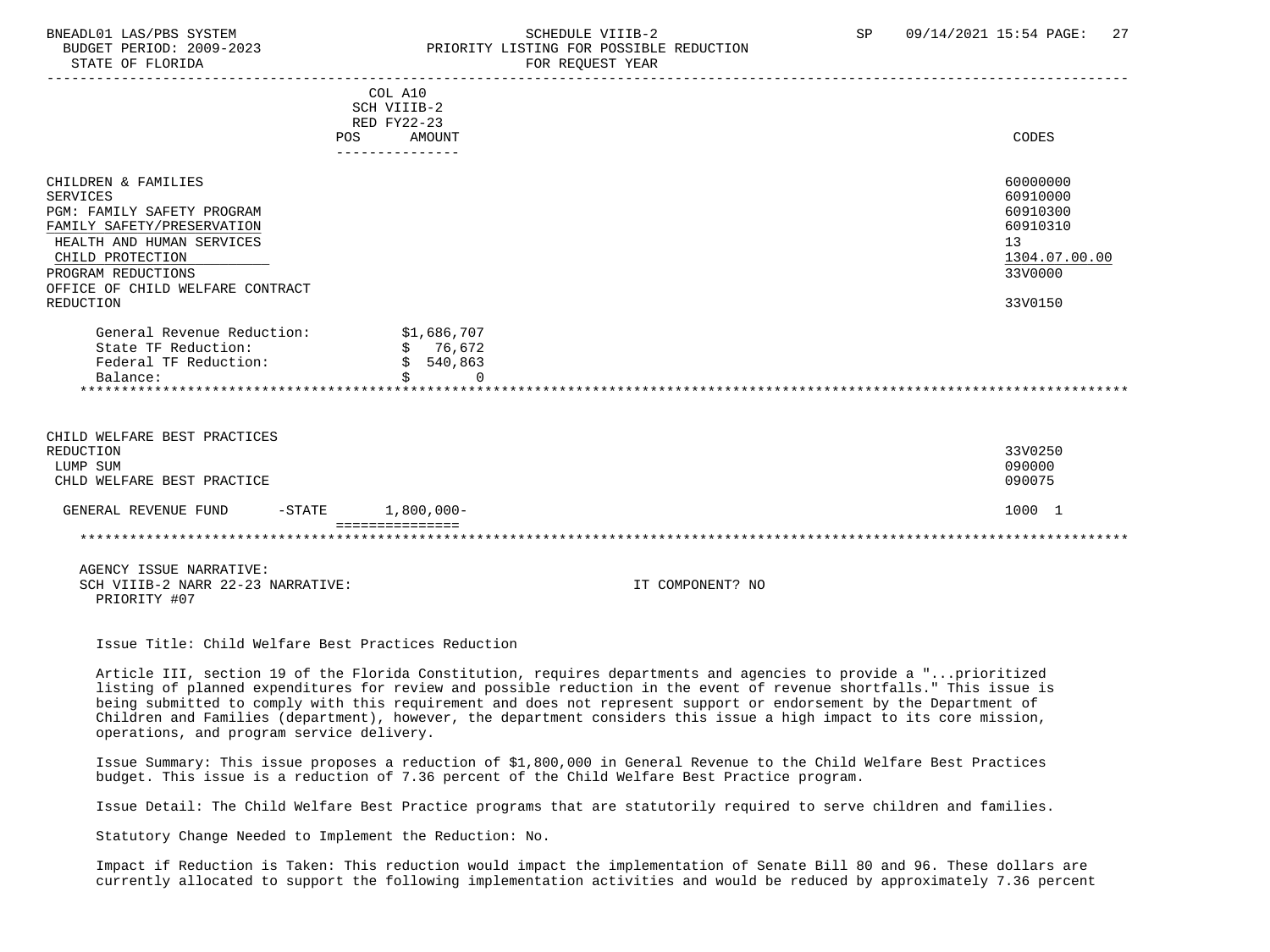STATE OF FLORIDA

# BNEADL01 LAS/PBS SYSTEM SCHEDULE VIIIB-2 SCHEDULE VIIIB-2 SP 09/14/2021 15:54 PAGE: 28 BUDGET PERIOD: 2009-2023<br>
STATE OF FLORIDA

|                                                                                                                                                                                                                 | COL A10<br>SCH VIIIB-2<br>RED FY22-23<br>AMOUNT<br>POS<br>-------------- | CODES                                                                                     |
|-----------------------------------------------------------------------------------------------------------------------------------------------------------------------------------------------------------------|--------------------------------------------------------------------------|-------------------------------------------------------------------------------------------|
| CHILDREN & FAMILIES<br>SERVICES<br>PGM: FAMILY SAFETY PROGRAM<br>FAMILY SAFETY/PRESERVATION<br>HEALTH AND HUMAN SERVICES<br>CHILD PROTECTION<br>PROGRAM REDUCTIONS<br>CHILD WELFARE BEST PRACTICES<br>REDUCTION |                                                                          | 60000000<br>60910000<br>60910300<br>60910310<br>13<br>1304.07.00.00<br>33V0000<br>33V0250 |

in each category.

 -The department is requesting budget authority of \$6,252,714 to develop formal family-finding programs to be implemented by child protective investigators, sheriffs' offices that conduct child protective investigations, and community-based care agencies during state Fiscal Year 2021-2022.

 -The department is requesting budget authority of \$898,096 to expand services for youth and young adults in foster care or who exit Florida's foster care.

 -The department is requesting budget authority of \$2,469,780 to expand services to allow young adults who are in Florida's Postsecondary Education Services and Support Program (PESS) to be able to utilize Keys to Independence program for state Fiscal Year 2021-2022.

 -The department is requesting budget authority of \$673,155 to create a life skills curriculum for caregivers and to provide financial support for caregivers providing care for youth in out-of-home care for state Fiscal Year 2021-2022. -The department is requesting budget authority of \$14,148,890. This section of law provides that each Community-Based Care (CBC) Lead Agency shall establish a kinship navigator program.

Fiscal Impact: The budgetary breakout for this reduction is a follows:

| Current Funding:           | \$24,442,635 |
|----------------------------|--------------|
| General Revenue Reduction: | L,800,000    |
| Balance:                   | \$22.642.635 |
|                            |              |

| DOMESTIC VIOLENCE REDUCTION<br>SPECIAL CATEGORIES<br>G/A-DOMESTIC VIOLENCE PRG |           |              | 33V0360<br>100000<br>100995 |  |
|--------------------------------------------------------------------------------|-----------|--------------|-----------------------------|--|
| GENERAL REVENUE FUND                                                           | $-$ STATE | $988.242 -$  | 1000 1                      |  |
| DOMESTIC VIOLENCE TF                                                           | $-$ STATE | 757,628-     | 2157                        |  |
| WELFARE TRANSITION TF                                                          | -FEDERL   | $775.000 -$  | 2401 3                      |  |
| TOTAL APPRO                                                                    |           | $2,520,870-$ |                             |  |
|                                                                                |           |              |                             |  |
|                                                                                |           |              |                             |  |

 AGENCY ISSUE NARRATIVE: SCH VIIIB-2 NARR 22-23 NARRATIVE: IT COMPONENT? NO PRIORITY #11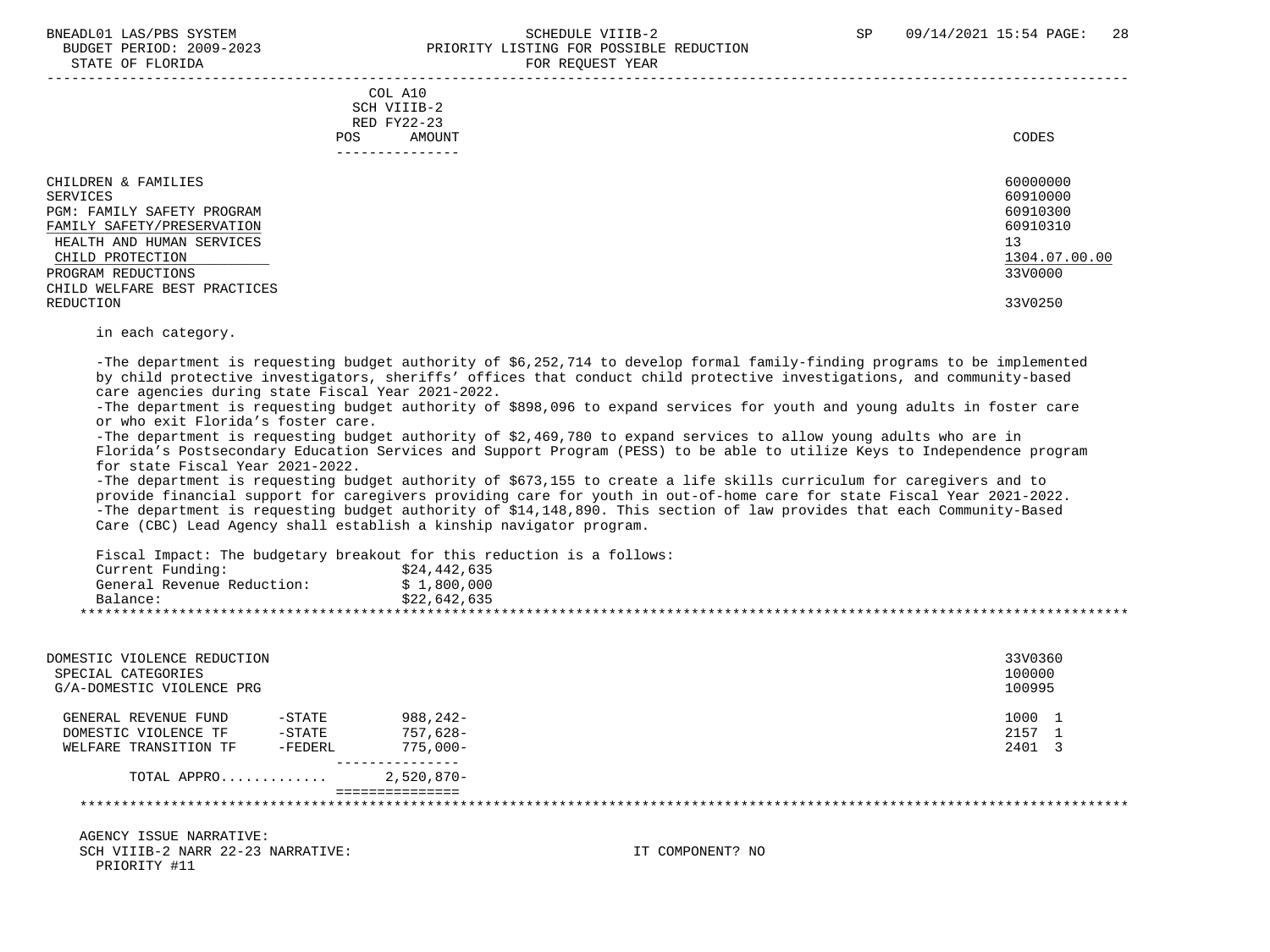### BNEADL01 LAS/PBS SYSTEM SCHEDULE VIIIB-2 SCHEDULE VIIIB-2 SP 09/14/2021 15:54 PAGE: 29 BUDGET PERIOD: 2009-2023 PRIORITY LISTING FOR POSSIBLE REDUCTION STATE OF FLORIDA **FOR REQUIRING THE STATE OF FORE**

|                                                                                             | COL A10<br>SCH VIIIB-2<br>RED FY22-23<br>AMOUNT<br>POS. | CODES                                        |
|---------------------------------------------------------------------------------------------|---------------------------------------------------------|----------------------------------------------|
| CHILDREN & FAMILIES<br>SERVICES<br>PGM: FAMILY SAFETY PROGRAM<br>FAMILY SAFETY/PRESERVATION |                                                         | 60000000<br>60910000<br>60910300<br>60910310 |
| HEALTH AND HUMAN SERVICES<br>CHILD PROTECTION<br>PROGRAM REDUCTIONS                         |                                                         | 13<br>1304.07.00.00<br>33V0000               |
| DOMESTIC VIOLENCE REDUCTION                                                                 |                                                         | 33V0360                                      |

Issue Title: Domestic Violence Reduction

 Article III, section 19 of the Florida Constitution, requires departments and agencies to provide a "...prioritized listing of planned expenditures for review and possible reduction in the event of revenue shortfalls." This issue is being submitted to comply with this requirement and does not represent support or endorsement by the Department of Children and Families (department), however, the department considers this issue a high impact to its core mission, operations, and program service delivery.

 Issue Summary: This issue proposes a reduction of \$2,685,780 (\$1,115,666 General Revenue, \$795,114 in Domestic Violence Trust Fund, and \$775,000 in the Welfare Transition Trust Fund) to the Domestic Violence Program (DVP). This issue is a reduction of 5.84 percent of the DVP program.

 Issue Detail: The departments' DVP program provides oversight to ensure appropriate implementation of the state's domestic violence policies, programming, and funding. Among the program's primary responsibilities are the administration and oversight of federal and state funding designated for domestic violence services and the certification of the state's 41 domestic violence centers.

Statutory Change Needed to Implement the Reduction: No.

 Impact if Reduction is Taken: Proposed reductions are intended to minimize the impact on core services provided by the state's 41 certified domestic violence centers. However, given the pervasiveness of domestic violence coupled with the significant and long-term impacts on the victims and their families, if these reductions are taken there will be a severe impact on critical services for victims of domestic violence, sexual assault, and stalking.

Fiscal Impact: The budgetary breakout for this reduction is a follows:

| Current Funding:           | \$46,007,543 |
|----------------------------|--------------|
| General Revenue Reduction: | \$1,115,666  |
| State TF Reduction:        | 795,114      |
| Federal TF Reduction:      | 775,000      |
| Balance:                   | \$43,321,763 |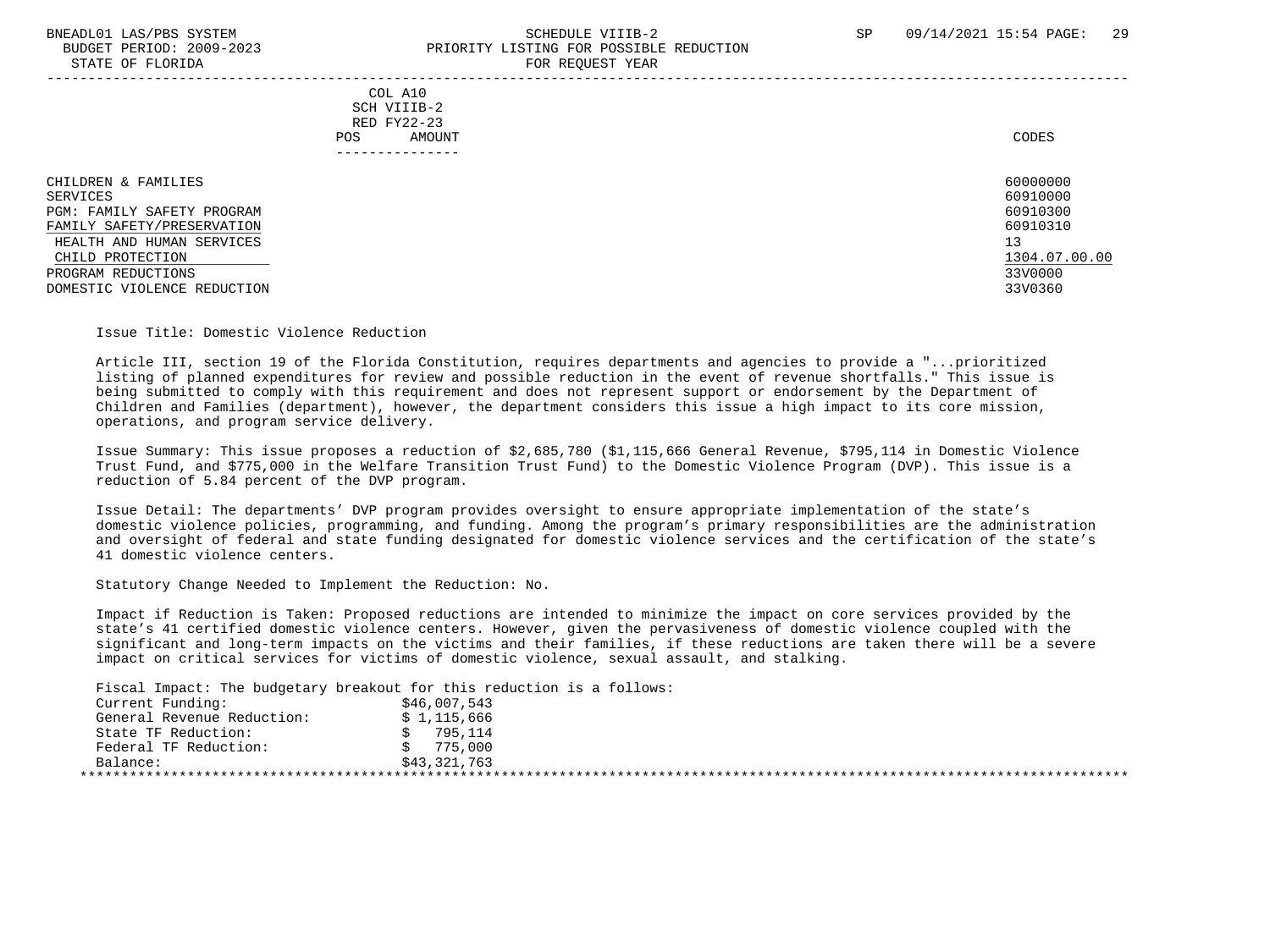### BNEADL01 LAS/PBS SYSTEM SCHEDULE VIIIB-2 SCHEDULE VIIIB-2 SP 09/14/2021 15:54 PAGE: 30 BUDGET PERIOD: 2009-2023 PRIORITY LISTING FOR POSSIBLE REDUCTION<br>STATE OF FLORIDA PERIORIC PERIOR REGUEST YEAR FOR REQUEST YEAR

|                                                                     | COL A10<br>SCH VIIIB-2<br>RED FY22-23 |                        |
|---------------------------------------------------------------------|---------------------------------------|------------------------|
| POS                                                                 | AMOUNT                                | CODES                  |
|                                                                     | ---------------                       |                        |
|                                                                     |                                       |                        |
| CHILDREN & FAMILIES                                                 |                                       | 60000000               |
| <b>SERVICES</b>                                                     |                                       | 60910000               |
| PGM: FAMILY SAFETY PROGRAM                                          |                                       | 60910300               |
| FAMILY SAFETY/PRESERVATION                                          |                                       | 60910310               |
| HEALTH AND HUMAN SERVICES                                           |                                       | 13                     |
| CHILD PROTECTION                                                    |                                       | 1304.07.00.00          |
| PROGRAM REDUCTIONS                                                  |                                       | 33V0000                |
| SHERIFF CHILD PROTECTIVE                                            |                                       |                        |
| INVESTIGATION CONTRACT REDUCTION                                    |                                       | 33V0500                |
| SPECIAL CATEGORIES                                                  |                                       | 100000                 |
| G/A-SHERIFFS PI GRANTS                                              |                                       | 100782                 |
| GENERAL REVENUE FUND<br>$-MATCH$                                    | 2,886,602-                            | 1000 2                 |
| FEDERAL GRANTS TRUST FUND -FEDERL                                   | 150,042-                              | 2261 3                 |
| WELFARE TRANSITION TF -FEDERL                                       | 1,829,747-                            | 2401<br>$\overline{3}$ |
| SOCIAL SVCS BLK GRT TF -FEDERL                                      | $900, 910 -$                          | 2639 3                 |
|                                                                     | . <u>.</u> .                          |                        |
| TOTAL APPRO                                                         | $5,767,301 -$                         |                        |
|                                                                     | ===============                       |                        |
| G/A-CHILD PROTECTION                                                |                                       | 103034                 |
|                                                                     |                                       |                        |
| GENERAL REVENUE FUND<br>-MATCH                                      | 126,926-                              | 1000 2                 |
| FEDERAL GRANTS TRUST FUND -FEDERL                                   | 32,320-                               | 2261 3                 |
| WELFARE TRANSITION TF -FEDERL                                       | 68,807-                               | 2401<br>3              |
| SOCIAL SVCS BLK GRT TF<br>-FEDERL                                   | 11,192-<br>_______________            | 2639 3                 |
| TOTAL APPRO                                                         | $239, 245 -$                          |                        |
|                                                                     | ===============                       |                        |
| TOTAL: SHERIFF CHILD PROTECTIVE<br>INVESTIGATION CONTRACT REDUCTION |                                       | 33V0500                |
| TOTAL ISSUE                                                         | $6,006,546-$                          |                        |
|                                                                     | ===============                       |                        |
|                                                                     |                                       |                        |
|                                                                     |                                       |                        |
| AGENCY ISSUE NARRATIVE:                                             |                                       |                        |

SCH VIIIB-2 NARR 22-23 NARRATIVE: IT COMPONENT? NO PRIORITY #19

Issue Title: Sheriff Child Protective Investigation Contract Reduction

 Article III, section 19 of the Florida Constitution, requires departments and agencies to provide a "...prioritized listing of planned expenditures for review and possible reduction in the event of revenue shortfalls." This issue is being submitted to comply with this requirement and does not represent support or endorsement by the Department of Children and Families (department), however, the department considers this issue a high impact to its core mission, operations, and program service delivery.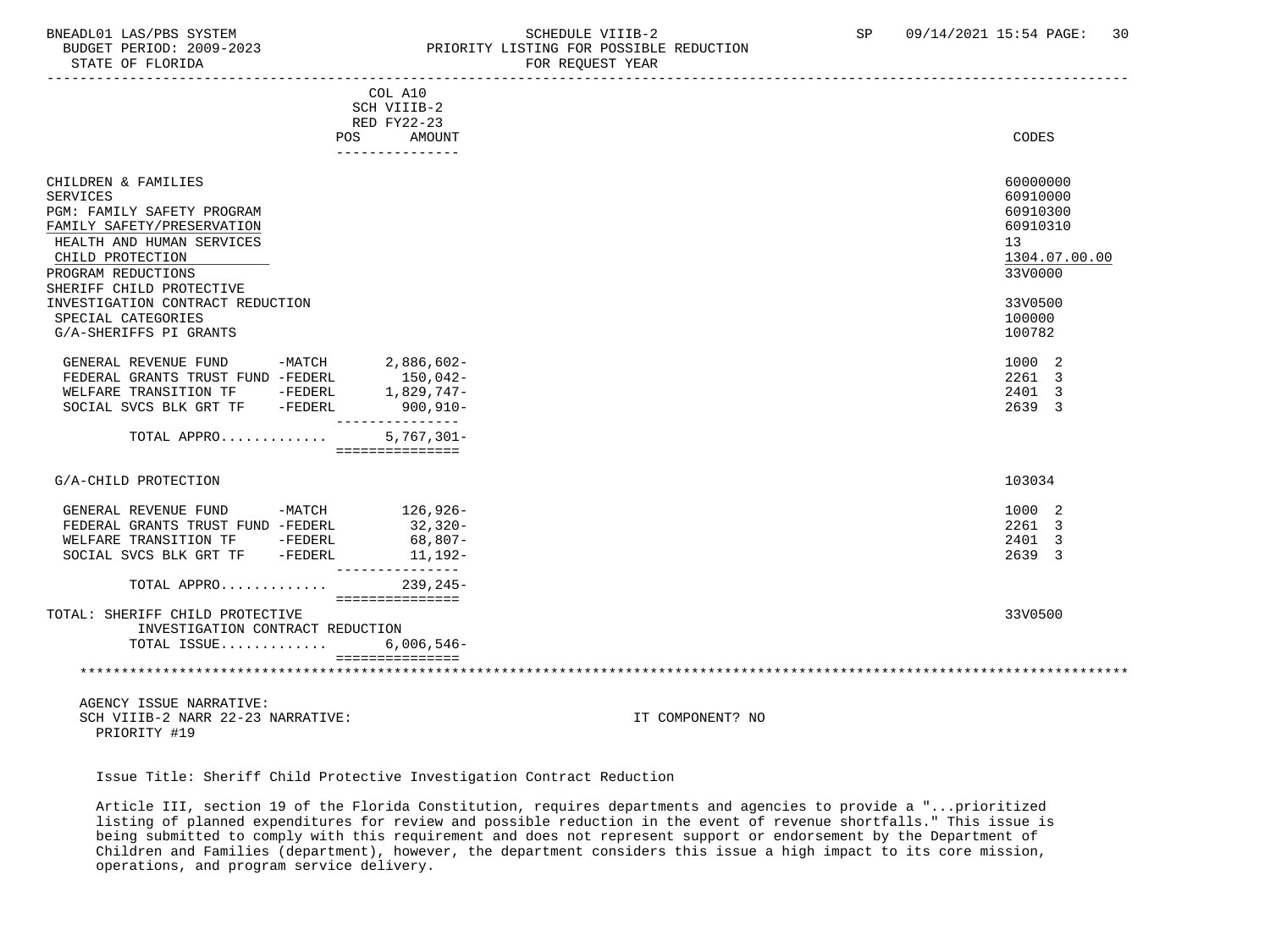# BNEADL01 LAS/PBS SYSTEM SCHEDULE VIIIB-2 SCHEDULE VIIIB-2 SP 09/14/2021 15:54 PAGE: 31 BUDGET PERIOD: 2009-2023 PRIORITY LISTING FOR POSSIBLE REDUCTION

| STATE OF FLORIDA                                                                                                                                                                               |                                                                          | FOR REQUEST YEAR |                                                                                |
|------------------------------------------------------------------------------------------------------------------------------------------------------------------------------------------------|--------------------------------------------------------------------------|------------------|--------------------------------------------------------------------------------|
|                                                                                                                                                                                                | COL A10<br>SCH VIIIB-2<br>RED FY22-23<br>AMOUNT<br>POS.<br>------------- |                  | CODES                                                                          |
| CHILDREN & FAMILIES<br>SERVICES<br>PGM: FAMILY SAFETY PROGRAM<br>FAMILY SAFETY/PRESERVATION<br>HEALTH AND HUMAN SERVICES<br>CHILD PROTECTION<br>PROGRAM REDUCTIONS<br>SHERIFF CHILD PROTECTIVE |                                                                          |                  | 60000000<br>60910000<br>60910300<br>60910310<br>13<br>1304.07.00.00<br>33V0000 |
| INVESTIGATION CONTRACT REDUCTION                                                                                                                                                               |                                                                          |                  | 33V0500                                                                        |

 Issue Summary: This issue proposes a reduction of \$6,006,546 (\$3,013,528 General Revenue, \$182,362 in Federal Grants Trust Fund, \$1,898,554 in Welfare Transition Trust Fund, and \$912,102 in Social Services Block Grant Trust Fund) for Sheriffs' child protective investigations in seven counties. This issue is a reduction of ten percent of the Sheriff grants.

 Issue Detail: The department is responsible for conducting child protective investigations in 60 of 67 Florida counties. Sheriffs in the remaining seven counties (Broward, Hillsborough, Manatee, Pasco, Pinellas, Seminole, and Walton counties) are designated to conduct child protective investigations through grant agreements with the department.

 The Florida Abuse Hotline in Fiscal Year 2019-2020 screened in 205,308 child intakes. This includes 187,042 initial, additional, and supplemental intake reports and 18,266 special conditions initial, additional, and supplemental intake referrals. The seven Sheriff Offices were responsible for 51,183 of these child intake reports and special conditions referrals or 25 percent of the statewide total. (Source: Office of Child Welfare Dashboard, Child Welfare Trends, Child Intakes Received, 6/29/21).

Statutory Change Needed to Implement the Reduction: No.

 Impact if Reduction is Taken: Reductions to sheriff grant agreements will result in reduced staffing and increased caseload sizes and will impact the ability to conduct timely and thorough child abuse investigations in the seven affected counties. Investigations not completed timely in those counties could impact the safety of the children investigated and could then negatively impact the department's ability to reach state and federal measures such as response time within four hours for calls to the Florida Abuse Hotline that require an immediate response and within 24 hours for all other calls and completion of investigations within 60 days.

Fiscal Impact: The budgetary breakout for this reduction is a follows:

| \$60,065,463 |
|--------------|
| \$3,013,528  |
| \$2,993,018  |
| \$54,058,917 |
|              |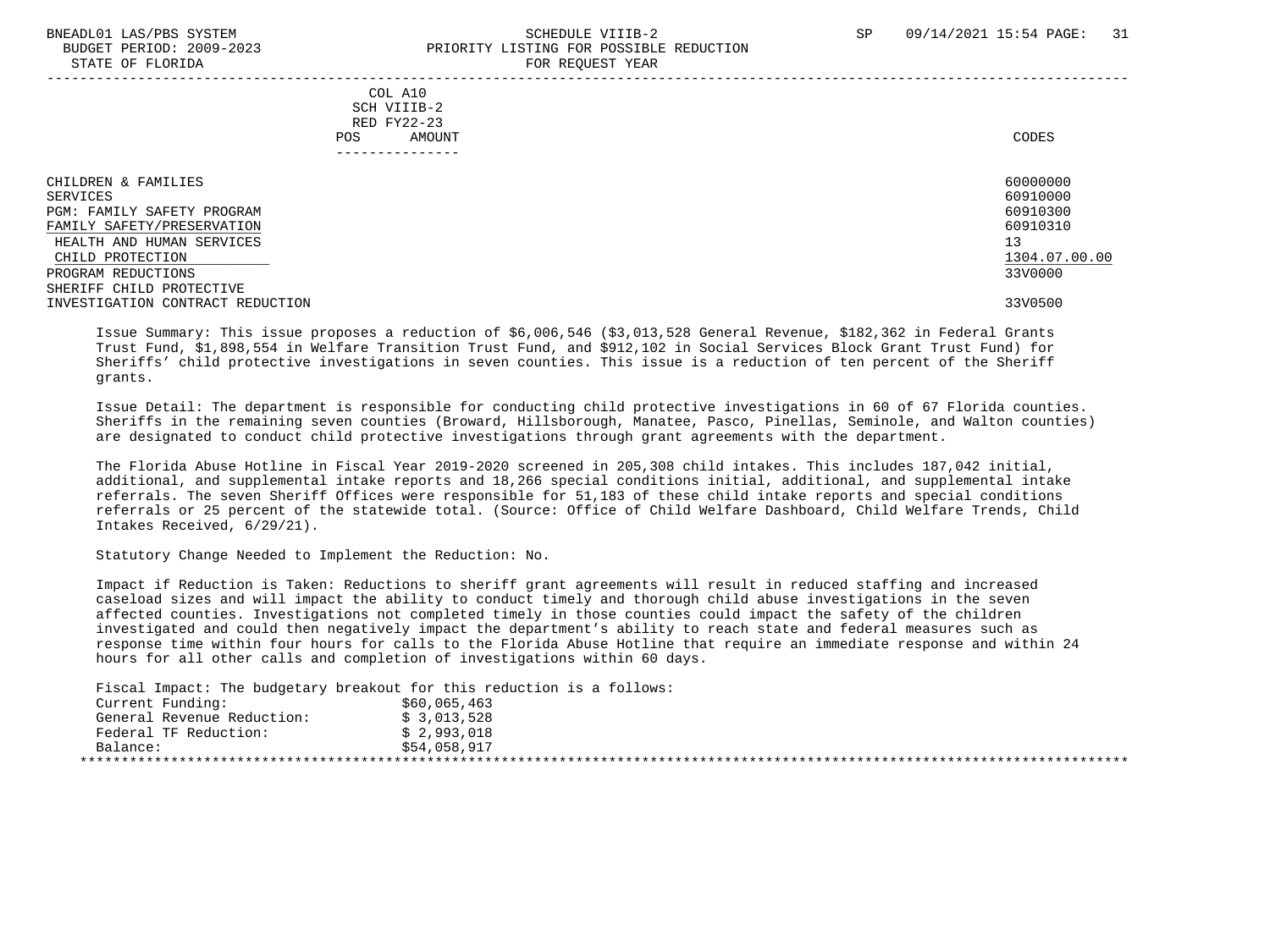### BNEADL01 LAS/PBS SYSTEM SCHEDULE VIIIB-2 SCHEDULE VIIIB-2 SP 09/14/2021 15:54 PAGE: 32 BUDGET PERIOD: 2009-2023 PRIORITY LISTING FOR POSSIBLE REDUCTION

|                                                   | POS      | COL A10<br>SCH VIIIB-2<br>RED FY22-23<br>AMOUNT |                  |  | CODES         |
|---------------------------------------------------|----------|-------------------------------------------------|------------------|--|---------------|
|                                                   |          |                                                 |                  |  |               |
|                                                   |          |                                                 |                  |  |               |
| CHILDREN & FAMILIES                               |          |                                                 |                  |  | 60000000      |
| <b>SERVICES</b>                                   |          |                                                 |                  |  | 60910000      |
| PGM: FAMILY SAFETY PROGRAM                        |          |                                                 |                  |  | 60910300      |
| FAMILY SAFETY/PRESERVATION                        |          |                                                 |                  |  | 60910310      |
| HEALTH AND HUMAN SERVICES                         |          |                                                 |                  |  | 13            |
| CHILD PROTECTION                                  |          |                                                 |                  |  | 1304.07.00.00 |
| PROGRAM REDUCTIONS                                |          |                                                 |                  |  | 33V0000       |
| STATE EMPLOYEE ADOPTION BENEFITS                  |          |                                                 |                  |  |               |
| PROGRAM                                           |          |                                                 |                  |  | 33V7010       |
| SALARIES AND BENEFITS                             |          |                                                 |                  |  | 010000        |
|                                                   | $1.00 -$ |                                                 |                  |  |               |
| GENERAL REVENUE FUND<br>$-STATE$                  |          | $82.193-$                                       |                  |  | 1000 1        |
|                                                   |          | ===============                                 |                  |  |               |
|                                                   |          |                                                 |                  |  |               |
| SPECIAL CATEGORIES                                |          |                                                 |                  |  | 100000        |
| SPEC NEEDS ADOPTION INCENT                        |          |                                                 |                  |  | 104480        |
|                                                   |          |                                                 |                  |  |               |
| GENERAL REVENUE FUND                              | $-STATE$ | $3,233,700-$                                    |                  |  | 1000 1        |
|                                                   |          | ===============                                 |                  |  |               |
| TOTAL: STATE EMPLOYEE ADOPTION BENEFITS           |          |                                                 |                  |  | 33V7010       |
| PROGRAM                                           |          |                                                 |                  |  |               |
| TOTAL POSITIONS 1.00-                             |          |                                                 |                  |  |               |
| TOTAL ISSUE                                       |          | $3,315,893-$                                    |                  |  |               |
|                                                   |          |                                                 |                  |  |               |
|                                                   |          |                                                 |                  |  |               |
| AGENCY ISSUE NARRATIVE:                           |          |                                                 |                  |  |               |
| SCH VIIIB-2 NARR 22-23 NARRATIVE:<br>PRIORITY #12 |          |                                                 | IT COMPONENT? NO |  |               |

Issue Title: State Employee Adoption Benefits Program

 Article III, section 19 of the Florida Constitution, requires departments and agencies to provide a "...prioritized listing of planned expenditures for review and possible reduction in the event of revenue shortfalls." This issue is being submitted to comply with this requirement and does not represent support or endorsement by the Department of Children and Families (department), however, the department considers this issue a high impact to its core mission, operations, and program service delivery.

 Issue Summary: This issue proposes a reduction of one FTE position and \$3,315,893 in General Revenue to eliminate the Adoption Incentive Benefits for State Employees and Other Applicants program. This issue is a 100 percent elimination of the program.

 Issue Detail: The Adoption Incentive Benefits for State Employees and Other Applicants program provides funding for qualifying adoptive employees of state agencies, veterans, and servicemembers employees who adopt a child from the Florida child welfare system. Funding of the State Employee Adoption Benefit program will assist qualified employees in taking on the additional expenses of adopting a special needs child from the foster care system.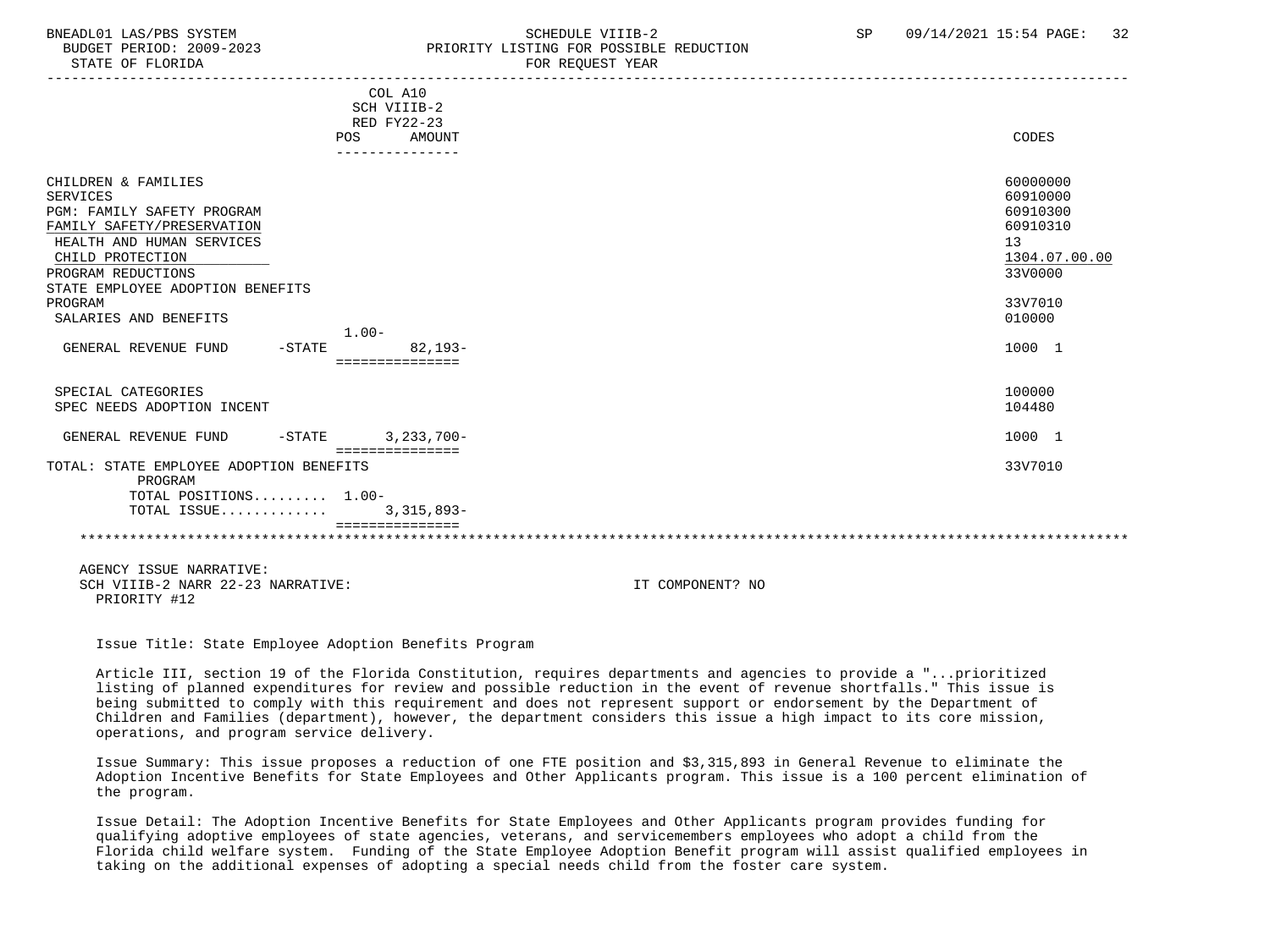#### BNEADL01 LAS/PBS SYSTEM SCHEDULE VIIIB-2 SCHEDULE VIIIB-2 SP 09/14/2021 15:54 PAGE: 33 BUDGET PERIOD: 2009-2023 PRIORITY LISTING FOR POSSIBLE REDUCTION STATE OF FLORIDA FOR REQUEST YEAR FOR REQUEST THAT THE REDUCT OF STATE OF STATE OF STATE OF STATE OF STATE OF STATE OF STATE OF STATE OF STATE OF STATE OF STATE OF STATE OF STATE OF STATE OF STATE OF STATE OF STATE OF STAT

| CODES                                                                          |
|--------------------------------------------------------------------------------|
| 60000000<br>60910000<br>60910300<br>60910310<br>13<br>1304.07.00.00<br>33V0000 |
| 33V7010                                                                        |
|                                                                                |

 Statutory Change Needed to Implement the Reduction: Yes, s. 409.1664, F.S. outlines the existence and some requirements of the program (65C-16.021, F.A.C.), would have to be repealed.

 Impact if Reduction is Taken: A reduction to the Adoption Incentive Benefits for State Employees and Other Applicants program could result in fewer children finding permanency in the form of adoption which would lead to children with special needs languishing in foster care. These children remaining in foster care long term will also result in a higher cost of care based on placement types such as group homes and residential facilities.

 Funding in the Adoption Incentive Benefits for State Employees and Other Applicants program also supports one FTE position's salaries and benefits. The position is assigned to prevention, in-home services, kinship services, family finders, education, and all funding that is provided to applicants who qualify for Adoption Incentive Benefits for State Employees and Other Qualified benefit in the Special Needs Adoption Incentives.

Fiscal Impact: The budgetary breakout for this reduction is a follows:

|          | Current Funding:           | \$3,315,893 |  |  |
|----------|----------------------------|-------------|--|--|
|          | General Revenue Reduction: | \$3,315,893 |  |  |
| Balance: |                            |             |  |  |
|          |                            |             |  |  |

| POSITION DETAIL OF SALARIES AND BENEFITS:                             |            |           |           |          |          | LAPSE | LAPSED SALARIES |
|-----------------------------------------------------------------------|------------|-----------|-----------|----------|----------|-------|-----------------|
|                                                                       | <b>FTE</b> | BASE RATE | ADDITIVES | BENEFITS | SUBTOTAL | ွေ    | AND BENEFITS    |
| A10 - SCH VIIIB-2 RED FY22-23                                         |            |           |           |          |          |       |                 |
| CHANGES TO CURRENTLY AUTHORIZED POSITIONS<br>P101 PROPOSED CLASS CODE |            |           |           |          |          |       |                 |
| C7010 001                                                             | $1.00-$    |           |           |          |          | 0.00  |                 |
| TOTALS FOR ISSUE BY FUND                                              |            |           |           |          |          |       |                 |
|                                                                       | $1.00 -$   |           |           |          |          |       | .               |
|                                                                       |            |           |           |          |          |       |                 |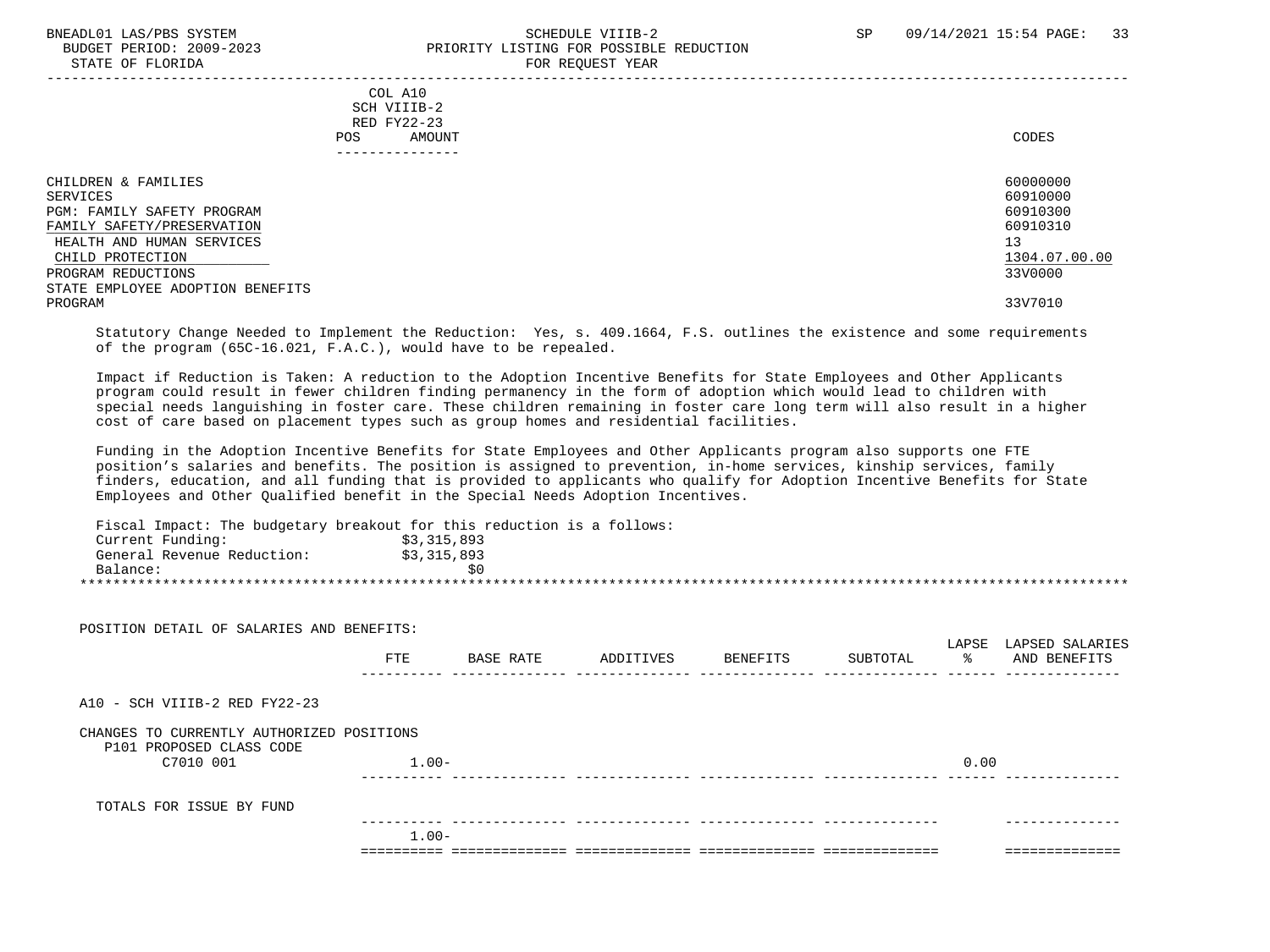### BNEADL01 LAS/PBS SYSTEM SCHEDULE VIIIB-2 SCHEDULE VIIIB-2 SP 09/14/2021 15:54 PAGE: 34 BUDGET PERIOD: 2009-2023 PRIORITY LISTING FOR POSSIBLE REDUCTION

|                                                                                                                                                                                                                          | COL A10<br>SCH VIIIB-2<br>RED FY22-23<br>POS<br>AMOUNT<br>---------------                         |           |           |                  |          |   | CODES                                                                                     |
|--------------------------------------------------------------------------------------------------------------------------------------------------------------------------------------------------------------------------|---------------------------------------------------------------------------------------------------|-----------|-----------|------------------|----------|---|-------------------------------------------------------------------------------------------|
| CHILDREN & FAMILIES<br><b>SERVICES</b><br>PGM: FAMILY SAFETY PROGRAM<br>FAMILY SAFETY/PRESERVATION<br>HEALTH AND HUMAN SERVICES<br>CHILD PROTECTION<br>PROGRAM REDUCTIONS<br>STATE EMPLOYEE ADOPTION BENEFITS<br>PROGRAM |                                                                                                   |           |           |                  |          |   | 60000000<br>60910000<br>60910300<br>60910310<br>13<br>1304.07.00.00<br>33V0000<br>33V7010 |
| POSITION DETAIL OF SALARIES AND BENEFITS:                                                                                                                                                                                | FTE                                                                                               | BASE RATE | ADDITIVES | <b>BENEFITS</b>  | SUBTOTAL | ႜ | LAPSE LAPSED SALARIES<br>AND BENEFITS                                                     |
| A10 - SCH VIIIB-2 RED FY22-23<br>CHANGES TO CURRENTLY AUTHORIZED POSITIONS<br>OTHER SALARY AMOUNT<br>1000 GENERAL REVENUE FUND                                                                                           |                                                                                                   |           |           |                  |          |   | 82,193-<br>-----------                                                                    |
|                                                                                                                                                                                                                          |                                                                                                   |           |           |                  |          |   | 82,193-<br>==============                                                                 |
| COMMUNITY BASED CARE (CBC)<br><b>REDUCTION</b><br>SPECIAL CATEGORIES<br>G/A - COMMUNITY BASED CARE                                                                                                                       |                                                                                                   |           |           |                  |          |   | 33V7180<br>100000<br>108304                                                               |
| GENERAL REVENUE FUND<br>$-MATCH$<br>CHILD WELFARE TRAINING TF -MATCH<br>FEDERAL GRANTS TRUST FUND -FEDERL<br>WELFARE TRANSITION TF -FEDERL<br>OPERATIONS AND MAINT TF -MATCH<br>SOCIAL SVCS BLK GRT TF -FEDERL           | 53,432,864-<br>13,105-<br>15,644,009-<br>7,718,385-<br>362,308-<br>4,607,513-<br>________________ |           |           |                  |          |   | 1000 2<br>2083 2<br>2261 3<br>2401 3<br>2516 2<br>2639 3                                  |
| TOTAL APPRO                                                                                                                                                                                                              | 81,778,184-<br>===============                                                                    |           |           |                  |          |   |                                                                                           |
| AGENCY ISSUE NARRATIVE:<br>SCH VIIIB-2 NARR 22-23 NARRATIVE:<br>Priority #22                                                                                                                                             |                                                                                                   |           |           | IT COMPONENT? NO |          |   |                                                                                           |

Issue Title: Community Based Care (CBC) Reduction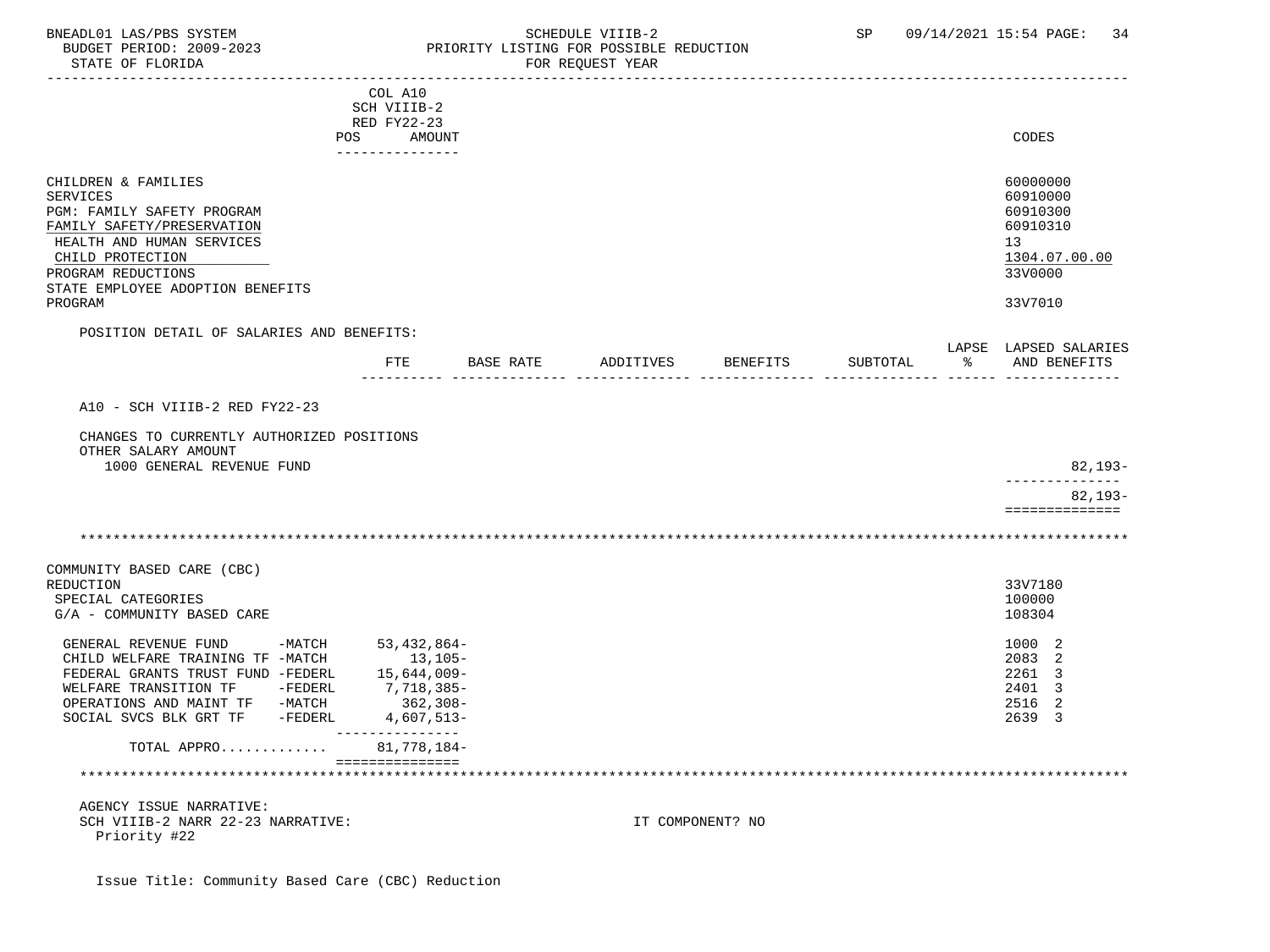# BNEADL01 LAS/PBS SYSTEM SCHEDULE VIIIB-2 SCHEDULE VIIIB-2 SP 09/14/2021 15:54 PAGE: 35 BUDGET PERIOD: 2009-2023<br>
STATE OF FLORIDA

| STATE OF FLORIDA                                                                                                                                                                                 | FOR REQUEST YEAR                                                        |                                                                                |
|--------------------------------------------------------------------------------------------------------------------------------------------------------------------------------------------------|-------------------------------------------------------------------------|--------------------------------------------------------------------------------|
|                                                                                                                                                                                                  | COL A10<br>SCH VIIIB-2<br>RED FY22-23<br>AMOUNT<br>POS.<br>------------ | CODES                                                                          |
| CHILDREN & FAMILIES<br>SERVICES<br>PGM: FAMILY SAFETY PROGRAM<br>FAMILY SAFETY/PRESERVATION<br>HEALTH AND HUMAN SERVICES<br>CHILD PROTECTION<br>PROGRAM REDUCTIONS<br>COMMUNITY BASED CARE (CBC) |                                                                         | 60000000<br>60910000<br>60910300<br>60910310<br>13<br>1304.07.00.00<br>33V0000 |
| REDUCTION                                                                                                                                                                                        |                                                                         | 33V7180                                                                        |

 Article III, section 19 of the Florida Constitution, requires departments and agencies to provide a "...prioritized listing of planned expenditures for review and possible reduction in the event of revenue shortfalls." This issue is being submitted to comply with this requirement and does not represent support or endorsement by the Department of Children and Families (department), however, the department considers this issue a high impact to its core mission, operations, and program service delivery.

 Issue Summary: This issue proposes a reduction of \$81,778,184 (\$53,432,864 General Revenue, \$15,644,009 in Federal Grants Trust Fund, \$7,718,385 in Welfare Transition Trust Fund, \$362,308 in Operations and Maintenance Trust Fund, \$13,105 in Child Welfare Training Trust Fund, and \$4,607,513 in Social Services Block Grant Trust Fund) for the community-based care (CBC) lead agencies for the provision of child welfare services statewide. This issue is a reduction of 12 percent of the CBC core services budget.

 Issue Detail: The department contracts with nineteen CBCs located statewide that provide child welfare services in local communities for children who have been abused, neglected, and/or abandoned.

Statutory Change Needed to Implement the Reduction: No.

 Impact if Reduction is Taken: This reduction to the community-based care lead agencies' budget would have a negative impact on critical safety net programs and services that are currently operating at capacity. This reduction would impact service delivery to children and families in crisis.

Areas of impact would be the following:

 out-of-home residential group care; administrative costs; dependency case management staffing; training; Independent Living; post adoptive supports; safety management services;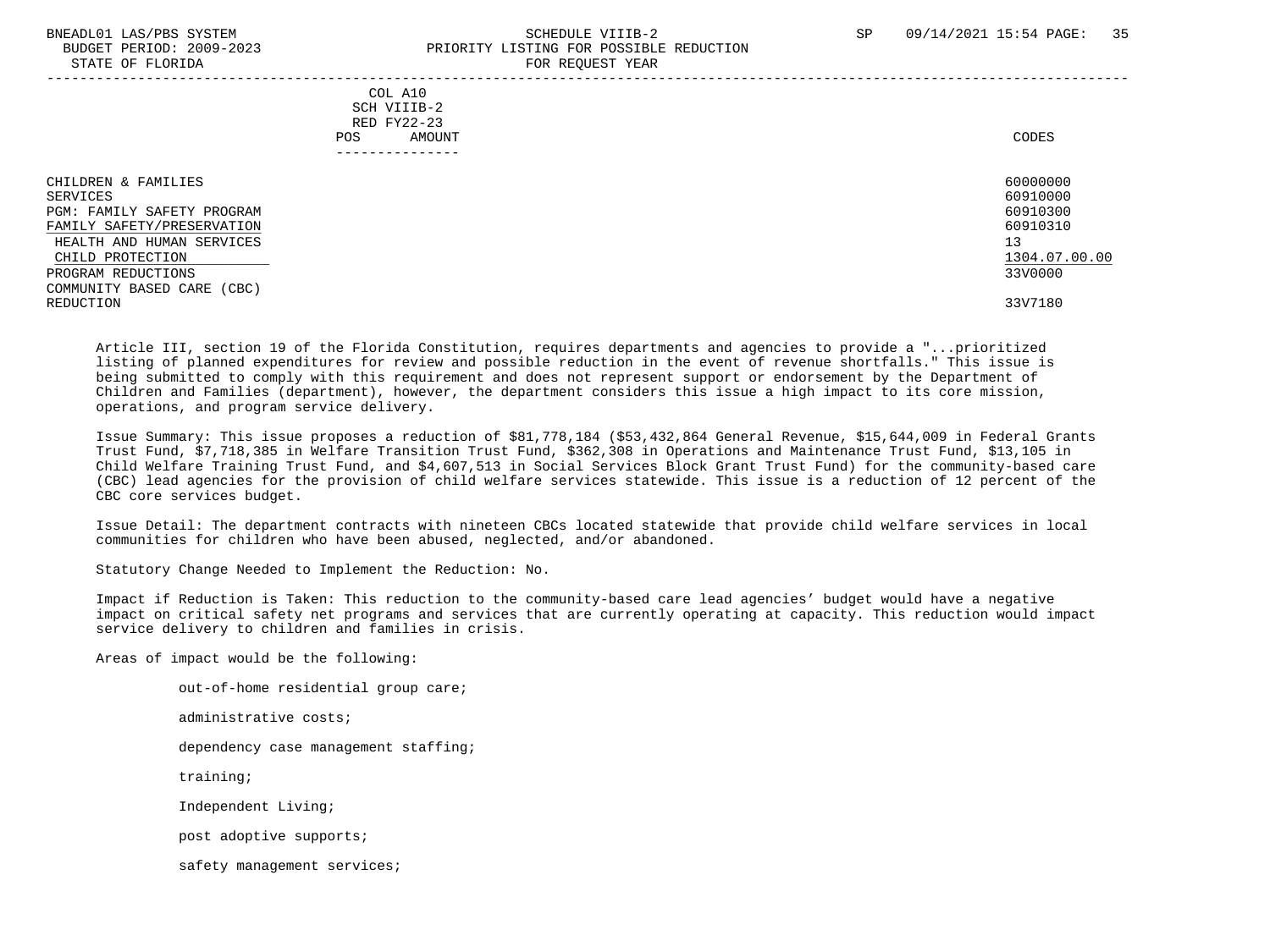### BNEADL01 LAS/PBS SYSTEM SCHEDULE VIIIB-2 SCHEDULE VIIIB-2 SP 09/14/2021 15:54 PAGE: 36<br>BUDGET PERIOD: 2009-2023 PRIORITY LISTING FOR POSSIBLE REDUCTION BUDGET PERIOD: 2009-2023 PRIORITY LISTING FOR POSSIBLE REDUCTION<br>FOR REQUEST YEAR FOR REQUEST YEAR

| COL A10                                                                                                                                                                                                                     |               |                                                                                           |
|-----------------------------------------------------------------------------------------------------------------------------------------------------------------------------------------------------------------------------|---------------|-------------------------------------------------------------------------------------------|
| SCH VIIIB-2<br>RED FY22-23                                                                                                                                                                                                  |               |                                                                                           |
| POS<br><b>AMOUNT</b>                                                                                                                                                                                                        |               | CODES                                                                                     |
| ---------------                                                                                                                                                                                                             |               |                                                                                           |
| CHILDREN & FAMILIES<br><b>SERVICES</b><br>PGM: FAMILY SAFETY PROGRAM<br>FAMILY SAFETY/PRESERVATION<br>HEALTH AND HUMAN SERVICES<br>CHILD PROTECTION<br>PROGRAM REDUCTIONS<br>COMMUNITY BASED CARE (CBC)<br><b>REDUCTION</b> |               | 60000000<br>60910000<br>60910300<br>60910310<br>13<br>1304.07.00.00<br>33V0000<br>33V7180 |
| foster parent recruitment;                                                                                                                                                                                                  |               |                                                                                           |
| extended foster care supports; and                                                                                                                                                                                          |               |                                                                                           |
| base funding                                                                                                                                                                                                                |               |                                                                                           |
| Fiscal Impact: The budgetary breakout for this reduction is as follows:                                                                                                                                                     |               |                                                                                           |
| Current Funding (for CBC core services):                                                                                                                                                                                    | \$688,030,874 |                                                                                           |
| State Share Reduction:                                                                                                                                                                                                      | \$53,808,277  |                                                                                           |
| Federal Share Reduction:                                                                                                                                                                                                    | \$27,969,907  |                                                                                           |
| Balance:                                                                                                                                                                                                                    | \$606,252,690 |                                                                                           |

\*\*\*\*\*\*\*\*\*\*\*\*\*\*\*\*\*\*\*\*\*\*\*\*\*\*\*\*\*\*\*\*\*\*\*\*\*\*\*\*\*\*\*\*\*\*\*\*\*\*\*\*\*\*\*\*\*\*\*\*\*\*\*\*\*\*\*\*\*\*\*\*\*\*\*\*\*\*\*\*\*\*\*\*\*\*\*\*\*\*\*\*\*\*\*\*\*\*\*\*\*\*\*\*\*\*\*\*\*\*\*\*\*\*\*\*\*\*\*\*\*\*\*\*\*\*\*

| REDUCE HEALTHY FAMILIES<br>SPECIAL CATEGORIES<br>G/A-CHILD ABS PREV/INTVNT   |                   |                                             |                  | 33V7290<br>100000<br>103032 |
|------------------------------------------------------------------------------|-------------------|---------------------------------------------|------------------|-----------------------------|
| GENERAL REVENUE FUND<br>WELFARE TRANSITION TF                                | -MATCH<br>-FEDERL | 8,204,296-<br>4,783,073-<br>--------------- |                  | 1000 2<br>2401 3            |
| TOTAL APPRO                                                                  |                   | 12,987,369-<br>===============              |                  |                             |
| AGENCY ISSUE NARRATIVE:<br>SCH VIIIB-2 NARR 22-23 NARRATIVE:<br>PRIORITY #20 |                   |                                             | IT COMPONENT? NO |                             |

Issue Title: Reduce Healthy Families

Article III, section 19 of the Florida Constitution, requires departments and agencies to provide a "...prioritized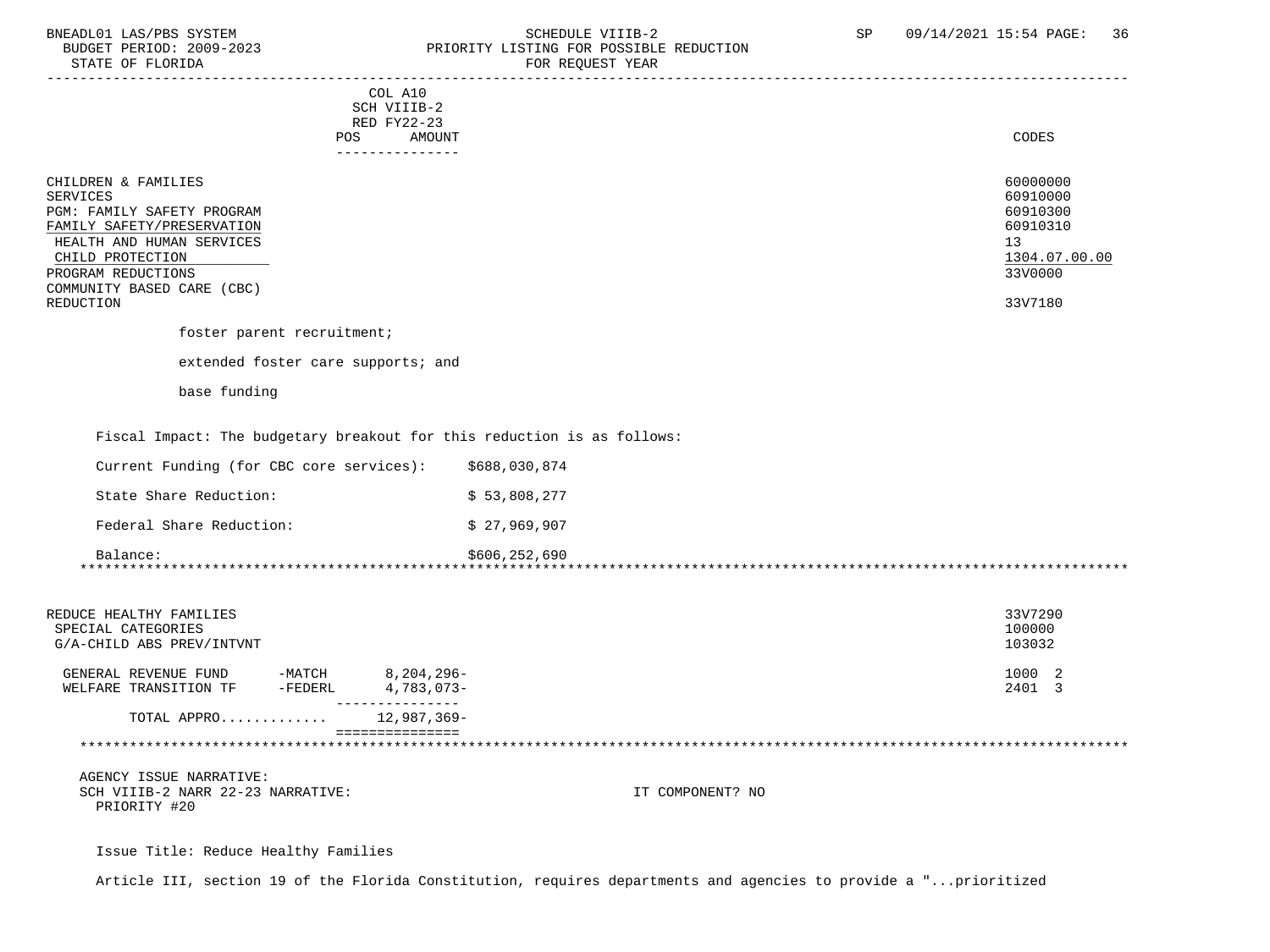#### BNEADL01 LAS/PBS SYSTEM SCHEDULE VIIIB-2 SCHEDULE VIIIB-2 SP 09/14/2021 15:54 PAGE: 37 BUDGET PERIOD: 2009-2023 PRIORITY LISTING FOR POSSIBLE REDUCTION STATE OF FLORIDA FOR REQUEST YEAR FOR REQUEST THAT AND THE STATE OF STATE OF STATE OF STATE OF STATE OF STATE O

| COL A10<br>SCH VIIIB-2<br>RED FY22-23<br>AMOUNT<br>POS.<br>------------                                                                                                                       | CODES                                                                                     |
|-----------------------------------------------------------------------------------------------------------------------------------------------------------------------------------------------|-------------------------------------------------------------------------------------------|
| CHILDREN & FAMILIES<br>SERVICES<br>PGM: FAMILY SAFETY PROGRAM<br>FAMILY SAFETY/PRESERVATION<br>HEALTH AND HUMAN SERVICES<br>CHILD PROTECTION<br>PROGRAM REDUCTIONS<br>REDUCE HEALTHY FAMILIES | 60000000<br>60910000<br>60910300<br>60910310<br>13<br>1304.07.00.00<br>33V0000<br>33V7290 |

 listing of planned expenditures for review and possible reduction in the event of revenue shortfalls." This issue is being submitted to comply with this requirement and does not represent support or endorsement by the Department of Children and Families (department), however, the department considers this issue a high impact to its core mission, operations, and program service delivery.

 Issue Summary: This issue proposes a reduction of \$12,987,369 (\$8,204,296 General Revenue and \$4,783,073 in Welfare Transition Trust Fund) to the Healthy Families program. This issue is a reduction of 46 percent of the Healthy Families program.

 Issue Detail: Healthy Families Florida is a nationally accredited home visiting program for expectant parents and parents of newborns experiencing stressful life situations. The program improves childhood outcomes and increases family self-sufficiency by empowering parents through education and community support. Parents voluntarily participate in Healthy Families so they can learn how to recognize and respond to their babies' changing developmental needs, use positive discipline techniques, cope with the day-to-day stress of parenting in healthy ways, and set and achieve short-term and long-term goals. Services include home visiting, developing family support plans, developmental screenings for target children, enhancement of parent-child interaction, education of caregivers on the stages of child development, and referring families to medical providers and other community resources.

Statutory Change Needed to Implement the Reduction: No.

 Impact if Reduction is Taken: A reduction to the Healthy Families program could result in additional families being served through child protective investigations. This reduction will also impact the Healthy Families Florida Mental Health Enhancement program that provides in-home counseling services from a licensed clinician for substance abuse, domestic violence, and mental health counseling.

Fiscal Impact: The budgetary breakout for this reduction is a follows:

| Current Funding:           | \$28,380,263 |
|----------------------------|--------------|
| General Revenue Reduction: | \$8,204,296  |
| Federal TF Reduction:      | \$4.783.073  |
| Balance:                   | \$15,392,894 |
|                            |              |
|                            |              |

| TOTAL: CHILD PROTECTION |                                | 1304.07.00.00 |
|-------------------------|--------------------------------|---------------|
| BY FUND TYPE            |                                |               |
| GENERAL REVENUE FUND    | 73,861,310-                    | 1000          |
| TRUST FUNDS             | 42,497,979-                    | 2000          |
| TOTAL POSITIONS $1.00-$ |                                |               |
|                         | TOTAL PROG COMP $116,359,289-$ |               |
|                         |                                |               |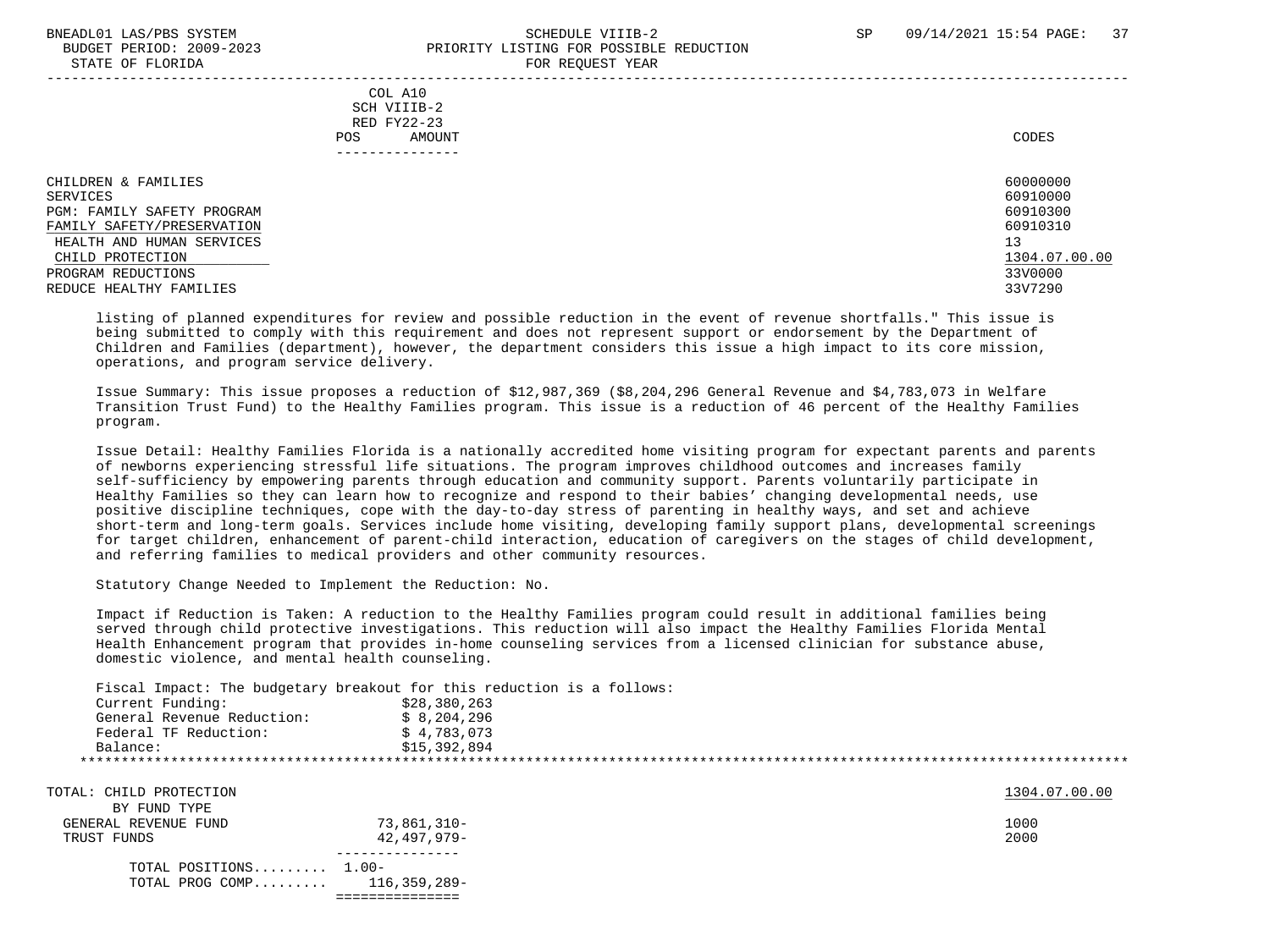#### BNEADL01 LAS/PBS SYSTEM SCHEDULE VIIIB-2 SCHEDULE VIIIB-2 SP 09/14/2021 15:54 PAGE: 38 BUDGET PERIOD: 2009-2023 PRIORITY LISTING FOR POSSIBLE REDUCTION STATE OF FLORIDA FOR REQUEST YEAR FOR REQUEST YEAR

|                                      | COL A10<br>SCH VIIIB-2<br>RED FY22-23 |  |                  |  |                      |               |
|--------------------------------------|---------------------------------------|--|------------------|--|----------------------|---------------|
|                                      | POS<br>AMOUNT                         |  |                  |  | <b>CODES</b>         |               |
| CHILDREN & FAMILIES<br>SERVICES      |                                       |  |                  |  | 60000000<br>60910000 |               |
| <b>PGM: FAMILY SAFETY PROGRAM</b>    |                                       |  |                  |  | 60910300             |               |
| FAMILY SAFETY/PRESERVATION           |                                       |  |                  |  | 60910310             |               |
| HEALTH AND HUMAN SERVICES            |                                       |  |                  |  | 13                   |               |
| FLORIDA ABUSE HOTLINE                |                                       |  |                  |  |                      | 1304.08.00.00 |
|                                      |                                       |  |                  |  | 33V0000              |               |
| PROGRAM REDUCTIONS                   |                                       |  |                  |  |                      |               |
| FLORIDA ABUSE HOTLINE REDUCTION      |                                       |  |                  |  | 33V0390              |               |
| SALARIES AND BENEFITS                |                                       |  |                  |  | 010000               |               |
| GENERAL REVENUE FUND -MATCH 674,975- |                                       |  |                  |  | 1000 2               |               |
| WELFARE TRANSITION TF -FEDERL        | $846.022 -$                           |  |                  |  | 2401 3               |               |
| SOCIAL SVCS BLK GRT TF -FEDERL       | 470,691-                              |  |                  |  | 2639 3               |               |
| TOTAL POSITIONS 41.00-               | ---------------                       |  |                  |  |                      |               |
| TOTAL APPRO $1,991,688-$             |                                       |  |                  |  |                      |               |
|                                      |                                       |  |                  |  |                      |               |
|                                      |                                       |  |                  |  |                      |               |
|                                      |                                       |  |                  |  |                      |               |
| AGENCY ISSUE NARRATIVE:              |                                       |  |                  |  |                      |               |
| SCH VIIIB-2 NARR 22-23 NARRATIVE:    |                                       |  | IT COMPONENT? NO |  |                      |               |
| PRIORITY #17                         |                                       |  |                  |  |                      |               |
|                                      |                                       |  |                  |  |                      |               |
|                                      |                                       |  |                  |  |                      |               |

Issue Title: Florida Abuse Hotline Reduction

 Article III, section 19 of the Florida Constitution, requires departments and agencies to provide a "...prioritized listing of planned expenditures for review and possible reduction in the event of revenue shortfalls." This issue is being submitted to comply with this requirement and does not represent support or endorsement by the Department of Children and Families (department), however, the department considers this issue a high impact to its core mission, operations, and program service delivery.

 Issue Summary: This issue proposes a reduction of 41 full-time equivalent (FTEs) positions with an amount of \$1,991,688 (\$674,975 in General Revenue, \$846,022 in Welfare Transition Trust Fund, and \$470,691 in the Social Services Block Grant Trust Fund) from the Florida Abuse Hotline (FAH) budget. This issue is a reduction of 11 percent of the salary in the Hotline budget.

 Issue Detail: Florida's single-entry point to Child Welfare and Adult Protective Services is the FAH. All child abuse, neglect, and abandonment allegations; and, vulnerable adult abuse, neglect, and exploitation allegations are received through the centralized Hotline located in Tallahassee, Florida. The Abuse Hotline must remain operational 24 hours a day, 7 days per week.

Statutory Change Needed to Implement the Reduction: No.

 Impact if Reduction is Taken: This reduction will eliminate 41 FTE positions that will affect the Hotline's ability to answer in-coming calls. The calls answered would decrease by 43 percent leaving allegations and response to allegations at risk of not being reported and increase the Hotlines abandonment rate to 57 percent (calls unanswered).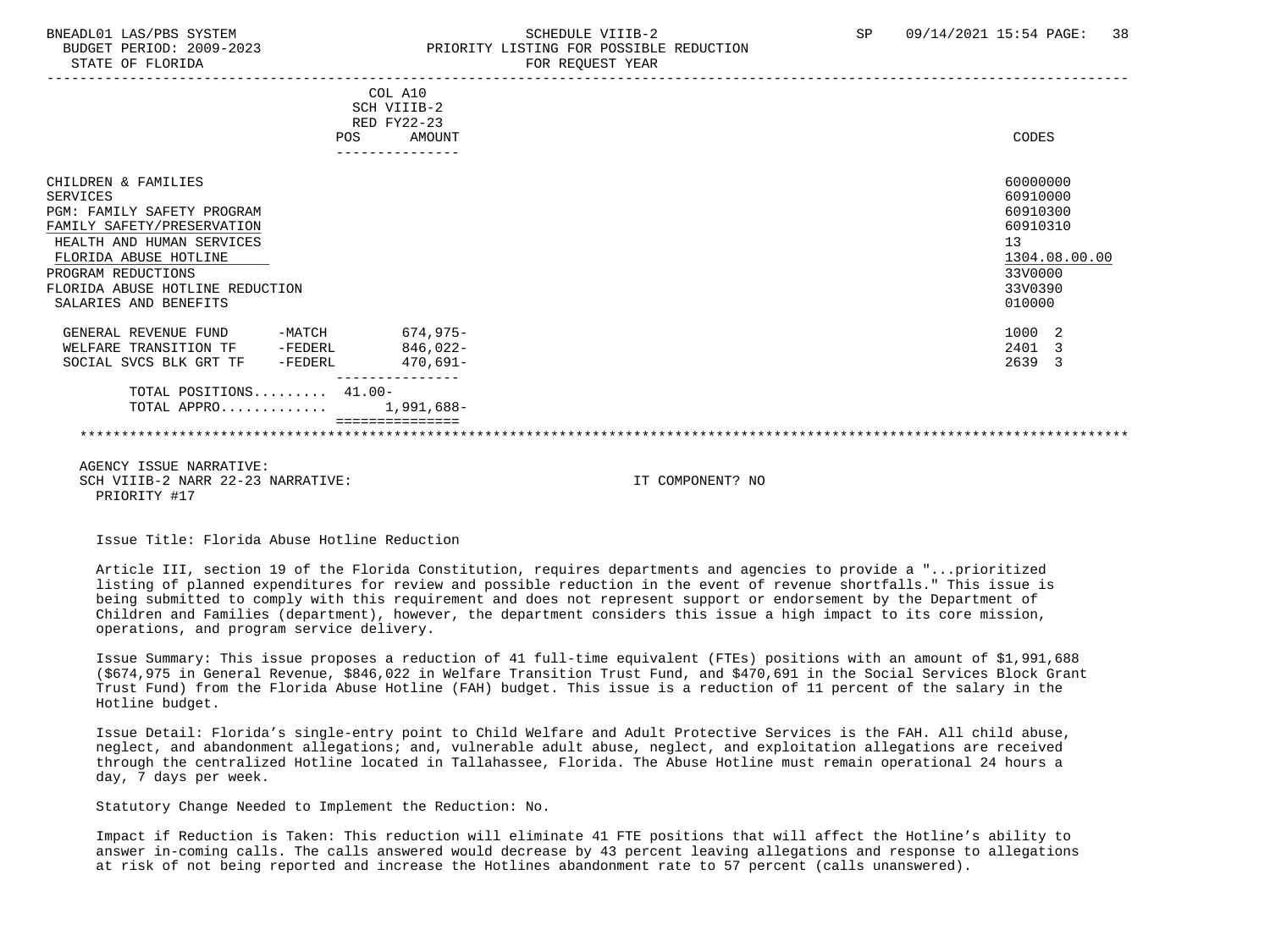STATE OF FLORIDA

# BNEADL01 LAS/PBS SYSTEM SOME SOME SCHEDULE VIIIB-2 SP 09/14/2021 15:54 PAGE: 39<br>BUDGET PERIOD: 2009-2023 RESORTTY LISTING FOR POSSIBLE REDUCTION PRIORITY LISTING FOR POSSIBLE REDUCTION<br>FOR REQUEST YEAR

|                                                                                                                                                                                                                   | COL A10<br>SCH VIIIB-2                                   |                              |                                               |      |                                                                                           |
|-------------------------------------------------------------------------------------------------------------------------------------------------------------------------------------------------------------------|----------------------------------------------------------|------------------------------|-----------------------------------------------|------|-------------------------------------------------------------------------------------------|
|                                                                                                                                                                                                                   | RED FY22-23<br>POS AMOUNT<br>---------------             |                              |                                               |      | CODES                                                                                     |
| CHILDREN & FAMILIES<br><b>SERVICES</b><br>PGM: FAMILY SAFETY PROGRAM<br>FAMILY SAFETY/PRESERVATION<br>HEALTH AND HUMAN SERVICES<br>FLORIDA ABUSE HOTLINE<br>PROGRAM REDUCTIONS<br>FLORIDA ABUSE HOTLINE REDUCTION |                                                          |                              |                                               |      | 60000000<br>60910000<br>60910300<br>60910310<br>13<br>1304.08.00.00<br>33V0000<br>33V0390 |
| Fiscal Impact: The budgetary breakout for this reduction is a follows:<br>Current Funding:<br>General Revenue Reduction:<br>Federal TF Reduction:<br>Balance:                                                     | \$17,856,991<br>\$674,975<br>\$1,316,713<br>\$15,865,303 |                              |                                               |      |                                                                                           |
|                                                                                                                                                                                                                   |                                                          |                              |                                               |      |                                                                                           |
| POSITION DETAIL OF SALARIES AND BENEFITS:                                                                                                                                                                         |                                                          |                              |                                               |      |                                                                                           |
|                                                                                                                                                                                                                   | ETE                                                      | BASE RATE ADDITIVES BENEFITS | SUBTOTAL<br>------ -------------- ----- ----- | ႜೢ   | AND BENEFITS                                                                              |
| A10 - SCH VIIIB-2 RED FY22-23                                                                                                                                                                                     |                                                          |                              |                                               |      | LAPSE LAPSED SALARIES                                                                     |
| CHANGES TO CURRENTLY AUTHORIZED POSITIONS<br>P101 PROPOSED CLASS CODE<br>C0390 001                                                                                                                                | $41.00 -$                                                |                              |                                               | 0.00 |                                                                                           |
| TOTALS FOR ISSUE BY FUND                                                                                                                                                                                          |                                                          |                              |                                               |      |                                                                                           |
|                                                                                                                                                                                                                   | $41.00 -$                                                |                              |                                               |      | ==============                                                                            |
| OTHER SALARY AMOUNT<br>1000 GENERAL REVENUE FUND<br>2401 WELFARE TRANSITION TF<br>2639 SOCIAL SVCS BLK GRT TF                                                                                                     |                                                          |                              |                                               |      | $674,975-$<br>846,022-<br>470,691-<br>---------------                                     |

\*\*\*\*\*\*\*\*\*\*\*\*\*\*\*\*\*\*\*\*\*\*\*\*\*\*\*\*\*\*\*\*\*\*\*\*\*\*\*\*\*\*\*\*\*\*\*\*\*\*\*\*\*\*\*\*\*\*\*\*\*\*\*\*\*\*\*\*\*\*\*\*\*\*\*\*\*\*\*\*\*\*\*\*\*\*\*\*\*\*\*\*\*\*\*\*\*\*\*\*\*\*\*\*\*\*\*\*\*\*\*\*\*\*\*\*\*\*\*\*\*\*\*\*\*\*\*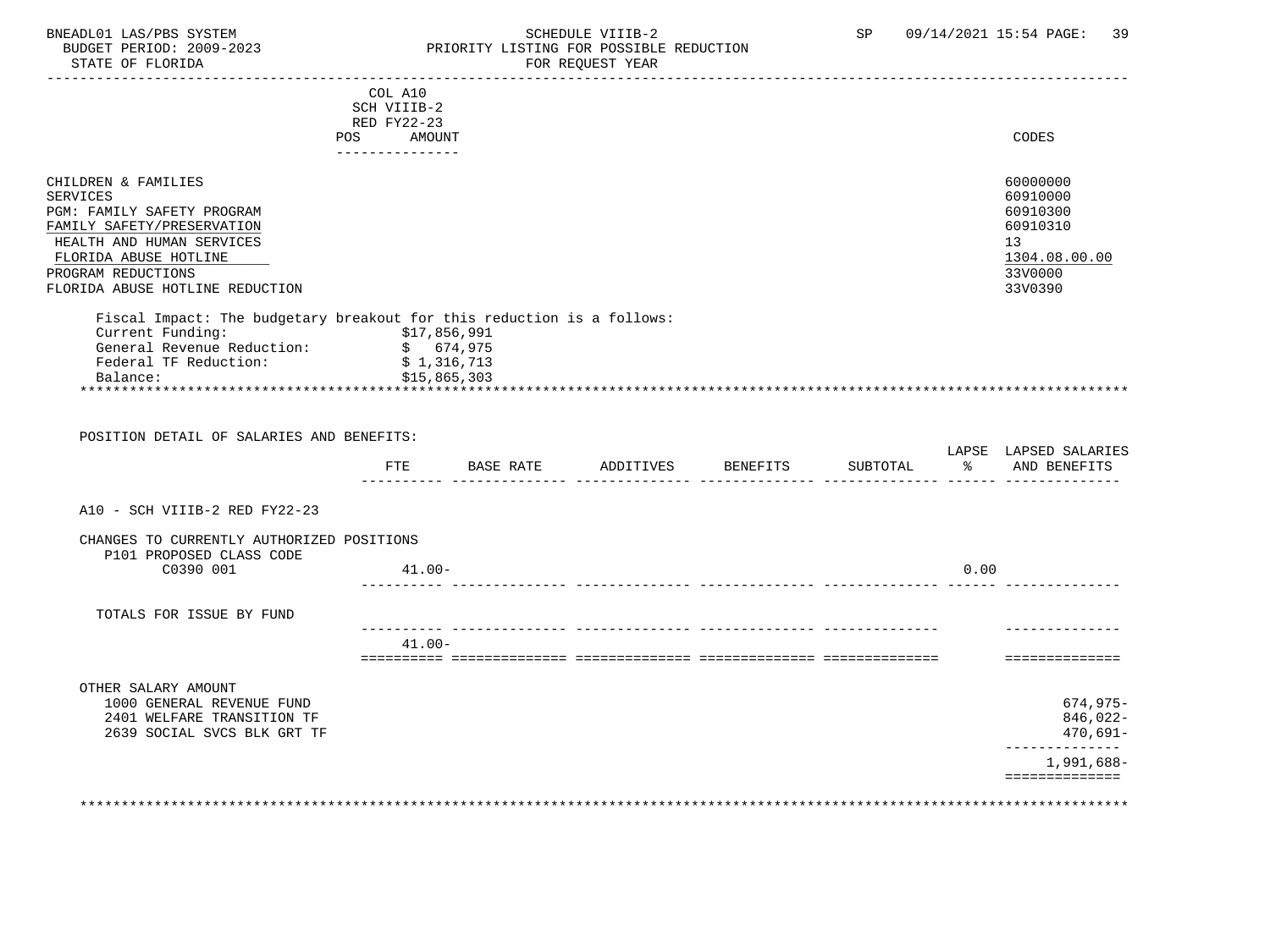### BNEADL01 LAS/PBS SYSTEM SCHEDULE VIIIB-2 SCHEDULE VIIIB-2 SP 09/14/2021 15:54 PAGE: 40 BUDGET PERIOD: 2009-2023 PRIORITY LISTING FOR POSSIBLE REDUCTION FOR REQUEST YEAR

| POS                                                                                                                                               | COL A10<br>SCH VIIIB-2<br>RED FY22-23<br>AMOUNT | CODES                                                               |
|---------------------------------------------------------------------------------------------------------------------------------------------------|-------------------------------------------------|---------------------------------------------------------------------|
|                                                                                                                                                   |                                                 |                                                                     |
| CHILDREN & FAMILIES<br>SERVICES<br>PGM: FAMILY SAFETY PROGRAM<br>FAMILY SAFETY/PRESERVATION<br>HEALTH AND HUMAN SERVICES<br>FLORIDA ABUSE HOTLINE |                                                 | 60000000<br>60910000<br>60910300<br>60910310<br>13<br>1304.08.00.00 |
| TOTAL: FLORIDA ABUSE HOTLINE                                                                                                                      |                                                 | 1304.08.00.00                                                       |
| BY FUND TYPE                                                                                                                                      |                                                 |                                                                     |
| GENERAL REVENUE FUND                                                                                                                              | 674,975-                                        | 1000                                                                |
| TRUST FUNDS                                                                                                                                       | 1,316,713-                                      | 2000                                                                |
| TOTAL POSITIONS 41.00-<br>TOTAL PROG COMP                                                                                                         | 1,991,688-                                      |                                                                     |

===============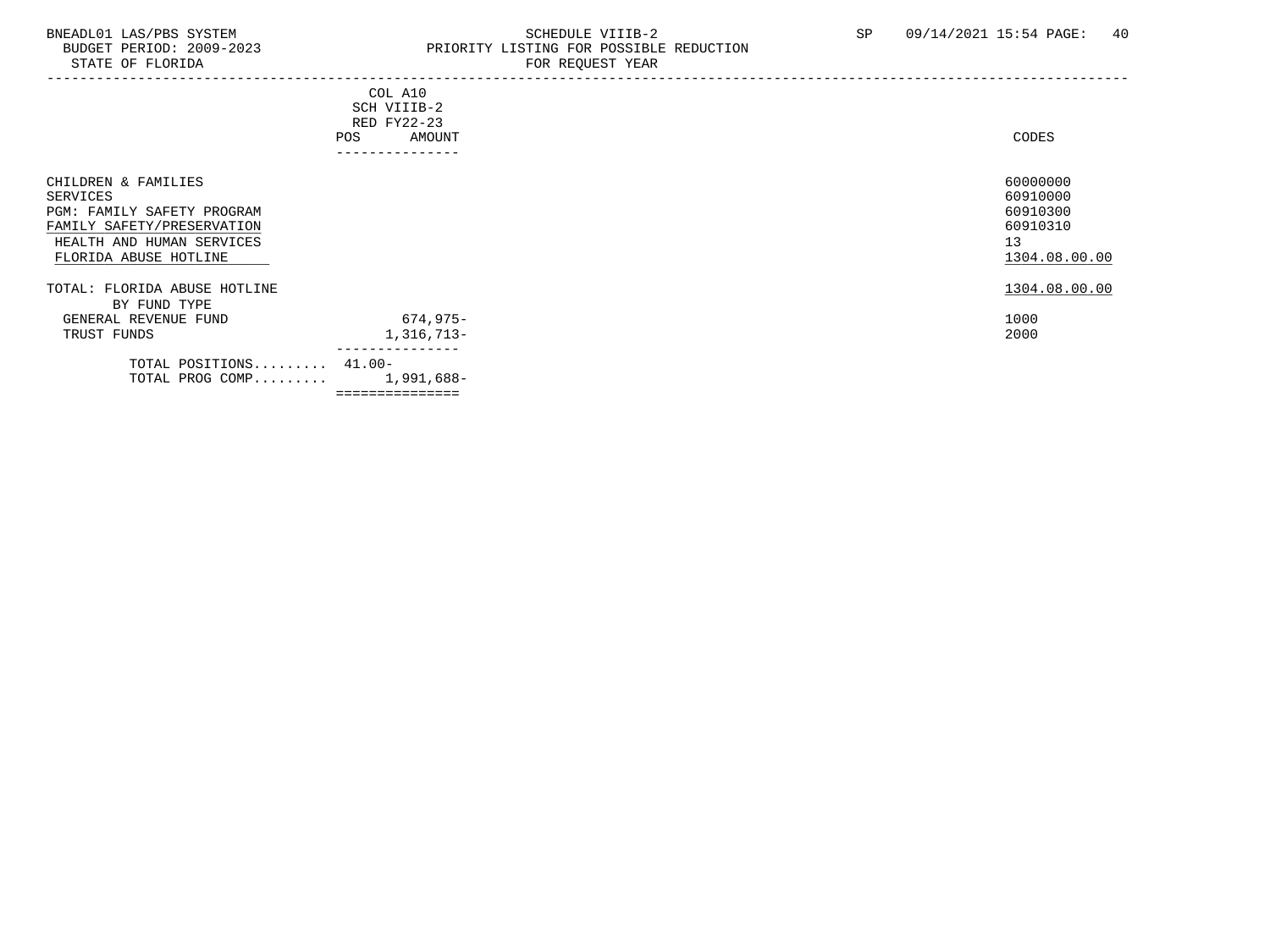### BNEADL01 LAS/PBS SYSTEM SCHEDULE VIIIB-2 SCHEDULE VIIIB-2 SP 09/14/2021 15:54 PAGE: 41 BUDGET PERIOD: 2009-2023 PRIORITY LISTING FOR POSSIBLE REDUCTION

|                                     | COL A10                       |               |
|-------------------------------------|-------------------------------|---------------|
|                                     | SCH VIIIB-2                   |               |
|                                     | RED FY22-23                   |               |
| <b>POS</b>                          | <b>AMOUNT</b>                 | CODES         |
|                                     |                               |               |
| CHILDREN & FAMILIES                 |                               | 60000000      |
| <b>SERVICES</b>                     |                               | 60910000      |
| <b>PGM: FAMILY SAFETY PROGRAM</b>   |                               | 60910300      |
| FAMILY SAFETY/PRESERVATION          |                               | 60910310      |
| GOV OPERATIONS/SUPPORT              |                               | 16            |
| EXEC LEADERSHIP/SUPPRT SVC          |                               | 1602.00.00.00 |
| PROGRAM REDUCTIONS                  |                               | 33V0000       |
| OFFICE OF CHILD WELFARE CONTRACT    |                               |               |
| REDUCTION                           |                               | 33V0150       |
| SPECIAL CATEGORIES                  |                               | 100000        |
| G/A-CHILD PROTECTION                |                               | 103034        |
|                                     |                               |               |
| $-MATCH$<br>GENERAL REVENUE FUND    | 404,629-                      | 1000 2        |
| FEDERAL GRANTS TRUST FUND -FEDERL   | 222,795-                      | 2261<br>3     |
| WELFARE TRANSITION TF<br>-FEDERL    | $205, 459-$                   | 2401<br>3     |
| SOCIAL SVCS BLK GRT TF<br>$-FEDERL$ | $112,609-$<br>--------------- | 2639<br>3     |
| TOTAL APPRO                         | $945, 492 -$                  |               |
|                                     |                               |               |
|                                     |                               |               |

 AGENCY ISSUE NARRATIVE: SCH VIIIB-2 NARR 22-23 NARRATIVE: IT COMPONENT? NO PRIORITY #08

Issue Title: Office of Child Welfare Contract Reduction

 Article III, section 19 of the Florida Constitution, requires departments and agencies to provide a "...prioritized listing of planned expenditures for review and possible reduction in the event of revenue shortfalls." This issue is being submitted to comply with this requirement and does not represent support or endorsement by the Department of Children and Families (department), however, the department considers this issue a high impact to its core mission, operations, and program service delivery.

 Issue Summary: This issue proposes a reduction of \$2,304,242 (\$1,686,707 General Revenue, \$222,795 in Federal Grants Trust Fund, \$205,459 in Welfare Transition Trust Fund, \$76,672 in Operations and Maintenance Trust Fund, and \$112,609 in Social Services Block Grant) in contracted services in the Office of Child Welfare. This issue is a 100 percent elimination of certain contracts in the Office of Child Welfare.

 Issue Detail: Currently the Office of Child Welfare contracts for services that provide the following: -accountability system for residential group care providers based on measurable quality standards, -pay the cost of driver education, licensure, and motor vehicle insurance for children in out-of-home care who have successfully completed a driver education program,

-recruit resources around the state to match children in foster care for adoption,

 -provide life coaching, case management, and community-based resource networking to families to reduce incidences, recidivism rates, and negative community engagement, as well as alleviate pre-crisis and prevent escalation, and preserve family units from unnecessary entry into the child welfare and juvenile justice system, and -develop a train-the-trainer training curriculum, as well as assessments and tools for successful placement transitions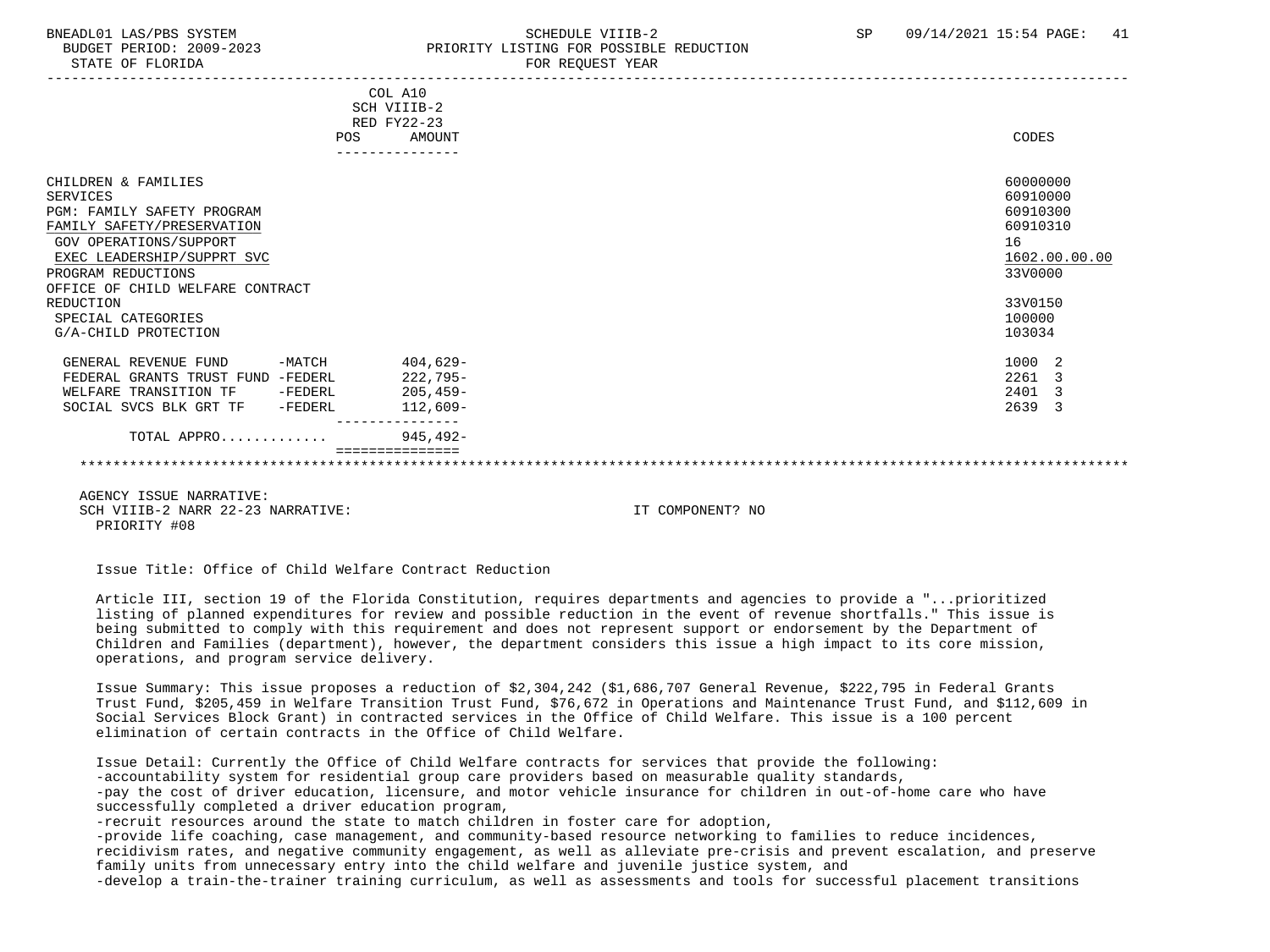#### BNEADL01 LAS/PBS SYSTEM SCHEDULE VIIIB-2 SCHEDULE VIIIB-2 SP 09/14/2021 15:54 PAGE: 42 PRIORITY LISTING FOR POSSIBLE REDUCTION STATE OF FLORIDA FOR REQUEST YEAR FOR REQUEST YEAR

-----------------------------------------------------------------------------------------------------------------------------------

 COL A10 SCH VIIIB-2 RED FY22-23<br>POS AMOUNT POS AMOUNT NOTES AND AND A RESERVE AND A RESERVE AND LODGED AND LODGED AND LODGED AND LODGED AND LODGED AND LODGED AT A LODGED AND LODGED AT A LODGED AND LODGED AT A LODGED AND LODGED AT A LODGED AND LODGED AT A LODGED AND

| ---------------                  |               |
|----------------------------------|---------------|
| CHILDREN & FAMILIES              | 60000000      |
| SERVICES                         | 60910000      |
| PGM: FAMILY SAFETY PROGRAM       | 60910300      |
| FAMILY SAFETY/PRESERVATION       | 60910310      |
| GOV OPERATIONS/SUPPORT           | 16            |
| EXEC LEADERSHIP/SUPPRT SVC       | 1602.00.00.00 |
| PROGRAM REDUCTIONS               | 33V0000       |
| OFFICE OF CHILD WELFARE CONTRACT |               |
| REDUCTION                        | 33V0150       |

and sibling separations, and develop a Life Skills training curriculum for Foster Parents.

Statutory Change Needed to Implement the Reduction: Yes.

 Impact if Reduction is Taken: This reduction would impact the services delivered from each of the contracts within the Office of Child Welfare that would reduce, or in some cases eliminate an important support role to our child welfare community (department staffing, community partners, and children we serve).

Fiscal Impact: The budgetary breakout for this reduction is a follows:

| Current Funding:           | \$2,304,242 |
|----------------------------|-------------|
| General Revenue Reduction: | \$1,686,707 |
| State TF Reduction:        | 76.672      |
| Federal TF Reduction:      | 540,863     |
| Balance:                   |             |

| DOMESTIC VIOLENCE REDUCTION<br>SALARIES AND BENEFITS                 |                            | 33V0360<br>010000 |
|----------------------------------------------------------------------|----------------------------|-------------------|
| GENERAL REVENUE FUND<br>$-MATCH$<br>DOMESTIC VIOLENCE TF<br>$-MATCH$ | 111,519-<br>$32,807-$      | 1000 2<br>2157 2  |
| TOTAL APPRO                                                          | 144,326-<br>============== |                   |
| EXPENSES                                                             |                            | 040000            |
| GENERAL REVENUE FUND<br>$-MATCH$<br>DOMESTIC VIOLENCE TF<br>$-MATCH$ | $15,905-$<br>$4,679-$      | 1000 2<br>2157 2  |
| TOTAL APPRO                                                          | $20,584-$                  |                   |
| TOTAL: DOMESTIC VIOLENCE REDUCTION<br>TOTAL ISSUE                    | $164,910-$                 | 33V0360           |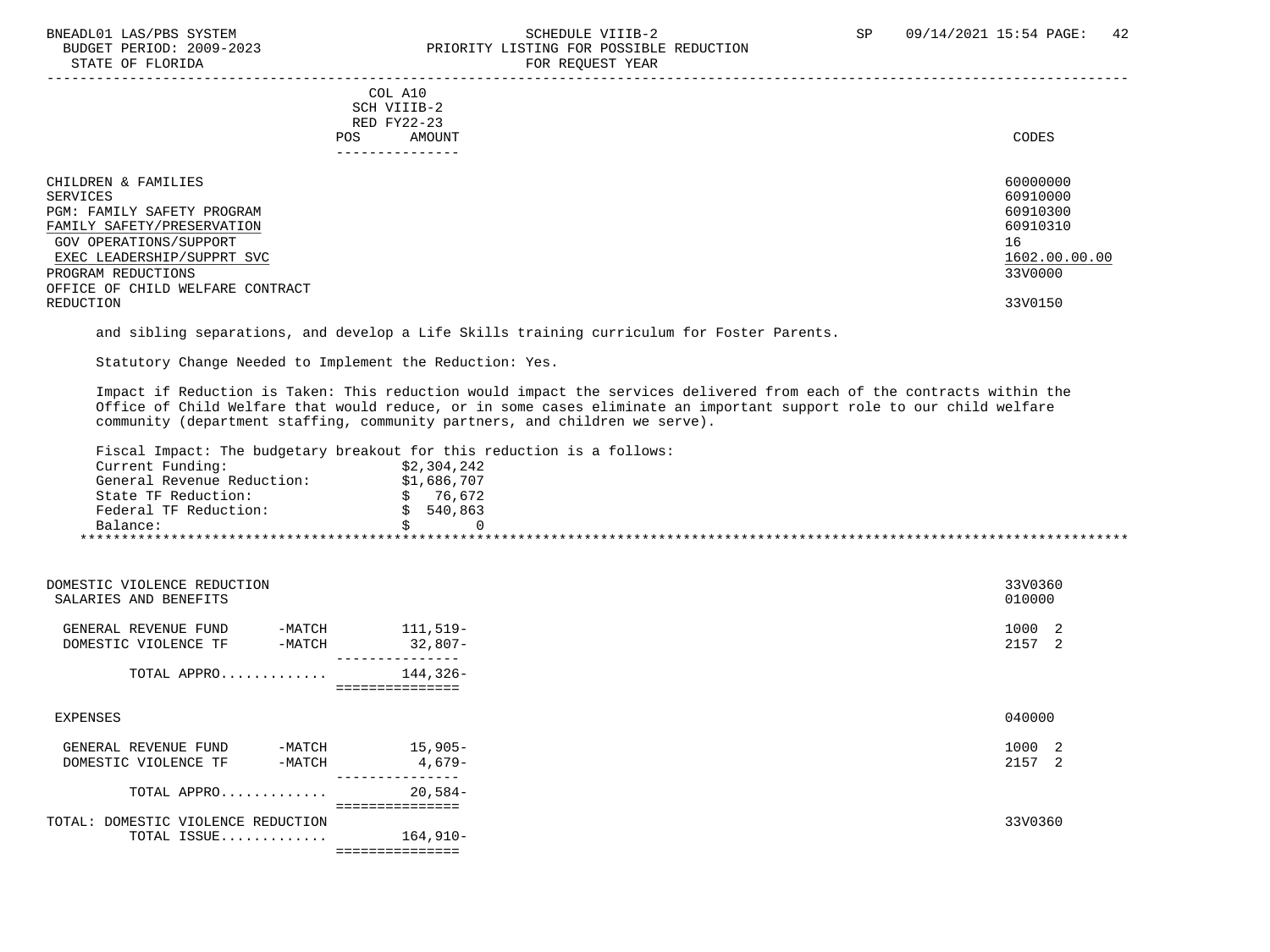#### BNEADL01 LAS/PBS SYSTEM SCHEDULE VIIIB-2 SCHEDULE VIIIB-2 SP 09/14/2021 15:54 PAGE: 43 BUDGET PERIOD: 2009-2023 PRIORITY LISTING FOR POSSIBLE REDUCTION STATE OF FLORIDA FOR REQUEST YEAR FOR REQUEST YEAR

|                                                                                                                                                                                                          | COL A10<br>SCH VIIIB-2<br>RED FY22-23<br>AMOUNT<br><b>POS</b> | CODES                                                                                     |
|----------------------------------------------------------------------------------------------------------------------------------------------------------------------------------------------------------|---------------------------------------------------------------|-------------------------------------------------------------------------------------------|
| CHILDREN & FAMILIES<br>SERVICES<br>PGM: FAMILY SAFETY PROGRAM<br>FAMILY SAFETY/PRESERVATION<br>GOV OPERATIONS/SUPPORT<br>EXEC LEADERSHIP/SUPPRT SVC<br>PROGRAM REDUCTIONS<br>DOMESTIC VIOLENCE REDUCTION |                                                               | 60000000<br>60910000<br>60910300<br>60910310<br>16<br>1602.00.00.00<br>33V0000<br>33V0360 |

 AGENCY ISSUE NARRATIVE: SCH VIIIB-2 NARR 22-23 NARRATIVE: IT COMPONENT? NO PRIORITY #11

Issue Title: Domestic Violence Reduction

 Article III, section 19 of the Florida Constitution, requires departments and agencies to provide a "...prioritized listing of planned expenditures for review and possible reduction in the event of revenue shortfalls." This issue is being submitted to comply with this requirement and does not represent support or endorsement by the Department of Children and Families (department), however, the department considers this issue a high impact to its core mission, operations, and program service delivery.

 Issue Summary: This issue proposes a reduction of \$2,685,780 (\$1,115,666 General Revenue, \$795,114 in Domestic Violence Trust Fund, and \$775,000 in the Welfare Transition Trust Fund) to the Domestic Violence Program (DVP). This issue is a reduction of 5.84 percent of the DVP program.

 Issue Detail: The departments' DVP program provides oversight to ensure appropriate implementation of the state's domestic violence policies, programming, and funding. Among the program's primary responsibilities are the administration and oversight of federal and state funding designated for domestic violence services and the certification of the state's 41 domestic violence centers.

Statutory Change Needed to Implement the Reduction: No.

 Impact if Reduction is Taken: Proposed reductions are intended to minimize the impact on core services provided by the state's 41 certified domestic violence centers. However, given the pervasiveness of domestic violence coupled with the significant and long-term impacts on the victims and their families, if these reductions are taken there will be a severe impact on critical services for victims of domestic violence, sexual assault, and stalking.

Fiscal Impact: The budgetary breakout for this reduction is a follows:

| Current Funding:           | \$46,007,543 |
|----------------------------|--------------|
| General Revenue Reduction: | \$1,115,666  |
| State TF Reduction:        | 795,114      |
| Federal TF Reduction:      | 775,000      |
| Balance:                   | \$43,321,763 |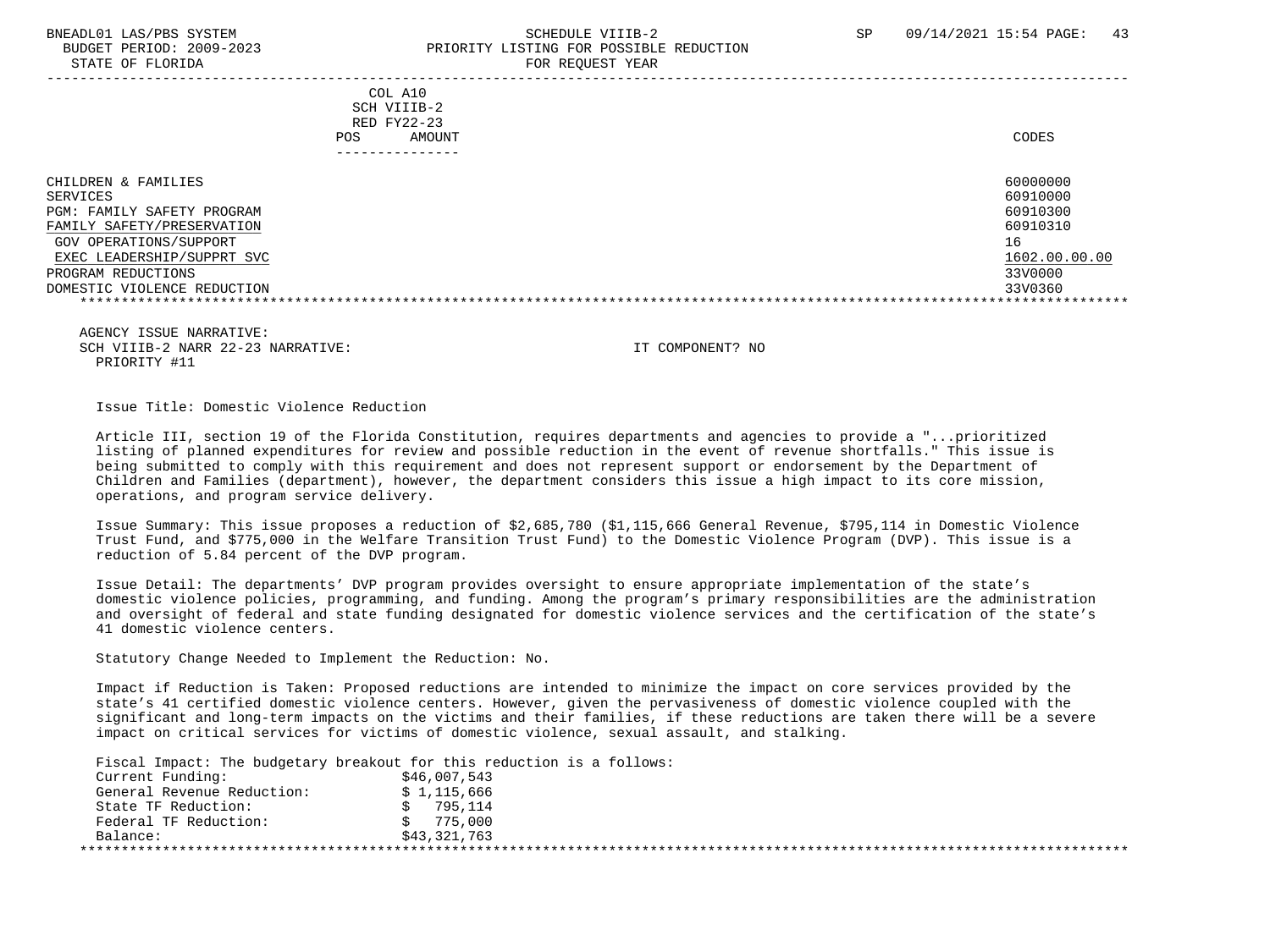### BNEADL01 LAS/PBS SYSTEM SCHEDULE VIIIB-2 SCHEDULE VIIIB-2 SP 09/14/2021 15:54 PAGE: 44 BUDGET PERIOD: 2009-2023 PRIORITY LISTING FOR POSSIBLE REDUCTION

|                                                                                                                                                                                                                 | COL A10<br>SCH VIIIB-2                          |           |                    |          |               |                                                                                           |
|-----------------------------------------------------------------------------------------------------------------------------------------------------------------------------------------------------------------|-------------------------------------------------|-----------|--------------------|----------|---------------|-------------------------------------------------------------------------------------------|
|                                                                                                                                                                                                                 | RED FY22-23<br>AMOUNT<br>POS<br>--------------- |           |                    |          |               | CODES                                                                                     |
| CHILDREN & FAMILIES<br><b>SERVICES</b><br>PGM: FAMILY SAFETY PROGRAM<br>FAMILY SAFETY/PRESERVATION<br>GOV OPERATIONS/SUPPORT<br>EXEC LEADERSHIP/SUPPRT SVC<br>PROGRAM REDUCTIONS<br>DOMESTIC VIOLENCE REDUCTION |                                                 |           |                    |          |               | 60000000<br>60910000<br>60910300<br>60910310<br>16<br>1602.00.00.00<br>33V0000<br>33V0360 |
| POSITION DETAIL OF SALARIES AND BENEFITS:                                                                                                                                                                       | FTE                                             | BASE RATE | ADDITIVES BENEFITS | SUBTOTAL | $\sim$ $\sim$ | LAPSE LAPSED SALARIES<br>AND BENEFITS                                                     |
| A10 - SCH VIIIB-2 RED FY22-23                                                                                                                                                                                   |                                                 |           |                    |          |               |                                                                                           |
| CHANGES TO CURRENTLY AUTHORIZED POSITIONS<br>OTHER SALARY AMOUNT                                                                                                                                                |                                                 |           |                    |          |               |                                                                                           |
| 1000 GENERAL REVENUE FUND<br>2157 DOMESTIC VIOLENCE TF                                                                                                                                                          |                                                 |           |                    |          |               | 111,519-<br>32,807-<br>____________                                                       |
|                                                                                                                                                                                                                 |                                                 |           |                    |          |               | $144, 326 -$<br>==============                                                            |
| TOTAL: EXEC LEADERSHIP/SUPPRT SVC                                                                                                                                                                               |                                                 |           |                    |          |               | 1602.00.00.00                                                                             |
| BY FUND TYPE<br>GENERAL REVENUE FUND<br>TRUST FUNDS                                                                                                                                                             | 532,053-<br>578,349-                            |           |                    |          |               | 1000<br>2000                                                                              |
| TOTAL PROG COMP                                                                                                                                                                                                 | -----------<br>1,110,402-<br>===============    |           |                    |          |               |                                                                                           |
| TOTAL: FAMILY SAFETY/PRESERVATION<br>BY FUND TYPE                                                                                                                                                               |                                                 |           |                    |          |               | 60910310                                                                                  |
| GENERAL REVENUE FUND<br>TRUST FUNDS                                                                                                                                                                             | 78,404,552-<br>45,943,100-<br>_______________   |           |                    |          |               | 1000<br>2000                                                                              |
| TOTAL POSITIONS 80.00-<br>TOTAL SUB-BUREAU 124,347,652-                                                                                                                                                         | ===============                                 |           |                    |          |               |                                                                                           |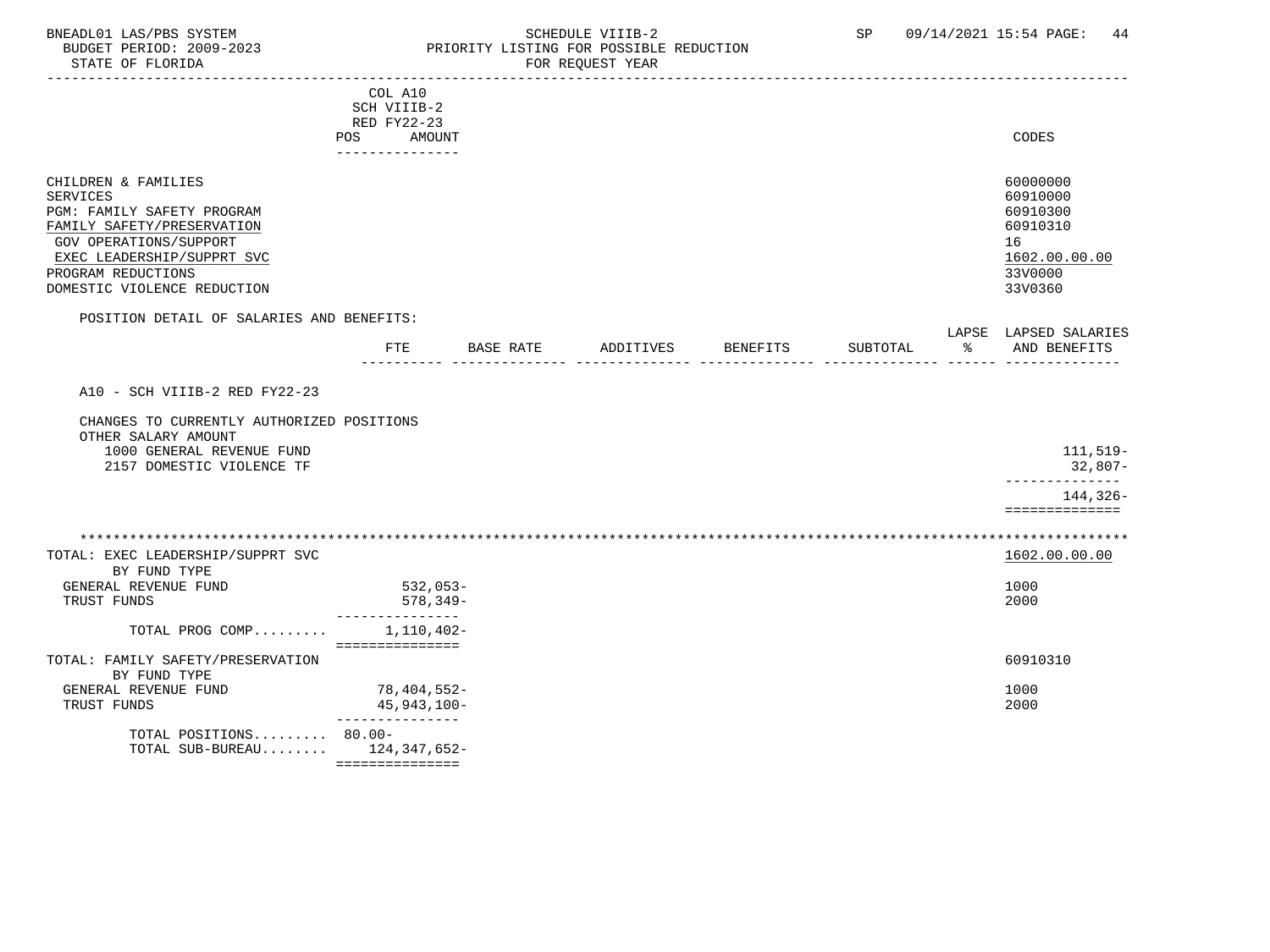STATE OF FLORIDA FOR REQUEST YEAR FOR REQUEST YEAR

### BNEADL01 LAS/PBS SYSTEM SCHEDULE VIIIB-2 SCHEDULE VIIIB-2 SP 09/14/2021 15:54 PAGE: 45 BUDGET PERIOD: 2009-2023 PRIORITY LISTING FOR POSSIBLE REDUCTION

|                                 |     | COL A10     |               |  |
|---------------------------------|-----|-------------|---------------|--|
|                                 |     | SCH VIIIB-2 |               |  |
|                                 |     | RED FY22-23 |               |  |
|                                 | POS | AMOUNT      | CODES         |  |
|                                 |     |             |               |  |
|                                 |     |             |               |  |
| CHILDREN & FAMILIES             |     |             | 60000000      |  |
| SERVICES                        |     |             | 60910000      |  |
| PGM: MENTAL HEALTH PROGRAM      |     |             | 60910500      |  |
| MENTAL HEALTH SERVICES          |     |             | 60910506      |  |
| HEALTH AND HUMAN SERVICES       |     |             | 13            |  |
| CIVIL COMMITMENT PROGRAM        |     |             | 1301.02.00.00 |  |
| PROGRAM REDUCTIONS              |     |             | 33V0000       |  |
| STATE MENTAL HEALTH TREATMENT   |     |             |               |  |
| FACILITIES AND SEXUALLY VIOLENT |     |             |               |  |
| PREDATOR PROGRAM CONTRACT FUNDS |     |             |               |  |
| REDUCTION                       |     |             | 33V0100       |  |
| SPECIAL CATEGORIES              |     |             | 100000        |  |
| G/A-CONTRACT PROF SERVICES      |     |             | 100779        |  |
| GENERAL REVENUE FUND<br>-MATCH  |     | 10,131,312- | 1000 2        |  |
|                                 |     |             |               |  |

 AGENCY ISSUE NARRATIVE: SCH VIIIB-2 NARR 22-23 NARRATIVE: IT COMPONENT? NO PRIORITY #18

 Issue Title: State Mental Health Treatment Facilities (SMHTF) and Sexually Violent Predator Program (SVPP) Contract Funds Reduction

 Article III, section 19 of the Florida Constitution, requires departments and agencies to provide a "...prioritized listing of planned expenditures for review and possible reduction in the event of revenue shortfalls." This issue is being submitted to comply with this requirement and does not represent support or endorsement by the Department of Children and Families (department), however, the department considers this issue a high impact to its core mission, operations, and program service delivery.

 Issue Summary: This issue proposes a reduction of \$28,873,987 in General Revenue from the Mental Health Services budget. The reduction is approximately 26 percent of the contracted budgets. The reduction was applied based on the impact to the mental health services clients and programs.

 Issue Detail: This issue proposes a reduction of the maintenance and housekeeping at the three public state mental hospitals and the contracted amount for private contracted facilities that include the Sexually Violent Predator Program.

Statutory Change Needed to Implement the Reduction: No.

 Impact if Reduction is Taken: This reduction of \$28,873,987 would require the contractors to realign the scope of work and services to reflect new funding amounts. This could result in reduced services. Services included in the contracts are:

 -Environmental and maintenance contract: \$2,282,995 -Private Contracted Facilities (inpatient mental health treatment services and physical plant maintenance/operation): \$20,787,490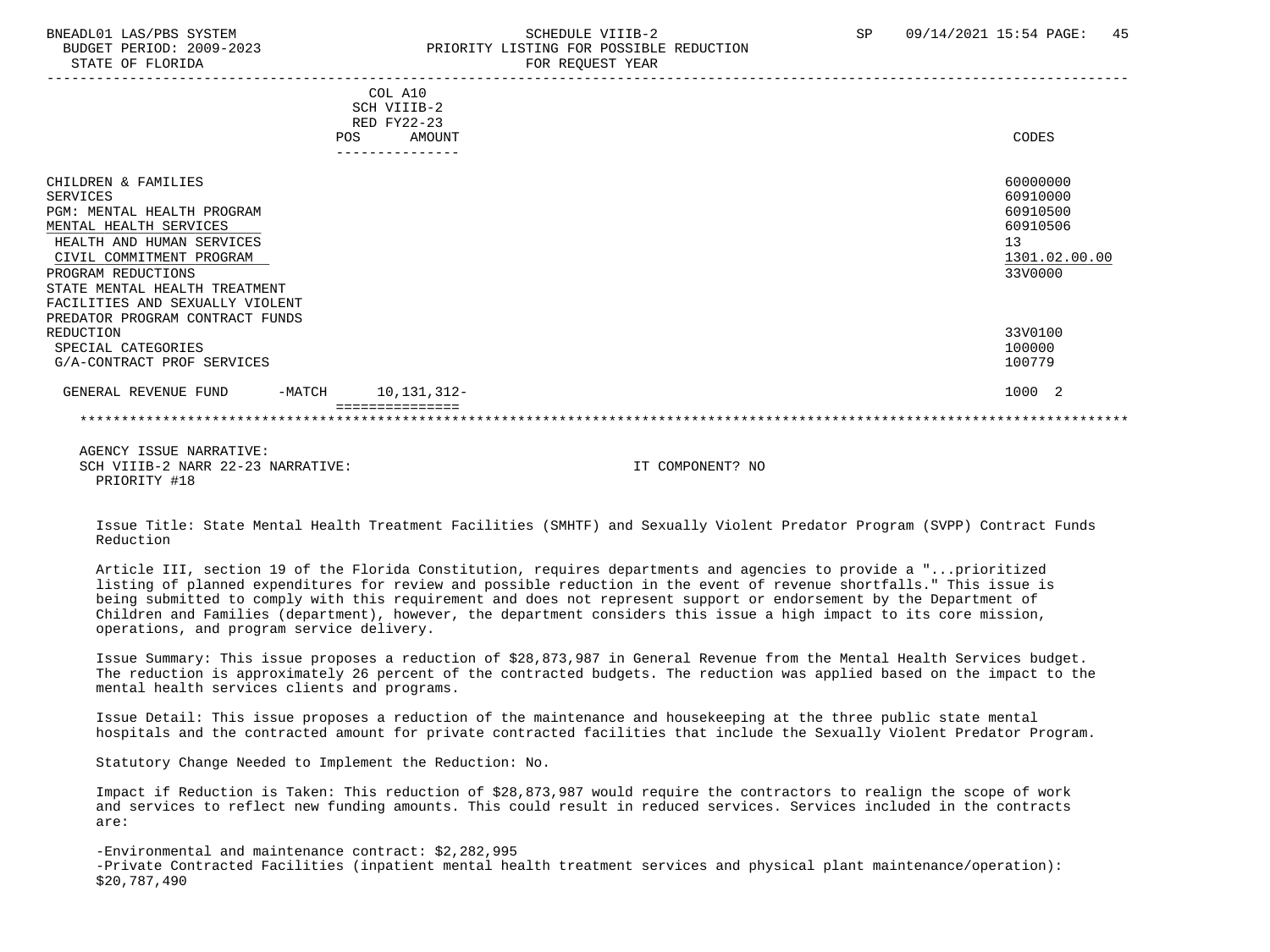# BNEADL01 LAS/PBS SYSTEM SOME SOME SCHEDULE VIIIB-2 SP 09/14/2021 15:54 PAGE: 46 PRIORITY LISTING FOR POSSIBLE REDUCTION<br>FOR REQUEST YEAR

|                               | CODES                                                                                                                                                                                                                                                                                 |
|-------------------------------|---------------------------------------------------------------------------------------------------------------------------------------------------------------------------------------------------------------------------------------------------------------------------------------|
|                               |                                                                                                                                                                                                                                                                                       |
|                               | 60000000<br>60910000<br>60910500<br>60910506<br>13<br>1301.02.00.00<br>33V0000                                                                                                                                                                                                        |
|                               | 33V0100                                                                                                                                                                                                                                                                               |
|                               |                                                                                                                                                                                                                                                                                       |
| \$28,873,987<br>\$106,627,247 |                                                                                                                                                                                                                                                                                       |
|                               | COL A10<br>SCH VIIIB-2<br>RED FY22-23<br>AMOUNT<br>---------------<br>-Sexually Violent Predator (assessments and contracted facility): \$5,803,502<br>Fiscal Impact: The budgetary breakout for this reduction is a follows:<br>Current SVPP and the SMHTFs Contracts: \$135,501,234 |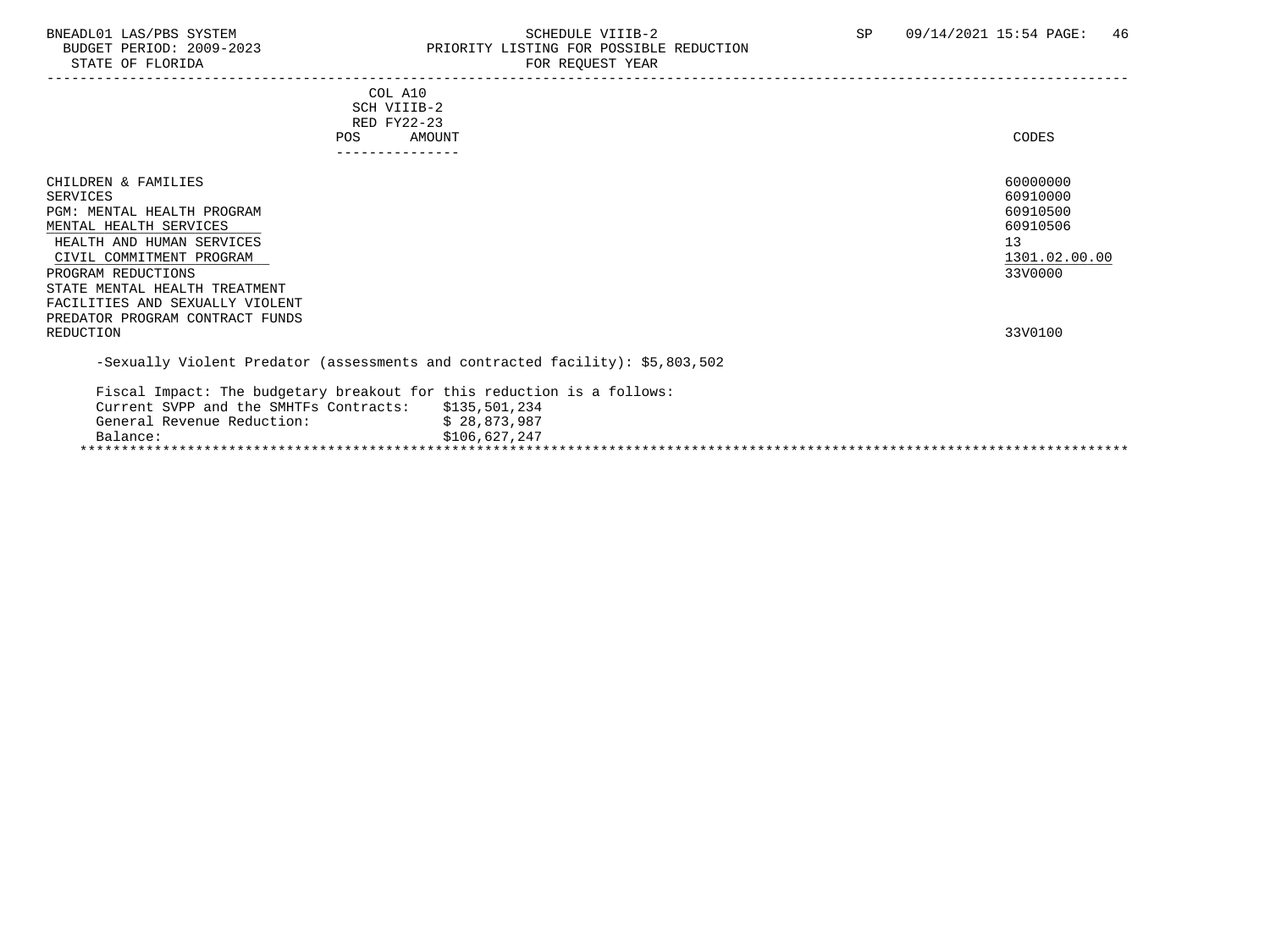STATE OF FLORIDA FOR REQUEST YEAR FOR REQUEST YEAR

### BNEADL01 LAS/PBS SYSTEM SCHEDULE VIIIB-2 SCHEDULE VIIIB-2 SP 09/14/2021 15:54 PAGE: 47 BUDGET PERIOD: 2009-2023 PRIORITY LISTING FOR POSSIBLE REDUCTION

|                                   | COL A10       |               |
|-----------------------------------|---------------|---------------|
|                                   | SCH VIIIB-2   |               |
|                                   | RED FY22-23   |               |
|                                   | POS<br>AMOUNT | CODES         |
|                                   |               |               |
| CHILDREN & FAMILIES               |               | 60000000      |
| SERVICES                          |               | 60910000      |
| PGM: MENTAL HEALTH PROGRAM        |               | 60910500      |
| MENTAL HEALTH SERVICES            |               | 60910506      |
| HEALTH AND HUMAN SERVICES         |               | 13            |
| FORENSIC COMMITMENT PROG          |               | 1301.03.00.00 |
| PROGRAM REDUCTIONS                |               | 33V0000       |
| STATE MENTAL HEALTH TREATMENT     |               |               |
| FACILITIES AND SEXUALLY VIOLENT   |               |               |
| PREDATOR PROGRAM CONTRACT FUNDS   |               |               |
| REDUCTION                         |               | 33V0100       |
| SPECIAL CATEGORIES                |               | 100000        |
| G/A-CONTRACT PROF SERVICES        |               | 100779        |
| GENERAL REVENUE FUND<br>$-$ STATE | 12,939,173-   | 1000 1        |
|                                   |               |               |

 AGENCY ISSUE NARRATIVE: SCH VIIIB-2 NARR 22-23 NARRATIVE: IT COMPONENT? NO PRIORITY #18

 Issue Title: State Mental Health Treatment Facilities (SMHTF) and Sexually Violent Predator Program (SVPP) Contract Funds Reduction

 Article III, section 19 of the Florida Constitution, requires departments and agencies to provide a "...prioritized listing of planned expenditures for review and possible reduction in the event of revenue shortfalls." This issue is being submitted to comply with this requirement and does not represent support or endorsement by the Department of Children and Families (department), however, the department considers this issue a high impact to its core mission, operations, and program service delivery.

 Issue Summary: This issue proposes a reduction of \$28,873,987 in General Revenue from the Mental Health Services budget. The reduction is approximately 26 percent of the contracted budgets. The reduction was applied based on the impact to the mental health services clients and programs.

 Issue Detail: This issue proposes a reduction of the maintenance and housekeeping at the three public state mental hospitals and the contracted amount for private contracted facilities that include the Sexually Violent Predator Program.

Statutory Change Needed to Implement the Reduction: No.

 Impact if Reduction is Taken: This reduction of \$28,873,987 would require the contractors to realign the scope of work and services to reflect new funding amounts. This could result in reduced services. Services included in the contracts are:

 -Environmental and maintenance contract: \$2,282,995 -Private Contracted Facilities (inpatient mental health treatment services and physical plant maintenance/operation): \$20,787,490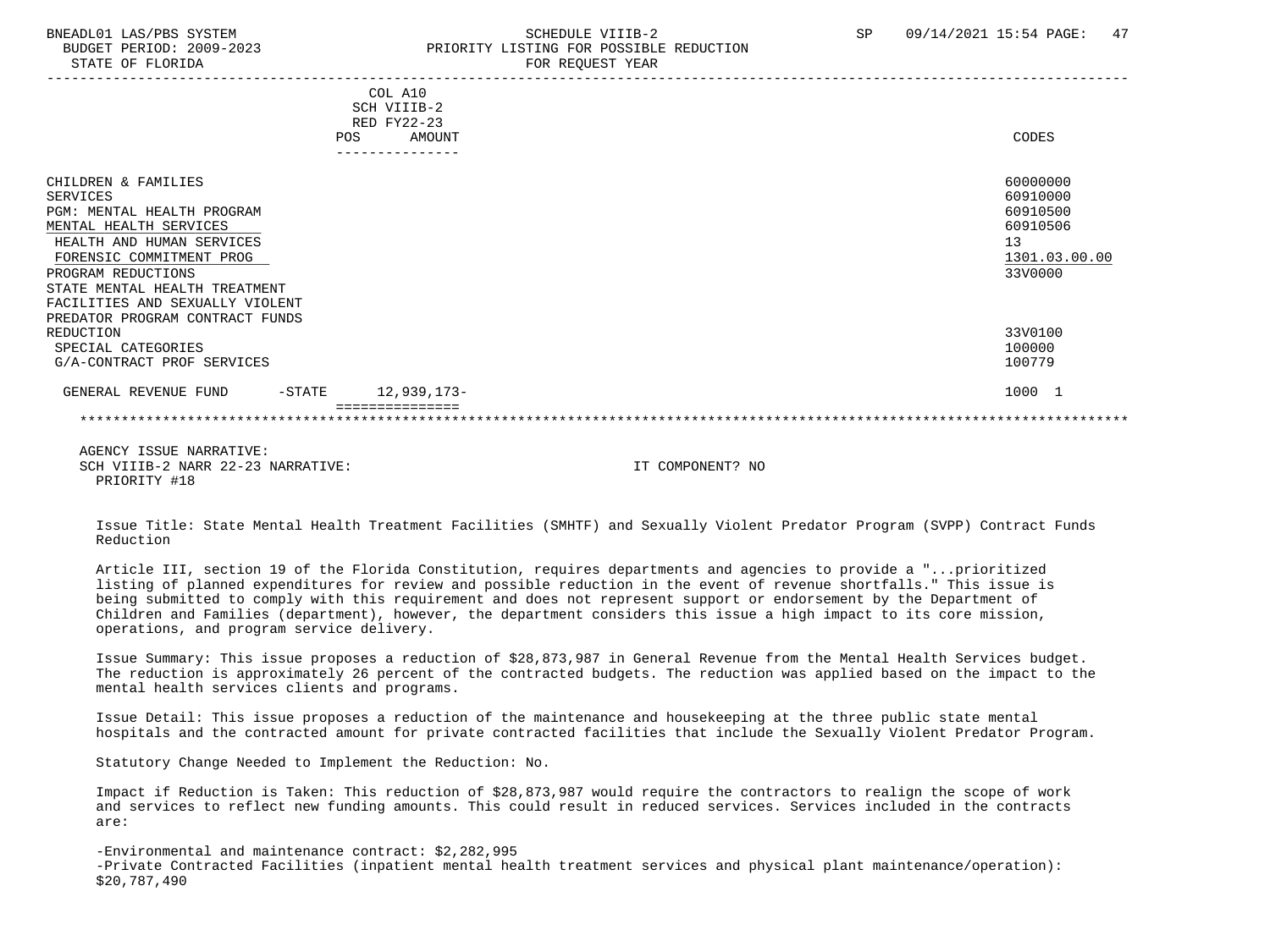# BNEADL01 LAS/PBS SYSTEM SOME SOME SCHEDULE VIIIB-2 SP 09/14/2021 15:54 PAGE: 48 PRIORITY LISTING FOR POSSIBLE REDUCTION<br>FOR REQUEST YEAR

| COL A10<br>SCH VIIIB-2<br>RED FY22-23<br>AMOUNT<br><b>POS</b><br>--------------                                                                                                                                                                                                      | CODES                                                                          |  |
|--------------------------------------------------------------------------------------------------------------------------------------------------------------------------------------------------------------------------------------------------------------------------------------|--------------------------------------------------------------------------------|--|
| CHILDREN & FAMILIES<br><b>SERVICES</b><br>PGM: MENTAL HEALTH PROGRAM<br>MENTAL HEALTH SERVICES<br>HEALTH AND HUMAN SERVICES<br>FORENSIC COMMITMENT PROG<br>PROGRAM REDUCTIONS<br>STATE MENTAL HEALTH TREATMENT<br>FACILITIES AND SEXUALLY VIOLENT<br>PREDATOR PROGRAM CONTRACT FUNDS | 60000000<br>60910000<br>60910500<br>60910506<br>13<br>1301.03.00.00<br>33V0000 |  |
| REDUCTION                                                                                                                                                                                                                                                                            | 33V0100                                                                        |  |
| -Sexually Violent Predator (assessments and contracted facility): \$5,803,502                                                                                                                                                                                                        |                                                                                |  |
| Fiscal Impact: The budgetary breakout for this reduction is a follows:<br>Current SVPP and the SMHTFs Contracts: \$135,501,234<br>General Revenue Reduction:<br>Balance:                                                                                                             | \$28,873,987<br>\$106,627,247                                                  |  |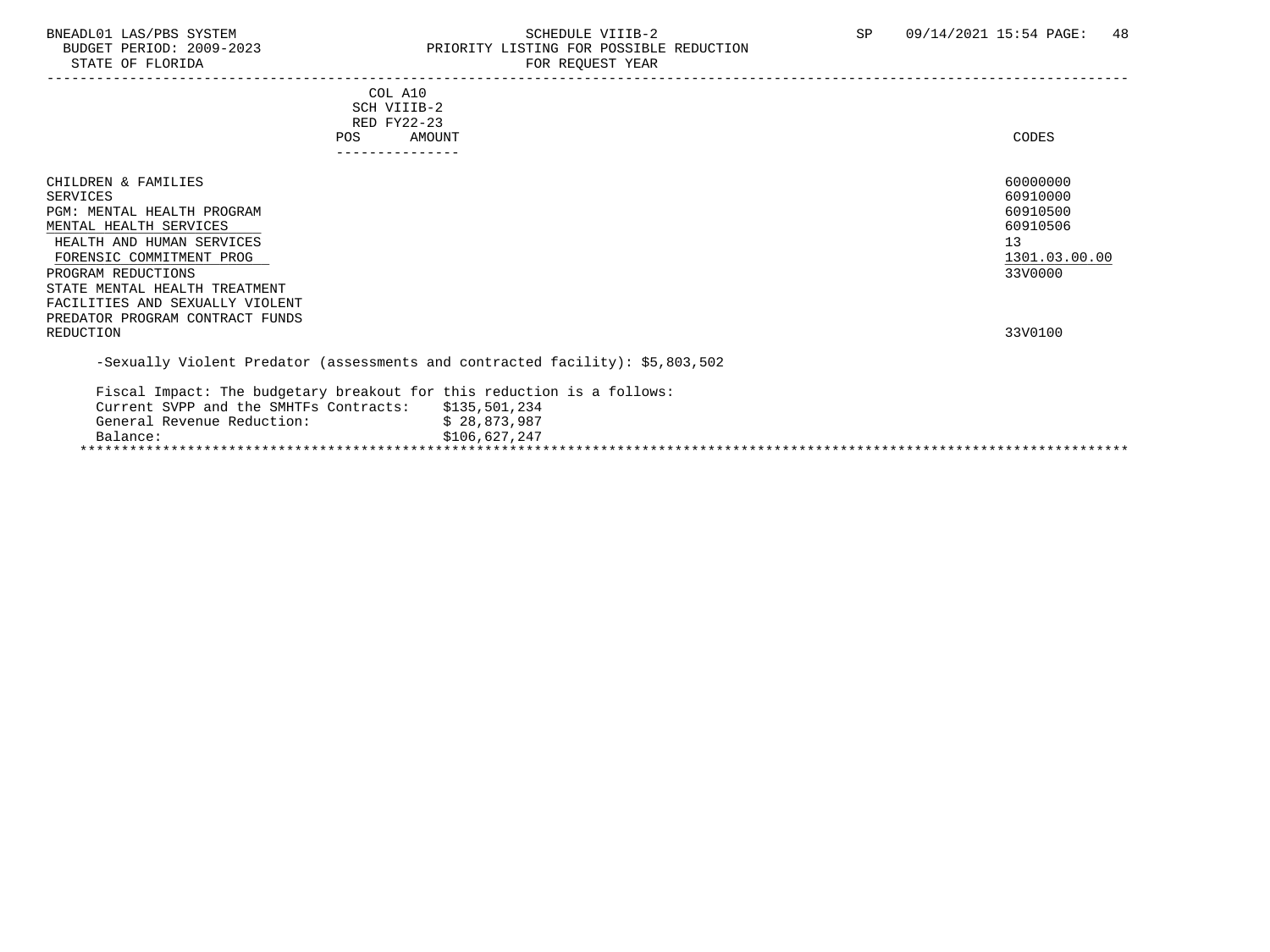#### BNEADL01 LAS/PBS SYSTEM SCHEDULE VIIIB-2 SCHEDULE VIIIB-2 SP 09/14/2021 15:54 PAGE: 49 BUDGET PERIOD: 2009-2023 PRIORITY LISTING FOR POSSIBLE REDUCTION STATE OF FLORIDA FOR REQUEST YEAR FOR REQUEST THAT THE REDUCT OF STATE OF STATE OF STATE OF STATE OF STATE OF STATE OF STATE OF STATE OF STATE OF STATE OF STATE OF STATE OF STATE OF STATE OF STATE OF STATE OF STATE OF STAT

|                                   |     | COL A10       |               |
|-----------------------------------|-----|---------------|---------------|
|                                   |     | SCH VIIIB-2   |               |
|                                   |     | RED FY22-23   |               |
|                                   | POS | <b>AMOUNT</b> | CODES         |
|                                   |     |               |               |
| CHILDREN & FAMILIES               |     |               | 60000000      |
| SERVICES                          |     |               | 60910000      |
| PGM: MENTAL HEALTH PROGRAM        |     |               | 60910500      |
| MENTAL HEALTH SERVICES            |     |               | 60910506      |
| HEALTH AND HUMAN SERVICES         |     |               | 13            |
| SEXUAL PREDATOR PROGRAM           |     |               | 1301.07.00.00 |
| PROGRAM REDUCTIONS                |     |               | 33V0000       |
| STATE MENTAL HEALTH TREATMENT     |     |               |               |
| FACILITIES AND SEXUALLY VIOLENT   |     |               |               |
| PREDATOR PROGRAM CONTRACT FUNDS   |     |               |               |
| REDUCTION                         |     |               | 33V0100       |
| SPECIAL CATEGORIES                |     |               | 100000        |
| G/A-CONTRACTED SERVICES           |     |               | 100778        |
| GENERAL REVENUE FUND<br>$-$ STATE |     | $5,803,502-$  | 1000 1        |
|                                   |     |               |               |

 AGENCY ISSUE NARRATIVE: SCH VIIIB-2 NARR 22-23 NARRATIVE: IT COMPONENT? NO PRIORITY #18

 Issue Title: State Mental Health Treatment Facilities (SMHTF) and Sexually Violent Predator Program (SVPP) Contract Funds Reduction

 Article III, section 19 of the Florida Constitution, requires departments and agencies to provide a "...prioritized listing of planned expenditures for review and possible reduction in the event of revenue shortfalls." This issue is being submitted to comply with this requirement and does not represent support or endorsement by the Department of Children and Families (department), however, the department considers this issue a high impact to its core mission, operations, and program service delivery.

 Issue Summary: This issue proposes a reduction of \$28,873,987 in General Revenue from the Mental Health Services budget. The reduction is approximately 26 percent of the contracted budgets. The reduction was applied based on the impact to the mental health services clients and programs.

 Issue Detail: This issue proposes a reduction of the maintenance and housekeeping at the three public state mental hospitals and the contracted amount for private contracted facilities that include the Sexually Violent Predator Program.

Statutory Change Needed to Implement the Reduction: No.

 Impact if Reduction is Taken: This reduction of \$28,873,987 would require the contractors to realign the scope of work and services to reflect new funding amounts. This could result in reduced services. Services included in the contracts are:

 -Environmental and maintenance contract: \$2,282,995 -Private Contracted Facilities (inpatient mental health treatment services and physical plant maintenance/operation): \$20,787,490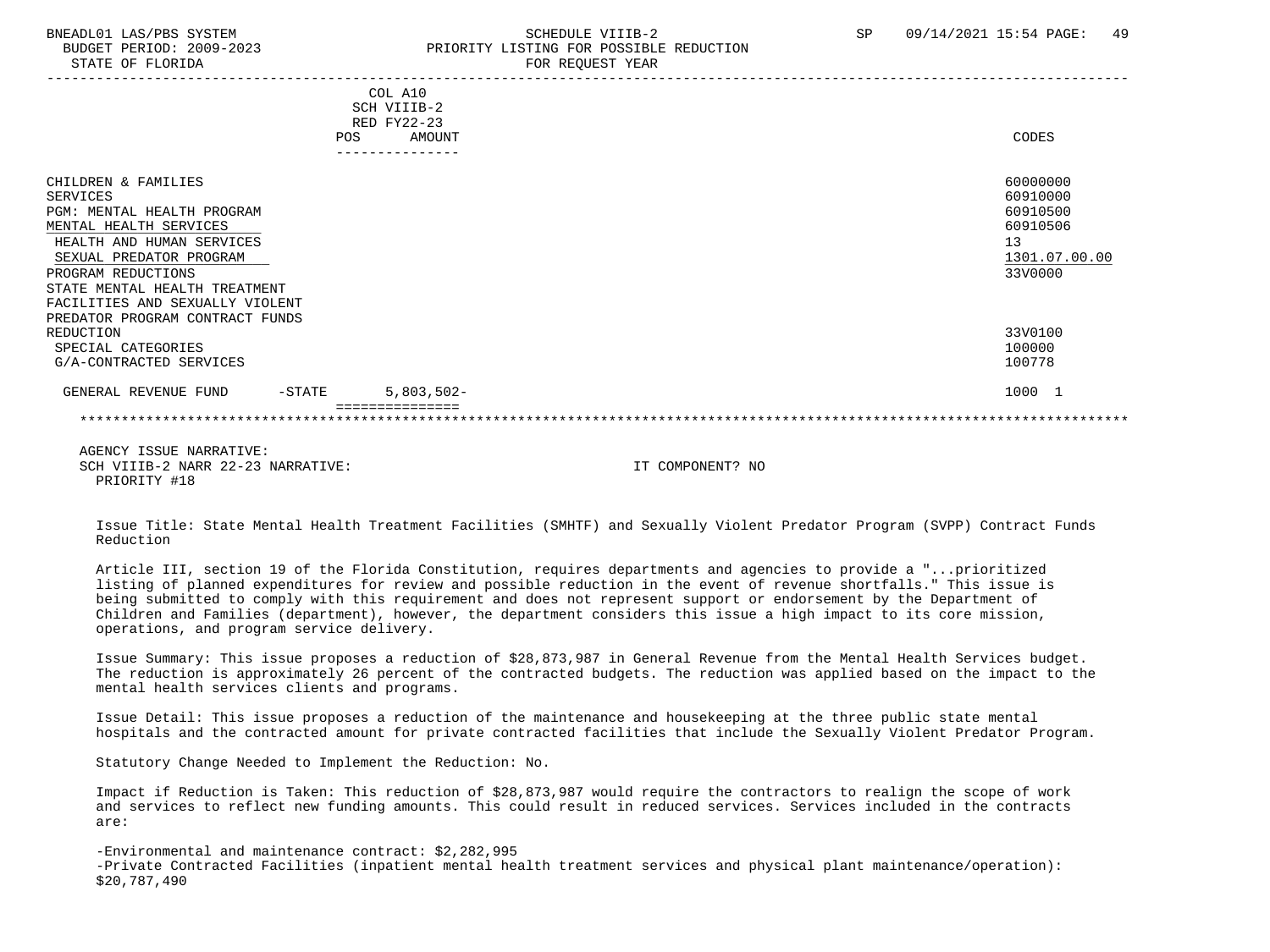### BNEADL01 LAS/PBS SYSTEM SCHEDULE VIIIB-2 SCHEDULE VIIIB-2 SP 09/14/2021 15:54 PAGE: 50 BUDGET PERIOD: 2009-2023 PRIORITY LISTING FOR POSSIBLE REDUCTION

| COL A10<br>SCH VIIIB-2<br>RED FY22-23<br>AMOUNT<br>POS<br>---------------                                                                                                                                                                                                                        | CODES                                                                                     |
|--------------------------------------------------------------------------------------------------------------------------------------------------------------------------------------------------------------------------------------------------------------------------------------------------|-------------------------------------------------------------------------------------------|
| CHILDREN & FAMILIES<br><b>SERVICES</b><br>PGM: MENTAL HEALTH PROGRAM<br>MENTAL HEALTH SERVICES<br>HEALTH AND HUMAN SERVICES<br>SEXUAL PREDATOR PROGRAM<br>PROGRAM REDUCTIONS<br>STATE MENTAL HEALTH TREATMENT<br>FACILITIES AND SEXUALLY VIOLENT<br>PREDATOR PROGRAM CONTRACT FUNDS<br>REDUCTION | 60000000<br>60910000<br>60910500<br>60910506<br>13<br>1301.07.00.00<br>33V0000<br>33V0100 |
| -Sexually Violent Predator (assessments and contracted facility): \$5,803,502<br>Fiscal Impact: The budgetary breakout for this reduction is a follows:<br>Current SVPP and the SMHTFs Contracts: \$135,501,234<br>General Revenue Reduction:<br>\$28,873,987<br>\$106,627,247<br>Balance:       |                                                                                           |
| TOTAL: MENTAL HEALTH SERVICES<br>BY FUND TYPE<br>GENERAL REVENUE FUND 28,873,987-<br>===============                                                                                                                                                                                             | 60910506<br>1000                                                                          |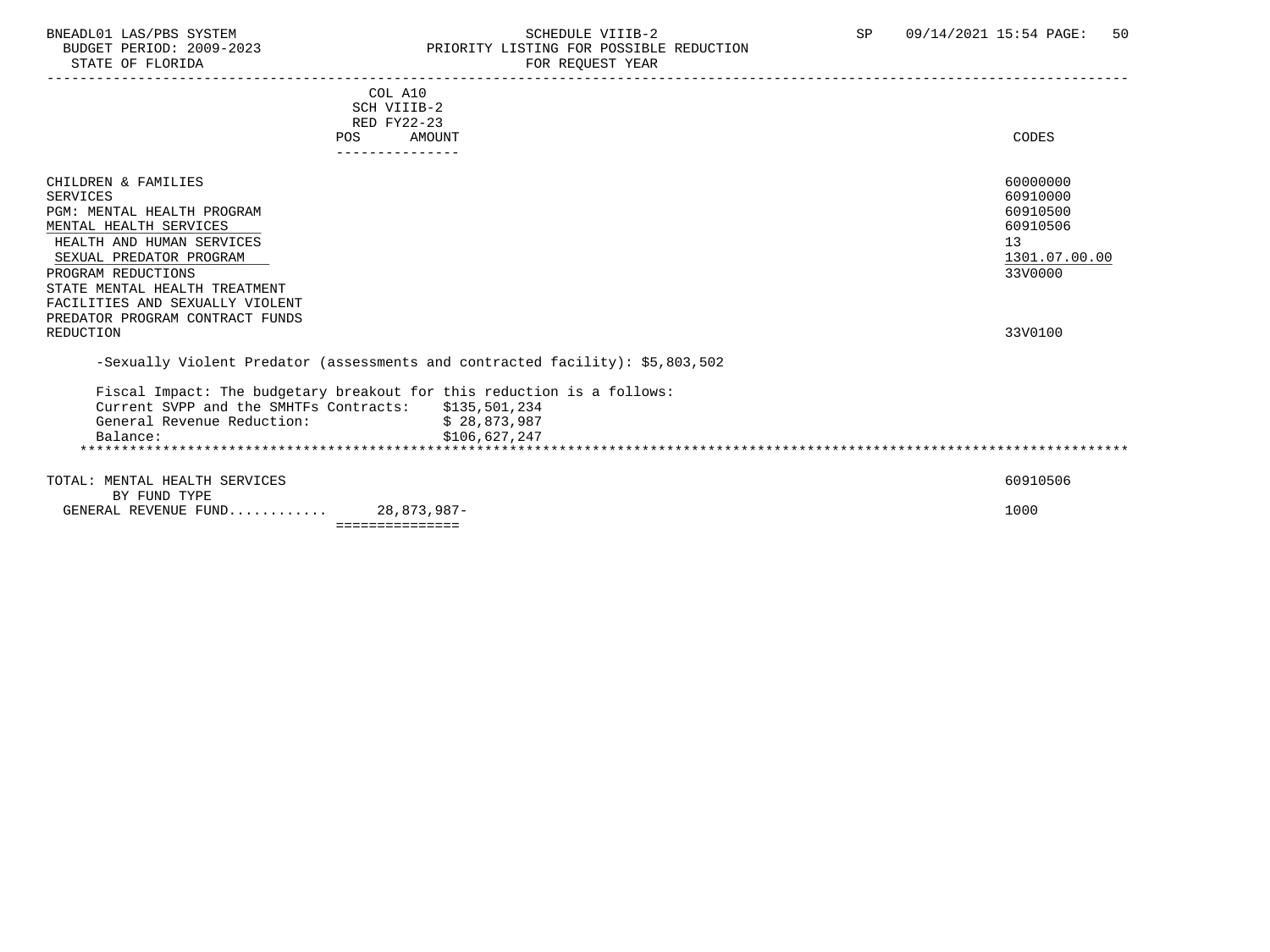#### BNEADL01 LAS/PBS SYSTEM SCHEDULE VIIIB-2 SCHEDULE VIIIB-2 SP 09/14/2021 15:54 PAGE: 51 BUDGET PERIOD: 2009-2023 PRIORITY LISTING FOR POSSIBLE REDUCTION STATE OF FLORIDA FOR REQUEST YEAR FOR REQUEST THAT AND THE STATE OF STATE OF STATE OF STATE OF STATE OF STATE OF STATE OF STATE OF STATE OF STATE OF STATE OF STATE OF STATE OF STATE OF STATE OF STATE OF STATE OF STATE OF S

|                                                                                                                                                                                                       | POS      | COL A10<br>SCH VIIIB-2<br>RED FY22-23<br>AMOUNT<br>------------- | CODES                                                                          |
|-------------------------------------------------------------------------------------------------------------------------------------------------------------------------------------------------------|----------|------------------------------------------------------------------|--------------------------------------------------------------------------------|
| CHILDREN & FAMILIES<br>SERVICES<br>PGM: ECON SELF SUFFICIENCY<br>ECONOMIC SELF SUFFICIENCY<br>HEALTH AND HUMAN SERVICES<br>SERVICES/MOST VULNERABLE<br>PROGRAM REDUCTIONS<br>ELIMINATE OPTIONAL STATE |          |                                                                  | 60000000<br>60910000<br>60910700<br>60910708<br>13<br>1304.00.00.00<br>33V0000 |
| SUPPLEMENTATION<br>FINANCIAL ASSISTANCE PAYMT<br>OPTIONAL ST SUPPLEMENT PRG                                                                                                                           |          |                                                                  | 33V0330<br>110000<br>110020                                                    |
| GENERAL REVENUE FUND                                                                                                                                                                                  | $-MATCH$ | 4,618,700-                                                       | 1000 2                                                                         |
|                                                                                                                                                                                                       |          |                                                                  |                                                                                |

 AGENCY ISSUE NARRATIVE: SCH VIIIB-2 NARR 22-23 NARRATIVE: IT COMPONENT? NO Priority #09

Issue Title: Eliminate Optional State Supplementation

 Article III, section 19 of the Florida Constitution, requires departments and agencies to provide a "...prioritized listing of planned expenditures for review and possible reduction in the event of revenue shortfalls." This issue is being submitted to comply with this requirement and does not represent support or endorsement by the Department of Children and Families (department), however, the department considers this issue a high impact to its core mission, operations, and program service delivery.

 Issue Summary: This issue proposes a reduction of \$4,618,700 in the General Revenue Fund to eliminate the Optional State Supplementation (OSS) Program. This issue is a 100 percent elimination of the program.

 Issue Detail: The OSS is a state funded, cash assistance program for aged, blind, or disabled individuals. The purpose of the program is to supplement an eligible individual's income to help pay for a community-based alternative living arrangement when the individual can no longer live alone in his or her home.

 The OSS recipient is required to pay a set amount to the provider each month for room and board. This amount is called a provider rate. The OSS recipient receives a check each month to supplement their monthly income to pay the provider. The amount of the recipient's OSS check may vary depending on his income and is mailed directly to the client. The OSS recipient is allowed to keep \$54 of his income for personal needs but is obligated to pay the remainder (income plus OSS subsidy) for his care. The recipient and the provider sign an agreement to this effect.

 As of May 2021, the benefit amount for individuals whose sole income is Supplement Security Income (SSI) is \$78.40 and there are currently 2,118 individuals receiving this benefit amount. The maximum payment to an individual with SSI plus other income or other income without SSI is \$58.40 and there are currently 604 individuals receiving this benefit amount. There are three covered groups of OSS recipients that receive a maximum payment of \$239 and there are currently 72 individuals receiving this benefit amount.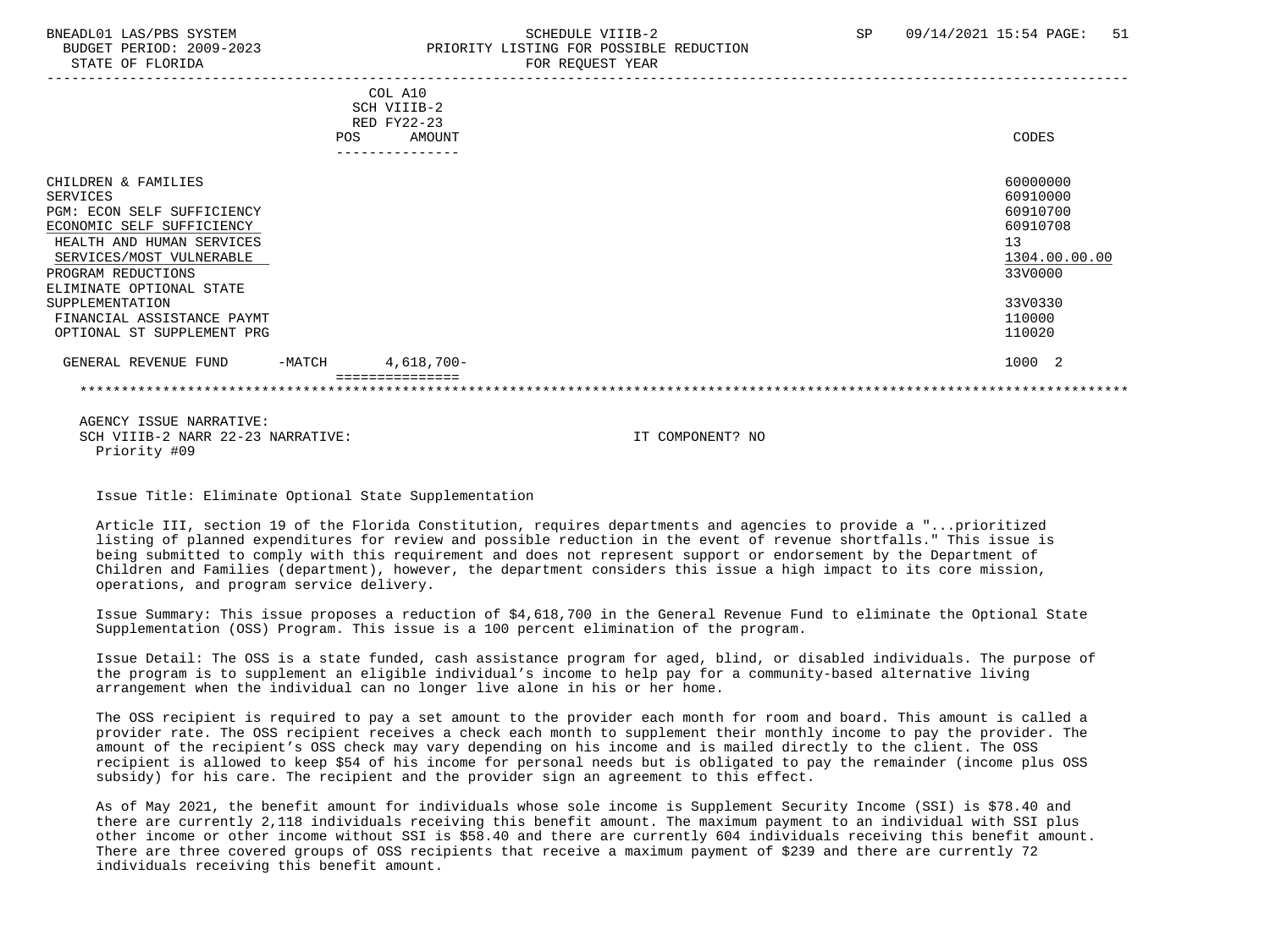#### BNEADL01 LAS/PBS SYSTEM SCHEDULE VIIIB-2 SCHEDULE VIIIB-2 SP 09/14/2021 15:54 PAGE: 52 BUDGET PERIOD: 2009-2023 PRIORITY LISTING FOR POSSIBLE REDUCTION STATE OF FLORIDA FOR REQUEST YEAR FOR REQUEST THAT AND THE STATE OF STATE OF STATE OF STATE OF STATE OF STATE O

| COL A10<br>SCH VIIIB-2<br>RED FY22-23<br>AMOUNT<br>POS.<br>--------------                                                                                                                             | CODES                                                                          |
|-------------------------------------------------------------------------------------------------------------------------------------------------------------------------------------------------------|--------------------------------------------------------------------------------|
| CHILDREN & FAMILIES<br>SERVICES<br>PGM: ECON SELF SUFFICIENCY<br>ECONOMIC SELF SUFFICIENCY<br>HEALTH AND HUMAN SERVICES<br>SERVICES/MOST VULNERABLE<br>PROGRAM REDUCTIONS<br>ELIMINATE OPTIONAL STATE | 60000000<br>60910000<br>60910700<br>60910708<br>13<br>1304.00.00.00<br>33V0000 |
| SUPPLEMENTATION                                                                                                                                                                                       | 33V0330                                                                        |

 Statutory Change Needed to Implement the Reduction: Yes, section 409.212, F.S., will need to be amended if the program is eliminated.

 Impact if Reduction is Taken: The proposed elimination of the program would cause 3,906 number of OSS clients (as of May 2021) to go without their supplemental payments for community-based alternative living arrangements. These payments will help with indigent ALF support preserving many individuals with disabilities from being homeless or declining into crisis (baker act, ER use, etc).

Fiscal Impact: The budgetary breakout for this reduction is as follows:

| Current Funding:           | \$4,618,700 |
|----------------------------|-------------|
| General Revenue Reduction: | \$4,618,700 |
| Balance:                   |             |
|                            |             |

| ELIMINATE NONRELATIVE CAREGIVER<br>FINANCIAL ASSISTANCE PAYMT<br>NONRELATIVE CARE GIVER |           |            | 33V0460<br>110000<br>110013 |
|-----------------------------------------------------------------------------------------|-----------|------------|-----------------------------|
| GENERAL REVENUE FUND                                                                    | $-$ STATE | 4,894,683- | 1000                        |
|                                                                                         |           |            |                             |

 AGENCY ISSUE NARRATIVE: SCH VIIIB-2 NARR 22-23 NARRATIVE: IT COMPONENT? NO Priority #10

Issue Title: Eliminate Nonrelative Caregiver Program

 Article III, section 19 of the Florida Constitution, requires departments and agencies to provide a "...prioritized listing of planned expenditures for review and possible reduction in the event of revenue shortfalls." This issue is being submitted to comply with this requirement and does not represent support or endorsement by the Department of Children and Families (department), however, the department considers this issue a high impact to its core mission, operations, and program service delivery.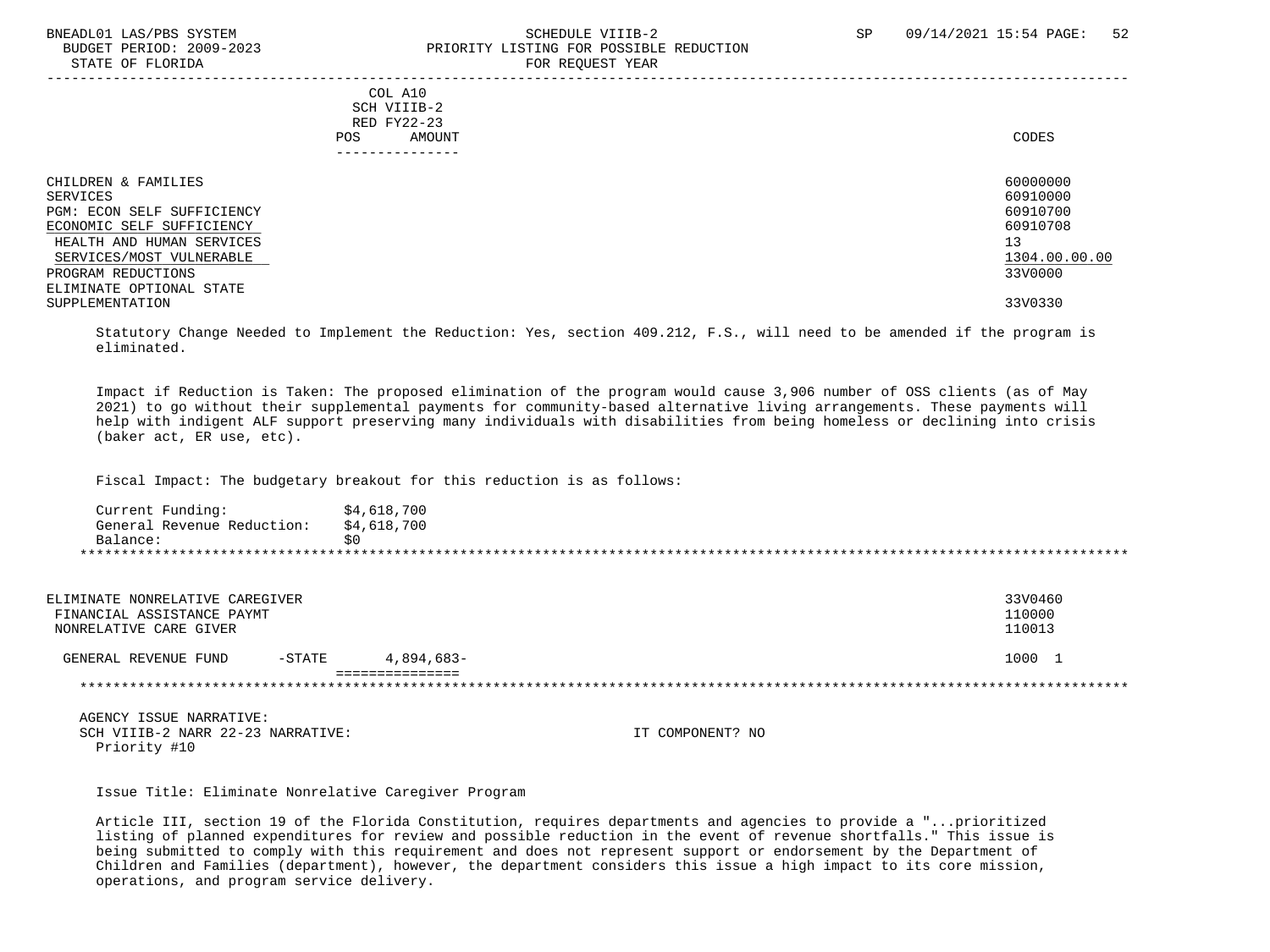STATE OF FLORIDA

## BNEADL01 LAS/PBS SYSTEM SCHEDULE VIIIB-2 SCHEDULE VIIIB-2 SP 09/14/2021 15:54 PAGE: 53 BUDGET PERIOD: 2009-2023<br>
STATE OF FLORIDA

| $0.1111$ $01$ $1.10111$                                                                                                                                                                                      |                                                         | TOR ROQUEDI ILIR |                                                                                     |
|--------------------------------------------------------------------------------------------------------------------------------------------------------------------------------------------------------------|---------------------------------------------------------|------------------|-------------------------------------------------------------------------------------|
|                                                                                                                                                                                                              | COL A10<br>SCH VIIIB-2<br>RED FY22-23<br>AMOUNT<br>POS. |                  | CODES                                                                               |
| CHILDREN & FAMILIES<br>SERVICES<br>PGM: ECON SELF SUFFICIENCY<br>ECONOMIC SELF SUFFICIENCY<br>HEALTH AND HUMAN SERVICES<br>SERVICES/MOST VULNERABLE<br>PROGRAM REDUCTIONS<br>ELIMINATE NONRELATIVE CAREGIVER |                                                         | 13               | 60000000<br>60910000<br>60910700<br>60910708<br>1304.00.00.00<br>33V0000<br>33V0460 |

 Issue Summary: This issue proposes a reduction of \$4,894,683 in the General Revenue Fund to eliminate the Nonrelative Caregiver Program. This issue is a 100 percent elimination of the program.

 Issue Detail: Effective July 1, 2014, the Florida Legislature expanded the Relative Caregiver Program in s. 39.5085, F.S., to include nonrelative caregivers who meet certain defined criteria. The goal of nonrelative caregiver financial assistance is to provide support and stability to a child placed with a nonrelative caregiver who would not be able to serve as a caregiver without the financial assistance. The purpose of the financial assistance is to alleviate the financial burden by helping with the cost of housing, food, clothing, incidentals, supplies, and any other costs or services that aide in the care, safety and well-being of the dependent child.

 In FY 2021-2022, the Florida Legislature appropriated \$4,894,683. This is significantly less than the \$8,672,480 appropriated in FY 2017-2018 due to an anticipated shift of Nonrelative Caregiver clients to the Guardian Assistance Program (GAP).

 GAP and/or Level 1 licensure are the preferred methods of financial support for nonrelatives, as these programs help to maximize the department's Title IV-E funding. The department is currently working with Community-Based Care Providers to license 40 percent of nonrelative caregivers as part of the Path Forward Initiative to fill the financial gap left with the end of Florida's Title IV-E waiver program in September 2019.

 Statutory Change Needed to Implement the Reduction: Yes, section 39.5085, F.S., will need to be amended if the program is eliminated.

 Impact if Reduction is Taken: The department is expecting a full transition of Nonrelative Caregiver clients into the GAP. At this time, adoption of the GAP program has not occurred as quickly as originally expected. Therefore, the elimination of the Nonrelative Caregiver program may put caregivers at risk of not receiving this critical benefit.

Fiscal Impact: The budgetary breakout for this reduction is as follows:

| Current Funding:           | \$4,894,683 |
|----------------------------|-------------|
| General Revenue Reduction: | \$4,894,583 |
| Balance:                   |             |
|                            |             |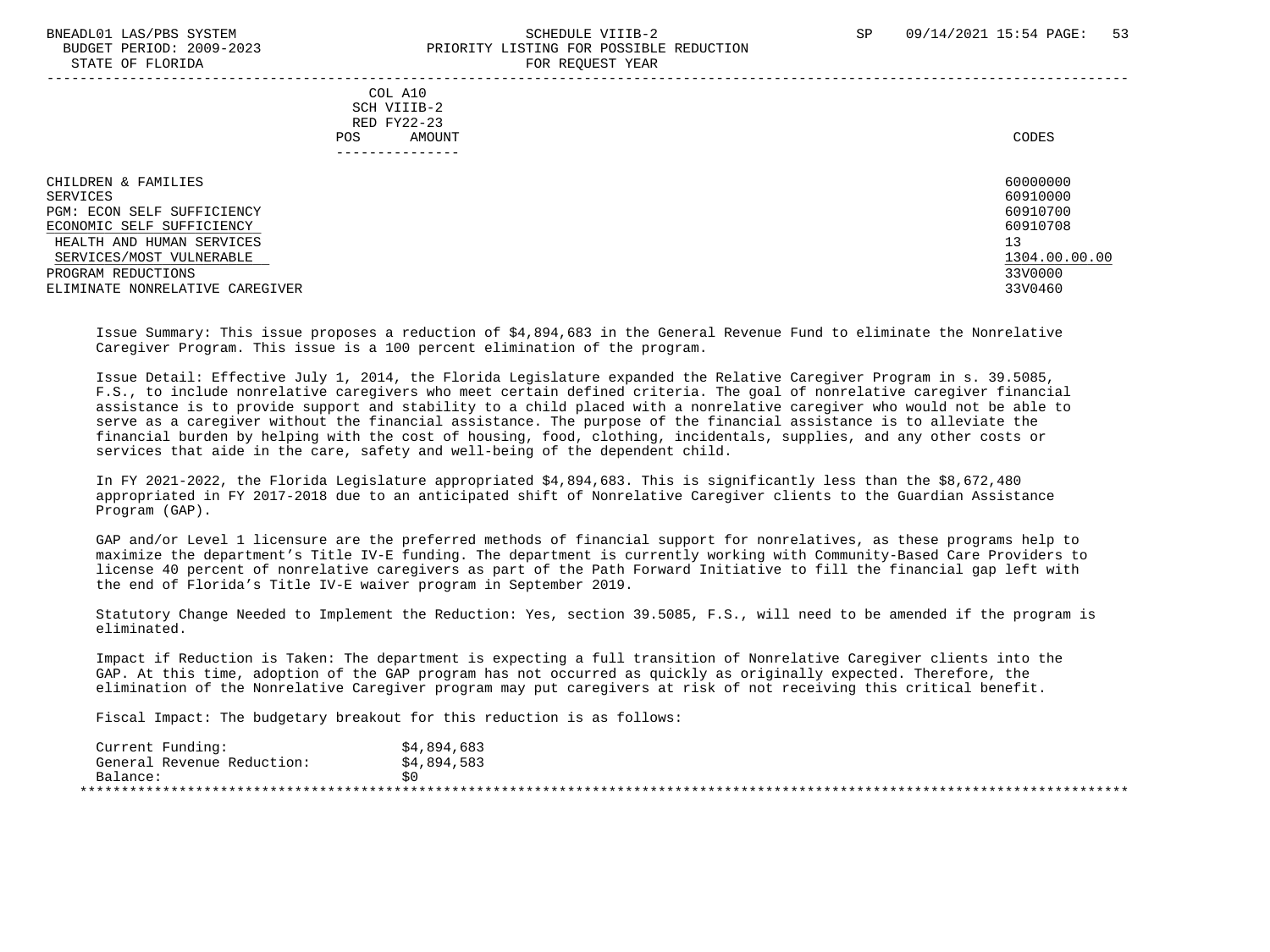#### BNEADL01 LAS/PBS SYSTEM SCHEDULE VIIIB-2 SCHEDULE VIIIB-2 SP 09/14/2021 15:54 PAGE: 54 BUDGET PERIOD: 2009-2023 PRIORITY LISTING FOR POSSIBLE REDUCTION STATE OF FLORIDA FOR REQUEST YEAR FOR REQUEST THAT AND THE STATE OF STATE OF STATE OF STATE OF STATE OF STATE OF STATE OF STATE OF STATE OF STATE OF STATE OF STATE OF STATE OF STATE OF STATE OF STATE OF STATE OF STATE OF S

|                                   | COL A10            |    |               |
|-----------------------------------|--------------------|----|---------------|
|                                   | SCH VIIIB-2        |    |               |
|                                   | RED FY22-23        |    |               |
|                                   | POS<br>AMOUNT      |    | CODES         |
|                                   |                    |    |               |
| CHILDREN & FAMILIES               |                    |    | 60000000      |
| SERVICES                          |                    |    | 60910000      |
| <b>PGM: ECON SELF SUFFICIENCY</b> |                    |    | 60910700      |
| ECONOMIC SELF SUFFICIENCY         |                    |    | 60910708      |
| HEALTH AND HUMAN SERVICES         |                    | 13 |               |
| SERVICES/MOST VULNERABLE          |                    |    | 1304.00.00.00 |
| PROGRAM REDUCTIONS                |                    |    | 33V0000       |
| REDUCE TEMPORARY ASSISTANCE FOR   |                    |    |               |
| NEEDY FAMILIES (TANF) CASH        |                    |    |               |
| ASSISTANCE PAYMENTS               |                    |    | 33V7460       |
| FINANCIAL ASSISTANCE PAYMT        |                    |    | 110000        |
| CASH ASSISTANCE                   |                    |    | 110012        |
|                                   |                    |    |               |
| GENERAL REVENUE FUND              | -MATCH 15,304,664- |    | 1000 2        |
| WELFARE TRANSITION TF<br>-FEDERL  | 3,380,347-         |    | 2401 3        |
| TOTAL APPRO                       | 18,685,011-        |    |               |
|                                   |                    |    |               |

 AGENCY ISSUE NARRATIVE: SCH VIIIB-2 NARR 22-23 NARRATIVE: IT COMPONENT? NO Priority #13

Issue Title: Temporary Assistance for Needy Families (TANF) Cash Assistance Payments Reduction

 Article III, section 19 of the Florida Constitution, requires departments and agencies to provide a "...prioritized listing of planned expenditures for review and possible reduction in the event of revenue shortfalls." This issue is being submitted to comply with this requirement and does not represent support or endorsement by the Department of Children and Families (department), however, the department considers this issue a high impact to its core mission, operations, and program service delivery.

 Issue Summary: This issue proposes a reduction of \$18,685,011 to the TANF Cash Assistance program. The reduction was attained by reducing the Welfare Transition Trust Fund (WTTF) by \$3,380,347 which caused a matching reduction of \$15,304,664 in General Revenue for the Cash Assistance appropriation category. This issue is a reduction of 15 percent of the program.

 Issue Detail: The TANF Cash Assistance program provides cash assistance to families in four eligibility categories: Relative Caregiver, Child only Cases, Families with Adult, and Unemployed Parent. The Florida Social Services Estimating Conference forecasted an average monthly caseload of 39,961 in FY 2021-2022, with expenditures in cash assistance payments forecasted at \$127 million. As of FY 2020-2021, the program served 152,786 clients.

 The TANF Cash Assistance program is designed to assist families with very little to no income at all and is a temporary benefit limited to 48 months with limited hardship exemptions. The benefit received is minimal and intended for the welfare of the child(ren) by use for housing or other day to day life needs. Customers that receive TANF cash assistance are referred to the Department of Economic Opportunity and are required to participate in job readiness or job search activities.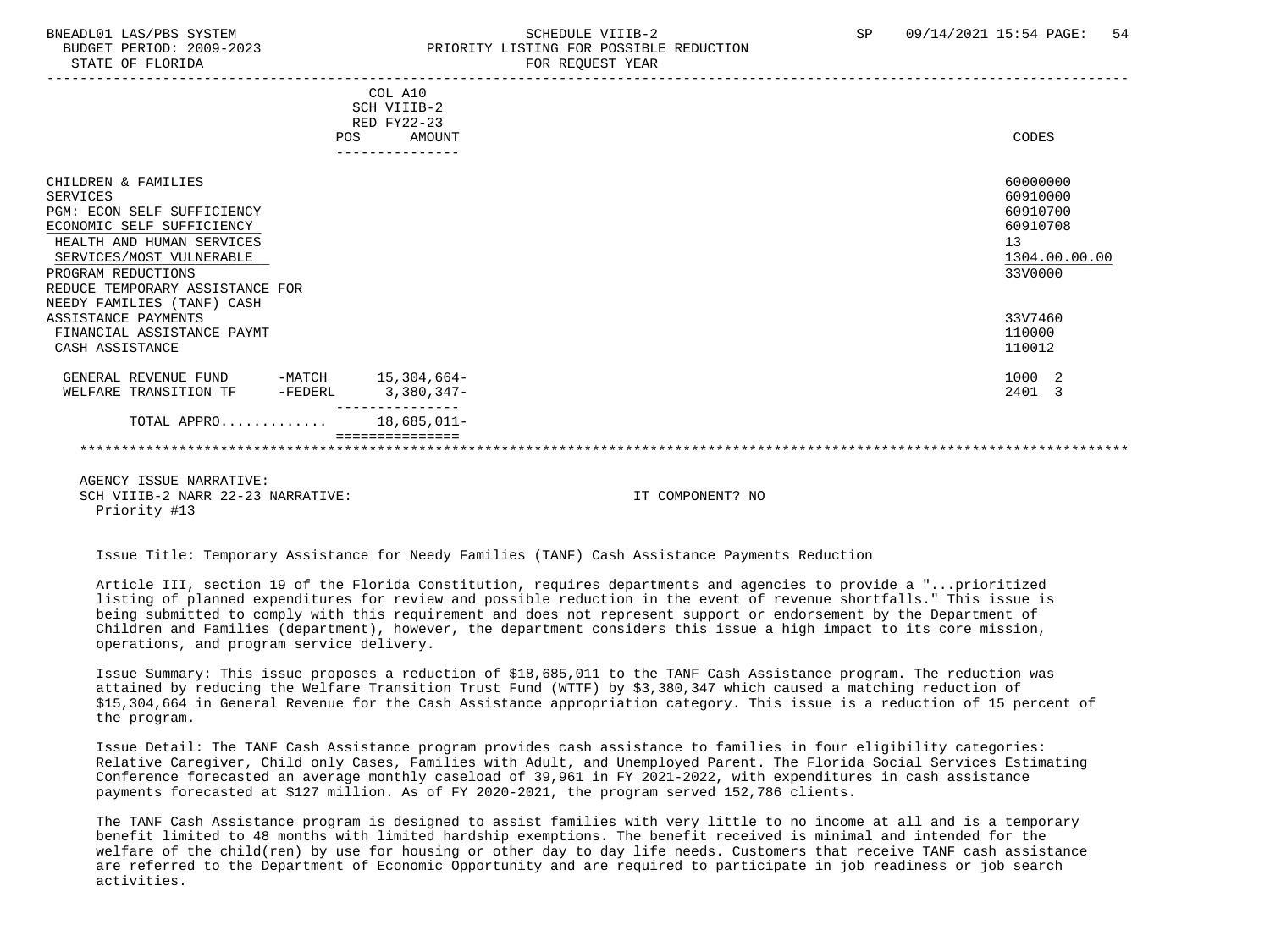#### BNEADL01 LAS/PBS SYSTEM SCHEDULE VIIIB-2 SCHEDULE VIIIB-2 SP 09/14/2021 15:54 PAGE: 55<br>BUDGET PERIOD: 2009-2023 PRIORITY LISTING FOR POSSIBLE REDUCTION PRIORITY LISTING FOR POSSIBLE REDUCTION STATE OF FLORIDA **FOR REQUEST YEAR**

-----------------------------------------------------------------------------------------------------------------------------------

|     | --------------- |       |
|-----|-----------------|-------|
| POS | AMOUNT          | CODES |
|     | RED FY22-23     |       |
|     | SCH VIIIB-2     |       |
| COL | A10             |       |

| CHILDREN & FAMILIES             | 60000000      |
|---------------------------------|---------------|
|                                 |               |
| SERVICES                        | 60910000      |
| PGM: ECON SELF SUFFICIENCY      | 60910700      |
| ECONOMIC SELF SUFFICIENCY       | 60910708      |
| HEALTH AND HUMAN SERVICES       | 13            |
| SERVICES/MOST VULNERABLE        | 1304.00.00.00 |
| PROGRAM REDUCTIONS              | 33V0000       |
| REDUCE TEMPORARY ASSISTANCE FOR |               |
| NEEDY FAMILIES (TANF) CASH      |               |
| ASSISTANCE PAYMENTS             | 33V7460       |

Statutory Change Needed to Implement the Reduction: No.

 Impact if Reduction is Taken: Reducing funding to the TANF Cash Assistance program could severely impact a recipient's ability to receive cash benefits.

|                            | Fiscal Impact: The budgetary breakout for this reduction is as follows: |
|----------------------------|-------------------------------------------------------------------------|
| Current Funding:           | \$126,971,379                                                           |
| General Revenue Reduction: | \$15,304,664                                                            |
| Federal TF Reduction:      | \$3,380,347                                                             |
| Balance:                   | \$108,286,368                                                           |

| TOTAL: SERVICES/MOST VULNERABLE |              | 1304.00.00.00 |
|---------------------------------|--------------|---------------|
| BY FUND TYPE                    |              |               |
| GENERAL REVENUE FUND            | 24,818,047-  | 1000          |
| TRUST FUNDS                     | $3,380,347-$ | 2000          |
|                                 |              |               |
| TOTAL PROG COMP                 | 28,198,394-  |               |
|                                 |              |               |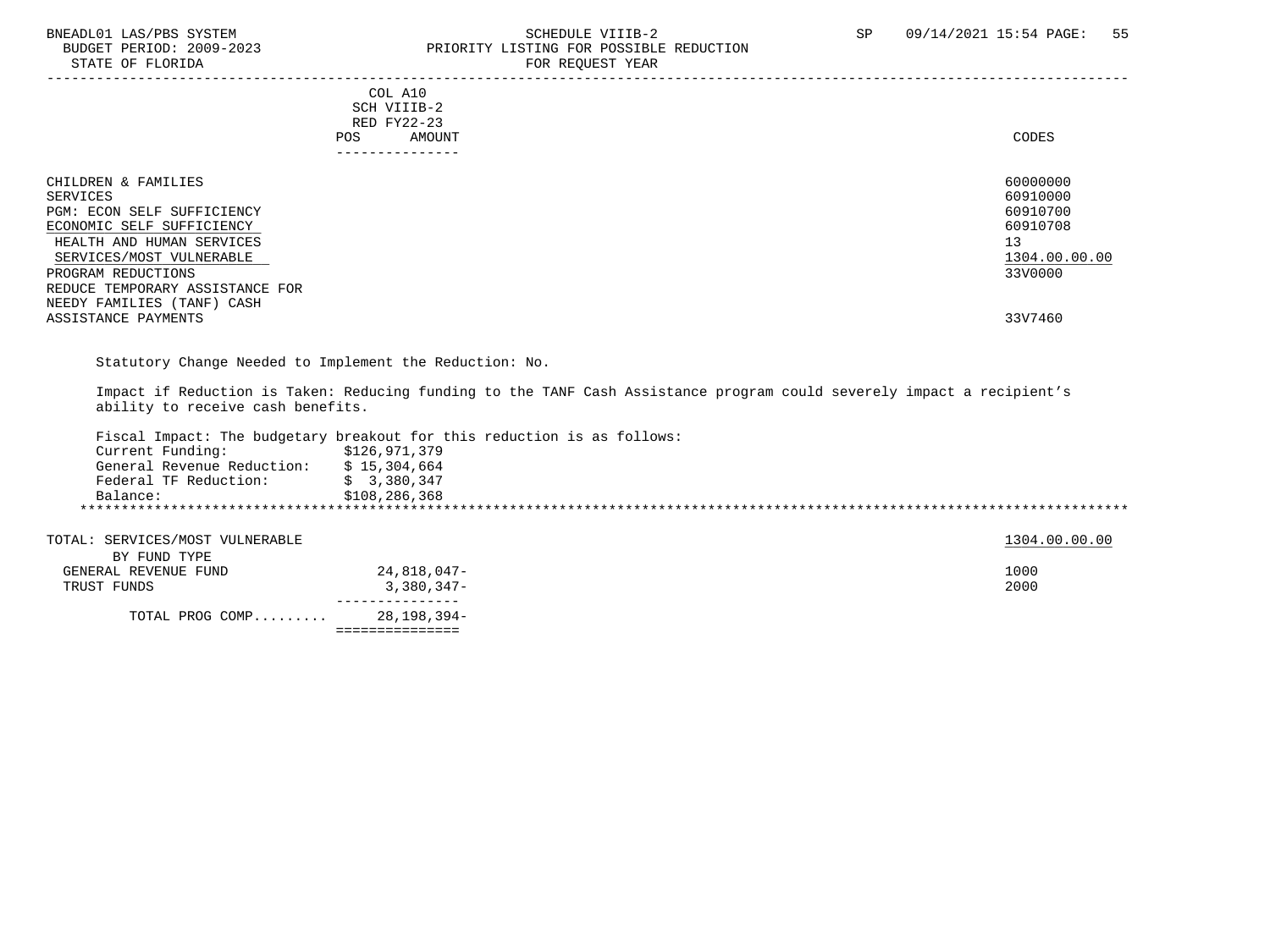#### BNEADL01 LAS/PBS SYSTEM SCHEDULE VIIIB-2 SCHEDULE VIIIB-2 SP 09/14/2021 15:54 PAGE: 56 BUDGET PERIOD: 2009-2023 PRIORITY LISTING FOR POSSIBLE REDUCTION STATE OF FLORIDA FOR REQUEST YEAR FOR REQUEST THAT AND THE STATE OF STATE OF STATE OF STATE OF STATE OF STATE OF STATE OF STATE OF STATE OF STATE OF STATE OF STATE OF STATE OF STATE OF STATE OF STATE OF STATE OF STATE OF S

|                                   |           | COL A10     |               |
|-----------------------------------|-----------|-------------|---------------|
|                                   |           | SCH VIIIB-2 |               |
|                                   |           | RED FY22-23 |               |
|                                   | POS       | AMOUNT      | CODES         |
|                                   |           |             |               |
|                                   |           |             |               |
| CHILDREN & FAMILIES               |           |             | 60000000      |
| SERVICES                          |           |             | 60910000      |
| PGM: ECON SELF SUFFICIENCY        |           |             | 60910700      |
| ECONOMIC SELF SUFFICIENCY         |           |             | 60910708      |
|                                   |           |             |               |
| HEALTH AND HUMAN SERVICES         |           |             | 13            |
| COMPREHENSIVE/ELIGIB/SVCS         |           |             | 1304.01.00.00 |
| PROGRAM REDUCTIONS                |           |             | 33V0000       |
| ECONOMIC SELF-SUFFICIENCY         |           |             |               |
| OPERATIONS REDUCTION              |           |             | 33V0600       |
| SPECIAL CATEGORIES                |           |             | 100000        |
| G/A-CONTRACTED SERVICES           |           |             | 100778        |
|                                   |           |             |               |
| GENERAL REVENUE FUND              | -MATCH    | $358,630-$  | 1000 2        |
| FEDERAL GRANTS TRUST FUND -FEDERL |           | $538,077-$  | 2261 3        |
| WELFARE TRANSITION TF             | $-FEDERL$ | $2,824-$    | 2401 3        |
|                                   |           |             |               |
| TOTAL APPRO                       |           | $899,531-$  |               |
|                                   |           |             |               |
|                                   |           |             |               |
|                                   |           |             |               |

 AGENCY ISSUE NARRATIVE: SCH VIIIB-2 NARR 22-23 NARRATIVE: IT COMPONENT? NO Priority #01

Issue Title: Regional Operations Reduction

 Article III, section 19 of the Florida Constitution, requires departments and agencies to provide a "...prioritized listing of planned expenditures for review and possible reduction in the event of revenue shortfalls." This issue is being submitted to comply with this requirement and does not represent support or endorsement by the Department of Children and Families (department), however, the department considers this issue a moderate impact to its core mission, operations, and program service delivery.

 Issue Summary: This issue proposes a reduction of \$899,531 (\$358,630 General Revenue, \$538,077 in Federal Grants Trust Fund, and \$2,824 in the Welfare Transition Trust Fund) to the regional operations budget including reducing and limiting the use of temporary staffing services contracts within the Economic Self-Sufficiency Services (ESS) budget entity. This issue is a reduction of 59 percent of the program.

 Issue Detail: Temporary staff in the regions are placed in the Automated Community Connection to Economic Self Sufficiency (ACCESS) Service Centers assist customers in the eligibility process which can include assisting customers who are applying for benefits, answering questions regarding necessary documentation to include, or directing them to the correct services.

Statutory Change Needed to Implement the Reduction: No.

 Impact if Reduction is Taken: The impact of this reduction will result in increased wait time for customers who visit ACCESS Service Centers and may result in an overall decrease in the number of customers who can be served ultimately limiting access to services. Any proposed reduction would eliminate resources therefore reducing the customer's ability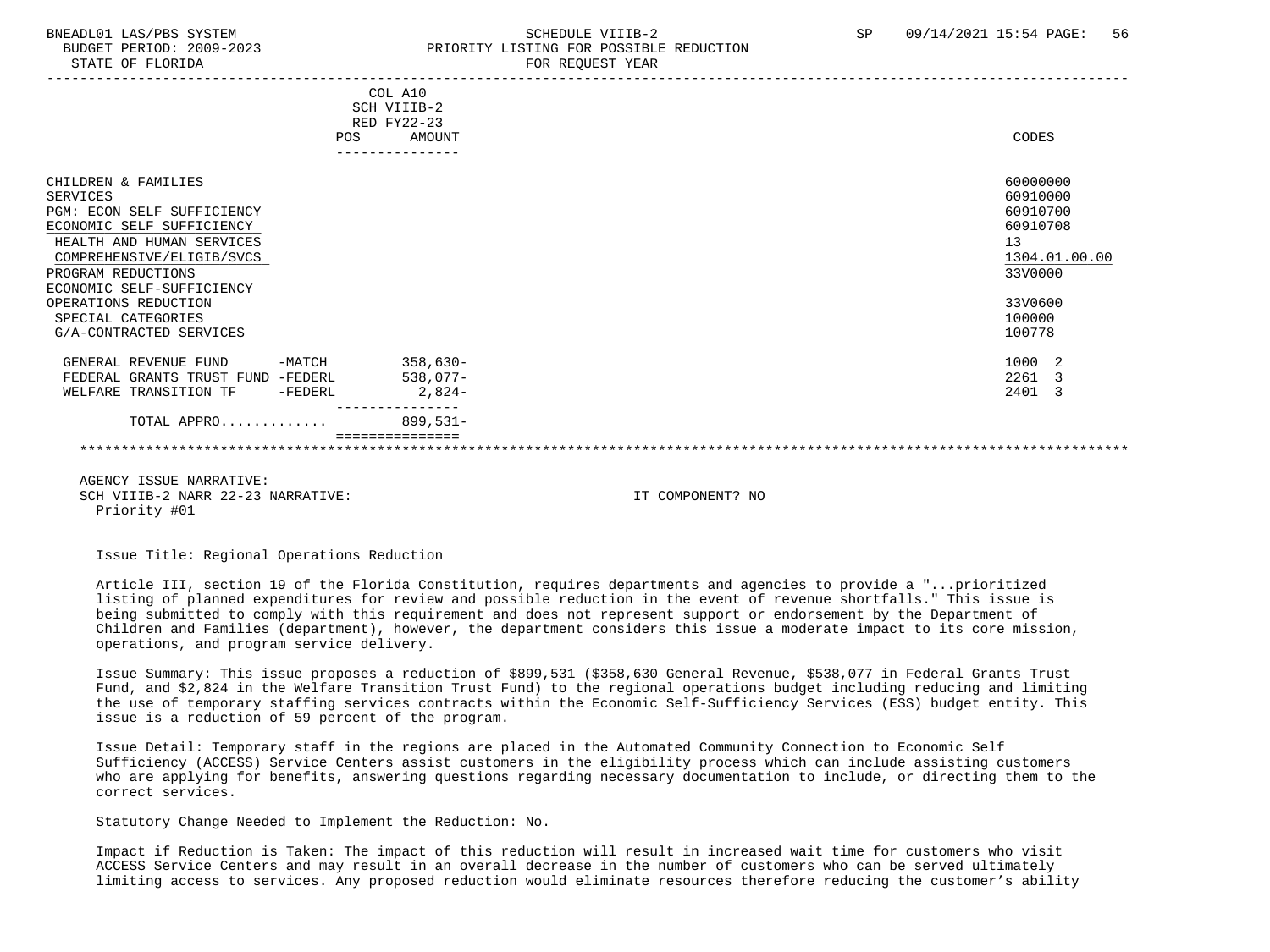#### BNEADL01 LAS/PBS SYSTEM SCHEDULE VIIIB-2 SCHEDULE VIIIB-2 SP 09/14/2021 15:54 PAGE: 57<br>BUDGET PERIOD: 2009-2023 PRIORITY LISTING FOR POSSIBLE REDUCTION BUDGET PERIOD: 2009-2023 PRIORITY LISTING FOR POSSIBLE REDUCTION<br>STATE OF FLORIDA PERIORIC PERIOR REGUEST YEAR FOR REQUEST YEAR

|                                                                         | COL A10         |             |  |  |               |
|-------------------------------------------------------------------------|-----------------|-------------|--|--|---------------|
|                                                                         | SCH VIIIB-2     |             |  |  |               |
|                                                                         | RED FY22-23     |             |  |  |               |
| POS                                                                     |                 | AMOUNT      |  |  | CODES         |
|                                                                         | --------------- |             |  |  |               |
| CHILDREN & FAMILIES                                                     |                 |             |  |  | 60000000      |
| SERVICES                                                                |                 |             |  |  | 60910000      |
| PGM: ECON SELF SUFFICIENCY                                              |                 |             |  |  | 60910700      |
| ECONOMIC SELF SUFFICIENCY                                               |                 |             |  |  | 60910708      |
| HEALTH AND HUMAN SERVICES                                               |                 |             |  |  | 13            |
| COMPREHENSIVE/ELIGIB/SVCS                                               |                 |             |  |  | 1304.01.00.00 |
| PROGRAM REDUCTIONS                                                      |                 |             |  |  | 33V0000       |
| ECONOMIC SELF-SUFFICIENCY                                               |                 |             |  |  |               |
| OPERATIONS REDUCTION                                                    |                 |             |  |  | 33V0600       |
| to have access to resources in their community.                         |                 |             |  |  |               |
| Fiscal Impact: The budgetary breakout for this reduction is as follows: |                 |             |  |  |               |
| Current Funding:                                                        |                 | \$1,520,733 |  |  |               |
| General Revenue Reduction:                                              |                 | \$358,630   |  |  |               |
| Federal TF Reduction:                                                   |                 | \$540,901   |  |  |               |
| Balance:                                                                |                 | \$621, 202  |  |  |               |
|                                                                         |                 |             |  |  |               |
|                                                                         |                 |             |  |  |               |
|                                                                         |                 |             |  |  |               |
| REDUCE ELIGIBILITY DETERMINATION                                        |                 |             |  |  |               |

| PARTNERS<br>SALARIES AND BENEFITS                                   |                        | 33V7520<br>010000 |
|---------------------------------------------------------------------|------------------------|-------------------|
| FEDERAL GRANTS TRUST FUND -FEDERL<br>GRANTS AND DONATIONS TF -MATCH | 464,932-<br>$519.711-$ | 2261 3<br>2339 2  |
| TOTAL POSITIONS $20.00 -$<br>TOTAL APPRO 984,643-                   |                        |                   |

\*\*\*\*\*\*\*\*\*\*\*\*\*\*\*\*\*\*\*\*\*\*\*\*\*\*\*\*\*\*\*\*\*\*\*\*\*\*\*\*\*\*\*\*\*\*\*\*\*\*\*\*\*\*\*\*\*\*\*\*\*\*\*\*\*\*\*\*\*\*\*\*\*\*\*\*\*\*\*\*\*\*\*\*\*\*\*\*\*\*\*\*\*\*\*\*\*\*\*\*\*\*\*\*\*\*\*\*\*\*\*\*\*\*\*\*\*\*\*\*\*\*\*\*\*\*\*

 AGENCY ISSUE NARRATIVE: SCH VIIIB-2 NARR 22-23 NARRATIVE: IT COMPONENT? NO Priority #02

Issue Title: Eligibility Determination Partners Reduction

 Article III, section 19 of the Florida Constitution, requires departments and agencies to provide a "...prioritized listing of planned expenditures for review and possible reduction in the event of revenue shortfalls." This issue is being submitted to comply with this requirement and does not represent support or endorsement by the Department of Children and Families (department), however, the department considers this issue a moderate impact to its core mission, operations, and program service delivery.

 Issue Summary: This issue proposes a reduction of 20 full-time equivalent (FTE) positions and \$984,643 (\$519,711 in Grants and Donations Trust Fund and \$464,932 in the Federal Grants Trust Fund) in the Economic Self-Sufficiency Services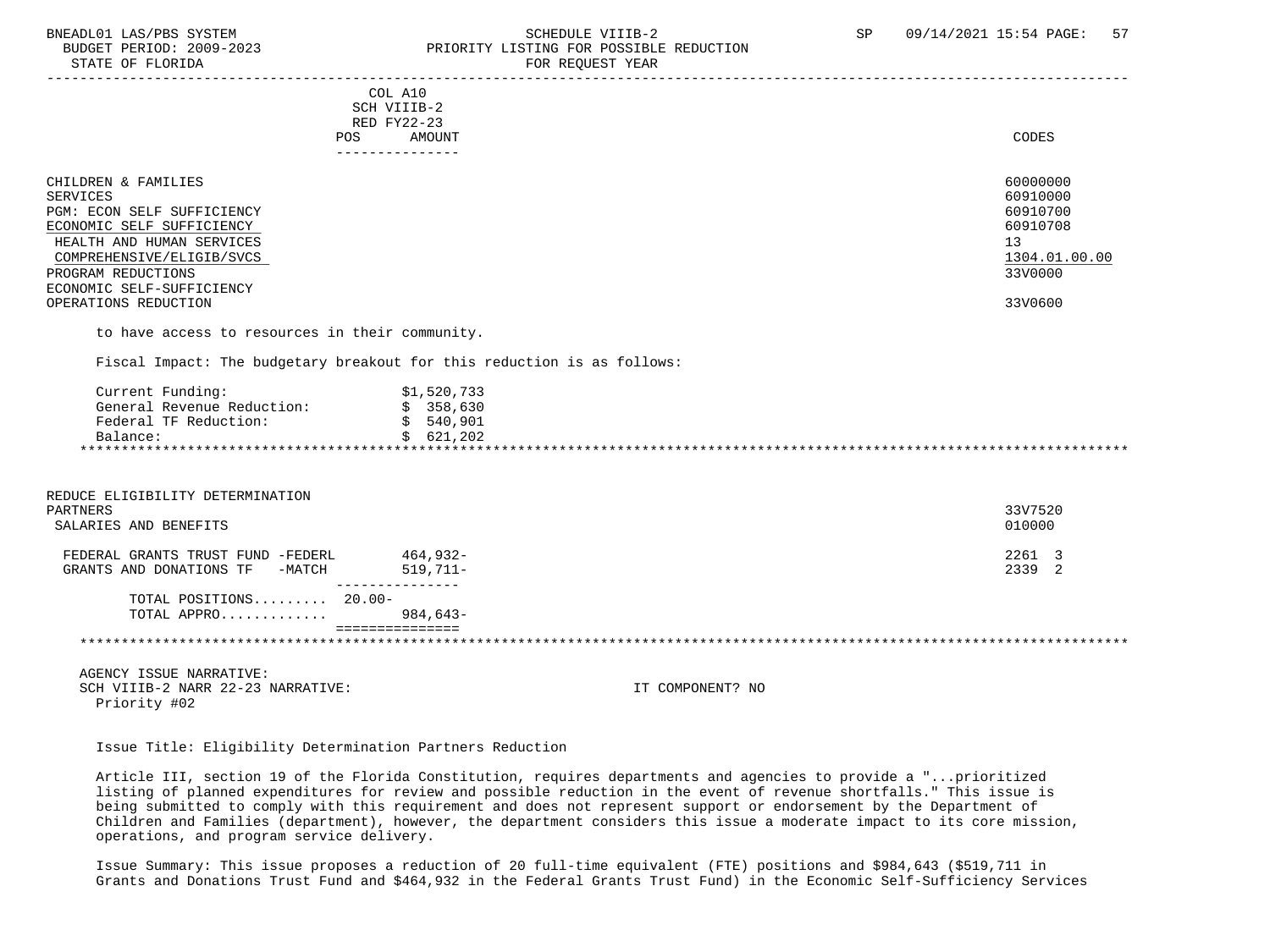#### BNEADL01 LAS/PBS SYSTEM SCHEDULE VIIIB-2 SCHEDULE VIIIB-2 SP 09/14/2021 15:54 PAGE: 58 BUDGET PERIOD: 2009-2023 PRIORITY LISTING FOR POSSIBLE REDUCTION STATE OF FLORIDA FOR REQUEST YEAR FOR REQUEST THAT THE REDUCT OF STATE OF STATE OF STATE OF STATE OF STATE OF STATE OF STATE OF STATE OF STATE OF STATE OF STATE OF STATE OF STATE OF STATE OF STATE OF STATE OF STATE OF STAT

|                                                                                                                                                                            | - --- --- <u>-</u> ---- - -----                                            |                                                                                |
|----------------------------------------------------------------------------------------------------------------------------------------------------------------------------|----------------------------------------------------------------------------|--------------------------------------------------------------------------------|
|                                                                                                                                                                            | COL A10<br>SCH VIIIB-2<br>RED FY22-23<br>AMOUNT<br>POS.<br>--------------- | CODES                                                                          |
| CHILDREN & FAMILIES<br>SERVICES<br>PGM: ECON SELF SUFFICIENCY<br>ECONOMIC SELF SUFFICIENCY<br>HEALTH AND HUMAN SERVICES<br>COMPREHENSIVE/ELIGIB/SVCS<br>PROGRAM REDUCTIONS |                                                                            | 60000000<br>60910000<br>60910700<br>60910708<br>13<br>1304.01.00.00<br>33V0000 |
| REDUCE ELIGIBILITY DETERMINATION<br>PARTNERS                                                                                                                               |                                                                            | 33V7520                                                                        |

(ESS) budget. This issue is a reduction of ten percent of the program.

 Issue Detail: Eligibility Determination Partners (EDP) are used to provide eligibility and case management services in health and non-health related community-based sites where Department of Children and Families (department) regional offices are not in proximity. EDP positions allow for direct communication and coordination while taking applications, conducting interviews, and determining eligibility for public assistance benefits.

 Conducting these services at the point of contact increases the likelihood of a completed application, reduces application process time, and offers better customer service for those seeking public benefit assistance. The department pays the EDP's salary and is reimbursed approximately 50 percent by the community-based provider.

Statutory Change Needed to Implement the Reduction: No.

 Impact if Reduction is Taken: Any proposed reduction would eliminate 20 FTEs, reducing the number of direct services provided and affecting the customer's ability to have access to an eligibility specialist in their community.

Fiscal Impact: The budgetary breakout for this reduction is as follows:

| Current Funding:      | \$9,846,436 |
|-----------------------|-------------|
| State TF Reduction:   | 519.711     |
| Federal TF Reduction: | 464,932     |
| Balance:              | \$8,861,793 |
|                       |             |

| POSITION DETAIL OF SALARIES AND BENEFITS:                             |            |           |           |          |          |             |                                 |
|-----------------------------------------------------------------------|------------|-----------|-----------|----------|----------|-------------|---------------------------------|
|                                                                       | <b>FTE</b> | BASE RATE | ADDITIVES | BENEFITS | SUBTOTAL | LAPSE<br>ႜႜ | LAPSED SALARIES<br>AND BENEFITS |
| $A10 - SCH VIIIB-2 RED FY22-23$                                       |            |           |           |          |          |             |                                 |
| CHANGES TO CURRENTLY AUTHORIZED POSITIONS<br>P101 PROPOSED CLASS CODE |            |           |           |          |          |             |                                 |
| C0001 001                                                             | $20.00 -$  |           |           |          |          | 0.00        |                                 |
|                                                                       |            |           |           |          |          |             |                                 |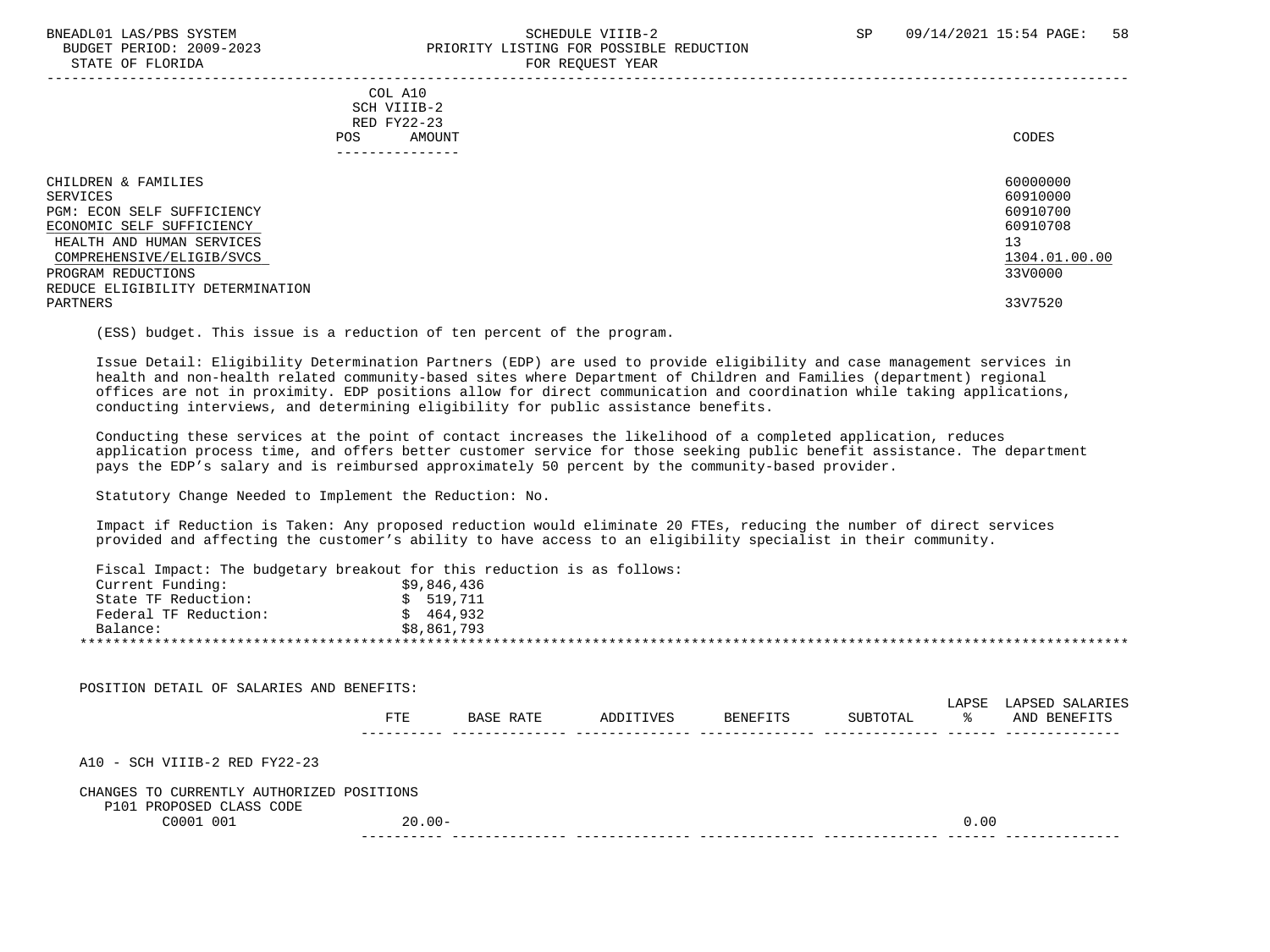### BNEADL01 LAS/PBS SYSTEM SOME SOME SCHEDULE VIIIB-2 SP 09/14/2021 15:54 PAGE: 59<br>BUDGET PERIOD: 2009-2023 RESORTTY LISTING FOR POSSIBLE REDUCTION BUDGET PERIOD: 2009-2023 PRIORITY LISTING FOR POSSIBLE REDUCTION<br>FOR REQUEST YEAR FOR REQUEST YEAR

|                                                                                                                                                                                                                            | COL A10<br>SCH VIIIB-2<br>RED FY22-23        |           |           |          |          |                                                                                           |
|----------------------------------------------------------------------------------------------------------------------------------------------------------------------------------------------------------------------------|----------------------------------------------|-----------|-----------|----------|----------|-------------------------------------------------------------------------------------------|
|                                                                                                                                                                                                                            | AMOUNT<br>POS<br><u> Le Belese Belese de</u> |           |           |          |          | CODES                                                                                     |
| CHILDREN & FAMILIES<br>SERVICES<br>PGM: ECON SELF SUFFICIENCY<br>ECONOMIC SELF SUFFICIENCY<br>HEALTH AND HUMAN SERVICES<br>COMPREHENSIVE/ELIGIB/SVCS<br>PROGRAM REDUCTIONS<br>REDUCE ELIGIBILITY DETERMINATION<br>PARTNERS |                                              |           |           |          |          | 60000000<br>60910000<br>60910700<br>60910708<br>13<br>1304.01.00.00<br>33V0000<br>33V7520 |
| POSITION DETAIL OF SALARIES AND BENEFITS:                                                                                                                                                                                  |                                              |           |           |          |          | LAPSE LAPSED SALARIES                                                                     |
|                                                                                                                                                                                                                            | FTE                                          | BASE RATE | ADDITIVES | BENEFITS | SUBTOTAL | % AND BENEFITS                                                                            |
| A10 - SCH VIIIB-2 RED FY22-23                                                                                                                                                                                              |                                              |           |           |          |          |                                                                                           |
| CHANGES TO CURRENTLY AUTHORIZED POSITIONS                                                                                                                                                                                  |                                              |           |           |          |          |                                                                                           |
| TOTALS FOR ISSUE BY FUND                                                                                                                                                                                                   |                                              |           |           |          |          |                                                                                           |
|                                                                                                                                                                                                                            | $20.00 -$                                    |           |           |          |          | ==============                                                                            |
| OTHER SALARY AMOUNT<br>2261 FEDERAL GRANTS TRUST FUND<br>2339 GRANTS AND DONATIONS TF                                                                                                                                      |                                              |           |           |          |          | 464,932-<br>$519,711-$                                                                    |
|                                                                                                                                                                                                                            |                                              |           |           |          |          | ----------<br>$984,643-$<br>==============                                                |
|                                                                                                                                                                                                                            |                                              |           |           |          |          |                                                                                           |
| TOTAL: COMPREHENSIVE/ELIGIB/SVCS<br>BY FUND TYPE                                                                                                                                                                           |                                              |           |           |          |          | 1304.01.00.00                                                                             |
| GENERAL REVENUE FUND<br>TRUST FUNDS                                                                                                                                                                                        | $358,630-$<br>1,525,544-                     |           |           |          |          | 1000<br>2000                                                                              |
| TOTAL POSITIONS 20.00-<br>TOTAL PROG COMP $1,884,174-$                                                                                                                                                                     | ===============                              |           |           |          |          |                                                                                           |
| TOTAL: ECONOMIC SELF SUFFICIENCY<br>BY FUND TYPE                                                                                                                                                                           |                                              |           |           |          |          | 60910708                                                                                  |
| GENERAL REVENUE FUND<br>TRUST FUNDS                                                                                                                                                                                        | 25,176,677-<br>4,905,891-<br>--------------- |           |           |          |          | 1000<br>2000                                                                              |
| TOTAL POSITIONS 20.00-<br>TOTAL SUB-BUREAU                                                                                                                                                                                 | $30,082,568 -$<br>===============            |           |           |          |          |                                                                                           |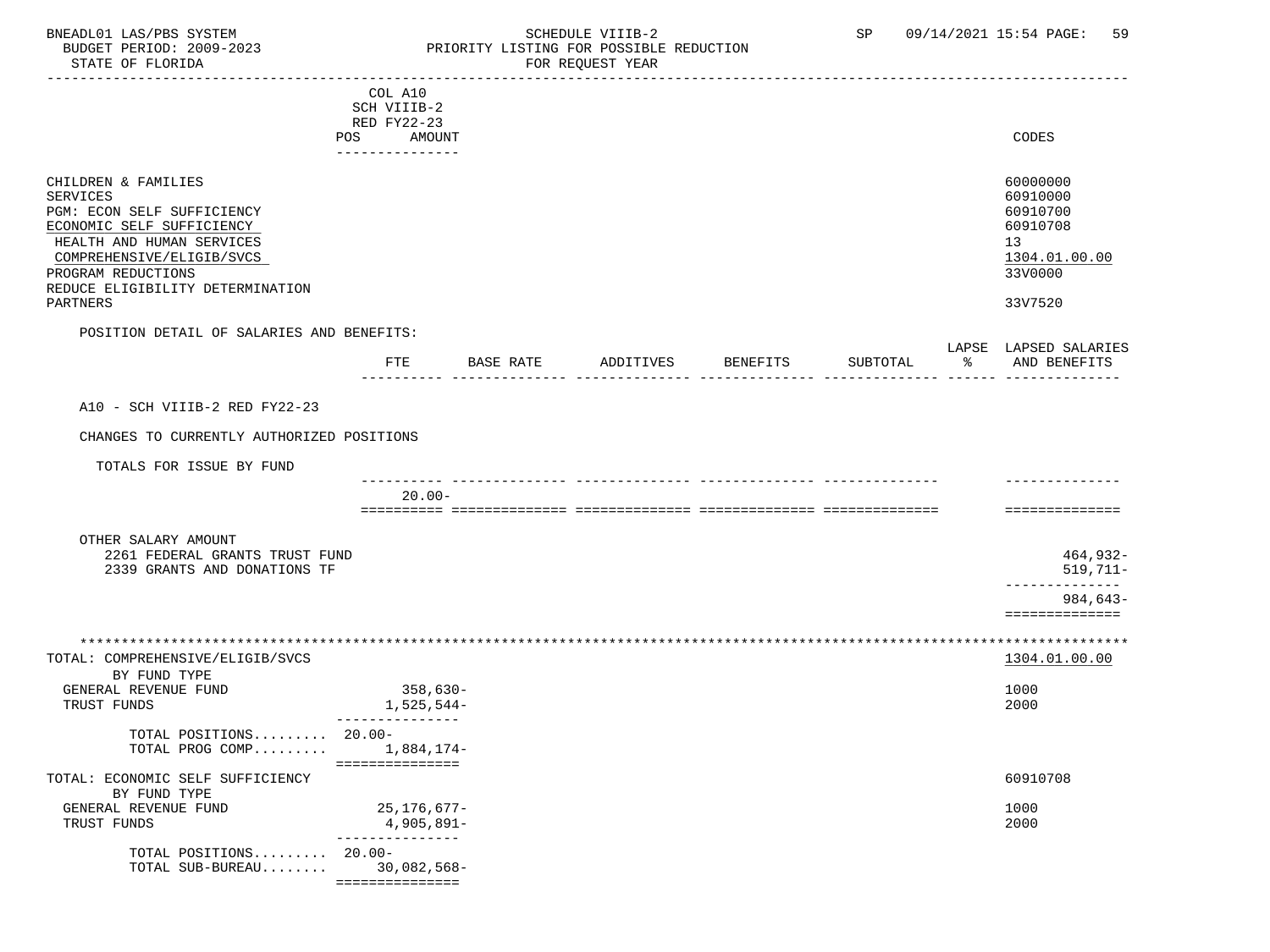STATE OF FLORIDA

# BNEADL01 LAS/PBS SYSTEM SCHEDULE VIIIB-2 SCHEDULE VIIIB-2 SP 09/14/2021 15:54 PAGE: 60<br>BUDGET PERIOD: 2009-2023 PRIORITY LISTING FOR POSSIBLE REDUCTION PRIORITY LISTING FOR POSSIBLE REDUCTION<br>FOR REQUEST YEAR

|                                                                                                                                                                                                                                                                                              | COL A10<br>SCH VIIIB-2<br>RED FY22-23<br>AMOUNT<br>POS<br>_______________ | CODES                                                                                               |
|----------------------------------------------------------------------------------------------------------------------------------------------------------------------------------------------------------------------------------------------------------------------------------------------|---------------------------------------------------------------------------|-----------------------------------------------------------------------------------------------------|
| CHILDREN & FAMILIES<br><b>SERVICES</b><br>PGM: COMMUNITY SERVICES<br>SUBS ABUSE AND MENTAL HLTH<br>HEALTH AND HUMAN SERVICES<br>COMM MENTAL HLTH SERVICES<br>PROGRAM REDUCTIONS<br>COMMUNITY SUBSTANCE ABUSE AND<br>MENTAL HEALTH SERVICES PROGRAM<br>OFFICE REDUCTION<br>SPECIAL CATEGORIES |                                                                           | 60000000<br>60910000<br>60910900<br>60910950<br>13<br>1301.10.00.00<br>33V0000<br>33V7090<br>100000 |
| G/A-LOCAL MATCHING GRANT                                                                                                                                                                                                                                                                     |                                                                           | 100030                                                                                              |
| GENERAL REVENUE FUND                                                                                                                                                                                                                                                                         | -STATE 918,714-                                                           | 1000 1                                                                                              |
|                                                                                                                                                                                                                                                                                              | ===============                                                           |                                                                                                     |
| CHILDREN'S ACTION TEAMS                                                                                                                                                                                                                                                                      |                                                                           | 100425                                                                                              |
| GENERAL REVENUE FUND<br>$-MATCH$                                                                                                                                                                                                                                                             | $3,138,939-$<br>===============                                           | 1000 2                                                                                              |
| G/A-COMM MENTAL HLTH SVS                                                                                                                                                                                                                                                                     |                                                                           | 100610                                                                                              |
| GENERAL REVENUE FUND<br>$-MATCH$                                                                                                                                                                                                                                                             | -STATE 1,922,795-<br>20,036,116-<br>---------------                       | 1000 1<br>1000 2                                                                                    |
| TOTAL GENERAL REVENUE FUND                                                                                                                                                                                                                                                                   | 21,958,911-<br>===============                                            | 1000                                                                                                |
| WELFARE TRANSITION TF<br>$-FEDERL$                                                                                                                                                                                                                                                           | 695,234-<br>===============                                               | 2401 3                                                                                              |
| TOTAL APPRO                                                                                                                                                                                                                                                                                  | 22,654,145-<br>===============                                            |                                                                                                     |
| G/A-BAKER ACT SERVICES                                                                                                                                                                                                                                                                       |                                                                           | 100611                                                                                              |
| GENERAL REVENUE FUND<br>$-$ STATE<br>$-MATCH$                                                                                                                                                                                                                                                | 443,111-<br>$6,982,022-$<br>---------------                               | 1000 1<br>1000 2                                                                                    |
| TOTAL GENERAL REVENUE FUND                                                                                                                                                                                                                                                                   | 7,425,133-<br>===============                                             | 1000                                                                                                |
| TOTAL APPRO                                                                                                                                                                                                                                                                                  | 7,425,133-<br>===============                                             |                                                                                                     |
| G/A-CENTRAL REC FACILITIES                                                                                                                                                                                                                                                                   |                                                                           | 100621                                                                                              |
|                                                                                                                                                                                                                                                                                              |                                                                           |                                                                                                     |
| GENERAL REVENUE FUND<br>$-STATE$                                                                                                                                                                                                                                                             | $2,029,211-$<br>===============                                           | 1000 1                                                                                              |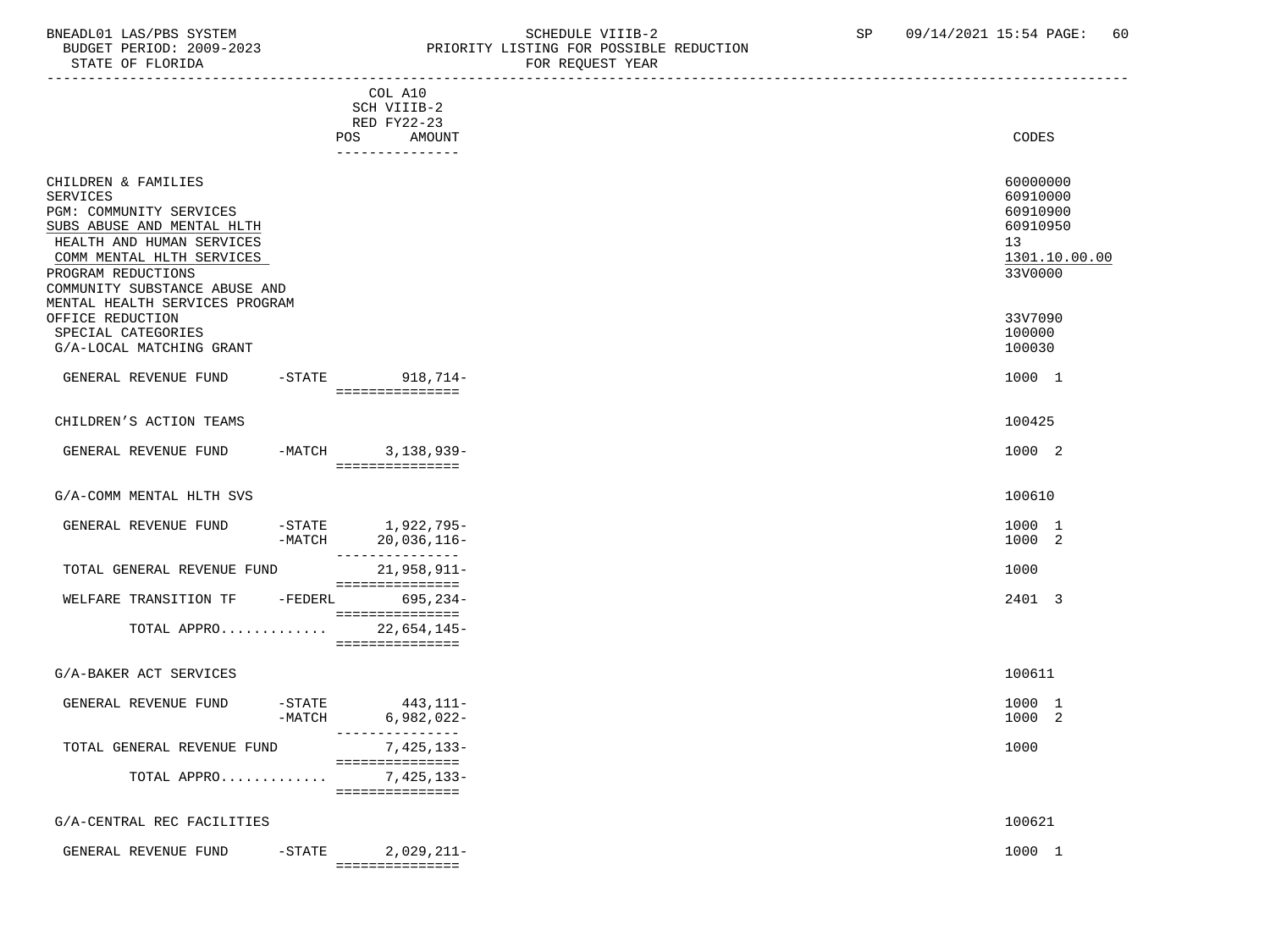#### BNEADL01 LAS/PBS SYSTEM SALLE STRING THE SCHEDULE VIIIB-2 SP 09/14/2021 15:54 PAGE: 61 BUDGET PERIOD: 2009-2023 PRIORITY LISTING FOR POSSIBLE REDUCTION FOR REQUEST YEAR

|                                                                                                                                                                                                                                                    |        | COL A10<br>SCH VIIIB-2<br>RED FY22-23           |                                                                                             |
|----------------------------------------------------------------------------------------------------------------------------------------------------------------------------------------------------------------------------------------------------|--------|-------------------------------------------------|---------------------------------------------------------------------------------------------|
|                                                                                                                                                                                                                                                    |        | POS<br>AMOUNT<br>---------------                | <b>CODES</b>                                                                                |
| CHILDREN & FAMILIES<br><b>SERVICES</b><br>PGM: COMMUNITY SERVICES<br>SUBS ABUSE AND MENTAL HLTH<br>HEALTH AND HUMAN SERVICES<br>COMM MENTAL HLTH SERVICES<br>PROGRAM REDUCTIONS<br>COMMUNITY SUBSTANCE ABUSE AND<br>MENTAL HEALTH SERVICES PROGRAM |        |                                                 | 60000000<br>60910000<br>60910900<br>60910950<br>13 <sup>°</sup><br>1301.10.00.00<br>33V0000 |
| OFFICE REDUCTION<br>SPECIAL CATEGORIES<br>CONTRACTED SERVICES                                                                                                                                                                                      |        |                                                 | 33V7090<br>100000<br>100777                                                                 |
| GENERAL REVENUE FUND                                                                                                                                                                                                                               |        | -MATCH 76,559-<br>________________              | 1000 2                                                                                      |
| G/A-CONTRACTED SERVICES                                                                                                                                                                                                                            |        |                                                 | 100778                                                                                      |
| GENERAL REVENUE FUND                                                                                                                                                                                                                               | -MATCH | -STATE 408,317-<br>$42,024-$<br>--------------- | 1000 1<br>1000 2                                                                            |
| TOTAL GENERAL REVENUE FUND                                                                                                                                                                                                                         |        | $450, 341 -$<br>===============                 | 1000                                                                                        |
| TOTAL APPRO                                                                                                                                                                                                                                        |        | $450, 341 -$<br>===============                 |                                                                                             |
| G/A PURCH/THERA SRVC CHILD                                                                                                                                                                                                                         |        |                                                 | 100806                                                                                      |
| GENERAL REVENUE FUND                                                                                                                                                                                                                               |        | -STATE 909,726-<br>- ================           | 1000 1                                                                                      |
| G/A-INDIGENT PSYCH MED PRG                                                                                                                                                                                                                         |        |                                                 | 101350                                                                                      |
| GENERAL REVENUE FUND                                                                                                                                                                                                                               |        | -MATCH 692, 126-<br>________________            | 1000 2                                                                                      |
| G/A-PRTS EMO DIS CHI/YOUTH                                                                                                                                                                                                                         |        |                                                 | 102780                                                                                      |
| GENERAL REVENUE FUND                                                                                                                                                                                                                               |        | -MATCH 224,756-<br>_____________________        | 1000 2                                                                                      |
| G/A-COMM FACT TEAM SVCS                                                                                                                                                                                                                            |        |                                                 | 108850                                                                                      |
| GENERAL REVENUE FUND                                                                                                                                                                                                                               |        | -MATCH 1,857,491-<br>================           | 1000 2                                                                                      |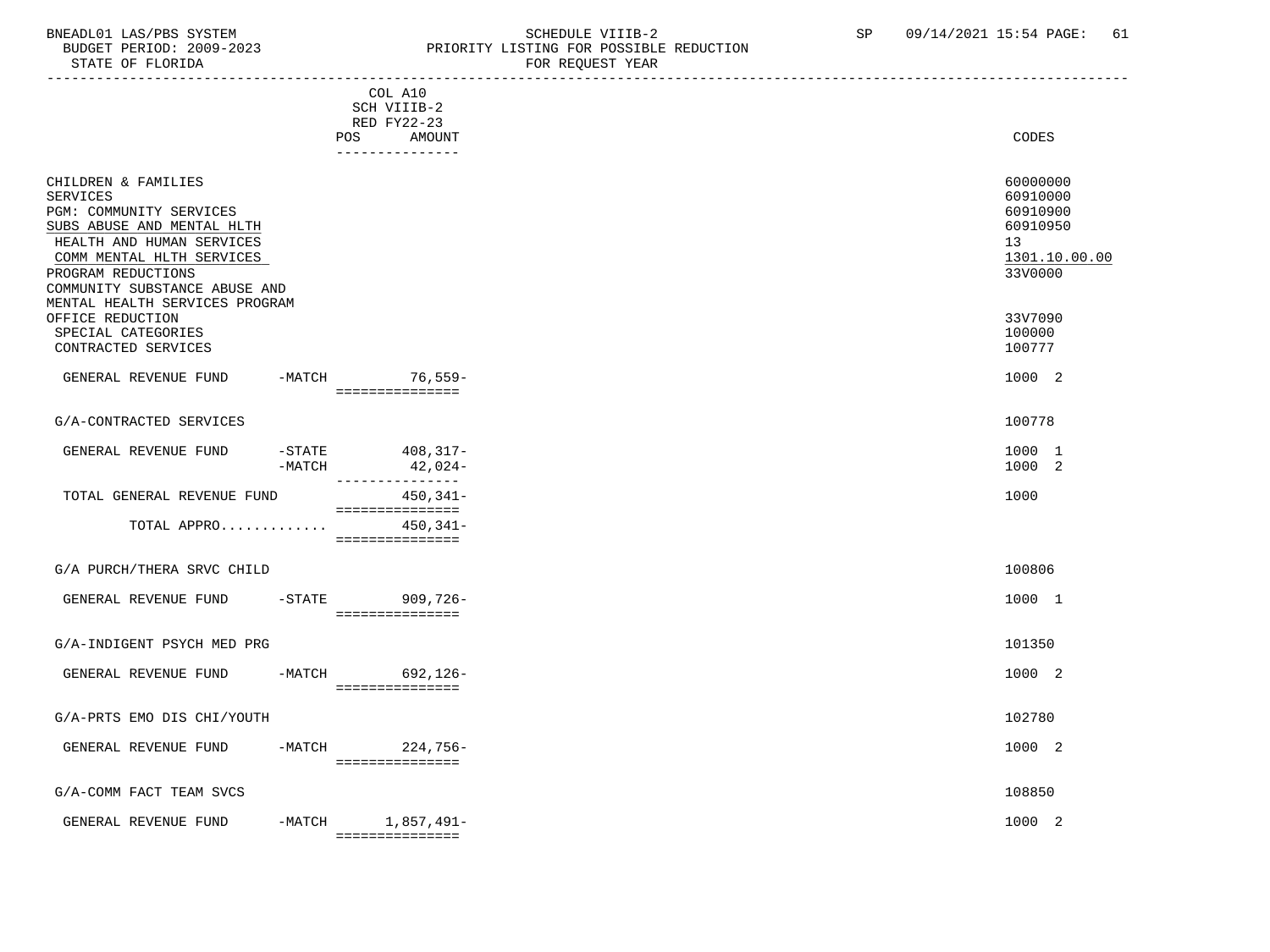#### BNEADL01 LAS/PBS SYSTEM SCHEDULE VIIIB-2 SCHEDULE VIIIB-2 SP 09/14/2021 15:54 PAGE: 62 BUDGET PERIOD: 2009-2023 PRIORITY LISTING FOR POSSIBLE REDUCTION STATE OF FLORIDA FOR REQUEST YEAR FOR REQUEST YEAR

| COL A10                              |               |
|--------------------------------------|---------------|
| SCH VIIIB-2<br>RED FY22-23           |               |
| AMOUNT<br><b>POS</b>                 | CODES         |
| ---------------                      |               |
|                                      |               |
| CHILDREN & FAMILIES                  | 60000000      |
| <b>SERVICES</b>                      | 60910000      |
| PGM: COMMUNITY SERVICES              | 60910900      |
| SUBS ABUSE AND MENTAL HLTH           | 60910950      |
| HEALTH AND HUMAN SERVICES            | 13            |
| COMM MENTAL HLTH SERVICES            | 1301.10.00.00 |
| PROGRAM REDUCTIONS                   | 33V0000       |
| COMMUNITY SUBSTANCE ABUSE AND        |               |
| MENTAL HEALTH SERVICES PROGRAM       |               |
| OFFICE REDUCTION                     | 33V7090       |
| TOTAL: COMMUNITY SUBSTANCE ABUSE AND | 33V7090       |
| MENTAL HEALTH SERVICES PROGRAM       |               |
| OFFICE REDUCTION                     |               |
| TOTAL ISSUE 40,377,141-              |               |
|                                      |               |
|                                      |               |
|                                      |               |

 AGENCY ISSUE NARRATIVE: SCH VIIIB-2 NARR 22-23 NARRATIVE: IT COMPONENT? NO Priority #21

Issue Title: Community Substance Abuse and Mental Health Reduction

 Article III, section 19 of the Florida Constitution, requires departments and agencies to provide a "...prioritized listing of planned expenditures for review and possible reduction in the event of revenue shortfalls." This issue is being submitted to comply with this requirement and does not represent support or endorsement by the Department of Children and Families (department), however, the department considers this issue a high impact to its core mission, operations, and program service delivery.

 Issue Summary: This issue proposes a reduction of \$55,590,223 (\$53,936,546 in General Revenue, \$1,353,370 in the Welfare Transition Trust Fund, and \$300,307 in the Operations and Maintenance Trust Fund) in the Community Substance Abuse and Mental Health Services (CSAMH) budget. This issue is a reduction of 15 percent of the CSAMH contracted services.

 Issue Detail: The department serves as the State Mental Health Authority, Substance Abuse and Methadone Authority, and designates Addiction Receiving Facilities and Crisis Stabilization Units. The program office administers state and federally funded grant programs, promulgates, and implements administrative rules and statewide policies, and licenses and regulates all substance abuse providers in the state. More than 88 percent of the funding is allocated to seven Behavioral Health Managing Entities (MEs) contracts and other providers to support a statewide system of care for behavioral health prevention, intervention, treatment, and recovery.

Statutory Change Needed to Implement the Reduction: No.

 Impact if Reduction is Taken: A reduction of \$55,135,248 in contracts and \$454,975 in service infrastructure support agreements will result in the following high-level impacts:

ME contracts - \$49,938,150 GR, \$1,353,370 TANF, and \$300,307 OMTF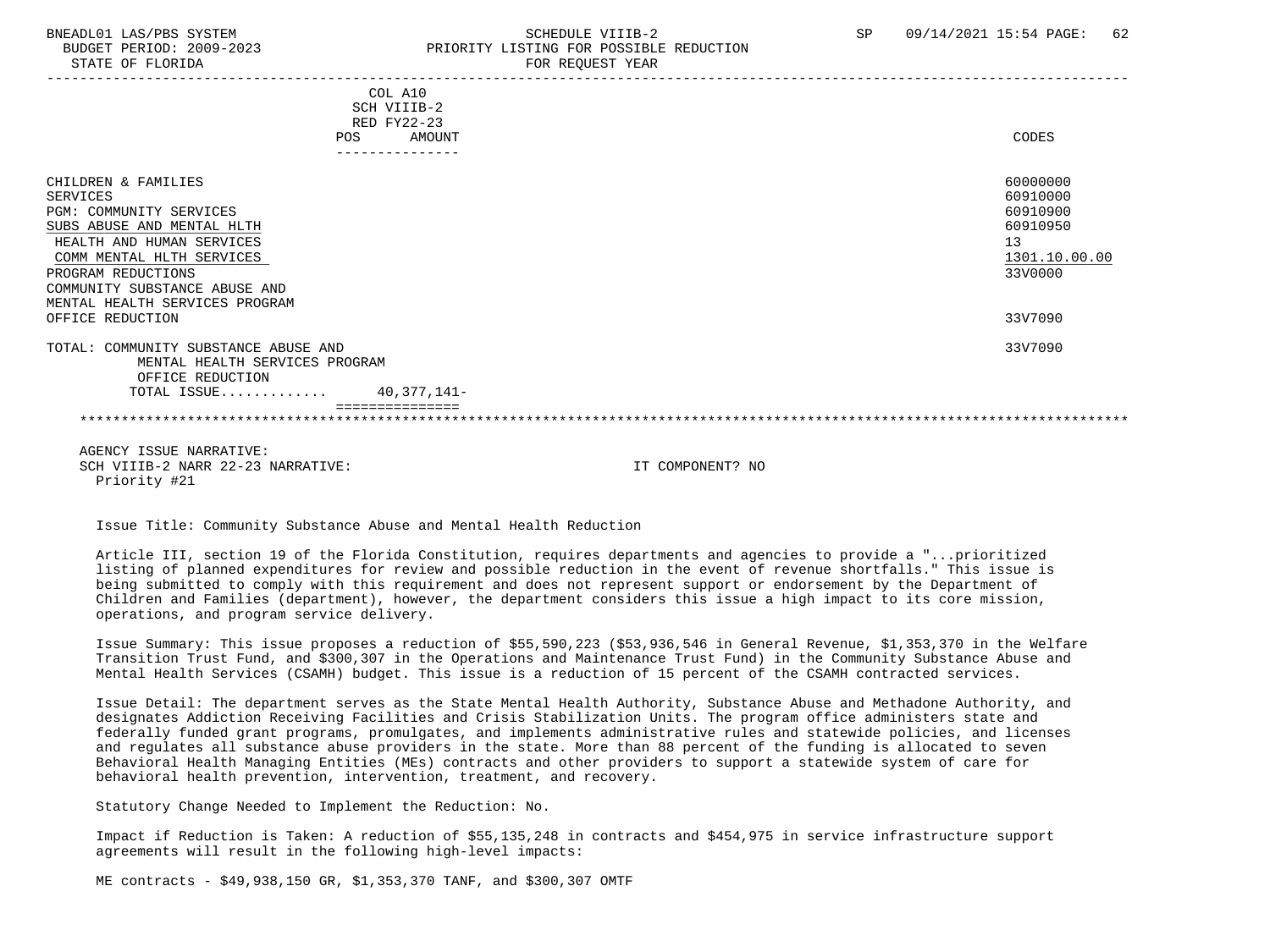#### BNEADL01 LAS/PBS SYSTEM SCHEDULE VIIIB-2 SCHEDULE VIIIB-2 SP 09/14/2021 15:54 PAGE: 63 BUDGET PERIOD: 2009-2023 PRIORITY LISTING FOR POSSIBLE REDUCTION STATE OF FLORIDA FOR REQUEST YEAR FOR REQUEST YEAR

|                                                                                                                                                                                                                                                                 | POS. | COL A10<br>SCH VIIIB-2<br>RED FY22-23<br>AMOUNT                                                                 | CODES                                                                                     |
|-----------------------------------------------------------------------------------------------------------------------------------------------------------------------------------------------------------------------------------------------------------------|------|-----------------------------------------------------------------------------------------------------------------|-------------------------------------------------------------------------------------------|
|                                                                                                                                                                                                                                                                 |      | ---------------                                                                                                 |                                                                                           |
| CHILDREN & FAMILIES<br>SERVICES<br>PGM: COMMUNITY SERVICES<br>SUBS ABUSE AND MENTAL HLTH<br>HEALTH AND HUMAN SERVICES<br>COMM MENTAL HLTH SERVICES<br>PROGRAM REDUCTIONS<br>COMMUNITY SUBSTANCE ABUSE AND<br>MENTAL HEALTH SERVICES PROGRAM<br>OFFICE REDUCTION |      |                                                                                                                 | 60000000<br>60910000<br>60910900<br>60910950<br>13<br>1301.10.00.00<br>33V0000<br>33V7090 |
|                                                                                                                                                                                                                                                                 |      | rent and the state of the state of the state of the state of the state of the state of the state of the state o |                                                                                           |

 The department contracts with MEs to manage the daily operational delivery of behavioral health services through a coordinated system of care pursuant to s. 394.9082, F.S. Over 88 percent of the funding appropriated in the Community Substance Abuse and Mental Health Services budget is obligated in the ME contracts. Each ME will prioritize community service needs.

Community-Based Care (CBC) contracts \$909,727 GR

 The department contracts with CBCs to provide for the care of children in the child protection and child welfare system pursuant to s. 409.986, F.S. Nearly \$9,000,000 of the funding appropriated in the Community Substance Abuse and Mental Health Services budget is obligated in the CBC contracts to provide non-Medicaid reimbursable wraparound services identified in the mental health treatment plan or the service plan for the child defined in s. 394.496, F.S., or the case plan required in Chapter 39, F.S., for child welfare dependency cases.

#### Headquarters Non-Managing Entity Contracts - \$3,088,669 GR

 The department contracts with providers for multiple services including competency restoration services to juveniles, community forensic services, distribution and associated medical costs of Vivitrol, and other mental health and substance abuse services.

 Fiscal Impact: The budgetary breakout for this reduction is as follows: Current ME, CBC, and Non-ME Contracts: \$835,653,854<br>General Revenue Reduction: \$ 53,936,546 General Revenue Reduction:  $\frac{1}{5}$  53,936,546<br>State TF Reduction:  $\frac{1}{5}$  300.307 State TF Reduction:  $\frac{1}{5}$  300,307<br>Federal TF Reduction:  $\frac{1}{5}$  300,370 Federal TF Reduction: Balance: \$780,063,631 \*\*\*\*\*\*\*\*\*\*\*\*\*\*\*\*\*\*\*\*\*\*\*\*\*\*\*\*\*\*\*\*\*\*\*\*\*\*\*\*\*\*\*\*\*\*\*\*\*\*\*\*\*\*\*\*\*\*\*\*\*\*\*\*\*\*\*\*\*\*\*\*\*\*\*\*\*\*\*\*\*\*\*\*\*\*\*\*\*\*\*\*\*\*\*\*\*\*\*\*\*\*\*\*\*\*\*\*\*\*\*\*\*\*\*\*\*\*\*\*\*\*\*\*\*\*\*

TOTAL: COMM MENTAL HLTH SERVICES 1301.10.00.00 ALL TOTAL: COMM MENTAL HLTH SERVICES

| TOTAL PROG COMP      | 40.377.141- |
|----------------------|-------------|
| TRUST FUNDS          | 695,234-    |
| GENERAL REVENUE FUND | 39,681,907- |
| BY FUND TYPE         |             |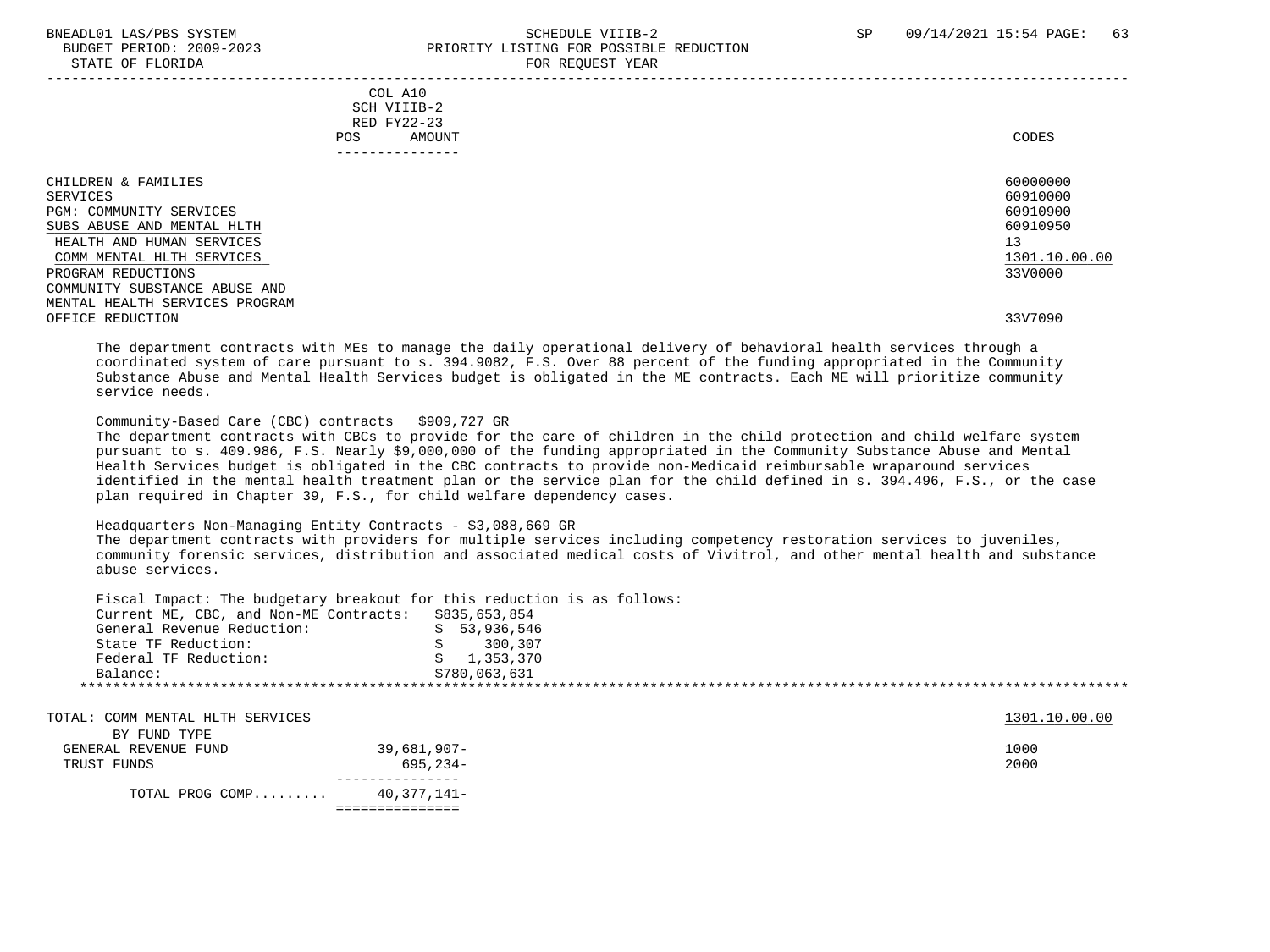#### BNEADL01 LAS/PBS SYSTEM SCHEDULE VIIIB-2 SCHEDULE VIIIB-2 SP 09/14/2021 15:54 PAGE: 64 BUDGET PERIOD: 2009-2023<br>
STATE OF FLORIDA<br>
FOR REOUEST YEAR FOR REQUEST YEAR

| COL A10<br>SCH VIIIB-2                                                                                                                                                                                                                                                                                              |               |
|---------------------------------------------------------------------------------------------------------------------------------------------------------------------------------------------------------------------------------------------------------------------------------------------------------------------|---------------|
| RED FY22-23<br>CODES<br>AMOUNT<br>POS<br>_______________                                                                                                                                                                                                                                                            |               |
| CHILDREN & FAMILIES<br>60000000<br><b>SERVICES</b><br>60910000<br>PGM: COMMUNITY SERVICES<br>60910900<br>SUBS ABUSE AND MENTAL HLTH<br>60910950<br>HEALTH AND HUMAN SERVICES<br>13<br>COMM SUBSTANCE ABUSE SERV<br>PROGRAM REDUCTIONS<br>33V0000<br>COMMUNITY SUBSTANCE ABUSE AND<br>MENTAL HEALTH SERVICES PROGRAM | 1301.11.00.00 |
| OFFICE REDUCTION<br>33V7090<br>100000<br>SPECIAL CATEGORIES<br>G/A-COM SUB ABUSE SVCS<br>100618                                                                                                                                                                                                                     |               |
| -STATE 359,531-<br>GENERAL REVENUE FUND<br>1000 1<br>1000 2<br>11,287,281-<br>-MATCH<br>---------------                                                                                                                                                                                                             |               |
| 11,646,812-<br>1000<br>TOTAL GENERAL REVENUE FUND<br>===============                                                                                                                                                                                                                                                |               |
| $585,000-$<br>2401 3<br>WELFARE TRANSITION TF<br>-FEDERL<br>===============                                                                                                                                                                                                                                         |               |
| -MATCH<br>$300.307 -$<br>2516 2<br>OPERATIONS AND MAINT TF<br>===============                                                                                                                                                                                                                                       |               |
| TOTAL APPRO<br>12,532,119-<br>===============                                                                                                                                                                                                                                                                       |               |
| 100777<br>CONTRACTED SERVICES                                                                                                                                                                                                                                                                                       |               |
| 1000 2<br>-MATCH 213,850-<br>GENERAL REVENUE FUND<br>===============                                                                                                                                                                                                                                                |               |
| 33V7090<br>TOTAL: COMMUNITY SUBSTANCE ABUSE AND<br>MENTAL HEALTH SERVICES PROGRAM<br>OFFICE REDUCTION                                                                                                                                                                                                               |               |
| TOTAL ISSUE 12,745,969-                                                                                                                                                                                                                                                                                             |               |

 AGENCY ISSUE NARRATIVE: SCH VIIIB-2 NARR 22-23 NARRATIVE: IT COMPONENT? NO Priority #21

Issue Title: Community Substance Abuse and Mental Health Reduction

 Article III, section 19 of the Florida Constitution, requires departments and agencies to provide a "...prioritized listing of planned expenditures for review and possible reduction in the event of revenue shortfalls." This issue is being submitted to comply with this requirement and does not represent support or endorsement by the Department of Children and Families (department), however, the department considers this issue a high impact to its core mission, operations, and program service delivery.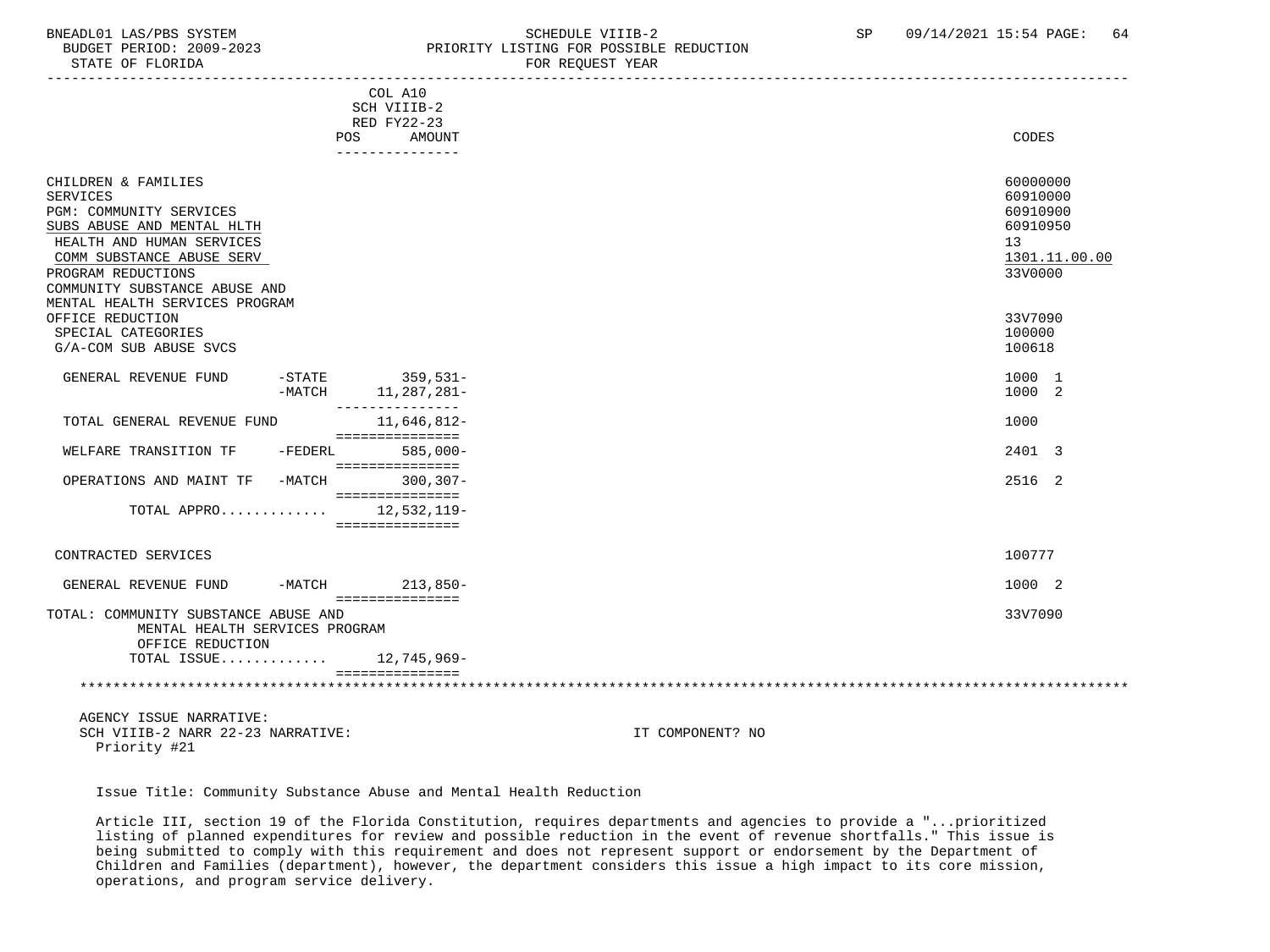STATE OF FLORIDA

## BNEADL01 LAS/PBS SYSTEM SCHEDULE VIIIB-2 SCHEDULE VIIIB-2 SP 09/14/2021 15:54 PAGE: 65 BUDGET PERIOD: 2009-2023<br>
PRIORITY LISTING FOR POSSIBLE REDUCTION<br>
FOR PEOUTEST VEAP

| COL A10<br>SCH VIIIB-2<br>RED FY22-23<br>AMOUNT<br>POS<br>. _ _ _ _ _ _ _ _ _ _ _ _ _ | CODES                                                                                     |
|---------------------------------------------------------------------------------------|-------------------------------------------------------------------------------------------|
|                                                                                       | 60000000<br>60910000<br>60910900<br>60910950<br>13<br>1301.11.00.00<br>33V0000<br>33V7090 |
|                                                                                       |                                                                                           |

 Issue Summary: This issue proposes a reduction of \$55,590,223 (\$53,936,546 in General Revenue, \$1,353,370 in the Welfare Transition Trust Fund, and \$300,307 in the Operations and Maintenance Trust Fund) in the Community Substance Abuse and Mental Health Services (CSAMH) budget. This issue is a reduction of 15 percent of the CSAMH contracted services.

 Issue Detail: The department serves as the State Mental Health Authority, Substance Abuse and Methadone Authority, and designates Addiction Receiving Facilities and Crisis Stabilization Units. The program office administers state and federally funded grant programs, promulgates, and implements administrative rules and statewide policies, and licenses and regulates all substance abuse providers in the state. More than 88 percent of the funding is allocated to seven Behavioral Health Managing Entities (MEs) contracts and other providers to support a statewide system of care for behavioral health prevention, intervention, treatment, and recovery.

Statutory Change Needed to Implement the Reduction: No.

 Impact if Reduction is Taken: A reduction of \$55,135,248 in contracts and \$454,975 in service infrastructure support agreements will result in the following high-level impacts:

ME contracts - \$49,938,150 GR, \$1,353,370 TANF, and \$300,307 OMTF

 The department contracts with MEs to manage the daily operational delivery of behavioral health services through a coordinated system of care pursuant to s. 394.9082, F.S. Over 88 percent of the funding appropriated in the Community Substance Abuse and Mental Health Services budget is obligated in the ME contracts. Each ME will prioritize community service needs.

#### Community-Based Care (CBC) contracts \$909,727 GR

 The department contracts with CBCs to provide for the care of children in the child protection and child welfare system pursuant to s. 409.986, F.S. Nearly \$9,000,000 of the funding appropriated in the Community Substance Abuse and Mental Health Services budget is obligated in the CBC contracts to provide non-Medicaid reimbursable wraparound services identified in the mental health treatment plan or the service plan for the child defined in s. 394.496, F.S., or the case plan required in Chapter 39, F.S., for child welfare dependency cases.

#### Headquarters Non-Managing Entity Contracts - \$3,088,669 GR

 The department contracts with providers for multiple services including competency restoration services to juveniles, community forensic services, distribution and associated medical costs of Vivitrol, and other mental health and substance abuse services.

 Fiscal Impact: The budgetary breakout for this reduction is as follows: Current ME, CBC, and Non-ME Contracts: \$835,653,854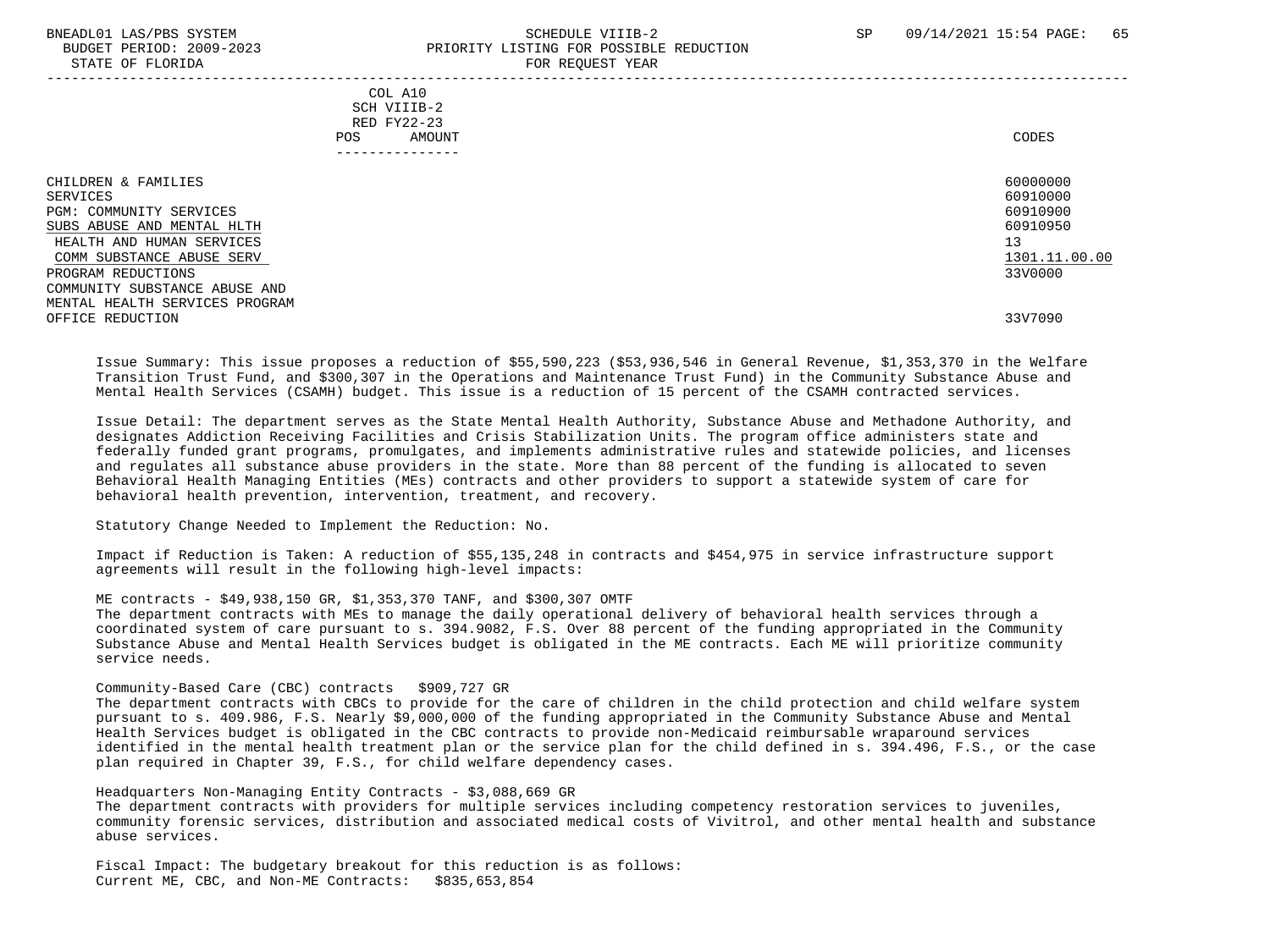### BNEADL01 LAS/PBS SYSTEM SCHEDULE VIIIB-2 SCHEDULE VIIIB-2 SP 09/14/2021 15:54 PAGE: 66<br>BUDGET PERIOD: 2009-2023 PRIORITY LISTING FOR POSSIBLE REDUCTION ension increase of the control of the control of the priority listing for possible reduction<br>BUDGET PERIOD: 2009-2023 PRIORITY LISTING FOR REQUEST YEAR FOR REQUEST YEAR

|                                                                                                                                                                                                                                                    | COL A10<br>SCH VIIIB-2<br>RED FY22-23                     |                                                                                |
|----------------------------------------------------------------------------------------------------------------------------------------------------------------------------------------------------------------------------------------------------|-----------------------------------------------------------|--------------------------------------------------------------------------------|
|                                                                                                                                                                                                                                                    | AMOUNT<br><b>POS</b>                                      | CODES                                                                          |
|                                                                                                                                                                                                                                                    |                                                           |                                                                                |
| CHILDREN & FAMILIES<br><b>SERVICES</b><br>PGM: COMMUNITY SERVICES<br>SUBS ABUSE AND MENTAL HLTH<br>HEALTH AND HUMAN SERVICES<br>COMM SUBSTANCE ABUSE SERV<br>PROGRAM REDUCTIONS<br>COMMUNITY SUBSTANCE ABUSE AND<br>MENTAL HEALTH SERVICES PROGRAM |                                                           | 60000000<br>60910000<br>60910900<br>60910950<br>13<br>1301.11.00.00<br>33V0000 |
| OFFICE REDUCTION                                                                                                                                                                                                                                   |                                                           | 33V7090                                                                        |
| General Revenue Reduction:<br>State TF Reduction:<br>Federal TF Reduction:<br>Balance:                                                                                                                                                             | \$53,936,546<br>\$300,307<br>\$1,353,370<br>\$780,063,631 |                                                                                |
| TOTAL: COMM SUBSTANCE ABUSE SERV<br>BY FUND TYPE<br>GENERAL REVENUE FUND<br>TRUST FUNDS                                                                                                                                                            | 11,860,662-<br>885,307-                                   | 1301.11.00.00<br>1000<br>2000                                                  |
|                                                                                                                                                                                                                                                    |                                                           |                                                                                |
| TOTAL PROG COMP                                                                                                                                                                                                                                    | 12,745,969-<br>===============                            |                                                                                |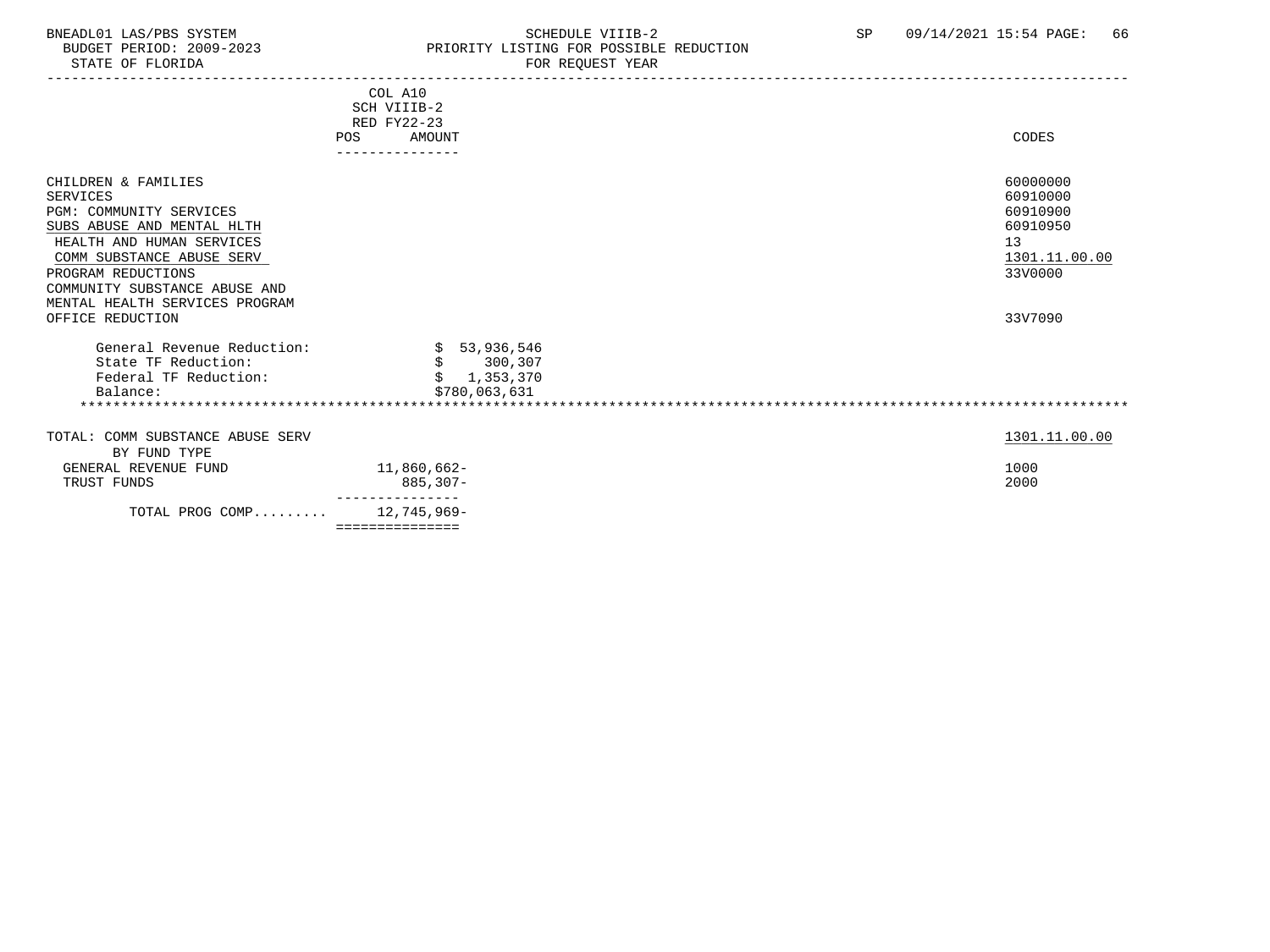STATE OF FLORIDA

# BNEADL01 LAS/PBS SYSTEM SCHEDULE VIIIB-2 SCHEDULE VIIIB-2 SP 09/14/2021 15:54 PAGE: 67<br>BUDGET PERIOD: 2009-2023 PRIORITY LISTING FOR POSSIBLE REDUCTION PRIORITY LISTING FOR POSSIBLE REDUCTION<br>FOR REQUEST YEAR

|                                        | COL A10                         |                  |               |
|----------------------------------------|---------------------------------|------------------|---------------|
|                                        | SCH VIIIB-2                     |                  |               |
|                                        | RED FY22-23                     |                  |               |
| POS                                    | AMOUNT                          |                  | CODES         |
|                                        | ----------------                |                  |               |
| CHILDREN & FAMILIES                    |                                 |                  | 60000000      |
| <b>SERVICES</b>                        |                                 |                  | 60910000      |
| PGM: COMMUNITY SERVICES                |                                 |                  | 60910900      |
| SUBS ABUSE AND MENTAL HLTH             |                                 |                  | 60910950      |
| <b>GOV OPERATIONS/SUPPORT</b>          |                                 | 16               |               |
|                                        |                                 |                  | 1602.00.00.00 |
| EXEC LEADERSHIP/SUPPRT SVC             |                                 |                  |               |
| PROGRAM REDUCTIONS                     |                                 |                  | 33V0000       |
| COMMUNITY SUBSTANCE ABUSE AND          |                                 |                  |               |
| MENTAL HEALTH SERVICES PROGRAM         |                                 |                  | 33V7090       |
| OFFICE REDUCTION<br>SPECIAL CATEGORIES |                                 |                  | 100000        |
| CONTRACTED SERVICES                    |                                 |                  | 100777        |
|                                        |                                 |                  |               |
| GENERAL REVENUE FUND                   | -MATCH 199,882-                 |                  | 1000 2        |
|                                        | ===============                 |                  |               |
|                                        |                                 |                  |               |
| G/A-CONTRACTED SERVICES                |                                 |                  | 100778        |
|                                        |                                 |                  |               |
| -STATE<br>GENERAL REVENUE FUND         | $5,104-$                        |                  | 1000 1        |
| -MATCH                                 | 107,148–                        |                  | 1000 2        |
|                                        | ----------------                |                  | 1000          |
| TOTAL GENERAL REVENUE FUND             | 112,252-<br>===============     |                  |               |
| TOTAL APPRO                            | 112,252-                        |                  |               |
|                                        | ===============                 |                  |               |
|                                        |                                 |                  |               |
| CONTRACTED SVC-SA/MH ADMIN             |                                 |                  | 106220        |
|                                        |                                 |                  |               |
| GENERAL REVENUE FUND -MATCH 2,081,843- |                                 |                  | 1000 2        |
| WELFARE TRANSITION TF<br>-FEDERL       | $73,136-$                       |                  | 2401 3        |
|                                        | _______________                 |                  |               |
| TOTAL APPRO                            | $2,154,979-$<br>=============== |                  |               |
| TOTAL: COMMUNITY SUBSTANCE ABUSE AND   |                                 |                  | 33V7090       |
| MENTAL HEALTH SERVICES PROGRAM         |                                 |                  |               |
| OFFICE REDUCTION                       |                                 |                  |               |
| TOTAL ISSUE                            | 2,467,113-                      |                  |               |
|                                        | ===============                 |                  |               |
|                                        |                                 |                  |               |
|                                        |                                 |                  |               |
| AGENCY ISSUE NARRATIVE:                |                                 |                  |               |
| SCH VIIIB-2 NARR 22-23 NARRATIVE:      |                                 | IT COMPONENT? NO |               |

Priority #21

Issue Title: Community Substance Abuse and Mental Health Reduction

Article III, section 19 of the Florida Constitution, requires departments and agencies to provide a "...prioritized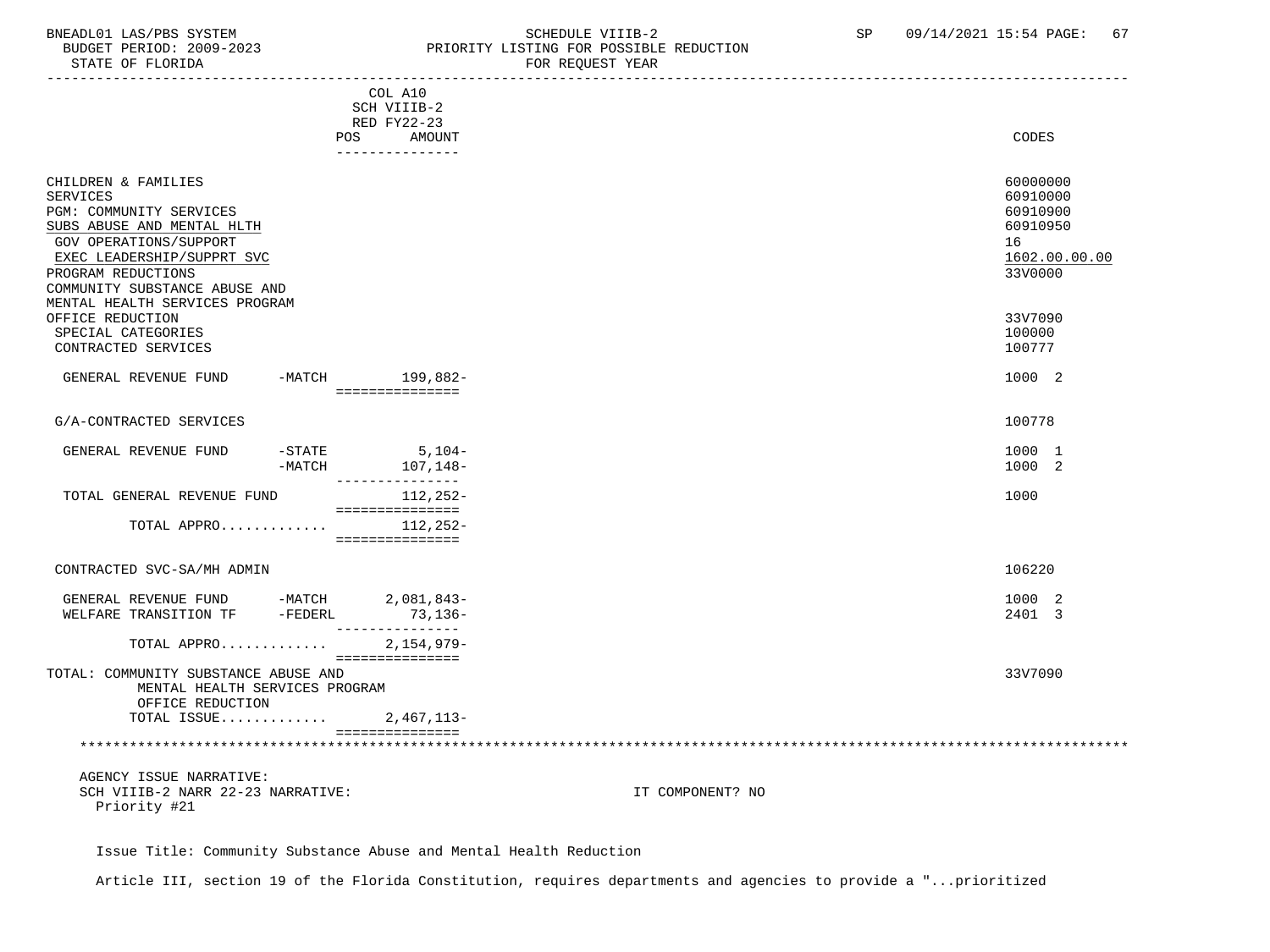#### BNEADL01 LAS/PBS SYSTEM SCHEDULE VIIIB-2 SCHEDULE VIIIB-2 SP 09/14/2021 15:54 PAGE: 68 BUDGET PERIOD: 2009-2023 PRIORITY LISTING FOR POSSIBLE REDUCTION STATE OF FLORIDA FOR REQUEST YEAR FOR REQUEST YEAR

|                                                                                                                                                                                                                                                               | COL A10<br>SCH VIIIB-2<br>RED FY22-23<br>AMOUNT<br>POS<br>-------------- | CODES                                                                                     |
|---------------------------------------------------------------------------------------------------------------------------------------------------------------------------------------------------------------------------------------------------------------|--------------------------------------------------------------------------|-------------------------------------------------------------------------------------------|
| CHILDREN & FAMILIES<br>SERVICES<br>PGM: COMMUNITY SERVICES<br>SUBS ABUSE AND MENTAL HLTH<br>GOV OPERATIONS/SUPPORT<br>EXEC LEADERSHIP/SUPPRT SVC<br>PROGRAM REDUCTIONS<br>COMMUNITY SUBSTANCE ABUSE AND<br>MENTAL HEALTH SERVICES PROGRAM<br>OFFICE REDUCTION |                                                                          | 60000000<br>60910000<br>60910900<br>60910950<br>16<br>1602.00.00.00<br>33V0000<br>33V7090 |

 listing of planned expenditures for review and possible reduction in the event of revenue shortfalls." This issue is being submitted to comply with this requirement and does not represent support or endorsement by the Department of Children and Families (department), however, the department considers this issue a high impact to its core mission, operations, and program service delivery.

 Issue Summary: This issue proposes a reduction of \$55,590,223 (\$53,936,546 in General Revenue, \$1,353,370 in the Welfare Transition Trust Fund, and \$300,307 in the Operations and Maintenance Trust Fund) in the Community Substance Abuse and Mental Health Services (CSAMH) budget. This issue is a reduction of 15 percent of the CSAMH contracted services.

 Issue Detail: The department serves as the State Mental Health Authority, Substance Abuse and Methadone Authority, and designates Addiction Receiving Facilities and Crisis Stabilization Units. The program office administers state and federally funded grant programs, promulgates, and implements administrative rules and statewide policies, and licenses and regulates all substance abuse providers in the state. More than 88 percent of the funding is allocated to seven Behavioral Health Managing Entities (MEs) contracts and other providers to support a statewide system of care for behavioral health prevention, intervention, treatment, and recovery.

Statutory Change Needed to Implement the Reduction: No.

 Impact if Reduction is Taken: A reduction of \$55,135,248 in contracts and \$454,975 in service infrastructure support agreements will result in the following high-level impacts:

ME contracts - \$49,938,150 GR, \$1,353,370 TANF, and \$300,307 OMTF

 The department contracts with MEs to manage the daily operational delivery of behavioral health services through a coordinated system of care pursuant to s. 394.9082, F.S. Over 88 percent of the funding appropriated in the Community Substance Abuse and Mental Health Services budget is obligated in the ME contracts. Each ME will prioritize community service needs.

#### Community-Based Care (CBC) contracts \$909,727 GR

 The department contracts with CBCs to provide for the care of children in the child protection and child welfare system pursuant to s. 409.986, F.S. Nearly \$9,000,000 of the funding appropriated in the Community Substance Abuse and Mental Health Services budget is obligated in the CBC contracts to provide non-Medicaid reimbursable wraparound services identified in the mental health treatment plan or the service plan for the child defined in s. 394.496, F.S., or the case plan required in Chapter 39, F.S., for child welfare dependency cases.

Headquarters Non-Managing Entity Contracts - \$3,088,669 GR

 The department contracts with providers for multiple services including competency restoration services to juveniles, community forensic services, distribution and associated medical costs of Vivitrol, and other mental health and substance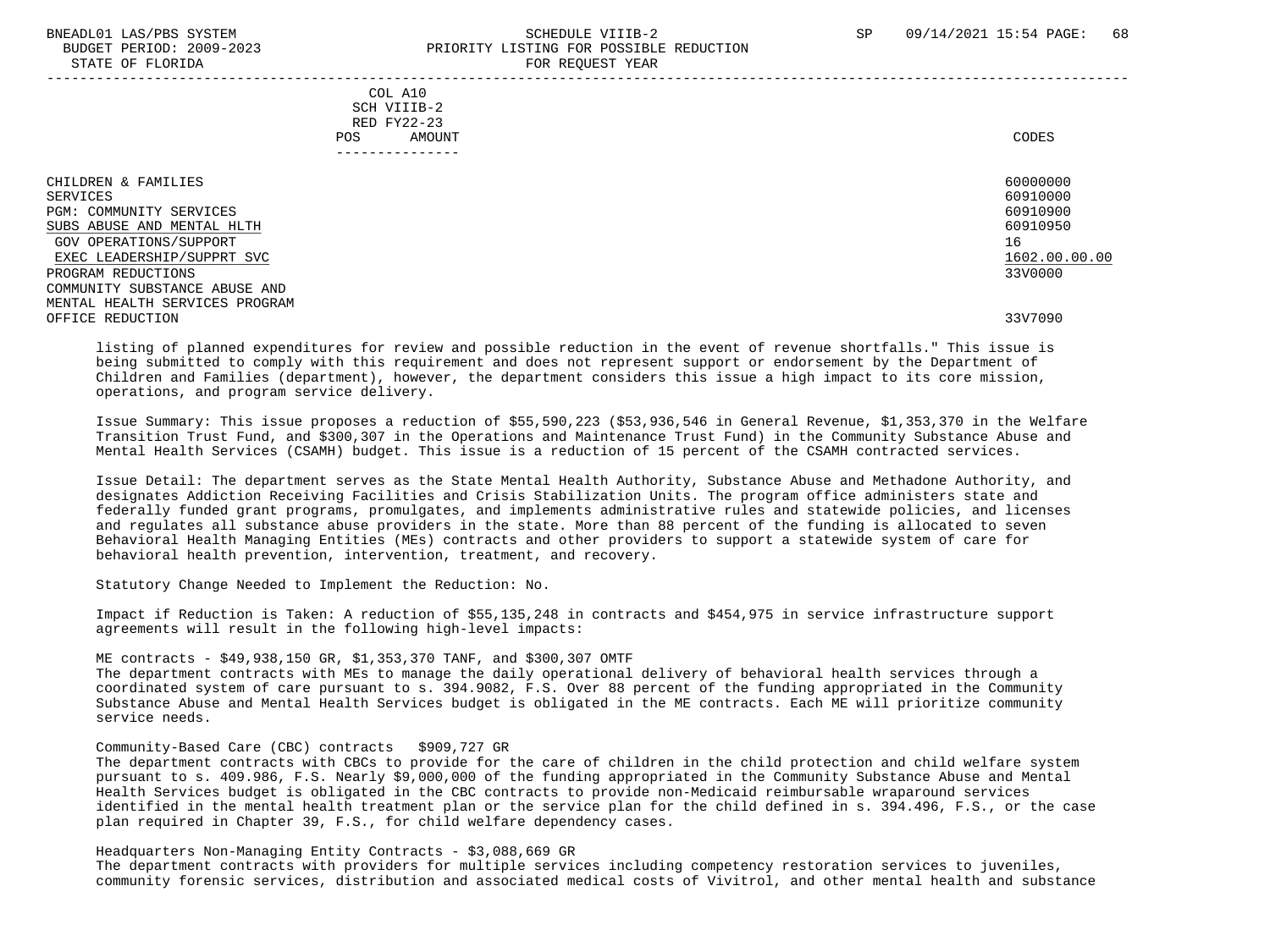### BNEADL01 LAS/PBS SYSTEM SOME SOME SOME SCHEDULE VIIIB-2 SP 09/14/2021 15:54 PAGE: 69<br>BUDGET PERIOD: 2009-2023 REIORITY LISTING FOR POSSIBLE REDUCTION BUDGET PERIOD: 2009-2023 PRIORITY LISTING FOR POSSIBLE REDUCTION FOR REQUEST YEAR

|                                                                                                                                                                                                                                                  | ---------------<br>COL A10<br>SCH VIIIB-2<br>RED FY22-23  |                                                                                |
|--------------------------------------------------------------------------------------------------------------------------------------------------------------------------------------------------------------------------------------------------|-----------------------------------------------------------|--------------------------------------------------------------------------------|
|                                                                                                                                                                                                                                                  | <b>POS</b><br>AMOUNT<br>---------------                   | CODES                                                                          |
| CHILDREN & FAMILIES<br><b>SERVICES</b><br>PGM: COMMUNITY SERVICES<br>SUBS ABUSE AND MENTAL HLTH<br>GOV OPERATIONS/SUPPORT<br>EXEC LEADERSHIP/SUPPRT SVC<br>PROGRAM REDUCTIONS<br>COMMUNITY SUBSTANCE ABUSE AND<br>MENTAL HEALTH SERVICES PROGRAM |                                                           | 60000000<br>60910000<br>60910900<br>60910950<br>16<br>1602.00.00.00<br>33V0000 |
| OFFICE REDUCTION<br>abuse services.                                                                                                                                                                                                              |                                                           | 33V7090                                                                        |
| Fiscal Impact: The budgetary breakout for this reduction is as follows:<br>Current ME, CBC, and Non-ME Contracts: \$835,653,854<br>General Revenue Reduction:<br>State TF Reduction:<br>Federal TF Reduction:<br>Balance:                        | \$53,936,546<br>\$300,307<br>\$1,353,370<br>\$780,063,631 |                                                                                |
| TOTAL: EXEC LEADERSHIP/SUPPRT SVC<br>BY FUND TYPE                                                                                                                                                                                                |                                                           | 1602.00.00.00                                                                  |
| GENERAL REVENUE FUND<br>TRUST FUNDS                                                                                                                                                                                                              | 2,393,977-<br>73,136-<br>_______________                  | 1000<br>2000                                                                   |
| TOTAL PROG COMP                                                                                                                                                                                                                                  | $2,467,113-$<br>===============                           |                                                                                |
| TOTAL: SUBS ABUSE AND MENTAL HLTH<br>BY FUND TYPE                                                                                                                                                                                                |                                                           | 60910950                                                                       |
| GENERAL REVENUE FUND<br>TRUST FUNDS                                                                                                                                                                                                              | 53, 936, 546-<br>1,653,677–<br>________________           | 1000<br>2000                                                                   |
| TOTAL SUB-BUREAU                                                                                                                                                                                                                                 | $55,590,223-$<br>===============                          |                                                                                |
| TOTAL: CHILDREN & FAMILIES<br>BY FUND TYPE<br>GENERAL REVENUE FUND<br>TRUST FUNDS                                                                                                                                                                | 191,815,537-<br>55,232,891-                               | 60000000<br>1000<br>2000                                                       |
| TOTAL POSITIONS 179.00-<br>TOTAL DEPARTMENT $247,048,428-$                                                                                                                                                                                       | ----------------                                          |                                                                                |

===============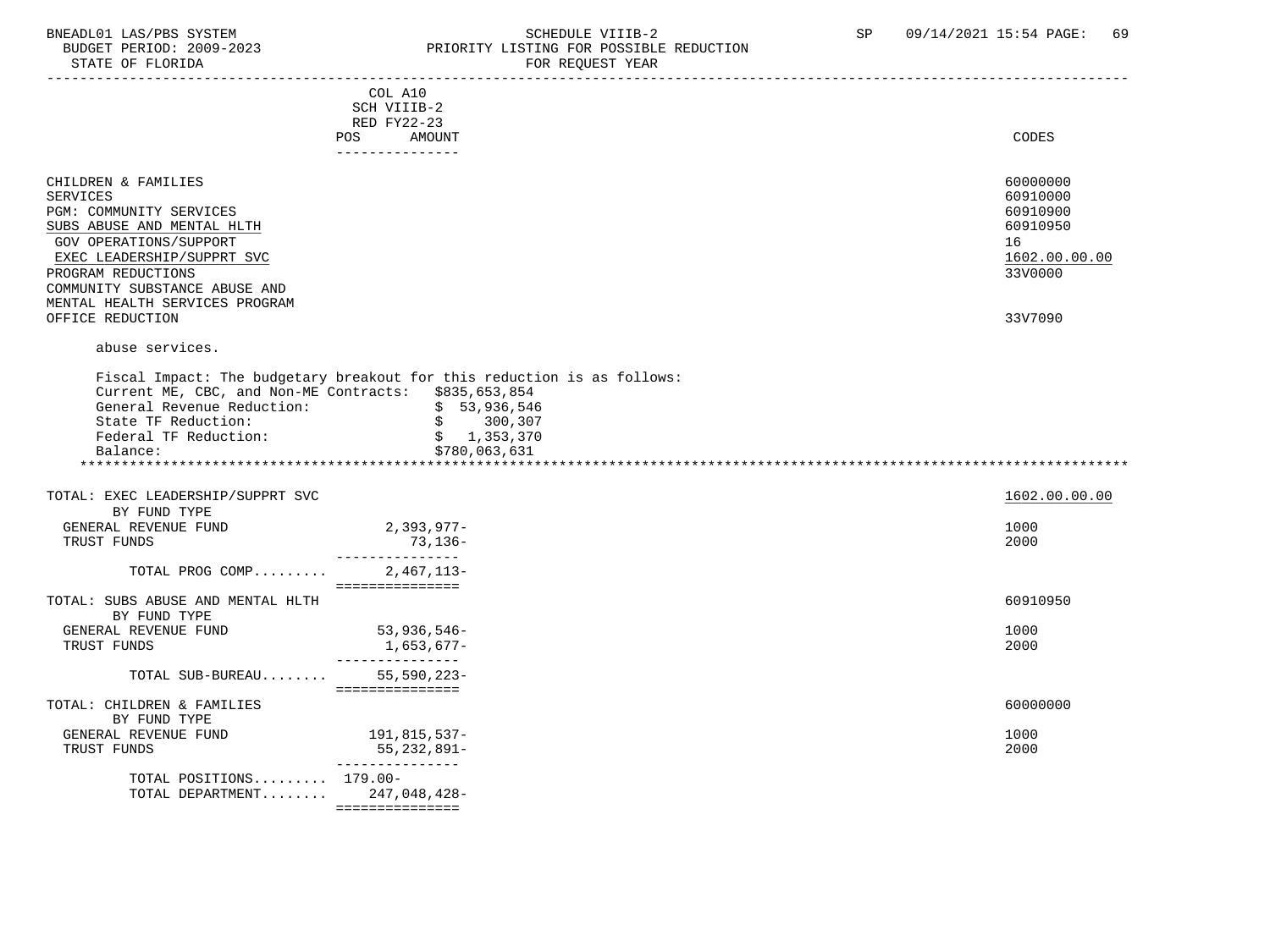| * NEADLP01<br>* BUDGET PERIOD: 2009-2023 |                                                          |                                                                                                      | STATISTICAL INFORMATION | EXHIBIT A, D AND D-3A REPORT       |       | JCU 60              | $09/14/2021$ 15:54 * | SP |
|------------------------------------------|----------------------------------------------------------|------------------------------------------------------------------------------------------------------|-------------------------|------------------------------------|-------|---------------------|----------------------|----|
|                                          |                                                          |                                                                                                      |                         | ********************************** |       | ******************* | $\mathtt{PAGE}$ :    |    |
|                                          |                                                          | SAVE INITIALS: SAVE DEPARTMENT: 07 SAVE TITLE: SCHEDULE VIIIB-2**LBR FORMAT**                        |                         |                                    |       |                     |                      |    |
| ** DATA SELECTIONS **                    |                                                          |                                                                                                      |                         |                                    |       |                     |                      |    |
|                                          |                                                          | REPORT OPTION: $1$ - EXHIBIT A, D AND D-3A SCHEDULE VIIIA ISSUE SPREADSHEET $(Y/N)$ : N              |                         |                                    |       |                     |                      |    |
| COLUMN: A10                              |                                                          |                                                                                                      |                         |                                    | CODES |                     |                      |    |
|                                          |                                                          | CALCULATE DIFFERENCE ONLY (Y/N): N THAT EXCEEDS:                                                     |                         |                                    |       |                     |                      |    |
|                                          |                                                          | INCLUDE $(Y/N)$ FTE: $\underline{Y}$ SALARY RATE: $\underline{Y}$ POSITION DATA: $\underline{Y}$     |                         |                                    |       |                     |                      |    |
| REPORT TOTALS: NO TOTAL                  |                                                          |                                                                                                      |                         |                                    |       |                     |                      |    |
|                                          |                                                          | BUDGET ENTITY OR GROUP/ACCUMULATION LEVEL (0=MERGE, 1=LEVEL 1, 2=LEVEL 2, 3=LEVEL 3, 4=LOWEST LEVEL) |                         |                                    |       |                     |                      |    |
| $1 - 7:$<br>$8 - 14:$                    | $\overline{4}$                                           |                                                                                                      |                         |                                    |       |                     |                      |    |
| $15 - 21:$                               |                                                          |                                                                                                      |                         |                                    |       |                     |                      |    |
| $22 - 27:$                               |                                                          |                                                                                                      |                         |                                    |       |                     |                      |    |
| EXCLUDE:                                 |                                                          |                                                                                                      |                         |                                    |       |                     |                      |    |
|                                          |                                                          |                                                                                                      |                         |                                    |       |                     |                      |    |
| BUDGET ENTITY TOTALS:                    |                                                          |                                                                                                      |                         |                                    |       |                     |                      |    |
|                                          | LEVEL 1: BY FUND TYPE                                    |                                                                                                      |                         |                                    |       |                     |                      |    |
|                                          | LEVEL 2: NO TOTAL                                        |                                                                                                      |                         |                                    |       |                     |                      |    |
|                                          | LEVEL 3: NO TOTAL                                        |                                                                                                      |                         |                                    |       |                     |                      |    |
|                                          | LOWEST LEVEL: BY FUND TYPE                               |                                                                                                      |                         |                                    |       |                     |                      |    |
| $\overline{5}$                           |                                                          | PROGRAM COMPONENT/ACCUMULATION LEVEL (0=MERGED, 1, 2, 3, 4 OR 5 FOR 2, 4, 6, 8 OR 10 DIGITS):        |                         |                                    |       |                     |                      |    |
|                                          |                                                          |                                                                                                      |                         |                                    |       |                     |                      |    |
| PROGRAM COMPONENT TOTALS:                |                                                          |                                                                                                      |                         |                                    |       |                     |                      |    |
|                                          | POLICY AREA: NO TOTAL<br>PROGRAM COMPONENT: BY FUND TYPE |                                                                                                      |                         |                                    |       |                     |                      |    |
|                                          |                                                          | ISSUE CODE OR GROUP/ACCUMULATION LEVEL (0=MERGED, 1, 2 OR 3 FOR 1, 3 OR 7 CHARACTERS):               |                         |                                    |       |                     |                      |    |
| $\overline{3}$                           |                                                          |                                                                                                      |                         |                                    |       |                     |                      |    |
| ISSUE TOTALS:                            |                                                          |                                                                                                      |                         |                                    |       |                     |                      |    |
| SUMMARY: NO TOTAL                        |                                                          |                                                                                                      |                         |                                    |       |                     |                      |    |
|                                          | DETAIL: LINE TOTAL                                       |                                                                                                      |                         |                                    |       |                     |                      |    |
| $\overline{2}$                           |                                                          | APPROPRIATION CATEGORY OR GROUP/ACCUMULATION LEVEL (0=MERGED, 1=MAJOR, 2=MINOR):                     |                         |                                    |       |                     |                      |    |
|                                          |                                                          | INCLUDE FCO $(Y/N): Y$ APPROPRIATION CATEGORY TITLE: SHORT                                           |                         |                                    |       |                     |                      |    |
|                                          | APPROPRIATION CATEGORY TOTALS:                           |                                                                                                      |                         |                                    |       |                     |                      |    |
|                                          |                                                          |                                                                                                      |                         |                                    |       |                     |                      |    |
|                                          |                                                          | MAJOR: NO TOTAL                                                                                      |                         |                                    |       |                     |                      |    |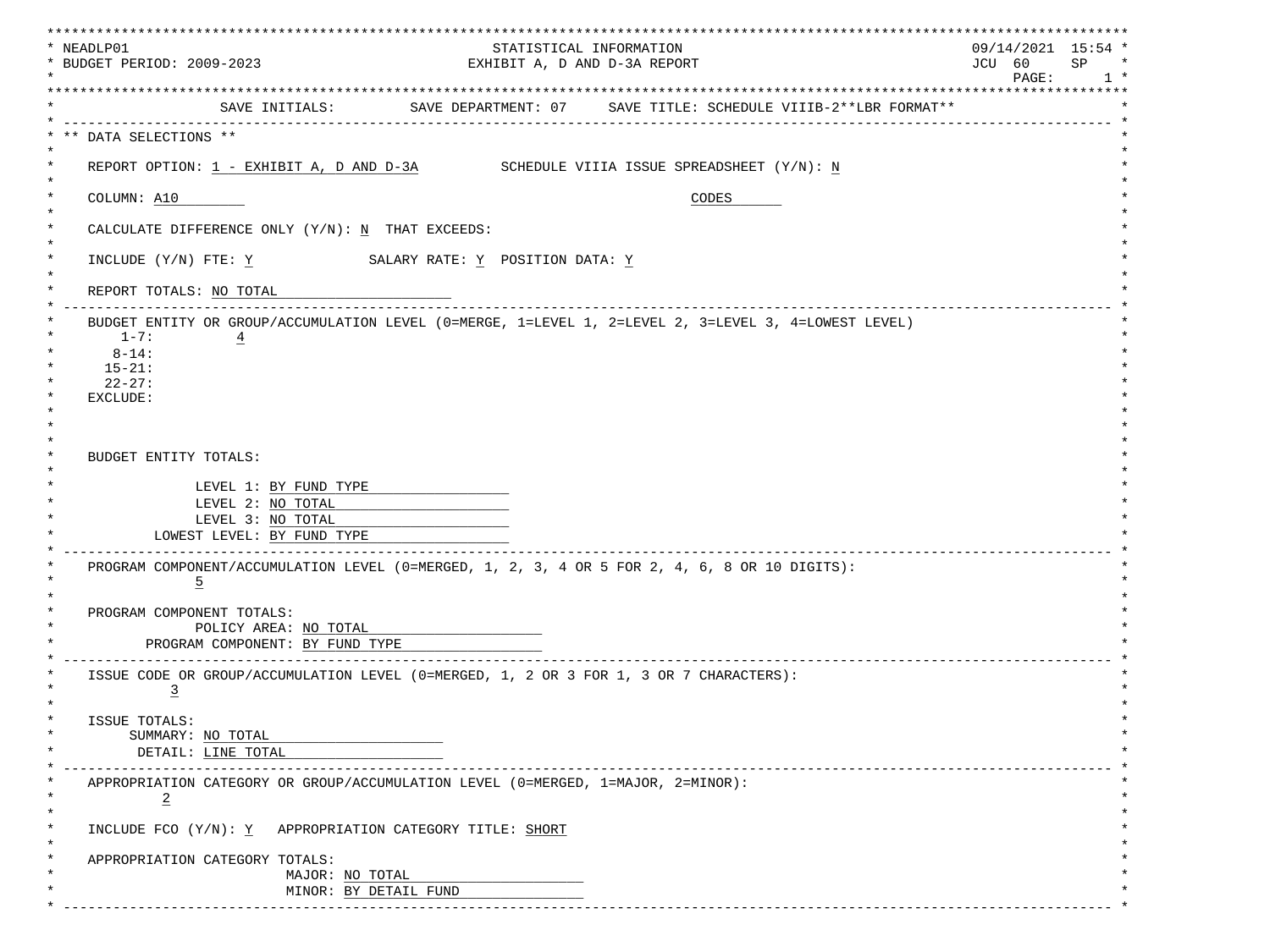| *************************************                                  | **************************                                                            | ***************************** |              |
|------------------------------------------------------------------------|---------------------------------------------------------------------------------------|-------------------------------|--------------|
| * NEADLP01                                                             | STATISTICAL INFORMATION                                                               | $09/14/2021$ 15:54 *          |              |
| * BUDGET PERIOD: 2009-2023                                             | EXHIBIT A, D AND D-3A REPORT                                                          | JCU 60                        | SP<br>$\ast$ |
|                                                                        |                                                                                       | PAGE:                         | $2 *$        |
|                                                                        |                                                                                       |                               |              |
| ITEMIZATION OF EXPENDITURE:                                            |                                                                                       |                               |              |
|                                                                        | ITEMIZATION OF EXPENDITURE ACCUMULATION LEVEL: MERGED                                 |                               |              |
|                                                                        |                                                                                       |                               |              |
| ITEMIZATION OF EXPENDITURE TOTAL: NO TOTAL                             |                                                                                       |                               |              |
|                                                                        |                                                                                       |                               |              |
| FUND GROUP SET: OR FUND:                                               |                                                                                       |                               |              |
|                                                                        |                                                                                       |                               |              |
| FUNDING SOURCE IDENTIFIER:                                             |                                                                                       |                               |              |
|                                                                        |                                                                                       |                               |              |
| REPORT BY FSI $(Y/N): Y$                                               |                                                                                       |                               |              |
|                                                                        |                                                                                       |                               |              |
|                                                                        | DEPARTMENT NARRATIVE SET: ISSUE/ACTIVITY NARRATIVE SET: A5<br>PRIORITY NARRATIVE SET: |                               |              |
| $^\star$                                                               |                                                                                       |                               |              |
| BUDGET ENTITY NARRATIVE SET:                                           |                                                                                       |                               |              |
| INCLUDE PROGRAM COMPONENT NARRATIVE (Y/N): N                           |                                                                                       |                               |              |
|                                                                        |                                                                                       |                               |              |
| FORMATTING **                                                          |                                                                                       |                               |              |
|                                                                        |                                                                                       |                               |              |
| REPORT HEADING: SCHEDULE VIIIB-2                                       |                                                                                       |                               |              |
|                                                                        | PRIORITY LISTING FOR POSSIBLE REDUCTION                                               |                               |              |
|                                                                        | FOR REQUEST YEAR                                                                      |                               |              |
|                                                                        |                                                                                       |                               |              |
|                                                                        | PAGE BREAKS: LOWEST LEVEL FOR PROGRAM COMPONENT                                       |                               |              |
|                                                                        |                                                                                       |                               |              |
| FORMAT: LANDSCAPE                                                      |                                                                                       |                               |              |
|                                                                        |                                                                                       |                               |              |
| COLUMN CODES (Y/N): Y                                                  |                                                                                       |                               |              |
|                                                                        |                                                                                       |                               |              |
| SORT OPTIONS:                                                          |                                                                                       |                               |              |
| PROGRAM COMPONENT: CODE                                                |                                                                                       |                               |              |
| DEPARTMENT/BUDGET ENTITY: CODE<br>----------------------------         |                                                                                       |                               |              |
| TOTAL SORT RECORDS READ: 133                                           |                                                                                       |                               |              |
| TOTAL CARD RECORDS READ: 44                                            |                                                                                       |                               |              |
| TOTAL PAF RECORDS READ:                                                | 8                                                                                     |                               |              |
| TOTAL OAF RECORDS READ:                                                | $\overline{27}$                                                                       |                               |              |
| TOTAL IEF RECORDS READ:                                                | $\overline{0}$                                                                        |                               |              |
| TOTAL BGF RECORDS READ:                                                | $\mathbf 0$                                                                           |                               |              |
| *<br>TOTAL BEF RECORDS READ:                                           | 15                                                                                    |                               |              |
| $^\star$<br>TOTAL PCF RECORDS READ:                                    | 25                                                                                    |                               |              |
| $\ast$<br>TOTAL ICF RECORDS READ:                                      | 29                                                                                    |                               |              |
| $\ast$<br>TOTAL INF RECORDS READ:<br>TOTAL ACF RECORDS READ:<br>$\ast$ | 1,255<br>32                                                                           |                               |              |
| $\ast$<br>TOTAL FCF RECORDS READ:                                      | 10                                                                                    |                               |              |
| $\ast$<br>TOTAL FSF RECORDS READ:                                      | 10                                                                                    |                               |              |
| $\ast$<br>TOTAL PCN RECORDS READ:                                      | $\mathbf 0$                                                                           |                               |              |
| $\ast$<br>TOTAL BEN RECORDS READ:                                      | $\Omega$                                                                              |                               |              |
| $\ast$<br>TOTAL DPC RECORDS READ:                                      | 16                                                                                    |                               |              |
| TOTAL RECORDS IN ERROR:                                                | $\Omega$                                                                              |                               |              |
|                                                                        |                                                                                       |                               |              |